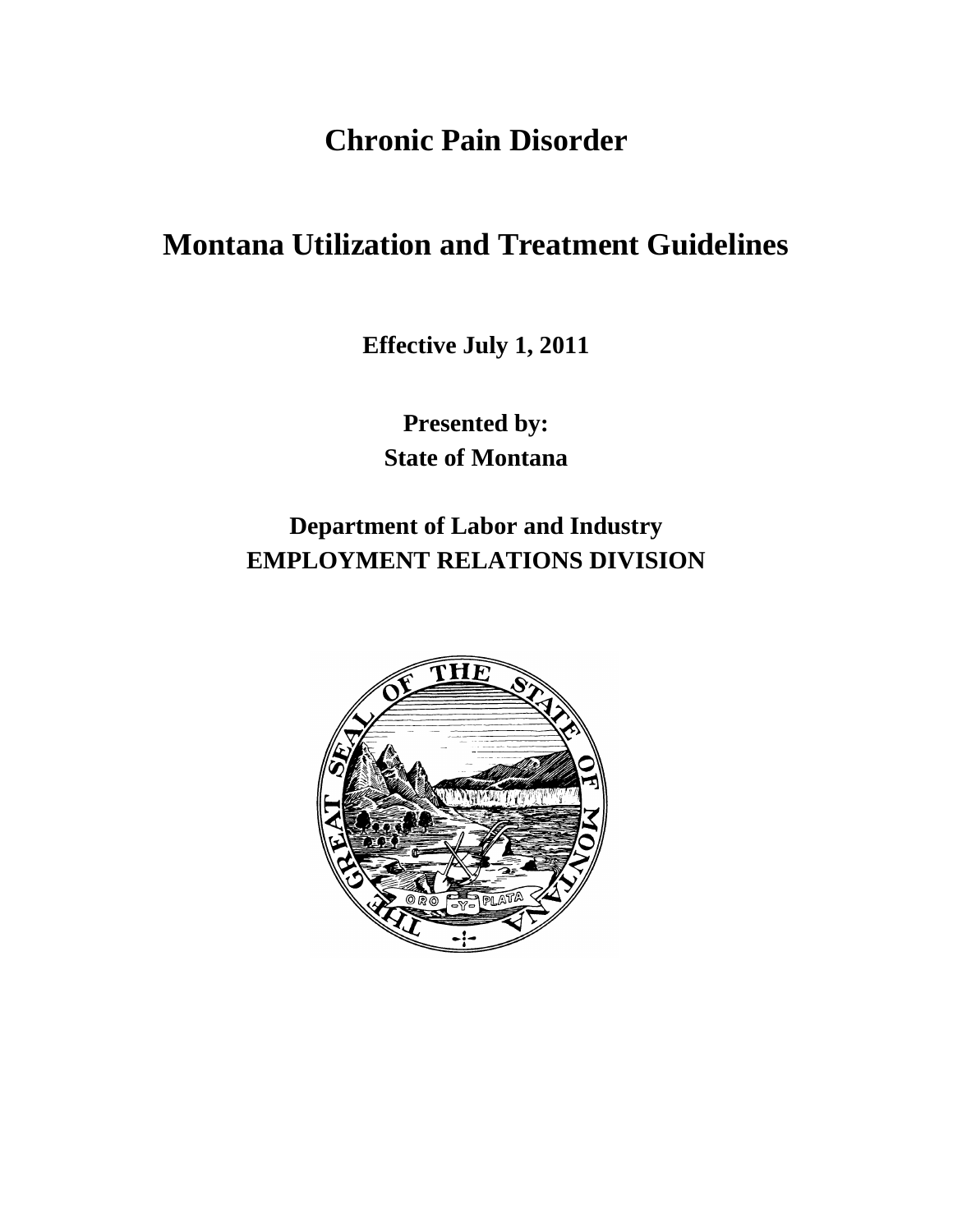# **A. Table of Contents**

| A. Table of Contents |  |
|----------------------|--|
|                      |  |
|                      |  |
|                      |  |
|                      |  |
|                      |  |
|                      |  |
|                      |  |
|                      |  |
|                      |  |
|                      |  |
|                      |  |
|                      |  |
|                      |  |
|                      |  |
|                      |  |
|                      |  |
|                      |  |
|                      |  |
|                      |  |
|                      |  |
|                      |  |
|                      |  |
|                      |  |
|                      |  |
|                      |  |
|                      |  |
|                      |  |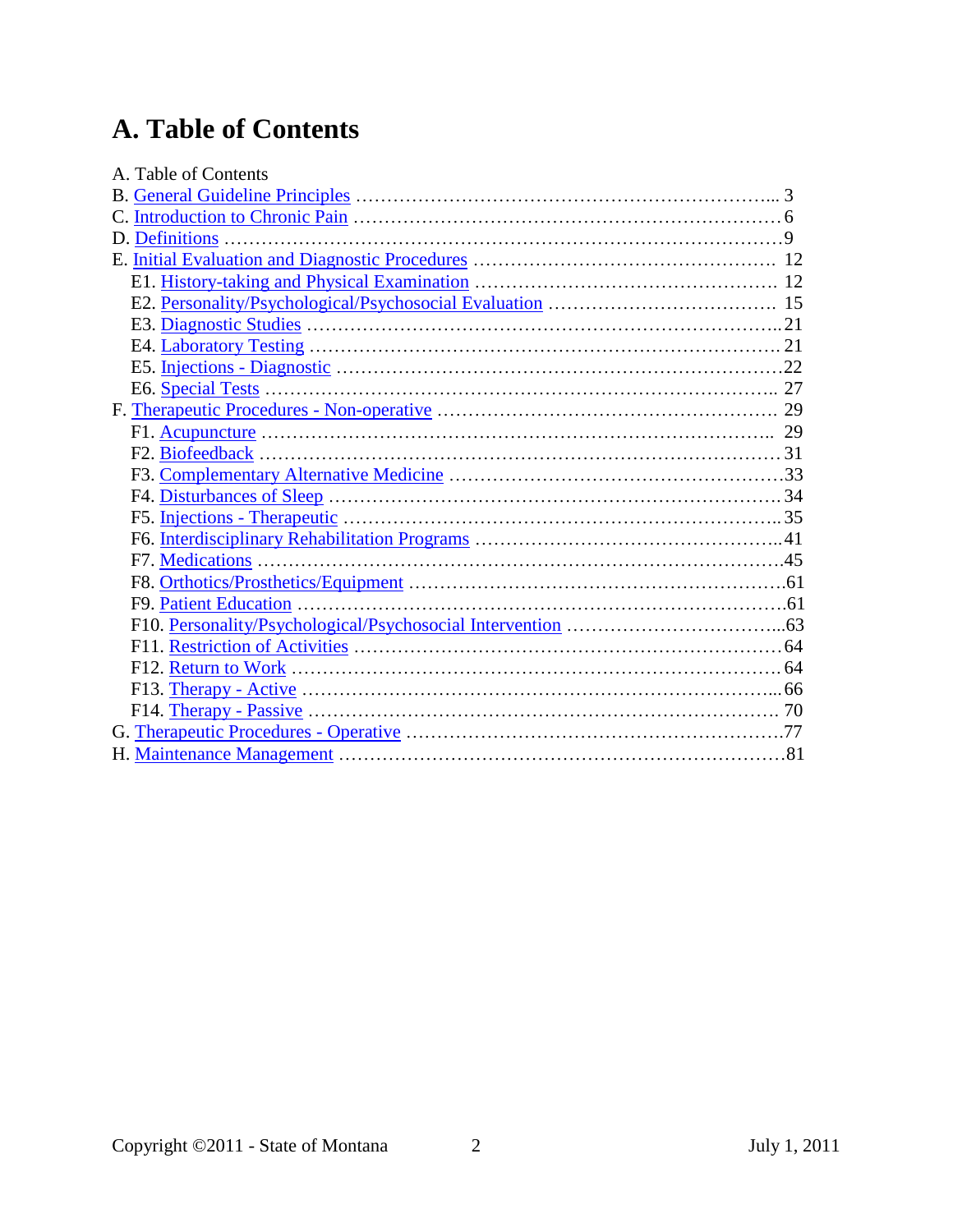# <span id="page-2-0"></span>**B. General Guideline Principles**

The principles summarized in this section are key to the intended implementation of these guidelines and critical to the reader's application of the guidelines in this document.

**1. APPLICATION OF GUIDELINES** The Department provides procedures to implement medical treatment guidelines and to foster communication to resolve disputes among the providers, payers, and patients through the Administrative Rules of Montana in lieu of more costly litigation, parties may wish to request an independent medical review from the Department's Medical Director prior to submitting a Petition for a Workers' Compensation Mediation Conference.

**2. EDUCATION** of the patient and family, as well as the employer, insurer, policy makers and the community should be the primary emphasis in the treatment of chronic pain and disability. An education-based paradigm should start with communication providing reassuring information to the patient. A more in-depth education within a treatment regime employing functional restorative and innovative programs of prevention and rehabilitation is optimal. A treatment plan should address issues of individual and/or group patient education as a means of facilitating selfmanagement of symptoms and prevention.

**3. TREATMENT PARAMETER DURATION** Timeframes for specific interventions commence once treatments have been initiated, not on the date of injury. Obviously, duration will be impacted by patient compliance, as well as availability of services. Clinical judgment may substantiate the need to accelerate or decelerate the timeframes discussed in this document.

**4. ACTIVE INTERVENTIONS** emphasizing patient responsibility, such as therapeutic exercise and/or functional treatment, are generally emphasized over passive modalities, especially as treatment progresses. Generally, passive interventions are viewed as a means to facilitate progress in an active rehabilitation program with concomitant attainment of objective functional gains.

**5. ACTIVE THERAPEUTIC EXERCISE PROGRAM** Exercise program goals should incorporate patient strength, endurance, flexibility, coordination, and education. This includes functional application in vocational or community settings.

**6. FUNCTIONAL IMPROVEMENT GOALS** should be consistently addressed. Positive patient response results are defined primarily as functional gains that can be objectively measured. Objective functional gains include, but are not limited to, positional tolerances, range of motion (ROM), strength, endurance activities of daily living cognition, psychological behavior, and efficiency/velocity measures that can be quantified. Subjective reports of pain and function should be considered and given relative weight when the pain has anatomic and physiologic correlation. Anatomic correlation must be based on objective findings.

**7. RE-EVALUATION OF TREATMENT EVERY 3 TO 4 WEEKS** If a given treatment or modality is not producing positive results within 3 to 4 weeks, the treatment should be either modified or discontinued. Reconsideration of diagnosis should also occur in the event of poor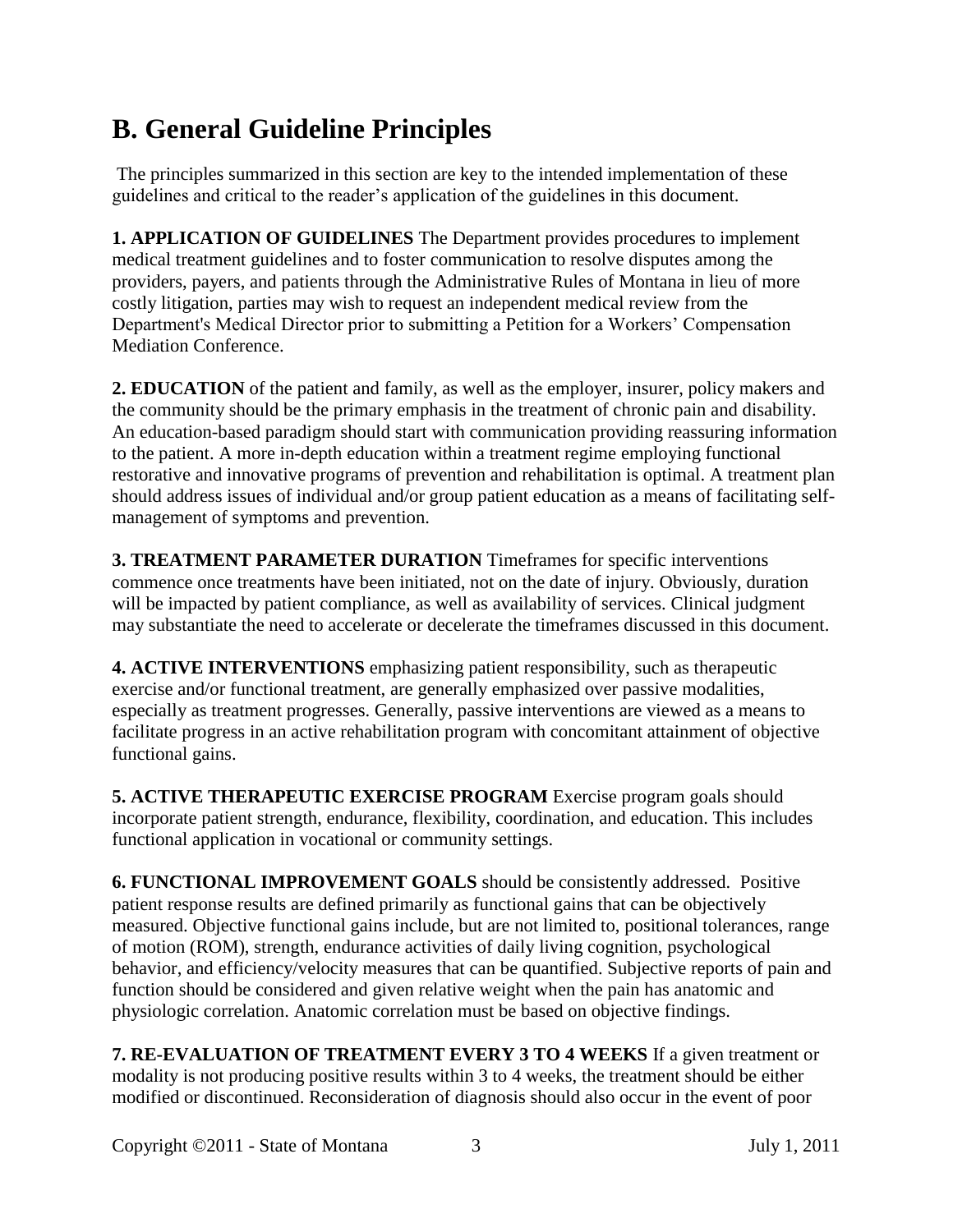response to a seemingly rational intervention.

**8. SURGICAL INTERVENTIONS** Surgery should be contemplated within the context of expected functional outcome and not purely for the purpose of pain relief. The concept of "cure" with respect to surgical treatment by itself is generally a misnomer. All operative interventions must be based upon positive correlation of clinical findings, clinical course, and diagnostic tests. A comprehensive assimilation of these factors must lead to a specific diagnosis with positive identification of pathologic conditions.

**9. SIX-MONTH TIME FRAME** The prognosis drops precipitously for returning an injured worker to work once he/she has been temporarily totally disabled for more than six months. The emphasis within these guidelines is to move patients along a continuum of care and return to work within a six-month timeframe, whenever possible. It is important to note that timeframes may not be pertinent to injuries that do not involve work-time loss or are not occupationally related.

**10. RETURN-TO-WORK** is therapeutic, assuming the work is not likely to aggravate the basic problem or increase long-term pain. The practitioner must provide specific written physical limitations and the patient should be released to return to work with specific physical activity limitations clearly spelled out per the specific job requirement. Release to "sedentary" or "light duty" is not a specific physical limitation. The following physical limitations should be considered and modified as recommended: lifting, pushing, pulling, crouching, walking, using stairs, overhead work, bending at the waist, awkward and/or sustained postures, tolerance for sitting or standing, hot and cold environments, data entry and other repetitive motion tasks, sustained grip, tool usage and vibration factors. Even if there is residual chronic pain, return-towork is not necessarily contraindicated.

The practitioner should understand all of the physical demands of the patient's job position before returning the patient to full duty and should request clarification of the patient's job duties. Clarification should be obtained from the employer or, if necessary, including, but not limited to, a health care professional with ergonomic experience, an occupational health nurse, a physical therapist, an occupational therapist, a vocational rehabilitation specialist, or an industrial hygienist.

**11. DELAYED RECOVERY** Strongly consider a psychological evaluation, if not previously provided, as well as initiating interdisciplinary rehabilitation treatment and vocational goal setting, for those patients who are failing to make expected progress 6 to 12 weeks after an injury. The Department recognizes that 3 to 10% of all industrially injured patients will not recover within the timelines outlined in this document despite optimal care. Such individuals may require treatments beyond the limits discussed within this document, but such treatment will require clear documentation by the authorized treating practitioner focusing on objective functional gains afforded by further treatment and impact upon prognosis.

## **12. GUIDELINE RECOMMENDATIONS AND INCLUSION OF MEDICAL EVIDENCE**

Guidelines are recommendations based on available evidence and/or consensus recommendations. When possible, guideline recommendations will note the level of evidence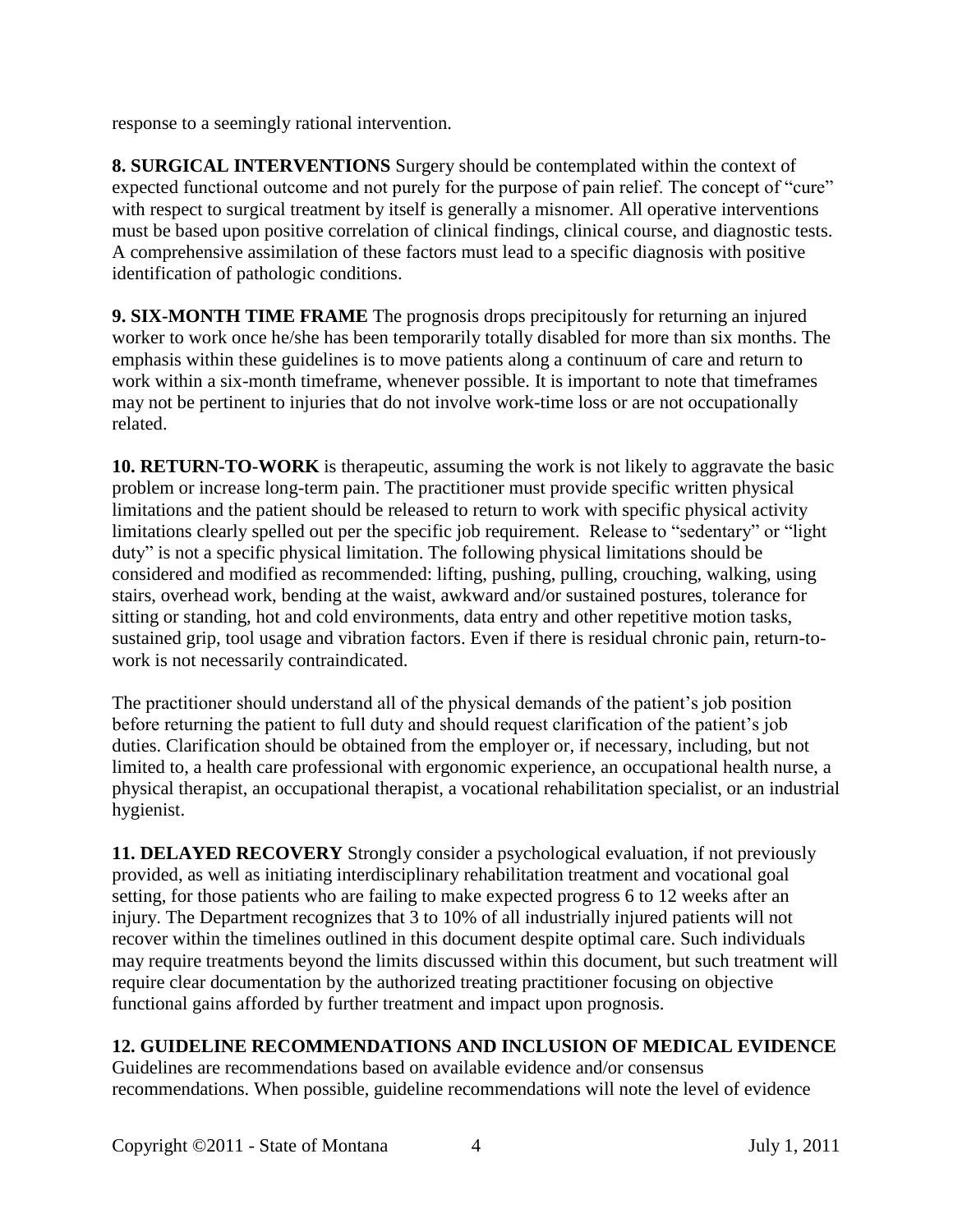supporting the treatment recommendation. When interpreting medical evidence statements in the guideline, the following apply:

Consensus means the opinion of experienced professionals based on general medical principles. Consensus recommendations are designated in the guideline as *"generally well accepted," "generally accepted," "acceptable,"* or *"well-established."* 

"*Some*" means the recommendation considered at least one adequate scientific study, which reported that a treatment was effective.

"*Good*" means the recommendation considered the availability of multiple adequate scientific studies or at least one relevant high-quality scientific study, which reported that a treatment was effective.

"*Strong*" means the recommendation considered the availability of multiple relevant and high quality scientific studies, which arrived at similar conclusions about the effectiveness of a treatment.

All recommendations in the guideline are considered to represent reasonable care in appropriately selected cases, regardless of the level of evidence attached to it. Those procedures considered inappropriate, unreasonable, or unnecessary are designated in the guideline as "*not recommended*."

**13**. **CARE BEYOND MAXIMUM MEDICAL IMPROVEMENT (MMI)** should be declared when a patient's condition has plateaued to the point where the authorized treating physician no longer believes further medical intervention is likely to result in improved function. However, some patients may require treatment after MMI has been declared in order to maintain their functional state. The recommendations in this guideline are for pre-MMI care and are not intended to limit post-MMI treatment.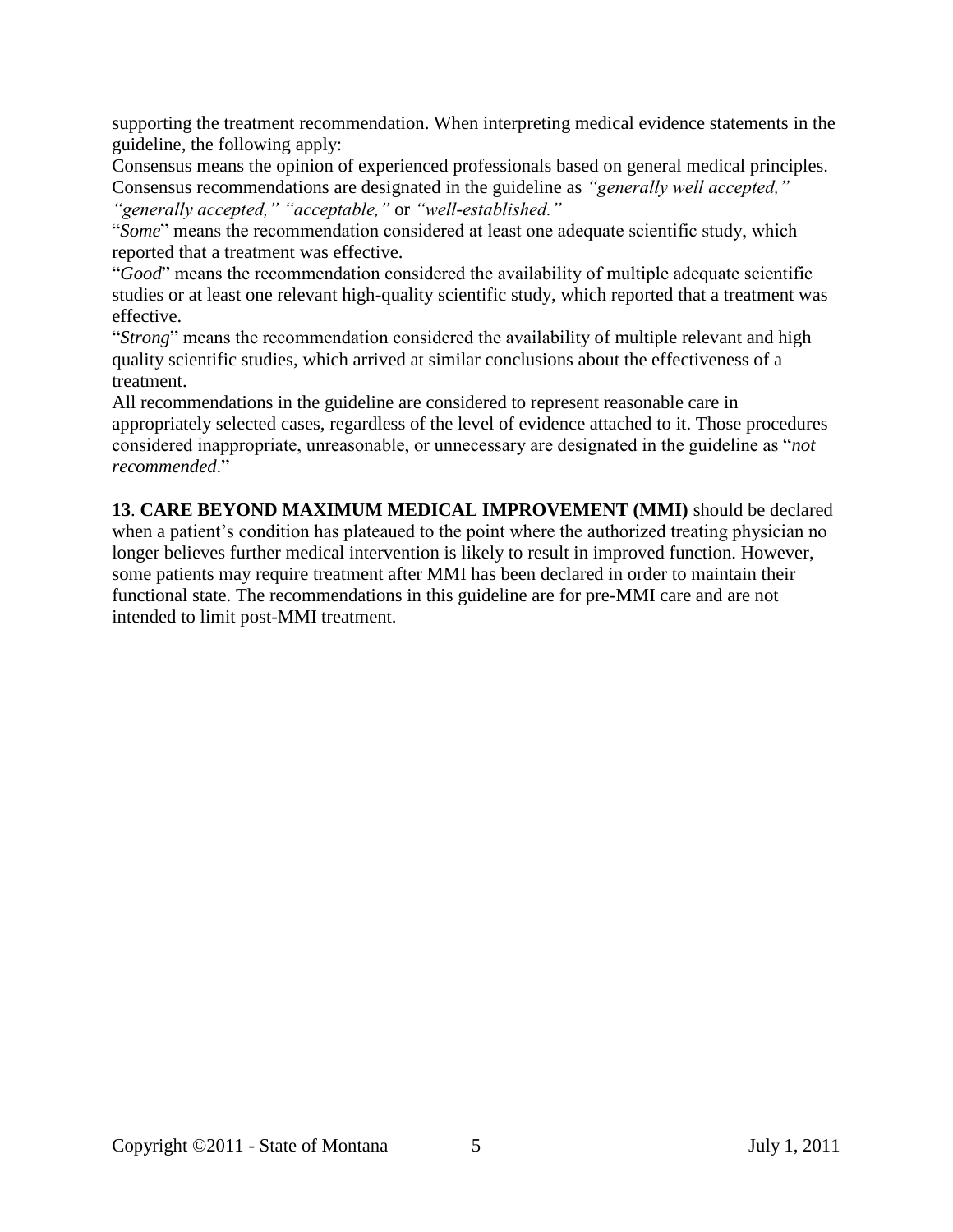# <span id="page-5-0"></span>**C. Introduction to Chronic Pain**

The International Association for the Study of Pain (IASP) defines pain as "an unpleasant sensory and emotional experience with actual or potential tissue damage." Pain is a complex experience embracing physical, mental, social, and behavioral processes that often compromises the quality of life of many individuals. Pain is an unpleasant subjective perception usually in the context of tissue damage.

Pain is subjective and cannot be measured or indicated objectively. Pain evokes negative emotional reactions such as fear, anxiety, anger, and depression. People usually regard pain as an indicator of physical harm, despite the fact that pain can exist without tissue damage and tissue damage can exist without pain. Many people report pain in the absence of tissue damage or any likely pathophysiologic cause. There is no way to distinguish their experience from that due to actual tissue damage. If they regard their experience as pain and they report it the same way as pain caused by tissue damage, it should be accepted as pain.

Pain can generally be classified as:

- Nociceptive which includes pain from visceral origins or damage to other tissues. Myofascial pain is a nociceptive type of pain characterized by myofascial trigger points limited to a specific muscle or muscles.
- Neuropathic including that originating from brain, peripheral nerves or both; and
- Psychogenic that originates in mood, characterological, social, or psychophysiological processes.

Recent advances in the neurosciences reveal additional mechanisms involved in chronic pain. In the past, pain was seen as a sensation arising from the stimulation of pain receptors by damaged tissue, initiating a sequence of nerve signals ending in the brain and there recognized as pain. A consequence of this model was that ongoing pain following resolution of tissue damage was seen as less physiological and more psychological than acute pain with identifiable tissue injury. Current research indicates that chronic pain involves additional mechanisms that cause: 1) neural remodeling at the level of the spinal cord and higher levels of the central nervous system; 2) changes in membrane responsiveness and connectivity leading to activation of larger pain pathways; and 3) recruitment of distinct neurotransmitters.

Changes in gene function and expression may occur, with lasting functional consequences. These physiologic functional changes cause chronic pain to be experienced in body regions beyond the original injury and to be exacerbated by little or no stimulation. The chronic pain experience clearly represents both psychologic and complex physiologic mechanisms, many of which are just beginning to be understood.

Chronic Pain is defined as "pain that persists for at least 30 days beyond the usual course of an acute disease or a reasonable time for an injury to heal or that is associated with a chronic pathological process that causes continuous pain (e.g., reflex sympathetic dystrophy)." The very definition of chronic pain describes a delay or outright failure to relieve pain associated with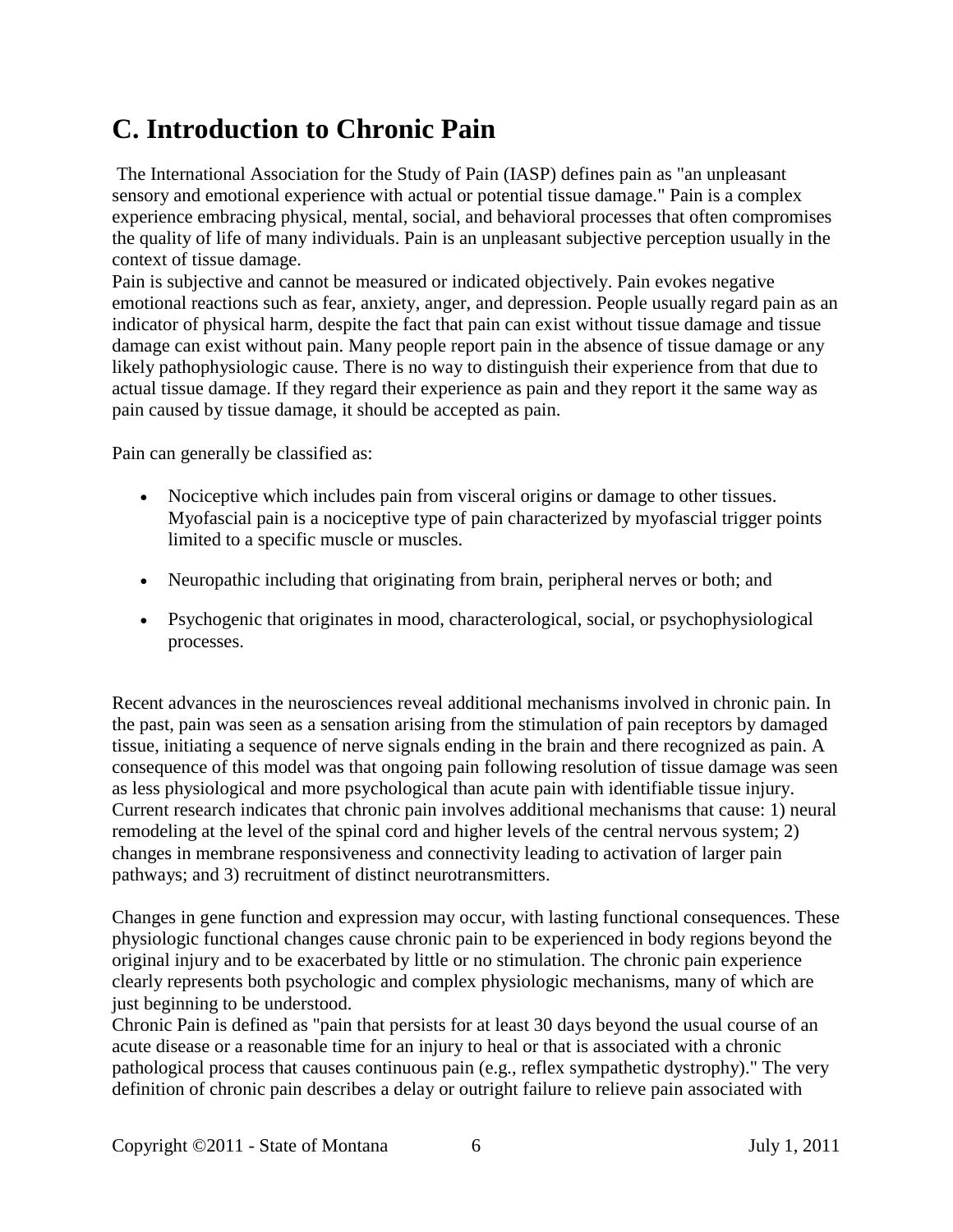some specific illness or accident. Delayed recovery should prompt a clinical review of the case and a psychological evaluation by the health care provider. Referral to a recognized pain specialist for further evaluation is recommended. Consideration may be given to new diagnostic testing or a change in treatment plan.

Use of the term "chronic pain syndrome" has been used and defined in a variety of ways that generally indicate a belief on the part of the health care provider that the patient's pain is inappropriate or out of proportion to existing problems or illness. Use of the term "chronic pain syndrome" should be discontinued because the term ceases to have meaning due to the many different physical and psychosocial issues associated with it. Instead, practitioners should use the nationally accepted terminology indicated in the definition section and/or the psychiatric diagnosis of "Pain Disorder" and the subtypes according to established standards of the American Psychiatric Association (APA).

The International Association for the Study of Pain (IASP) offers taxonomy of pain, which underscores the wide variety of pathological conditions associated with chronic pain. This classification system may not address the psychological and psychosocial issues that occur in the perception of pain, suffering, and disability and may require referral to psychiatric or psychological clinicians. These issues should be documented with preference to the diagnostic categories of the Diagnostic and Statistical Manual of Mental Disorders (DSM), published by the American Psychiatric Association including the subcategories of pain disorder and any other applicable diagnostic categories (i.e., depressive, anxiety, and adjustment disorders).

Chronic pain is a phenomenon not specifically relegated to anatomical or physiologic parameters. The prevailing biomedical model (which focuses on identified disease pathology as the sole cause of pain) cannot capture all of the important variables in pain behavior. While diagnostic labels may pinpoint contributory physical and/or psychological factors and lead to specific treatment interventions that are helpful, a large number of patients defy precise taxonomic classification. Furthermore, such diagnostic labeling often overlooks important social contributions to the chronic pain experience. Failure to address these operational parameters of the chronic pain experience may lead to incomplete or faulty treatment plans. The term "pain disorder" is perhaps the most useful term in the medical literature today, in that it captures the multi-factorial nature of the chronic pain experience.

It is recognized that some health care practitioners, by virtue of their experience, additional training, and/or accreditation by pain specialty organizations, have much greater expertise in the area of chronic pain evaluation and treatment than others. Referrals for the treatment of chronic pain should be to such recognized specialists. Chronic pain treatment plans should be monitored and coordinated by pain medicine physicians with such specialty training, in conjunction with other health care specialists.

Most acute and some chronic pain problems are adequately addressed in other Department treatment guidelines, and are generally beyond the scope of these guidelines. However, because chronic pain is more often than not multi-factorial, involving more than one pathophysiologic or mental disorder, some overlap with other guidelines is inevitable. These guidelines are meant to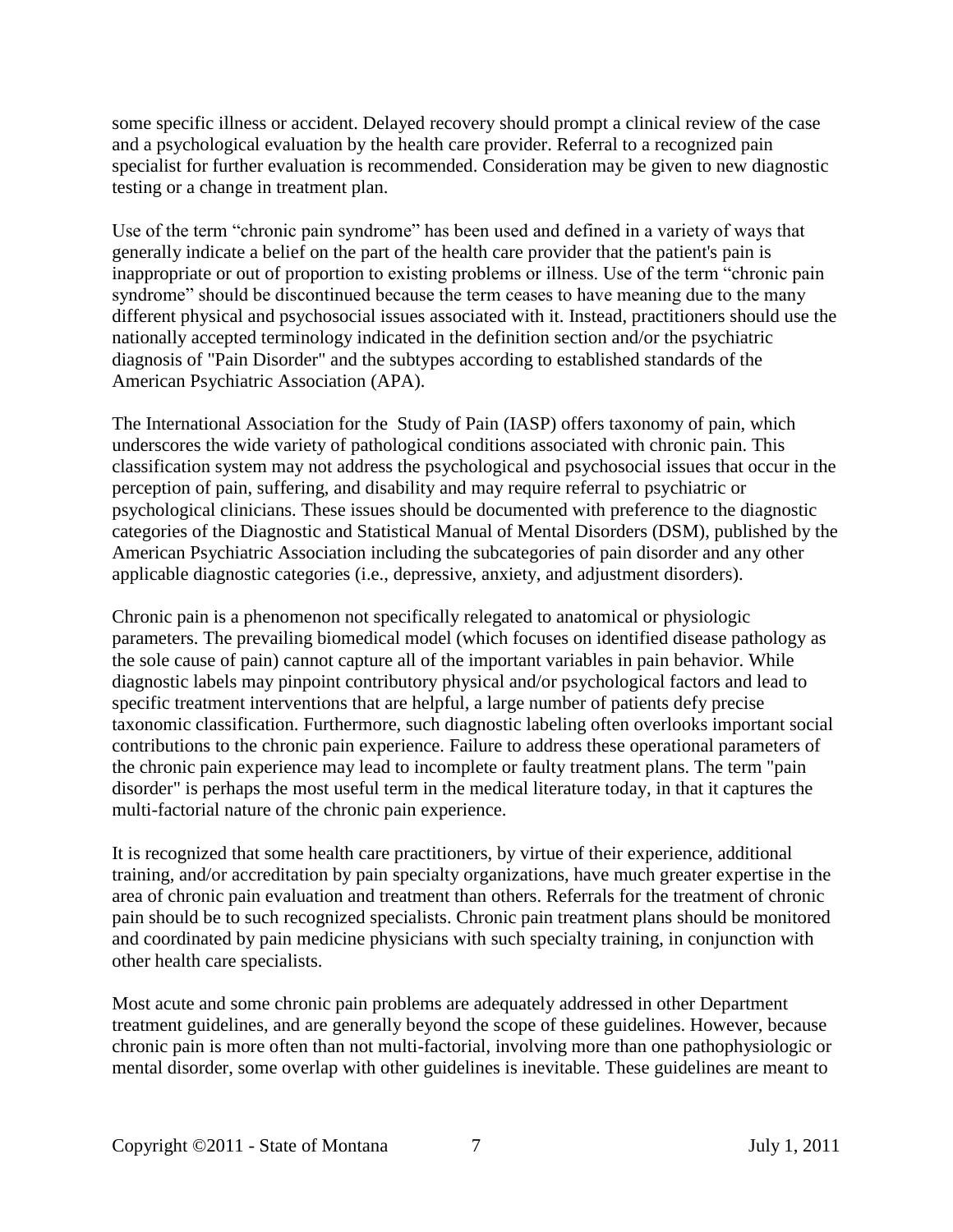apply to any patient who fits the operational definition of chronic pain discussed at the beginning of this section.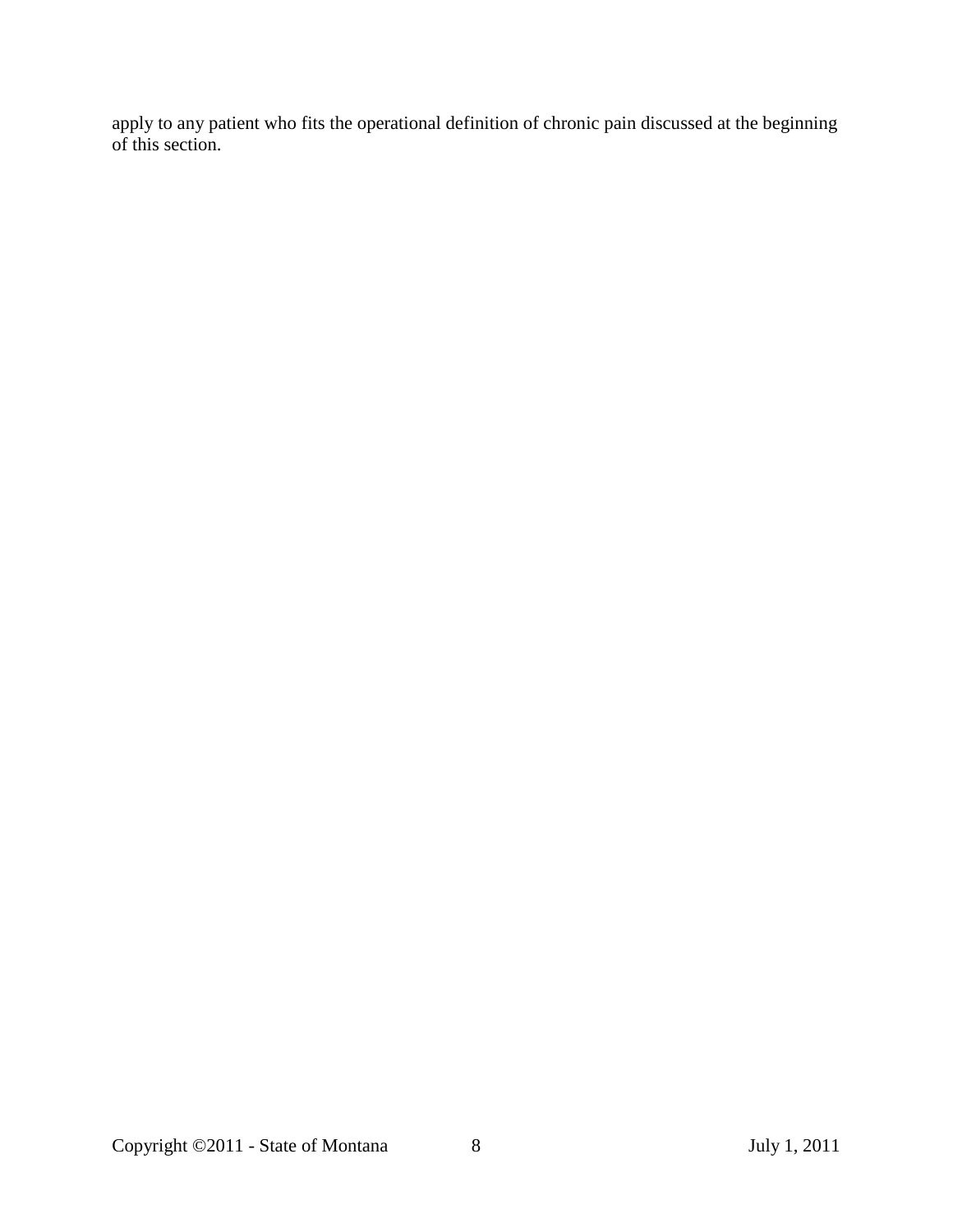# <span id="page-8-0"></span>**D. Definitions**

- 1. **AFTERSENSATION** Refers to the abnormal persistence of a sensory perception, provoked by a stimulus even though the stimulus has ceased.
- 2. **ALLODYNIA** Pain due to a non-noxious stimulus that does not normally provoke pain. *Mechanical Allodynia* – Refers to the abnormal perception of pain from usually nonpainful mechanical stimulation.

*Static Mechanical Allodynia* – Refers to pain obtained by applying a single stimulus such as light pressure to a defined area.

*Dynamic Mechanical Allodynia* – Obtained by moving the stimulus such as a brush or cotton tip across the abnormal hypersensitive area.

*Thermal Allodynia* – Refers to the abnormal sensation of pain from usually non-painful thermal stimulation such as cold or warmth.

- 3. **ANALGESIA** Absence of pain in response to stimulation that would normally be painful.
- 4. **BIOPSYCHOSOCIAL** A term that reflects the multiple facets of any clinical situation; namely, the biological, psychological, and social situation of the patient.
- 5. **CENTRAL PAIN** Pain initiated or caused by a primary lesion or dysfunction in the central nervous system.
- 6. **CENTRAL SENSITIZATION** The experience of pain evoked by the excitation of nonnociceptive neurons or of nerve fibers that normally relay non-painful sensations to the spinal cord. This results when non-nociceptive afferent neurons act on a sensitized central nervous system (CNS).
- 7. **DYSESTHESIA** An abnormal sensation described by the patient as unpleasant. As with paresthesia, dysesthesia may be spontaneous or evoked by maneuvers on physical examination.
- 8. **HYPERALGESIA** Refers to an exaggerated pain response from a usually painful stimulation.
- 9. **HYPERESTHESIA (POSITIVE SENSORY PHENOMENA)** Includes allodynia, hyperalgesia, and hyperpathia. Elicited by light touch, pin prick, cold, warm, vibration, joint position sensation or two-point discrimination, which is perceived as increased or more.
- 10. **HYPERPATHIA** Refers to an abnormally painful and exaggerated reaction to stimulus, especially to a repetitive stimulus.
- 11. **HYPOALGESIA** Diminished pain perception in response to a normally painful stimulus.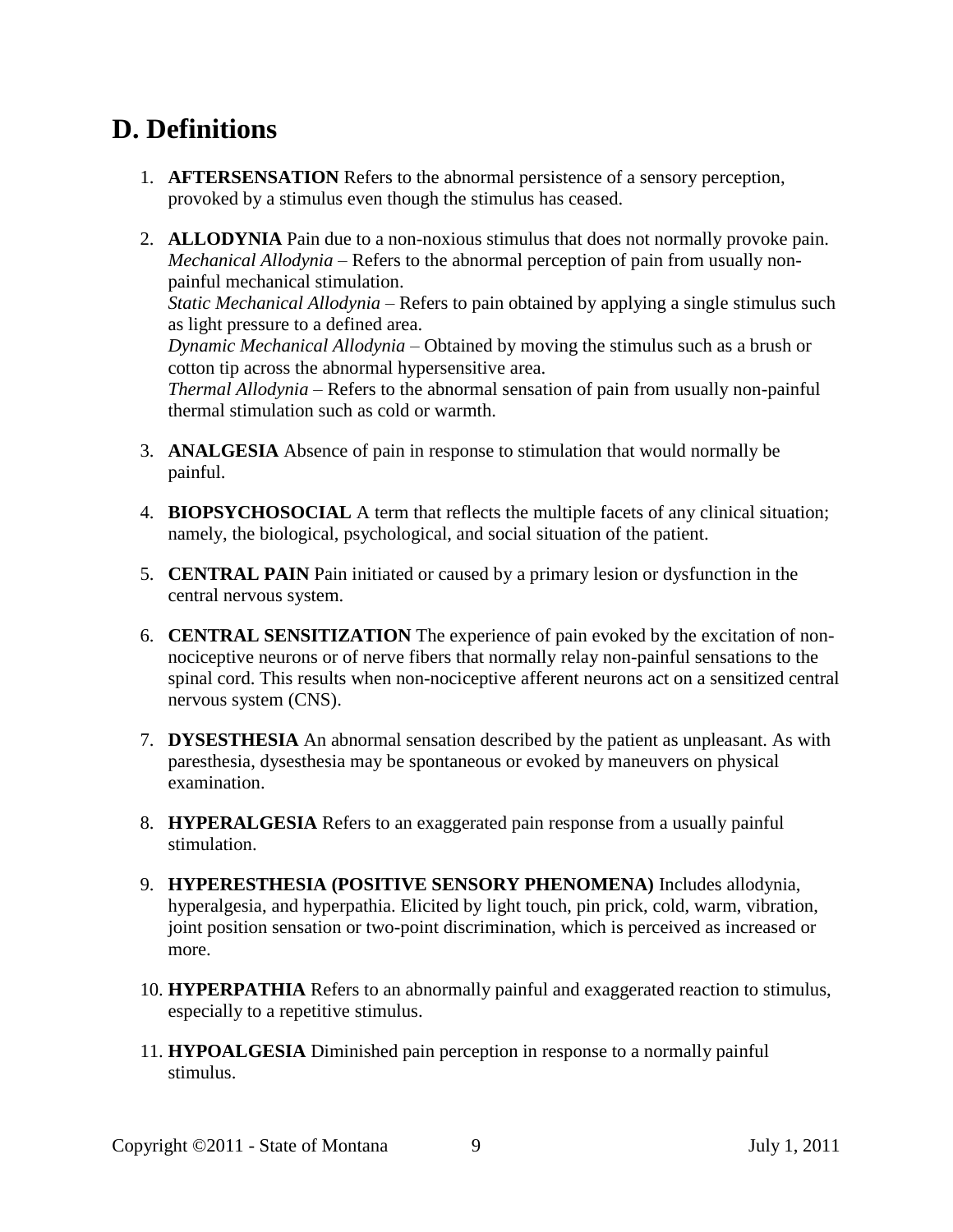- 12. **HYPOESTHESIA (NEGATIVE SENSORY PHENOMENA)** Refers to a stimulus such as light touch, pin prick, cold, point position sensation, two-point discrimination, or sensory neglect which is perceived as decreased.
- 13. **MALINGERING** Intentional feigning of illness or disability in order to escape work or gain compensation.
- 14. **MYOFASCIAL PAIN** A regional pain characterized by tender points in taut bands of muscle that produce pain in a characteristic reference zone.
- 15. **MYOFASCIAL TRIGGER POINT** A physical sign in a muscle which includes a) exquisite tenderness in a taut muscle band; and b) referred pain elicited by mechanical stimulation of the trigger point. The following findings may be associated with myofascial trigger points: 1) Local twitch or contraction of the taut band when the trigger point is mechanically stimulated; 2) Reproduction of the patient's spontaneous pain pattern when the trigger point is mechanically stimulated; 3) Weakness without muscle atrophy; 4) Restricted range of motion of the affected muscle; and 5) Autonomic dysfunction associated with the trigger point such as changes in skin or limb temperature.
- 16. **NEURALGIA** Pain in the distribution of a nerve or nerves.
- 17. **NEURITIS** Inflammation of a nerve or nerves.
- 18. **NEUROGENIC PAIN** Pain initiated or caused by a primary lesion, dysfunction, or transitory perturbation in the peripheral or central nervous system.
- 19. **NEUROPATHIC PAIN** Pain due to an injured or dysfunctional central or peripheral nervous system.
- 20. **NEUROPATHY** A disturbance of function or pathological change in a nerve: in one nerve, mononeuropathy; in several nerves, mononeuropathy multiplex; if diffuse and bilateral, polyneuropathy.
- 21. **NOCICEPTOR** A receptor preferentially sensitive to a noxious stimulus or to a stimulus which would become noxious if prolonged.
- 22. **PAIN BEHAVIOR** The non-verbal actions (such as grimacing, groaning, limping, using visible pain relieving or support devices and requisition of pain medications, among others) that are outward manifestations of pain, and through which a person may communicate that pain is being experienced.
- 23. **PAIN THRESHOLD** The smallest stimulus perceived by a subject as painful.
- 24. **PARESTHESIA** An abnormal sensation that is not described as pain. It can be either a spontaneous sensation (such as pins and needles) or a sensation evoked from non-painful or painful stimulation, such as light touch, thermal, or pinprick stimulus on physical examination.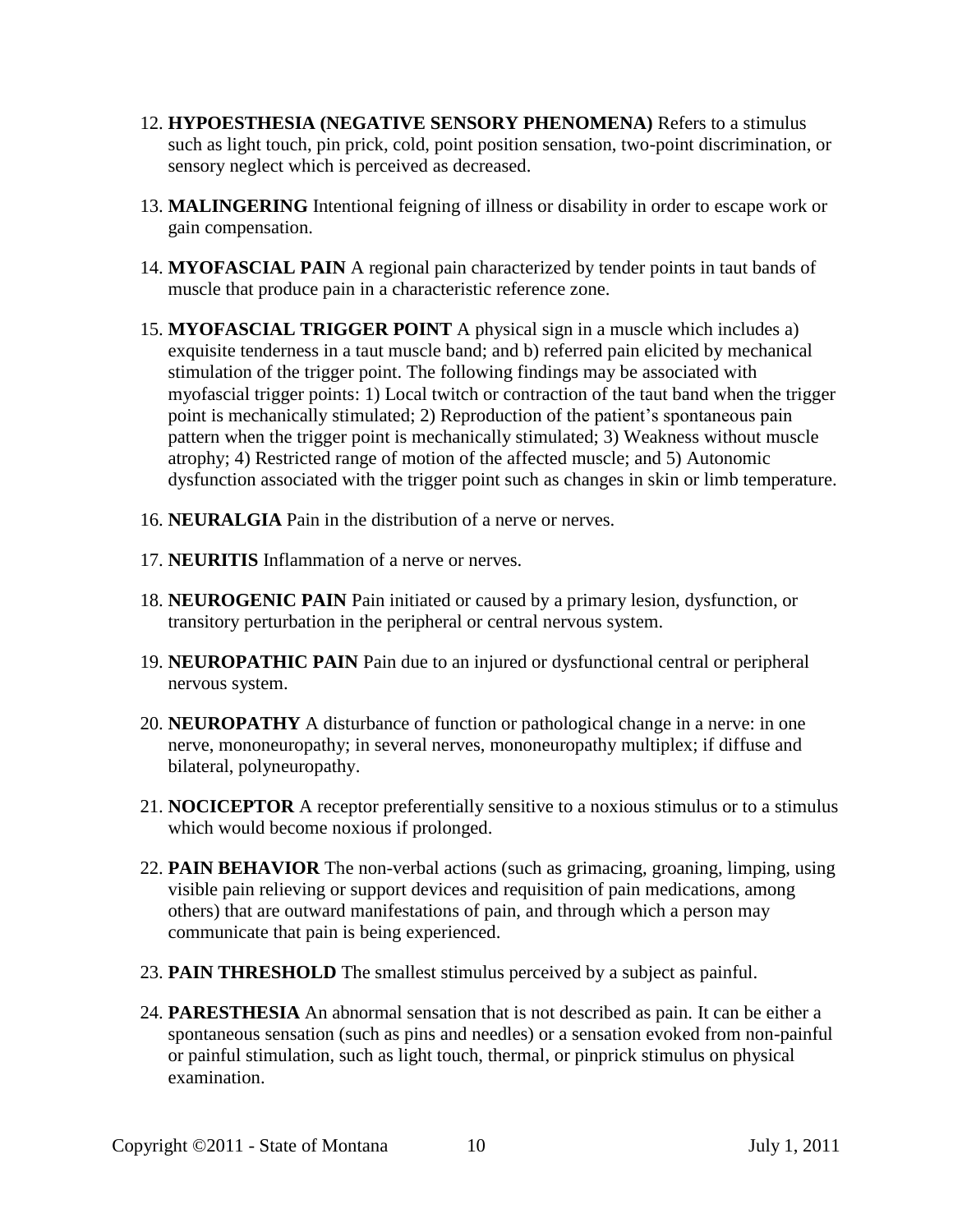- 25. **PERIPHERAL NEUROGENIC PAIN** Pain initiated or caused by a primary lesion or dysfunction or transitory perturbation in the peripheral nervous system.
- 26. **PERIPHERAL NEUROPATHIC PAIN** Pain initiated or caused by a primary lesion or dysfunction in the peripheral nervous system.
- 27. **SUMMATION** Refers to abnormally painful sensation to a repeated stimulus although the actual stimulus remains constant. The patient describes the pain as growing and growing as the same intensity stimulus continues.
- 28. **SYMPATHETICALLY MAINTAINED PAIN (SMP)** A pain that is maintained by sympathetic efferent innervations or by circulating catecholamines.
- 29. **TENDER POINTS** Tenderness on palpation at a tendon insertion, muscle belly or over bone. Palpation should be done with the thumb or forefinger, applying pressure approximately equal to a force of 4 kilograms (blanching of the entire nail bed).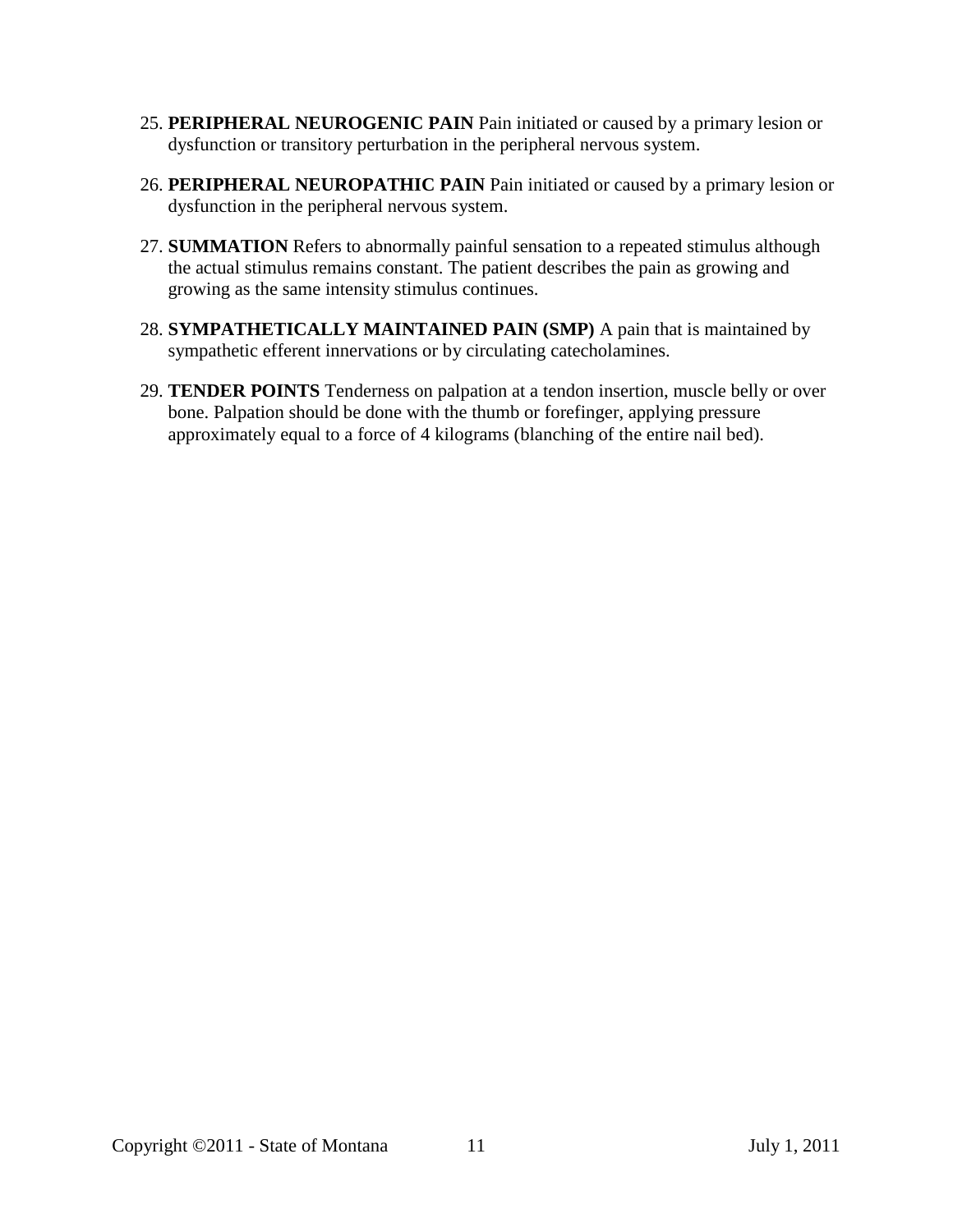# <span id="page-11-0"></span>**E. Initial Evaluation and Diagnostic Procedures**

The Department recommends the following diagnostic procedures be considered, at least initially, the responsibility of the workers' compensation carrier to ensure that an accurate diagnosis and treatment plan can be established. Standard procedures that should be utilized when initially diagnosing a work-related chronic pain complaint are listed below.

# <span id="page-11-1"></span>**E1. History-taking and Physical Examination**

## **E.1.a Medical history**

As in other fields of medicine, a thorough patient history is an important part of the evaluation of chronic pain. In taking such a history, factors influencing a patient's current status can be made clear and taken into account when planning diagnostic evaluation and treatment. One efficient manner in which to obtain historical information is by using a questionnaire. The questionnaire may be sent to the patient prior to the initial visit or administered at the time of the office visit. The following items are considered essential history:

- 1. General Information General items requested are name, sex, age, birth date, etc.
- 2. Level of Education The level of patients' education may influence response to treatment.
- 3. Work History/Occupation To include both impact of injury on job duties and impact on ability to perform job duties, work history, job description, mechanical requirements of the job, duration of employment, and job satisfaction.
- 4. Current Employment Status
- 5. Marital Status
- 6. Family Environment Is the patient living in a nuclear family or with friends? Is there or were there, any family members with chronic illness or pain problems? Responses to such questions reveal the nature of the support system or the possibility of conditioning toward chronicity.
- 7. Ethnic Origin Ethnicity of the patient, including any existing language barriers, may influence the patient's perception of and response to pain. There is evidence that providers may under-treat patients of certain ethnic backgrounds due to underestimation of their pain.
- 8. Belief System The patient may refuse various treatments or may have an altered perception of his pain due to his particular beliefs.
- 9. Activities of Daily Living Pain has a multidimensional effect on the patient that is reflected in changes in usual daily vocational, social, recreational, and sexual activities.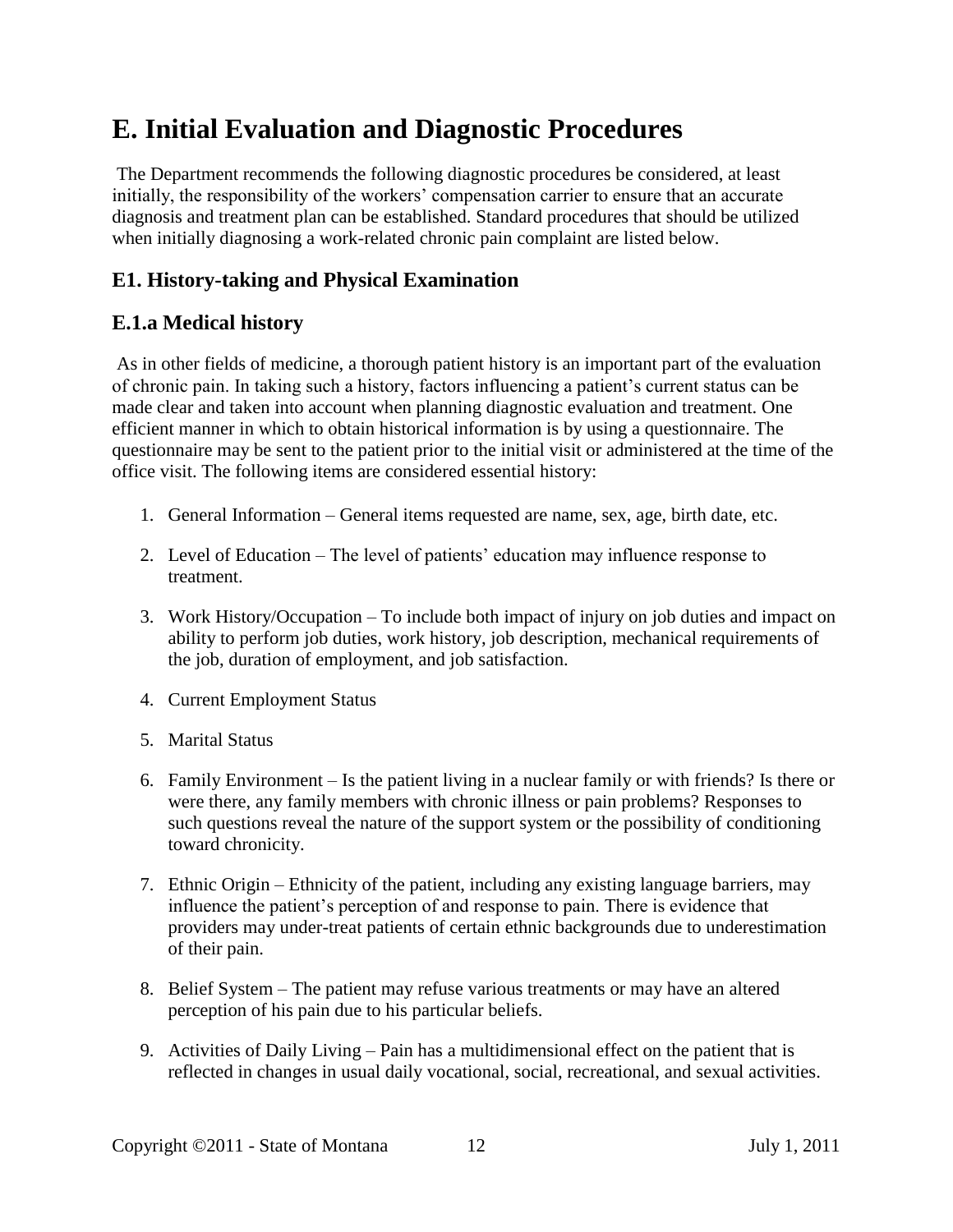- 10. Past and Present Psychological Problems
- 11. History of Abuse Physical, emotional, sexual.
- 12. History of Disability in the Family
- 13. Sleep Disturbances

## **E.1.b Pain History**

Characterization of the patient's pain and of the patient's response to pain is one of the key elements in treatment.

- 1. Site of Pain localization and distribution of the pain help determine the type of pain the patient has (i.e., central versus peripheral).
- 2. Pain Drawing/Visual Analog Scale (VAS)
- 3. Duration
- 4. Place of onset
- 5. Pain Characteristics time of pain occurrence as well as intensity, quality and radiation give clues to the diagnosis and potential treatment.
- 6. Response of Pain to Activity
- 7. Associated Symptoms Does the patient have numbness or paresthesia, dysesthesia, weakness, bowel or bladder dysfunction, decreased temperature, increased sweating, cyanosis or edema? Is there local tenderness, allodynia, hyperesthesia, or hyperalgesia?

## **E.1.c Medical Management History**

- 1. Prior Treatment What has been tried and which treatments have helped?
- 2. Prior Surgery If the patient has had prior surgery specifically for the pain, he/she is less likely to have a positive outcome.
- 3. Medications History of and current use of medications, including over the counter and herbal/dietary supplements to determine drug usage (or abuse) interactions and efficacy of treatment.
- 4. Review of Systems Check List Determine if there is any interplay between the pain complaint and other medical conditions.
- 5. Psychosocial Functioning Determine if the following are present: current symptoms of depression or anxiety, evidence of stressors in the workplace or at home, and past history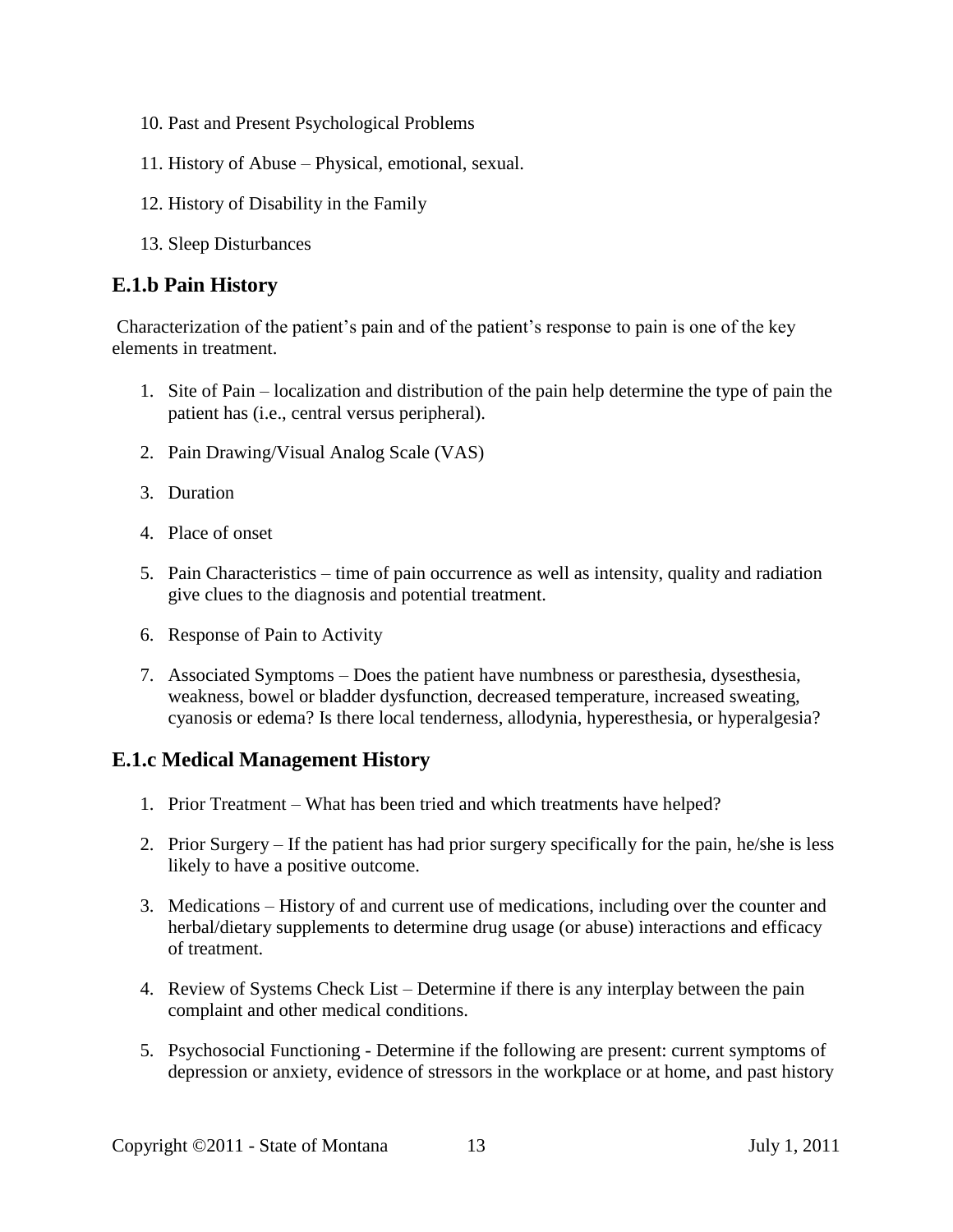of psychological problems. It is recommended that patients diagnosed with Chronic Pain be referred for a psychosocial evaluation.

- 6. Diagnostic Tests All previous radiological and laboratory investigations should be reviewed.
- 7. Pre-existing Conditions Treatment of these conditions is appropriate when the preexisting condition affects recovery from chronic pain.

#### **E.1.d Substance Use/Abuse**

- 1. Alcohol use
- 2. Smoking History
- 3. History of drug use and abuse.
- 4. Caffeine or caffeine-containing beverages.

### **E.1.e Other Factors Affecting Treatment Outcome**

- 1. Compensation/Disability/Litigation
- 2. Treatment Expectations What does the patient expect from treatment: complete relief of pain or reduction to a more tolerable level?

## **E.1.f Physical Examination**

- 1. Neurologic Evaluation Cranial nerves, muscle tone and strength, atrophy, upper motor neuron signs, motor evaluation reflexes, and provocative neurological maneuvers.
- 2. Sensory Evaluation A detailed sensory examination is crucial in evaluating a patient with chronic pain complaints. Quantitative sensory testing, such as Semmes-Weinstein, may be useful tools in determining sensory abnormalities. The examination should determine if the following sensory signs are present:
	- A) Hyperalgesia B) Hyperpathia C) Paresthesia D) Dysesthesia E) Mechanical Allodynia – static versus dynamic F) Thermal Allodynia G) Hypoesthesia H) Hyperesthesia
	- I) Summation
- 3. Musculoskeletal Evaluation Range of motion, segmental mobility, musculoskeletal provocative maneuvers, palpation, observation, and functional activities. All joints,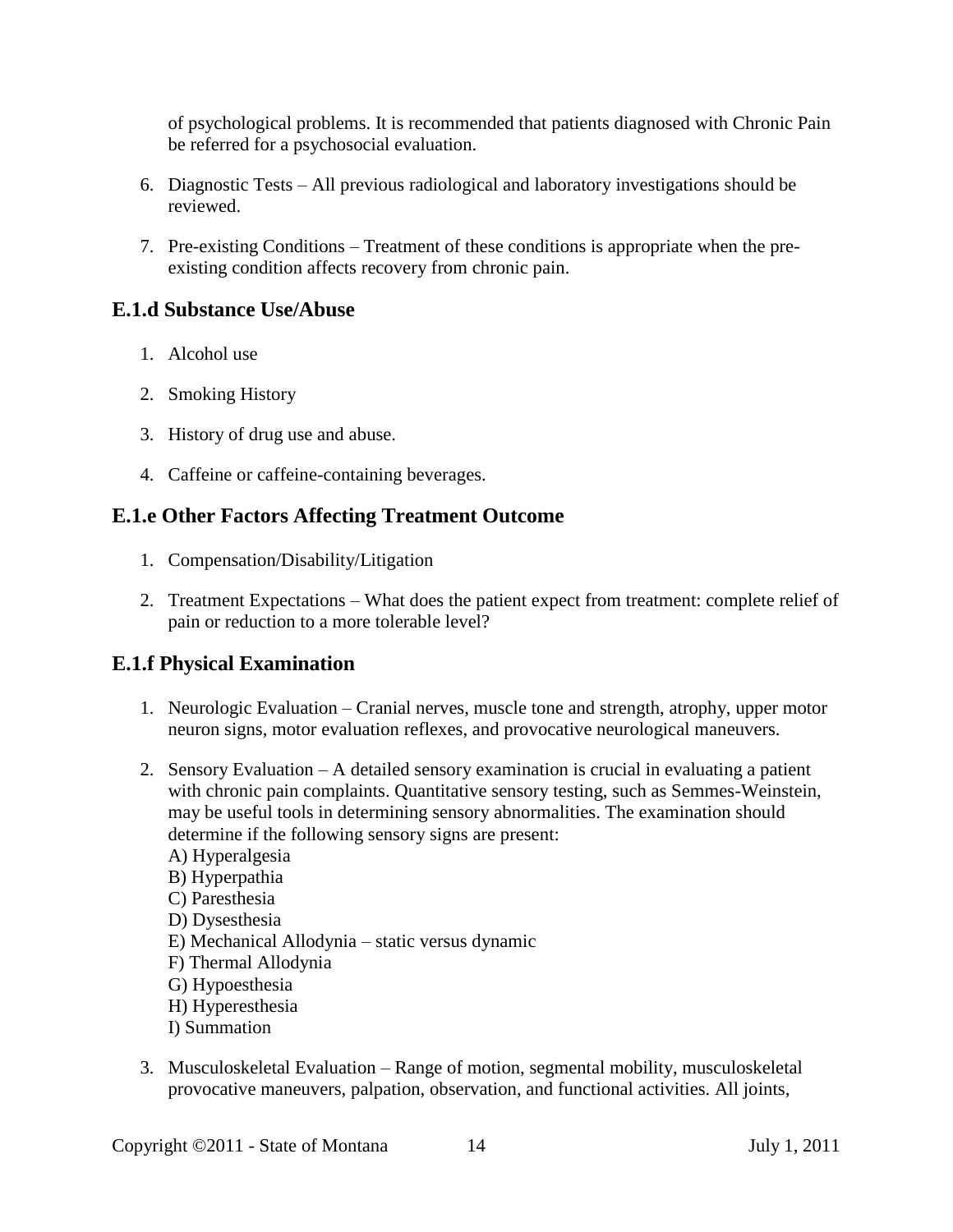muscles, ligaments, and tendons should be examined for swelling, laxity, and tenderness. A portion of the musculoskeletal evaluation is the myofascial examination. The myofascial examination includes palpating soft tissues for evidence of tightness and trigger points.

4. Evaluation of Nonphysiologic Findings

A) Waddell's nonorganic findings including: a) superficial or nonorganic tenderness; b) pseudo maneuvers; c) discrepant straight leg raise; d) nonanatomic sensory and/or motor examination; and e) overreaction: collapsing, tremor, pain behavior, muscle tension. B) Variabilities on formal exam including variable sensory exam, inconsistent tenderness, and/or swelling secondary to extrinsic sources.

C) Inconsistencies between formal exam and observed abilities of range of motion, motor strength, gait and cognitive/emotional state.

D) Observation of consistencies between pain behavior, affect and verbal pain rating, and affect and physical re-examination.

# <span id="page-14-0"></span>**E.2 Personality/Psychological/Psychosocial Evaluation**

Personality/Psychological/Psychosocial Evaluation are generally accepted, well-established diagnostic procedures not only with selected use in acute pain problems, but also with more widespread use in subacute and chronic pain populations. Diagnostic evaluations should distinguish between conditions that are pre-existing, aggravated by the current injury or work related.

Psychosocial evaluations should determine if further psychosocial interventions are indicated for patients diagnosed with chronic pain. The interpretations of the evaluation should provide clinicians with a better understanding of the patient in their social environment, thus allowing for more effective rehabilitation. Psychosocial assessment requires consideration of variations in pain experience and expression because of factors such as gender, age, race, ethnicity, national origin, religion, sexual orientation, disability, language, or socioeconomic status.

Psychometric Testing is a valuable component of a consultation to assist the physician in making a more effective treatment plan. There is strong evidence that psychometric testing provides unique and useful information, and that the validity of such tests is comparable to the validity of medical tests.

All patients who are diagnosed as having chronic pain should be referred for a Psychosocial Evaluation as well as concomitant interdisciplinary rehabilitation treatment whenever appropriate.

# **E.2.a Qualifications**

1. A psychologist with a PhD, PsyD, EdD credentials, or a physician with Psychiatric MD/DO credentials may perform the initial comprehensive evaluations. It is preferable that these professionals have experience in diagnosing and treating chronic pain disorders in injured workers.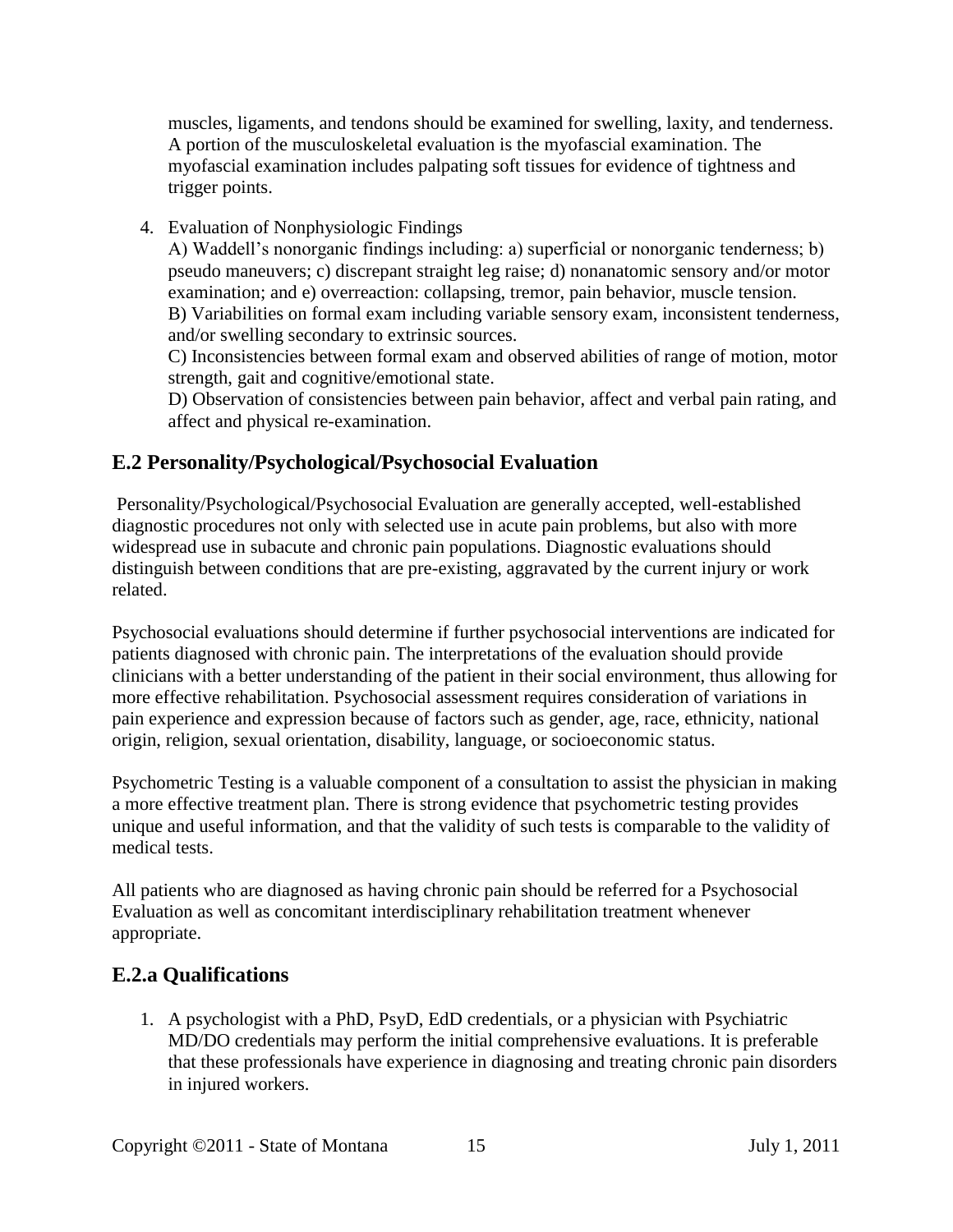2. Psychometric tests may be administered by psychologists with a PhD, PsyD, or EdD, or by physicians with appropriate training.

## **E.2.b Clinical Evaluation**

All chronic pain patients should have a clinical evaluation that addresses the following areas:

- 1. History of Injury The history of the injury should be reported in the patient's words or using similar terminology. Caution must be exercised when using translators.
	- A) Nature of injury
	- B) Psychosocial circumstances of the injury
	- C) Current symptomatic complaints
	- D) Extent of medical corroboration
	- E) Treatment received and results
	- F) Compliance with treatment
	- G) Coping strategies used, including perceived locus of control
	- H) Perception of medical system and employer
	- I) History of response to prescription medications
- 2. Health History
	- A) Nature of injury
	- B) Medical history
	- C) Psychiatric history
	- D) History of alcohol or substance abuse
	- E) Activities of daily living
	- F) Mental status exam
	- G) Previous injuries, including disability, impairment, and compensation
- 3. Psychosocial history
	- A) Childhood history, including abuse
	- B) Educational history
	- C) Family history, including disability
	- D) Marital history and other significant adulthood activities and events
	- E) Legal history, including criminal and civil litigation
	- F) Employment and military history
	- G) Signs of pre-injury psychological dysfunction
	- H) Current interpersonal relations, support, living situation
	- I) Financial history
- 4. Psychological test results, if performed
- 5. Danger to self or others.
- 6. Current psychiatric diagnosis consistent with the standards of the American Psychiatric Association's Diagnostic and Statistical Manual of Mental Disorders.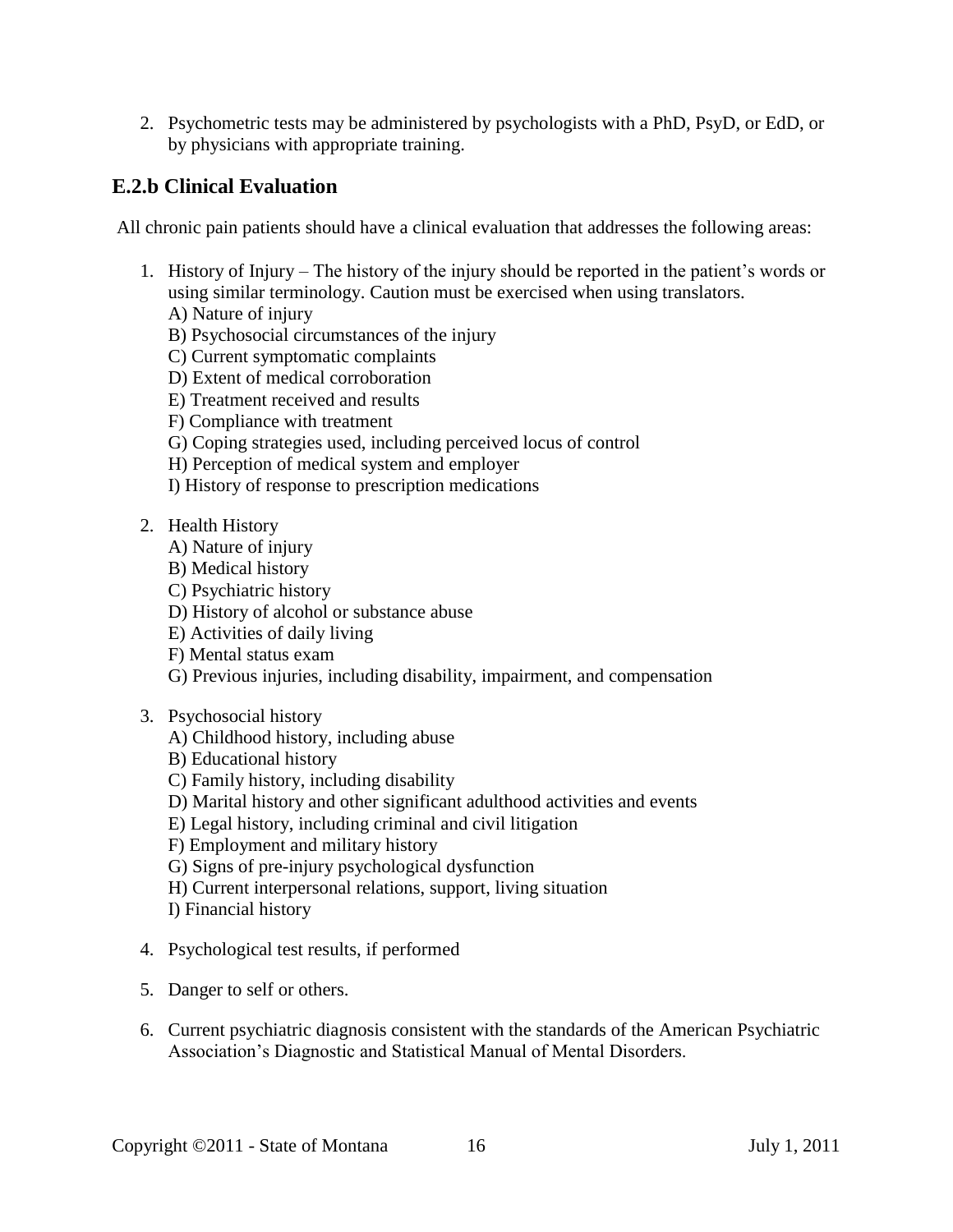- 7. Pre-existing psychiatric conditions. Treatment of these conditions is appropriate when the pre-existing condition affects recovery from chronic pain.
- 8. Causality (to address medically probable cause and effect, distinguishing pre-existing psychological symptoms, traits and vulnerabilities from current symptoms).
- 9. Treatment recommendations with respect to specific goals, frequency, timeframes, and expected outcomes.

## **E.2.c Tests of Psychological Functioning**

Psychometric Testing is a valuable component of a consultation to assist the physician in making a more effective treatment plan. Psychometric testing is useful in the assessment of mental conditions, pain conditions, cognitive functioning, treatment planning, vocational planning, and evaluation of treatment effectiveness. There is no general agreement as to which standardized psychometric tests should be specifically recommended for psychological evaluations of chronic pain conditions. It is appropriate for the mental health provider to use their discretion and administer selective psychometric tests within their expertise and within standards of care in the community. Some of these tests are available in Spanish and other languages, and many are written at a 6th grade reading level. Examples of frequently used psychometric tests performed include, but not limited to, the following.

#### **Comprehensive Inventories for Medical Patients**

#### A) Battery for Health Improvement, 2nd Edition (BHI-2)

What it measures – Depression, anxiety and hostility; violent and suicidal ideation; borderline, dependency, chronic maladjustment, substance abuse, conflicts with work, family and physician, pain preoccupation, somatization, perception of functioning and others.

Benefits – When used as a part of a comprehensive evaluation, can contribute substantially to the understanding of psychosocial factors underlying pain reports, perceived disability, somatic preoccupation, and help to design interventions. Serial administrations can track changes in a broad range of variables during the course of treatment, and assess outcome.

#### B) Millon Behavioral Medical Diagnostic (MBMD)

What it Measures – Updated version of the Millon Behavioral Health Inventory (MBHI). Provides information on Coping Styles (introversive, inhibited, dejected, cooperative, sociable, etc), Health Habits (smoking, drinking, eating, etc.), Psychiatric Indications (anxiety, depression, etc), stress moderators (Illness Apprehension vs. Illness Tolerance, etc), treatment prognostics (Interventional Fragility vs. Interventional Resilience, Medication Abuse vs. Medication Competence, etc) and other factors.

Benefits – When used as a part of a comprehensive evaluation, can contribute substantially to the understanding of psychosocial factors affecting medical patients. Understanding risk factors and patient personality type can help to optimize treatment protocols for a particular patient.

#### C) Pain Assessment Battery (PAB)

What it measures – Collection of four separate measures that are administered together. Emphasis on the assessment of pain, coping strategies, degree and frequency of distress, healthrelated behaviors, coping success, beliefs about pain, quality of pain experience, stress symptoms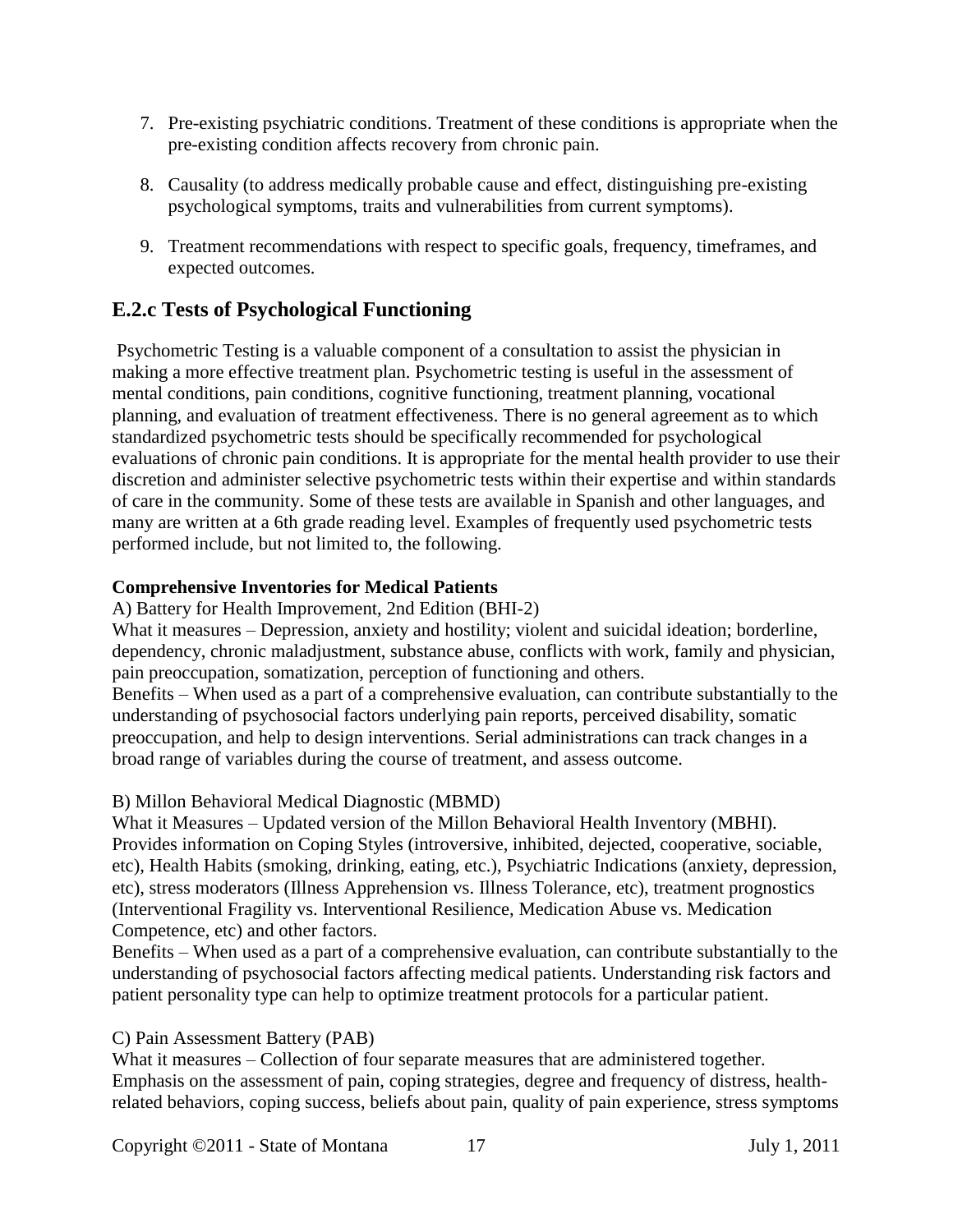analysis, and others.

Benefits – When used as a part of a comprehensive evaluation, can contribute substantially to the understanding of patient stress, pain reports and pain coping strategies, and help to design interventions. Serial administrations can track changes in measured variables during the course of treatment, and assess outcome.

#### **Comprehensive Psychological Inventories**

These tests are designed for detecting various psychiatric syndromes, but in general are more prone to false positive findings when administered to medical patients.

A) Millon Clinical Multiaxial Inventory, 3rd Edition (MCMI-III)

What it measures – Has scales based on DSM diagnostic criteria for affective, personality, and psychotic disorders and somatization.

Benefits – When used as a part of a part of a comprehensive evaluation, can screen for a broad range of DSM diagnoses.

B) Minnesota Multiphasic Personality Inventory, 2nd Edition (MMPI-2)

What it measures – Original scale constructs, such as hysteria and psychesthenia are archaic but continue to be useful. Newer content scales include depression, anxiety, health concerns, bizarre mentation, social discomfort, low self-esteem, and almost 100 others.

Benefits – When used as a part of a comprehensive evaluation, measure a number of factors that have been associated with poor treatment outcome.

#### C) Personality Assessment Inventory (PAI)

What it measures – A good measure of general psychopathology. Measures depression, anxiety, somatic complaints, stress, alcohol and drug use reports, mania, paranoia, schizophrenia, borderline, antisocial, and suicidal ideation and more than 30 others.

Benefits – When used as a part of a comprehensive evaluation, can contribute substantially to the identification of a wide variety of risk factors that could potentially affect the medical patient.

#### **Brief Multidimensional Screens for Medical Patients.**

Treating providers, to assess a variety of psychological and medical conditions, including depression, pain, disability and others, may use brief instruments. These instruments may also be employed as repeated measures to track progress in treatment, or as one test in a more comprehensive evaluation. Brief instruments are valuable in that the test may be administered in the office setting and hand scored by the physician. Results of these tests should help providers distinguish which patients should be referred for a specific type of comprehensive evaluation.

#### A) Brief Battery for Health Improvement, 2nd Edition (BBHI-2)

What it measures – Depression, anxiety, somatization, pain, function, and defensiveness. Benefits – Can identify patients needing treatment for depression and anxiety, and identify patients prone to somatization, pain magnification and self-perception of disability. Can compare the level of factors above to other pain patients and community members. Serial administrations can track changes in measured variables during the course of treatment, and assess outcome.

B) Multidimensional Pain Inventory (MPI)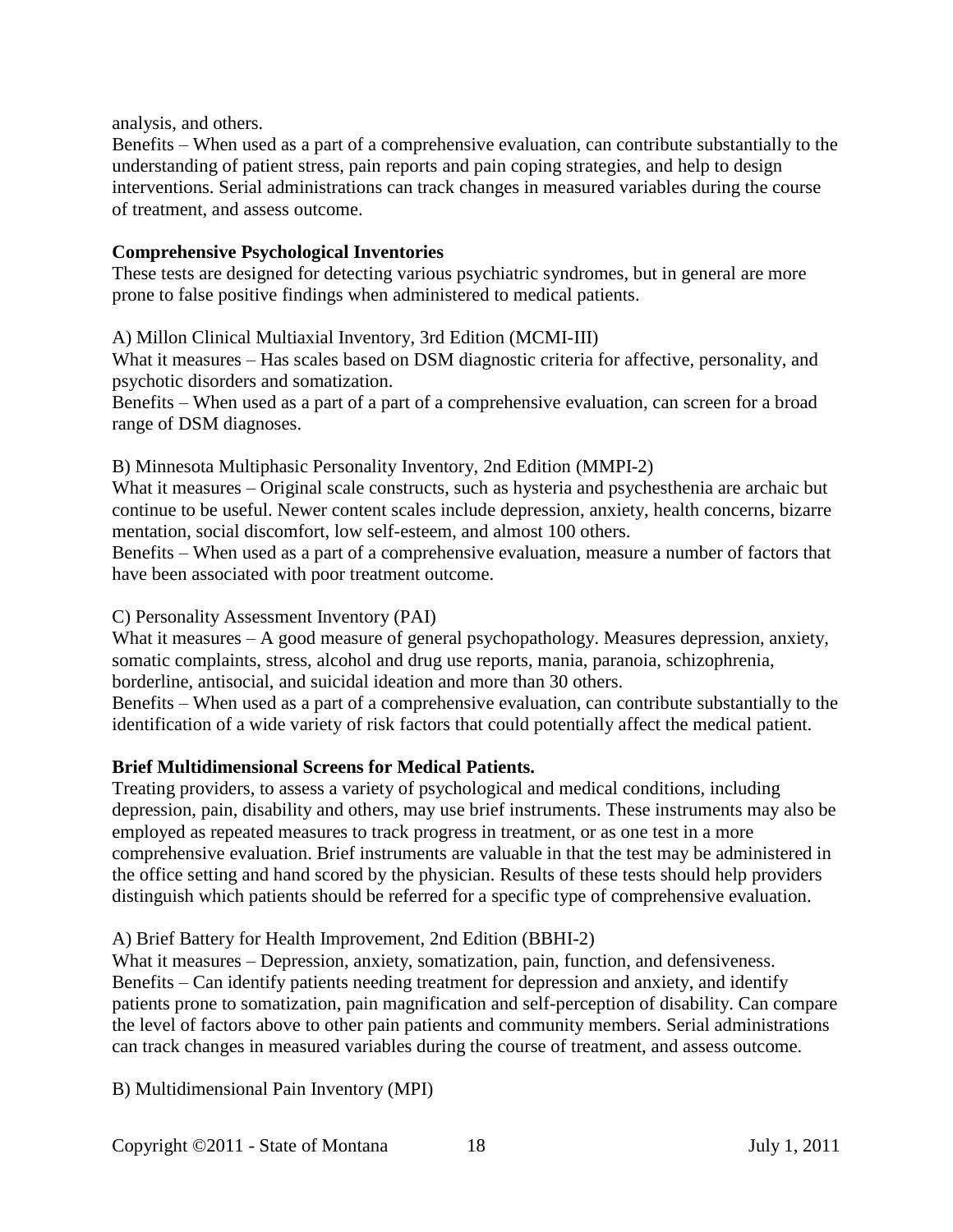What it measures – Interference, support, pain severity, life-control, affective distress, response of significant other to pain, and self-perception of disability at home and work, and in social and other activities of daily living.

Benefits – Can identify patients with high levels of disability perceptions, affective distress, or those prone to pain magnification. Serial administrations can track changes in measured variables during the course of treatment, and assess outcome.

#### C) Pain Patient Profile (P3)

What it measures – Assesses depression, anxiety, and somatization.

Benefits – Can identify patients needing treatment for depression and anxiety, as well as identify patients prone to somatization. Can compare the level of depression, anxiety and somatization to other pain patients and community members. Serial administrations can track changes in measured variables during the course of treatment, and assess outcome.

#### D) SF-36®

What it measures – A survey of general health well-being and functional states. Benefits – Assesses a broad spectrum of patient disability reports. Serial administrations could be used to track patient perceived functional changes during the course of treatment, and assess outcome.

E) Sickness Impact Profile (SIP)

What it measures – Perceived disability in the areas of sleep, eating, home management, recreation, mobility, body care, social interaction, emotional behavior, and communication. Benefits – Assesses a broad spectrum of patient disability reports. Serial administrations could be used to track patient perceived functional changes during the course of treatment, and assess outcome.

F) McGill Pain Questionnaire (MPQ)

What it measures – Cognitive, emotional and sensory aspects of pain. Benefits – Can identify patients prone to pain magnification. Repeated administrations can track progress in treatment for pain.

G) McGill Pain Questionnaire – Short Form (MPQ-SF)

What it measures – Emotional and sensory aspects of pain.

Benefits – Can identify patients prone to pain magnification. Repeated administrations can track progress in treatment for pain.

H) Oswestry Disability Questionnaire

What it measures – Disability secondary to low back pain.

Benefits – Can measure patients' self-perceptions of disability. Serial administrations could be used to track changes in self-perceptions of functional ability during the course of treatment, and assess outcome.

I) Visual Analog Scales (VAS)

What it measures – Graphical measure of patient's pain report. Benefits – Quantifies the patients' pain report. Serial administrations could be used to track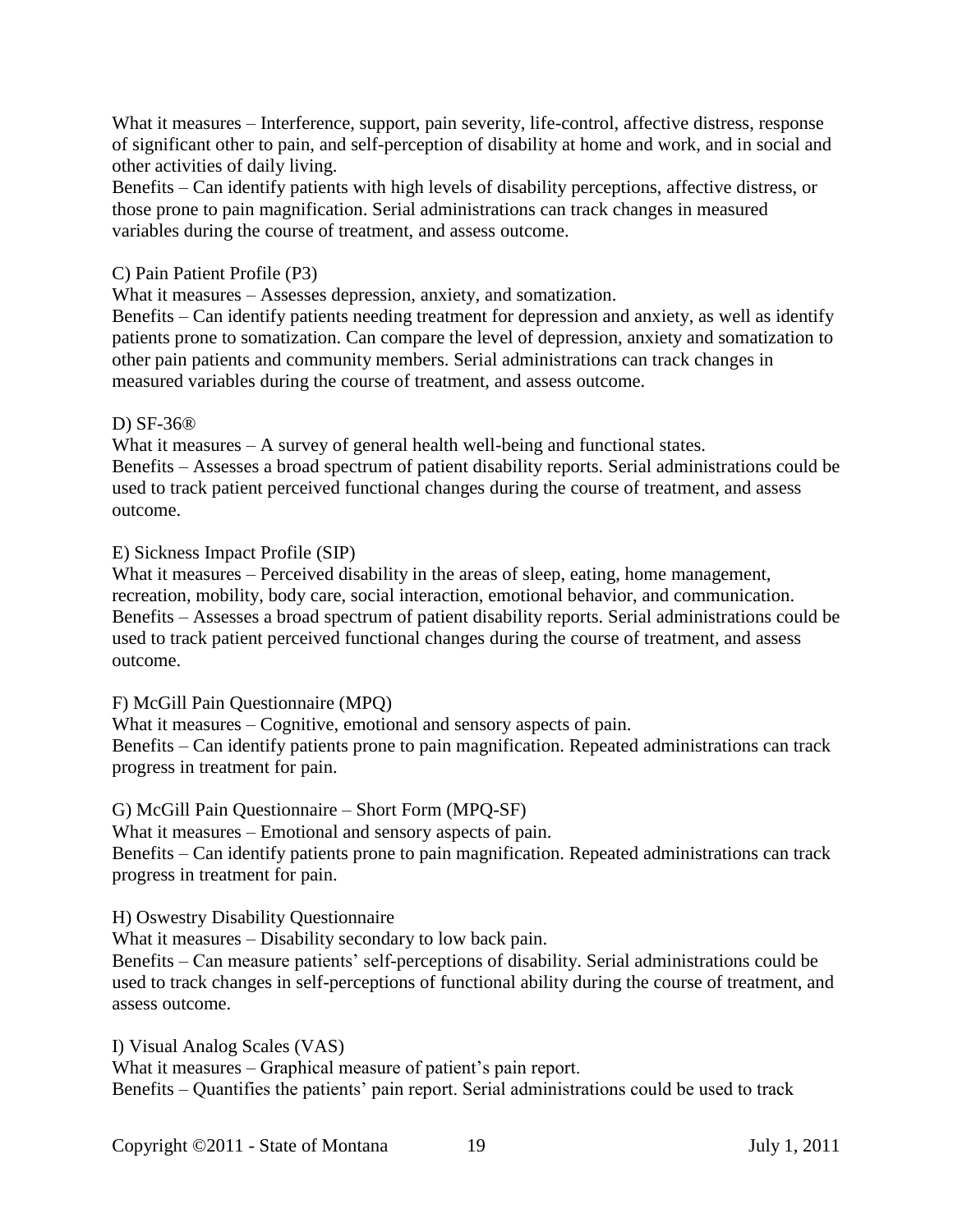changes in pain reports during the course of treatment and assess outcome.

#### **Brief Multidimensional Screens for Psychiatric Patients**

These tests are designed for detecting various psychiatric syndromes, but in general are more prone to false positive findings when administered to medical patients.

#### A) Brief Symptom Inventory

What it measures: Somatization, obsessive-compulsive, depression, anxiety, phobic anxiety, hostility, paranoia, psychoticism, and interpersonal sensitivity.

Benefits: Can identify patients needing treatment for depression and anxiety, as well as identify patients prone to somatization. Can compare the level of depression, anxiety, and somatization to community members. Serial administrations could be used to track changes in measured variables during the course of treatment, and assess outcome.

#### B) Brief Symptom Inventory – 18 (BSI-18)

What it Measures: Depression, anxiety, somatization.

Benefits: Can identify patients needing treatment for depression and anxiety, as well as identify patients prone to somatization. Can compare the level of depression, anxiety, and somatization to community members. Serial administrations could be used to track patient perceived functional changes during the course of treatment, and assess outcome.

#### C) Symptom Check List 90 (SCL 90)

What it measures: Somatization, obsessive-compulsive, depression, anxiety, phobic anxiety, hostility, paranoia, psychoticism, and interpersonal sensitivity.

Benefits: Can identify patients needing treatment for depression and anxiety, as well as identify patients prone to somatization. Can compare the level of depression, anxiety and somatization to community members. Serial administrations could be used to track changes in measured variables during the course of treatment, and assess outcome.

#### **Brief Specialized Psychiatric Screening Measures**

A) Beck Depression Inventory (BDI)

What it measures: Depression

Benefits: Can identify patients needing referral for further assessment and treatment for depression and anxiety, as well as identify patients prone to somatization. Repeated administrations can track progress in treatment for depression, anxiety, and somatic preoccupation.

B) Post Traumatic Stress Diagnostic Scale (PDS)

What it Measures: Post Traumatic Stress Disorder (PTSD) Benefits: Helps confirm suspected PTSD diagnosis. Repeated administrations can track treatment progress of PTSD patients.

C) Center of Epidemiologic Studies – Depression Questionnaire

What it measures: Depression

Benefits: Brief self-administered screening test. Requires professional evaluation to verify diagnosis.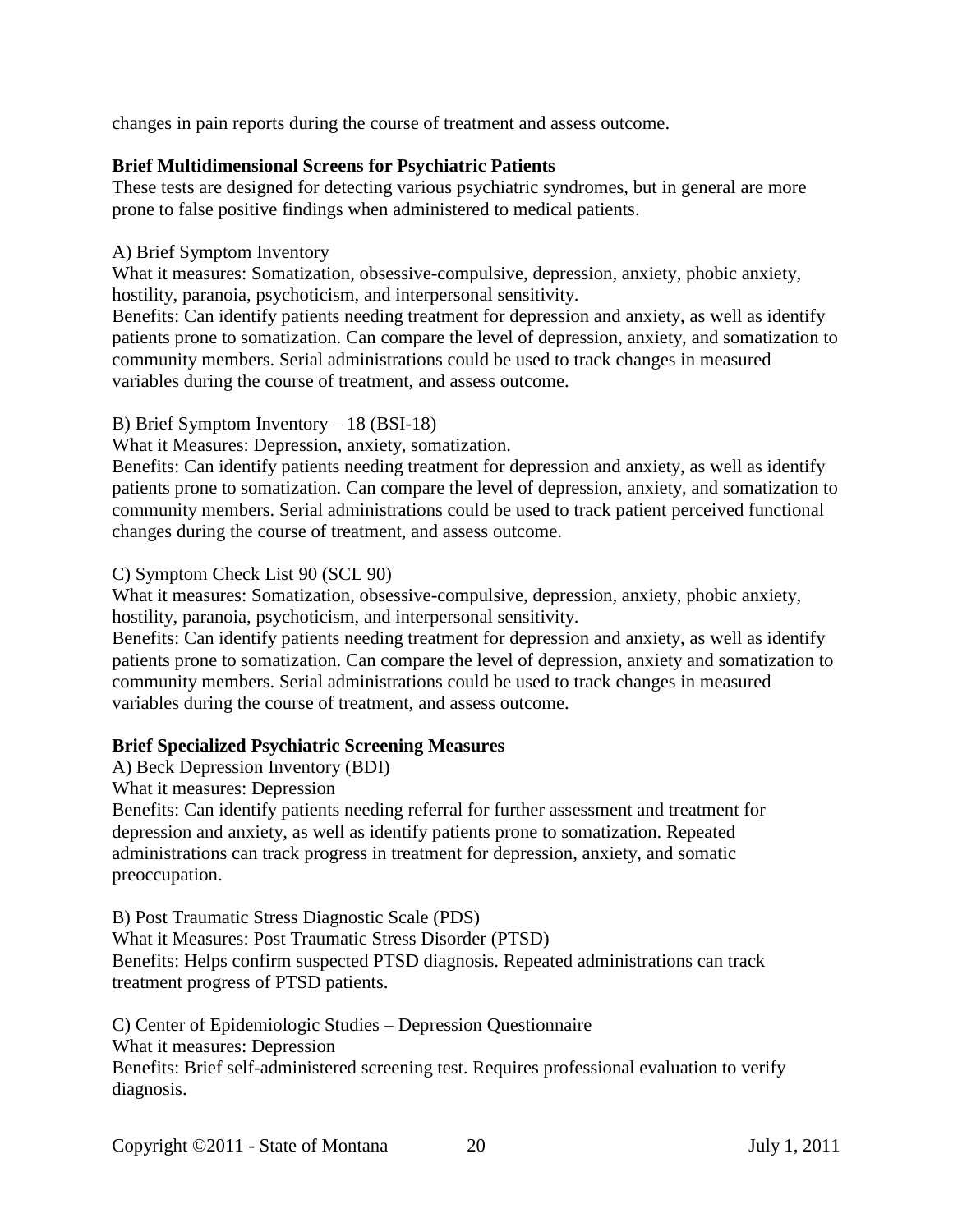D) Brief Patient Health Questionnaire from PRIME - MD What it measures: Depression, panic disorder Benefits: Brief self-administered screening test. Requires professional evaluation to verify diagnosis.

E) Zung Questionnaire What it measures: Depression Benefits: Brief self-administered screening test. Requires professional evaluation to verify diagnosis.

## <span id="page-20-0"></span>**E.3 Diagnostic Studies**

Imaging of the spine and/or extremities is a generally accepted, well-established, and widely used diagnostic procedure when specific indications, based on history and physical examination, are present. Physicians should refer to individual Department guidelines for specific information about specific testing procedures.

- 1. Radiographic Imaging, MRI, CT, bone scan, radiography, and other special imaging studies may provide useful information for many musculoskeletal disorders causing chronic pain.
- 2. Electrodiagnostic studies may be useful in the evaluation of patients with suspected myopathic or neuropathic disease and may include Nerve Conduction Studies (NCS), Standard Needle Electromyography, or Somatosensory Evoked Potential (SSEP). There is some evidence recommending needle EMG when a spine CT or MRI is equivocal. Some evidence recommends against EMG for patients with subacute or chronic spine pain who do not have significant arm or leg pain, paresis or numbness. The evaluation of electrical studies is difficult and should be relegated to specialists who are well trained in the use of this diagnostic procedure.
- 3. Special Testing Procedures may be considered when attempting to confirm the current diagnosis or reveal alternative diagnosis. In doing so, other special tests may be performed at the discretion of the physician.
- 4. Testing for complex regional pain syndrome (CRPS-I) or sympathetically maintained pain (SMP) is described in the Department's Complex Regional Pain Syndrome Medical Treatment Guidelines.

# <span id="page-20-1"></span>**E.4 Laboratory Testing**

Laboratory testing is generally accepted well-established and widely used procedures and can provide useful diagnostic and monitoring information. They may be used when there is suspicion of systemic illness, infection, neoplasia, or underlying rheumatologic disorder, connective tissue disorder, or based on history and/or physical examination. Tests include, but are not limited to: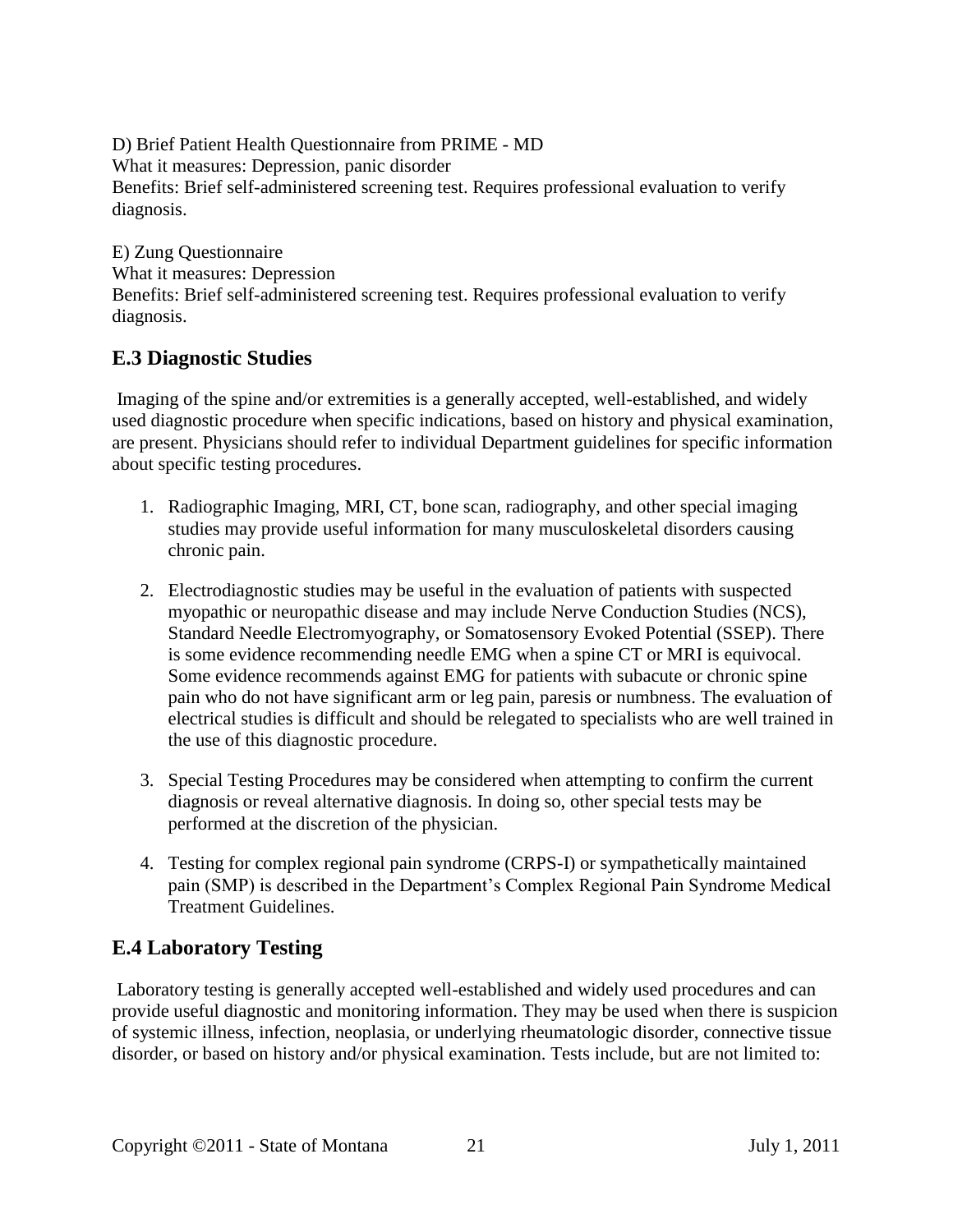- 1. Complete Blood Count (CBC) with differential can detect infection, blood dyscrasias, and medication side effects;
- 2. Erythrocyte sedimentation rate, rheumatoid factor, antinuclear antigen (ANA), human leukocyte antigen (HLA), and C-reactive protein can be used to detect evidence of a rheumatologic, infection, or connective tissue disorder;
- 3. Thyroid, glucose and other tests to detect endocrine disorders;
- 4. Serum calcium, phosphorous, uric acid, alkaline phosphatase, and acid phosphatase can detect metabolic bone disease;
- 5. Urinalysis to detect bacteria (usually with culture and sensitivity), calcium, phosphorus, hydroxyproline, or hematuria;
- 6. Liver and kidney function may be performed for baseline testing and monitoring of medications; and
- 7. Toxicology Screen and/or Blood Alcohol Level if suspected drug or alcohol abuse.

### <span id="page-21-0"></span>**E5. Injections - Diagnostic**

### **E.5.a Spinal Diagnostic Injections**

**Description** — generally accepted, well-established procedures. These injections may be useful for localizing the source of pain, and may have added therapeutic value when combined with injection of therapeutic medication(s). Each diagnostic injection has inherent risks, and risk versus benefit should always be evaluated when considering injection therapy. Since these procedures are invasive, less invasive or non-invasive procedures should be considered first. Selection of patients, choice of procedure, and localization of the level for injection should be determined by clinical information indicating strong suspicion for pathologic condition(s) and the source of pain symptoms.

Because injections are invasive with an inherent risk, the number of diagnostic procedures should be limited in any individual patient to those most likely to be primary pain generators. Patients should not receive all of the diagnostic blocks listed merely in an attempt to identify 100% of the pain generators.

The interpretation of the test results are primarily based on functional change, symptom report, and pain response (via a recognized pain scale before and at an appropriate time after the injection). The diagnostic significance of the test result should be evaluated in conjunction with clinical information and the results of other diagnostic procedures. Injections with local anesthetics of differing duration may be used to support a diagnosis. In some cases, injections at multiple levels may be required to accurately diagnose cervical conditions. Refer to Section on Injections – Therapeutic for information on specific injections.

It is obligatory that sufficient data be accumulated by the examiner performing this procedure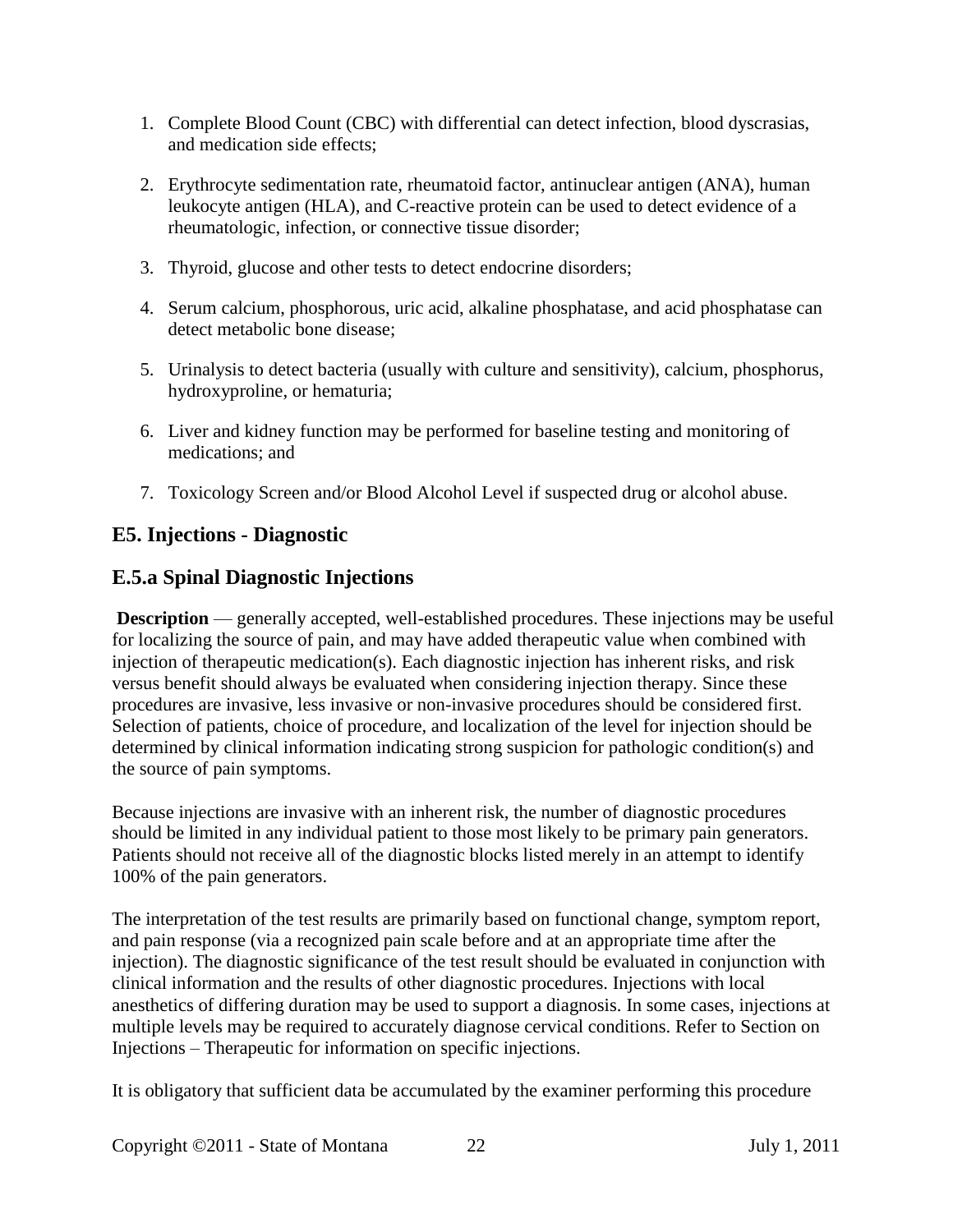such that the diagnostic value of the procedure is evident to other reviewers. This entails, at a minimum, documentation of patient response immediately following the procedure with details of any symptoms with a response and the degree of response. Additionally, a log must be recorded as part of the medical record which documents response, if any, on an hourly basis for, at a minimum, the expected duration of the local anesthetic phase of the procedure. Responses must be identified as to specific body part (e.g., low back, neck, leg, or arm pain). The practitioner must identify the local anesthetic used and the expected duration of response for diagnostic purposes.

Multiple injections provided at the same session without staging may seriously dilute the diagnostic value of these procedures. Practitioners must carefully weigh the diagnostic value of the procedure against the possible therapeutic value.

**Special Requirements for Diagnostic Injections -** Since multi-planar, fluoroscopy during procedures is required to document technique and needle placement, an experienced physician should perform the procedure. Permanent images are required to verify needle placement for all spinal procedures. The subspecialty disciplines of the physicians performing injections may be varied, including, but not limited to: anesthesiology, radiology, surgery, or physiatry. The practitioner who performs spinal injections for low back pain should document hands-on training through workshops of the type offered by organizations such as the International Spine Intervention Society (ISIS) and/or completed fellowship training with interventional training. The practitioner who performs spinal injections for cervical pain should have completed fellowship training in pain medicine with interventional training, or its equivalent. Practitioners performing spinal injections for low back and cervical pain must also be knowledgeable in radiation safety.

**Complications -** General complications of diagnostic injections may include transient neurapraxia, nerve injury, infection, headache, vasovagal effects, as well as epidural hematoma, permanent neurologic damage, dural perforation and CSF leakage, and spinal meningeal abscess. Severe complications of cervical injections are remote but can include spinal cord damage, quadriplegia, and/or death. Injections at a C2-C3 level frequently cause temporary neuritis with ataxia.

**Contraindications -** Absolute contraindications to diagnostic injections include: (a) bacterial infection – systemic or localized to region of injection, (b) bleeding diatheses, (c) hematological conditions, and (d) possible pregnancy.

Relative contraindications of diagnostic injections may include: (a) allergy to contrast or shellfish, (b) poorly controlled Diabetes Mellitus or and hypertension. Drugs affecting coagulation require restriction from use. the following are suggested time period restrictions:

- Aspirin-withhold for seven days
- NSAIDs-withhold for three days
- Clopidogrel-withhold for 3 days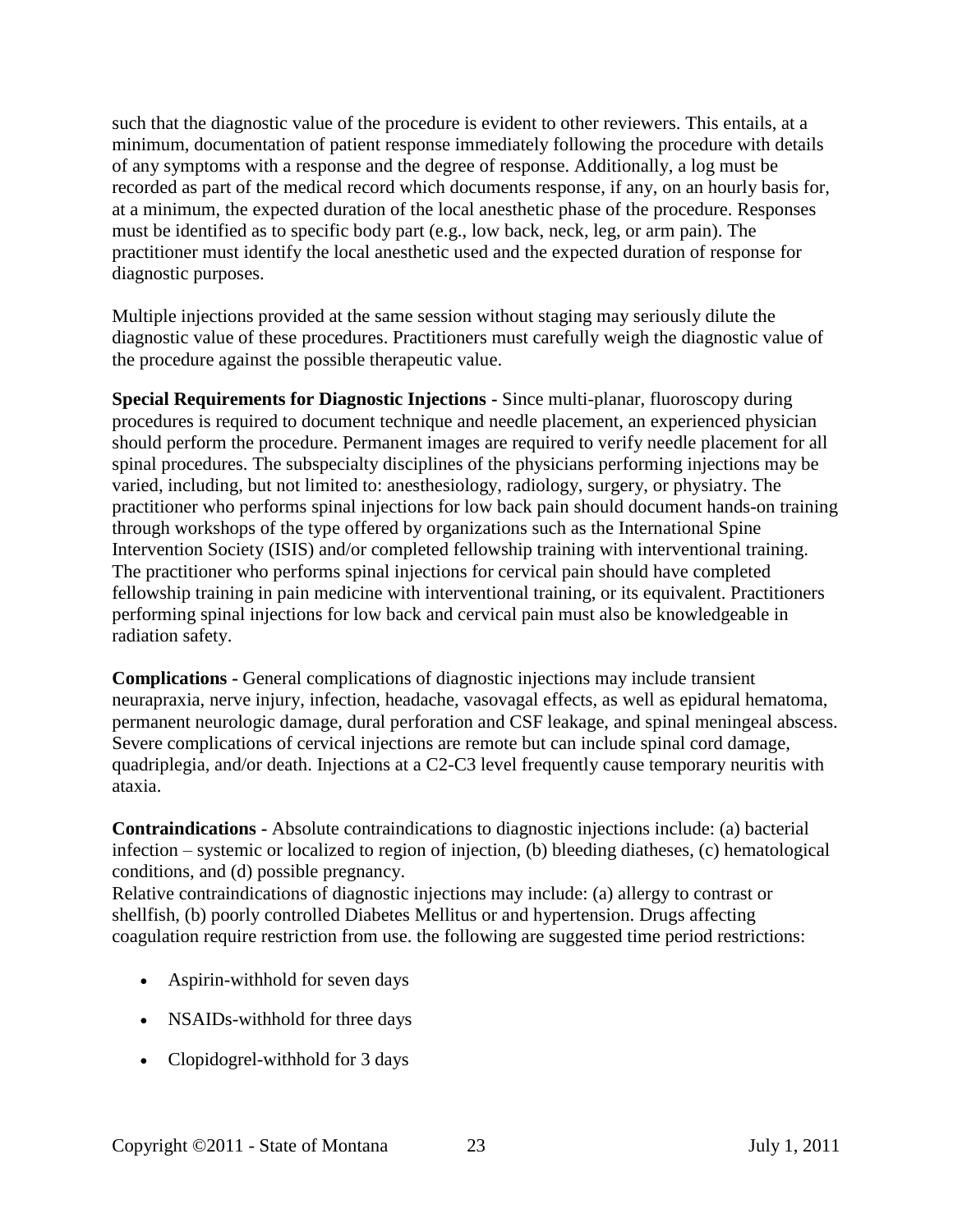• Other anti-platelet therapy and anti-coagulants should also be addressed individually by a knowledgeable specialist

**Specific Diagnostic Injections -** In general, relief should last for at least the duration of the local anesthetic used and should significantly relieve pain and result in functional improvement. Refer to Section F.5, Therapeutic Injections for information on other specific therapeutic injections. The following injections are used primarily for diagnosis:

## **E.5.a.i Medial Branch Blocks**

Medial Branch Blocks are primarily diagnostic injections, used to determine whether a patient is a candidate for radiofrequency medial branch neurotomy (also known as facet rhizotomy). ISIS suggests controlled blocks – using either placebo or anesthetics with varying lengths of activity (i.e., bupivacaine longer than lidocaine). To be a positive diagnostic block, the patient should report a reduction of pain of 80% or greater relief from baseline for the length of time appropriate for the local anesthetic used. In almost all cases, this will mean a reduction of pain to 1 or 2 on the visual analog scale (VAS) 10-point scale correlated with functional improvement. The patient should also identify activities of daily living (which may include measurements of range of motion) that are impeded by their pain and can be observed to document functional improvement in the clinical setting. Ideally, these activities should be assessed throughout the observation period for function. The observer should not be the physician who performed the procedure. It is suggested that this be recorded on a form similar to ISIS recommendations.

A separate comparative block on a different date should be performed to confirm the level of involvement. A comparative block uses anesthetics of varying lengths of activity. Medial Branch blocks are probably not helpful to determine the likelihood of success for spinal fusion.

• Frequency and Maximum Duration: May be repeated once for comparative blocks. Limited to 4 levels.

# **E.5.a.ii Transforaminal Injections**

Transforaminal Injections are useful in identifying spinal pathology. When performed for diagnosis, small amounts of local anesthetic up to a total volume of 1.0 cc should be used to determine the level of nerve root irritation. A positive diagnostic block should result in a positive diagnostic functional benefit and an 80% reduction in nerve-root generated pain appropriate for the anesthetic used as measured by accepted pain scales (such as a VAS).

- Time to produce effect: Less than 30 minutes for local anesthesia; corticosteroids up to 72 hours for most patients
- Frequency and Maximum Duration: Once per suspected level. Limited to two levels

# **E.5.a.iii Zygapophyseal (facet) blocks**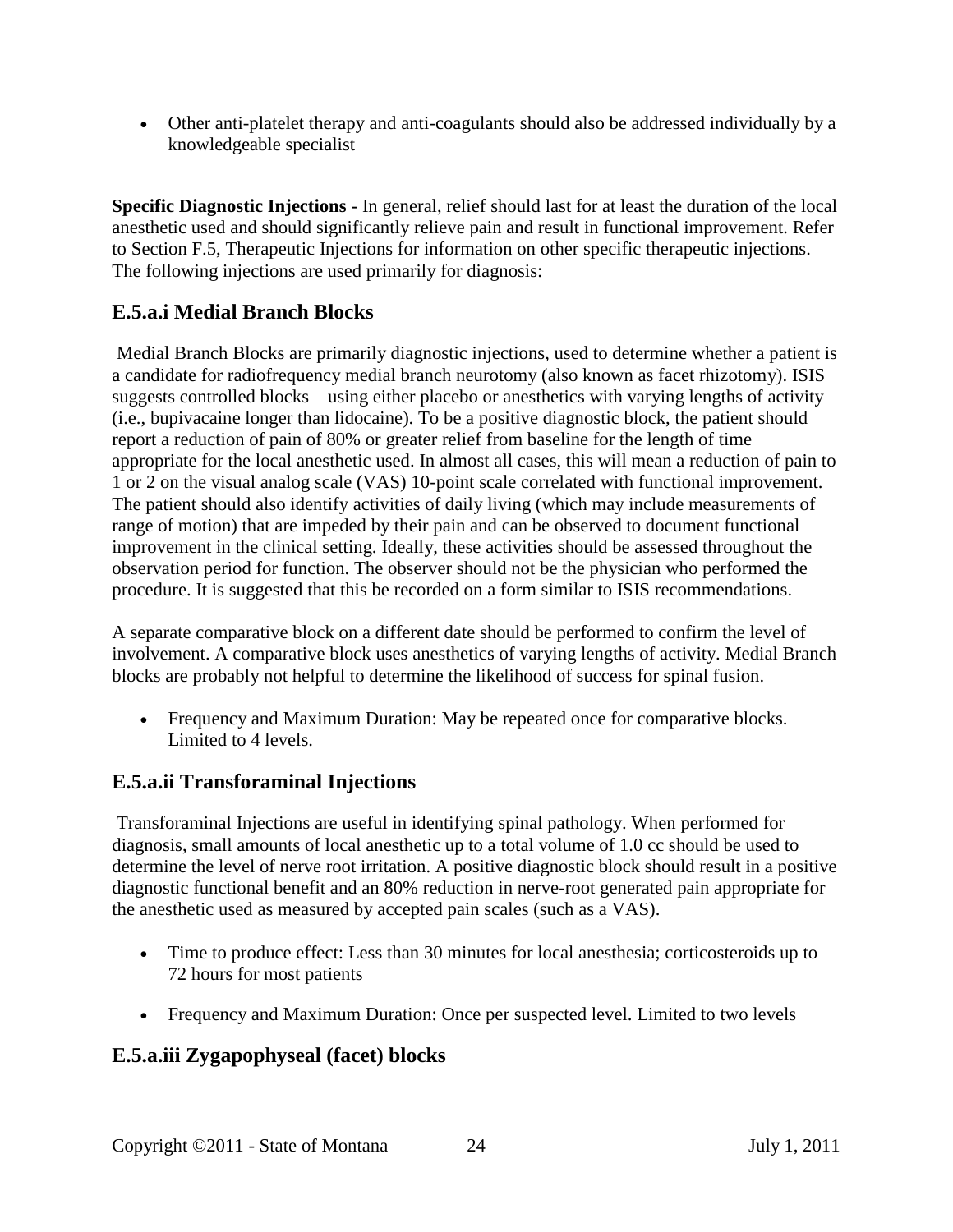Facet blocks are generally accepted but should not be considered diagnostic blocks for the purposes of determining the need for a rhizotomy (radiofrequency medial branch neurotomy), nor should they be done with medial branch blocks.

These blocks should not be considered a definitive diagnostic tool. They may be used diagnostically to direct functional rehabilitation programs. A positive diagnostic block should result in a positive diagnostic functional benefit and an 80% reduction in pain appropriate for the anesthetic used as measured by accepted pain scales (such as a Visual Analog Scale). They then may be repeated per the therapeutic guidelines when they are accompanied by a functional rehabilitation program. (Refer to section F. 5. a. Therapeutic Spinal Injections).

- Time to produce effect: Less than 30 minutes for local anesthesia; corticosteroids up to 72 hours for most patients
- Frequency and Maximum Duration: Once per suspected level, limited to two levels

# **E.5.a.iv Atlanto-Axial and Atlanto-Occipital Injections**

Atlanto-Axial and Atlanto-Occipital Injections are generally accepted for diagnosis and treatment but do not lend themselves to denervation techniques owing to variable neuroanatomy. Injection of this articulation is complicated by the proximity of the vertebral artery, which may be tortuous at the level of the C1 joint. Inadvertent injection of the vertebral artery may cause respiratory arrest, seizure, stroke, or permanent neurological sequelae. Only practitioners skilled in these injections should perform them.

• Frequency an d Maximum Duration: Once per side

# **E.5.a.v Sacroiliac Joint Injection**

**Description** - a generally accepted injection of local anesthetic in an intra-articular fashion into the sacroiliac joint under fluoroscopic guidance. Long-term therapeutic effect has not yet been established.

**Indications** - Primarily diagnostic to rule out sacroiliac joint dysfunction versus other pain generators. Intra-articular injection can be of value in diagnosing the pain generator. There should be documented relief from previously painful maneuvers (e.g., Patrick's test) and at least 80% pain relief on post-injection physical exam (as measured by accepted pain scales such as VAS) correlated with functional improvement. Sacroiliac joint blocks should facilitate functionally directed rehabilitation programs.

- Time to produce effect: Up to 30 minutes for local anesthetic
- Frequency and Maximum Duration: 1

# **E.5.b Other Diagnostic Injections**

These injections are frequently employed in assessing the type of pain a patient may be having. They also aid in ascertaining possible mechanisms and origins of the pain as well as the site of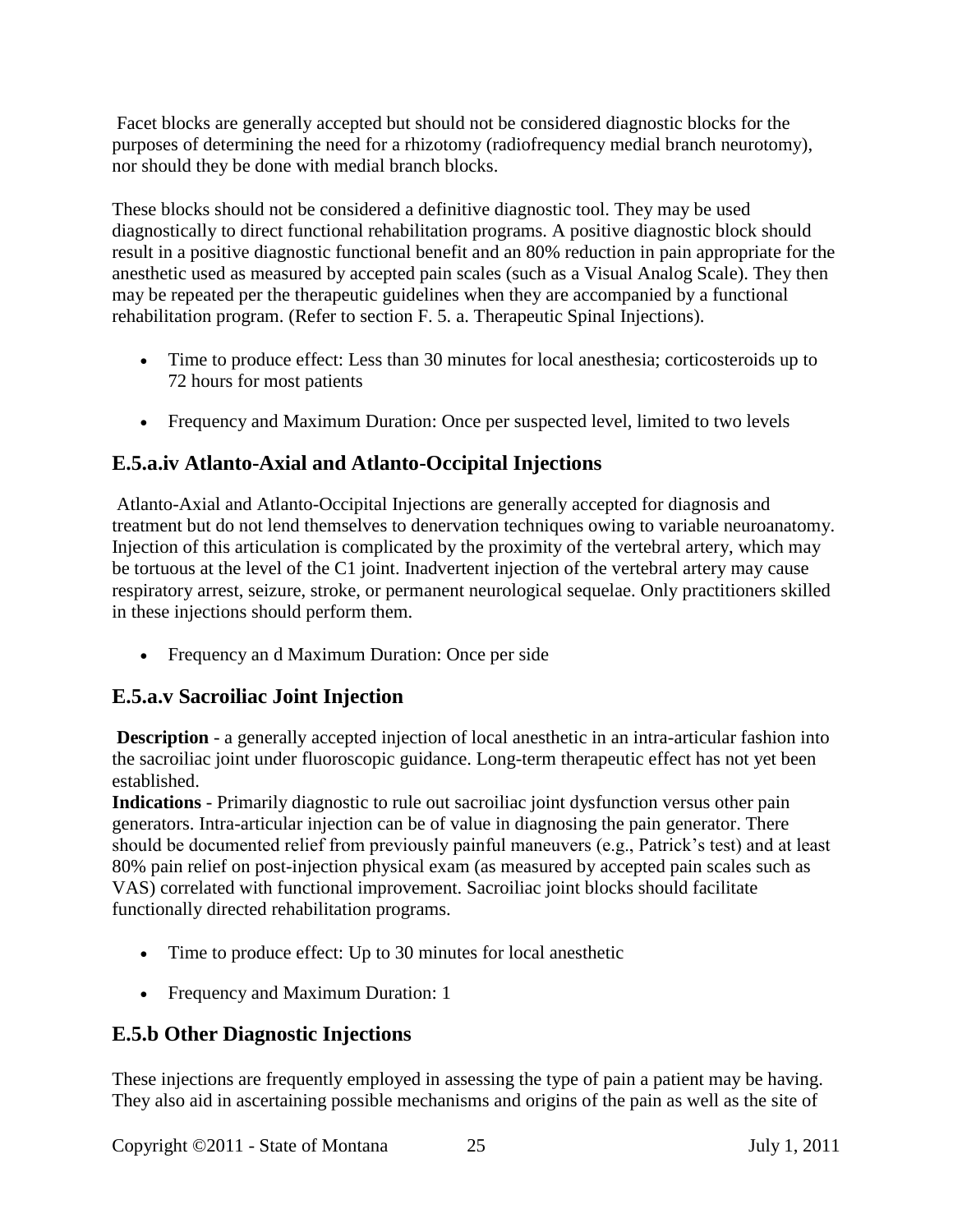the pain source. Some diagnostic injections have therapeutic properties that may be used to both diagnose and treat chronic pain. In those cases, refer to Section F.5, Non-Operative Treatment – Therapeutic Injections for specific information regarding these injections.

**Description -** generally accepted, well-established procedures. These injections may be useful for localizing the source of pain, and may have added therapeutic value when combined with injection of therapeutic medication(s). Each diagnostic injection has inherent risks, and risk versus benefit should always be evaluated when considering injection therapy. Since these procedures are invasive, less invasive or non-invasive procedures should be considered first. Selection of patients, choice of procedure, and localization of the level for injection should be determined by clinical information indicating strong suspicion for pathologic condition(s) and the source of pain symptoms.

The interpretation of the test result is primarily based upon pain response; the diagnostic significance of the test result should be evaluated in conjunction with clinical information and the results of other diagnostic procedures. Injections with local anesthetics of differing duration are required to confirm a diagnosis. In some cases, injections at multiple levels may be required to accurately diagnose pain. Refer to Section F.5, Therapeutic Injections for information on specific injections.

**Special Requirements for Diagnostic Injections -** Since fluoroscopic, arthrographic and/or CT guidance during procedures is required to document technique and needle placement, an experienced physician should perform the procedure. The subspecialty disciplines of the physicians may be varied, including, but not limited to: anesthesiology, radiology, surgery, or physiatry. The practitioner should have experience in ongoing injection training workshops provided by organizations such as the International Spine Injection Society (ISIS) and be knowledgeable in radiation safety. In addition, practitioners should obtain fluoroscopy training and radiation safety credentialing from their Departments of Radiology, as applicable.

**Complications -** General complications of diagnostic injections may include transient neurapraxia, nerve injury, infection, headache, vasovagal effects, as well as epidural hematoma, permanent neurologic damage, dural perforation and CSF leakage, and spinal meningeal abscess. Severe complications of cervical injections are remote but can include spinal cord damage, quadriplegia, and/or death.

**Contraindications -** Absolute contraindications of diagnostic injections include: (a) bacterial infection – systemic or localized to region of injection, (b) bleeding diatheses, (c) hematological conditions, and (d) possible pregnancy.

Relative contraindications of diagnostic injections may include: (a) allergy to contrast or shellfish, (b) poorly controlled Diabetes Mellitus or hypertension, and (c) aspirin/NSAIDs/antiplatelet therapy (drug may be held for 3 days or more, depending on the medication, prior to injection).

**Specific Diagnostic Injections** - In general, relief should last for at least the duration of the local anesthetic used and give significant relief of pain. Refer to Section F.5, Therapeutic Injections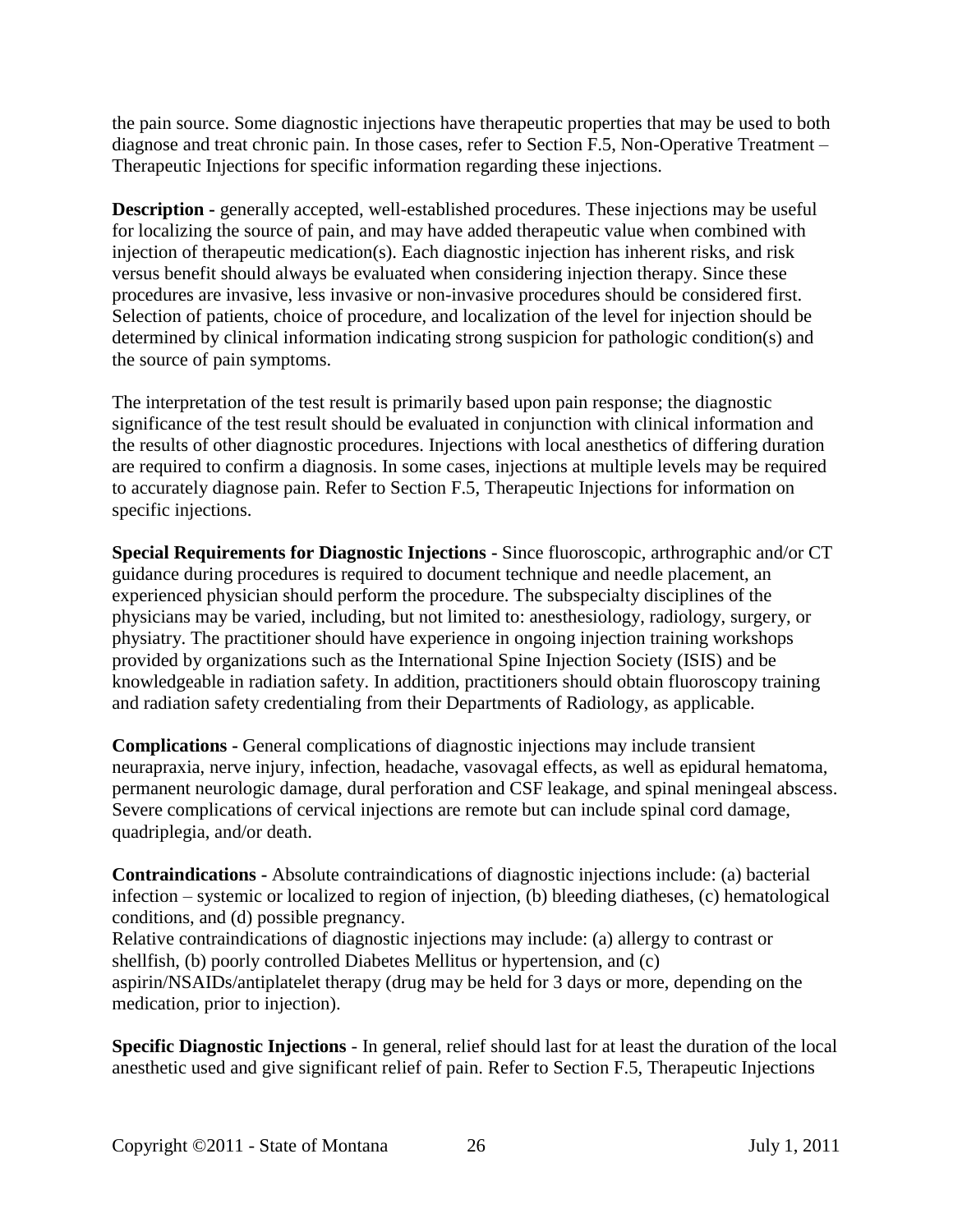for information on other specific therapeutic injections. The following injections are used primarily for diagnosis:

- 1. Sympathetic Injections: are diagnostic injections that may be used in suspected cases of CRPS-I. Refer to the Department's Complex Regional Pain Syndrome/Reflex Sympathetic Dystrophy Medical Treatment Guidelines for specific information regarding the use of these injections.
- 2. Peripheral Nerve Blocks: are diagnostic injections that may be used in for specific nerve injury or entrapment syndromes. Refer to Injections – Therapeutic for detailed information about their use.

## <span id="page-26-0"></span>**E.6 Special Tests**

Special tests are generally well-accepted tests and are performed as part of a skilled assessment of the patients' capacity to return to work, his/her strength capacities, and/or physical work demand classifications and tolerance.

## **E.6.a Computer-Enhanced Evaluations**

Computer-enhanced evaluations may include isotonic, isometric, isokinetic and/or isoinertial measurement of movement, range of motion, endurance, or strength. Values obtained can include degrees of motion, torque forces, pressures, or resistance. Indications include determining validity of effort, effectiveness of treatment and demonstrated motivation. These evaluations should not be used alone to determine return to work restrictions.

• Frequency: One time for evaluation. Can monitor improvements in strength every 3 to 4 weeks up to a total of 6 evaluations.

# **E.6.b Functional Capacity Evaluation (FCE)**

Functional Capacity Evaluation (FCE) is a comprehensive or modified evaluation of the various aspects of function as they relate to the worker's ability to return-to-work. This test may also be known as Physical Capacity Evaluation, Functional Capacity Assessment, and Work Capacity Evaluation. Areas such as endurance, lifting (dynamic and static), postural tolerance, specific range of motion, coordination and strength, worker habits, employability and financial status, as well as psychosocial aspects of competitive employment may be evaluated. Components of this evaluation may include: (a) musculoskeletal screen; (b) cardiovascular profile/aerobic capacity; (c) coordination; (d) lift/carrying analysis; (e) job-specific activity tolerance; (f) maximum voluntary effort; (g) pain assessment/psychological screening; (h) non-material and material handling activities; and (i) validity of effort and reproducibility. Standardized national guidelines (such as National Institute for Occupational Safety and Health (NIOSH)) should be used as the basis for FCE recommendations.

• Frequency: Can be used initially to determine baseline status. Additional evaluations can be performed to monitor and assess progress and aid in determining the endpoint for treatment.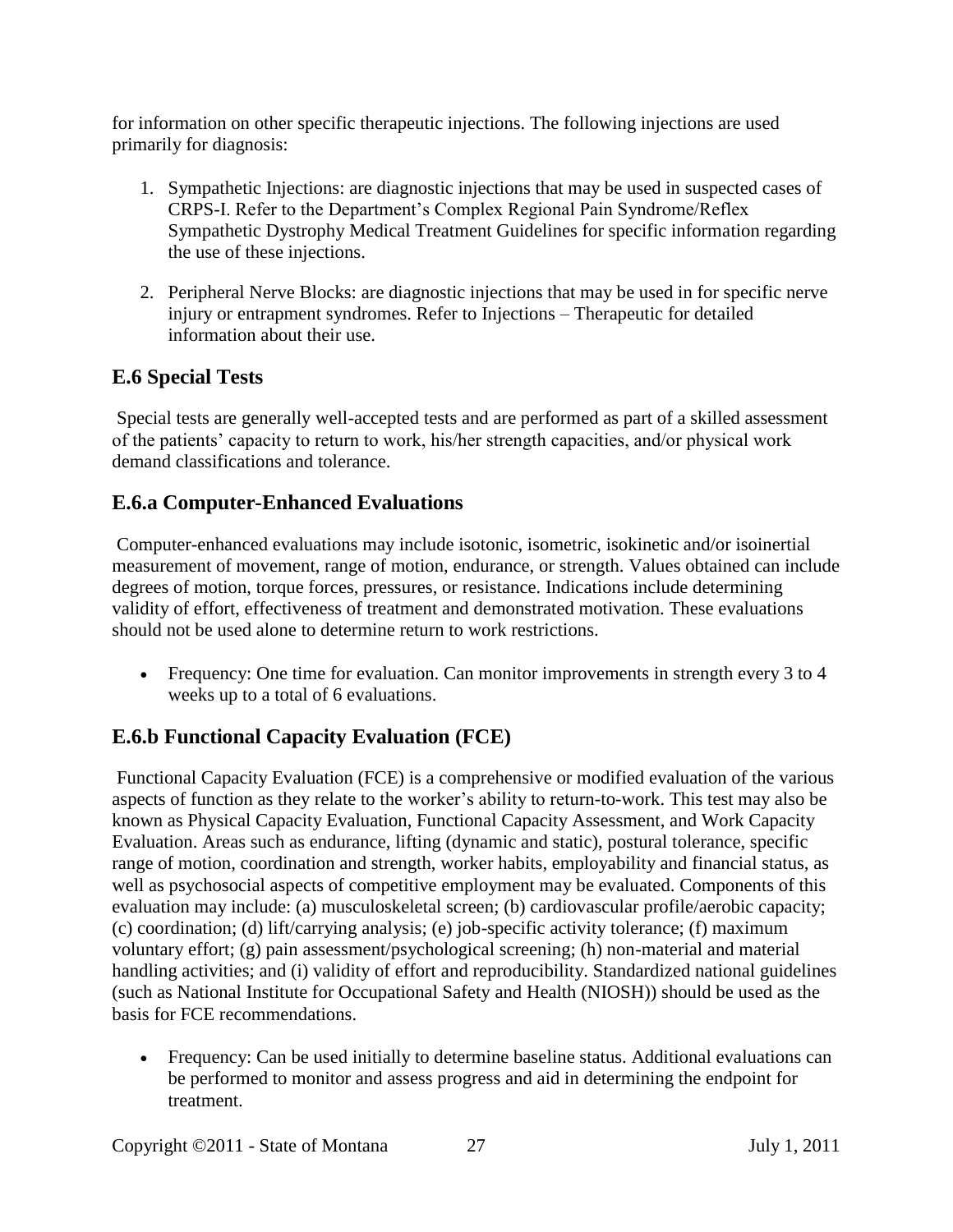## **E.6.c Job Site Evaluation**

Job Site Evaluation is a comprehensive analysis of the physical, mental, and sensory components of a specific job. The goal of the Job Site evaluation is to identify any job modification needed to ensure the safety of the employee upon return to work. These components may include, but are not limited to: (a) postural tolerance (static and dynamic); (b) aerobic requirements; (c) range of motion; (d) torque/force; (e) lifting/carrying; (f) cognitive demands; (g) social interactions; (h) visual perceptual; (i) environmental requirements of a job; (j) repetitiveness; and (k) essential functions of a job; and (l) ergonomic set up. Job descriptions provided by the employer are helpful but should not be used as a substitute for direct observation by a qualified individual (e.g., physical therapist, occupational therapist, vocational rehabilitation counselor, nurse case manager, etc.).

• Frequency: One time with additional visits as needed for follow-up per Job Site.

## **E.6.d Vocational Assessment**

Once an authorized practitioner has reasonably determined and objectively documented that a patient will not be able to return to his/her former employment and can reasonably prognosticate final restrictions, implementation of a timely vocational assessment can be performed. The vocational assessment should provide valuable guidance in the determination of future rehabilitation program goals. It should clarify rehabilitation goals, which optimize both patient motivation and utilization of rehabilitation resources. If prognosis for return to former occupation is determined to be poor, except in the most extenuating circumstances, vocational assessment should be implemented within 3 to 12 months post-injury. Declaration of Maximum Medical Improvement should not be delayed solely due to lack of attainment of a vocational assessment.

• Frequency: One time with additional visits as needed for follow-up

# **E.6.e Work Tolerance Screening**

Work Tolerance Screening is a determination of an individual's tolerance for performing a specific job based on a job activity or task. It may include a test or procedure to specifically identify and quantify work-relevant cardiovascular, physical fitness and postural tolerance. It may also address ergonomic issues affecting the patient's return-to-work potential. May be used when a full FCE is not indicated.

• Frequency: One time for evaluation. May monitor improvements in strength every 3 to 4 weeks up to a total of 6 evaluations.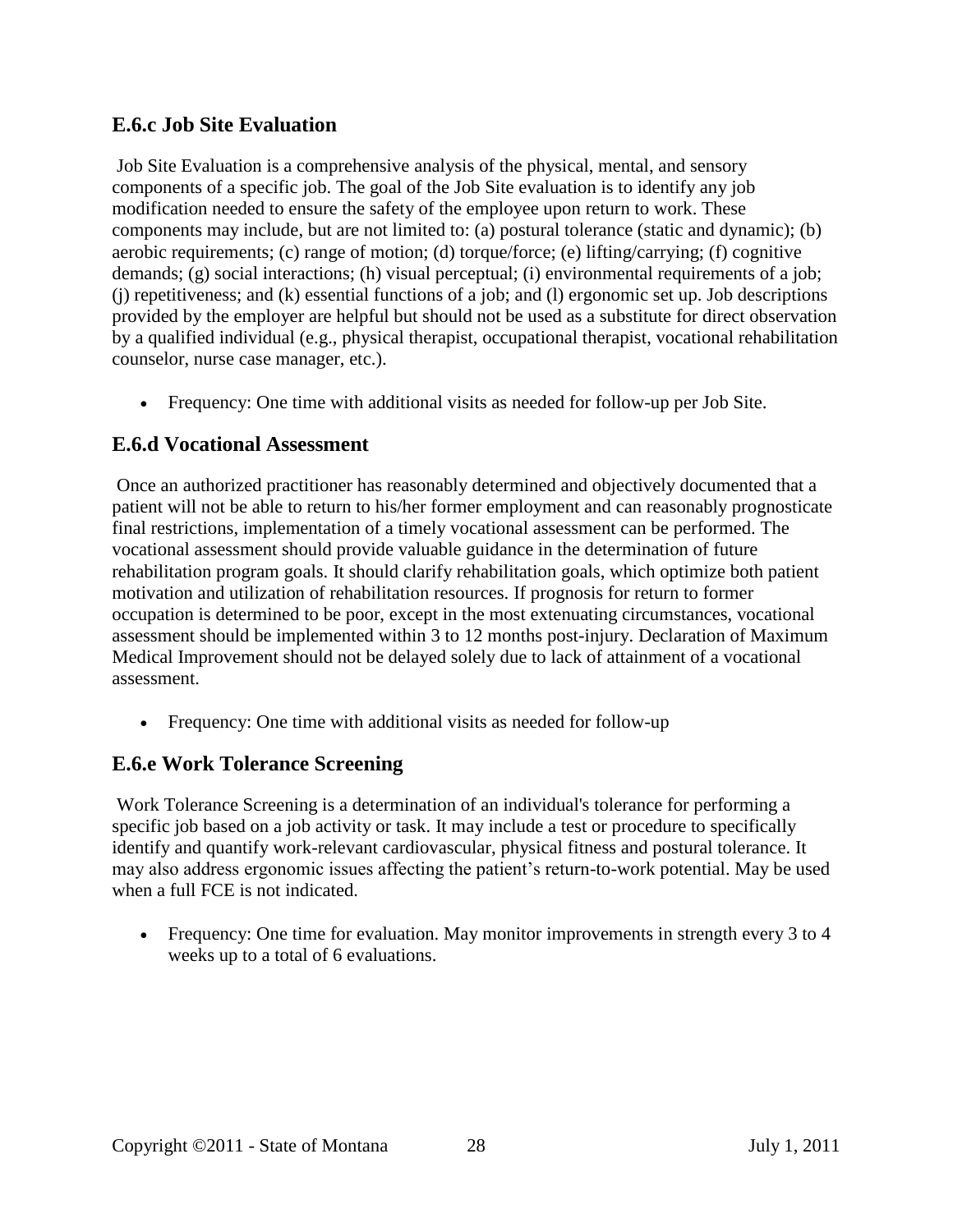# <span id="page-28-0"></span>**F. Therapeutic Procedures - Non-operative**

Non-operative therapeutic rehabilitation is applied to patients with chronic and complex problems of de-conditioning and functional disability. Treatment modalities may be utilized sequentially or concomitantly depending on chronicity and complexity of the problem, and treatment plans should always be based on a diagnosis utilizing appropriate diagnostic procedures.

Before initiation of any therapeutic procedure, the authorized treating physician, employer, and insurer must consider these important issues in the care of the injured worker:

- 1. Patients undergoing therapeutic procedure(s) should be released or returned to modified or restricted duty during their rehabilitation at the earliest appropriate time. Refer to F.12, Return-to-Work in this section for detailed information.
- 2. Reassessment of the patient's status in terms of functional improvement should be documented after each treatment. If patients are not responding within the recommended time periods, alternative treatment interventions, further diagnostic studies or consultations should be pursued. Continued treatment should be monitored using objective measures such as:
	- o Return-to-work or maintaining work status
	- o Fewer restrictions at work or performing activities of daily living.
	- o Decrease in usage of medications
	- o Measurable functional gains, such as increased range of motion or documented increase in strength.
- 3. Clinicians should provide and document education to the patient. No treatment plan is complete without addressing issues of individual and/or group patient education as a means of facilitating self-management of symptoms.
- 4. Psychological or psychosocial screening should be performed on all chronic pain patients.

The following procedures are listed in alphabetical order.

## <span id="page-28-1"></span>**F.1 Acupuncture**

Acupuncture is an accepted and widely used procedure for the relief of pain and inflammation and there is some scientific evidence to support its use. Credentialed practitioners must perform acupuncture evaluations, with experience in evaluation and treatment of chronic pain patients. The exact mode of action is only partially understood. Western medicine studies suggest that acupuncture stimulates the nervous system at the level of the brain, promotes deep relaxation, and affects the release of neurotransmitters. Acupuncture is commonly used as an alternative or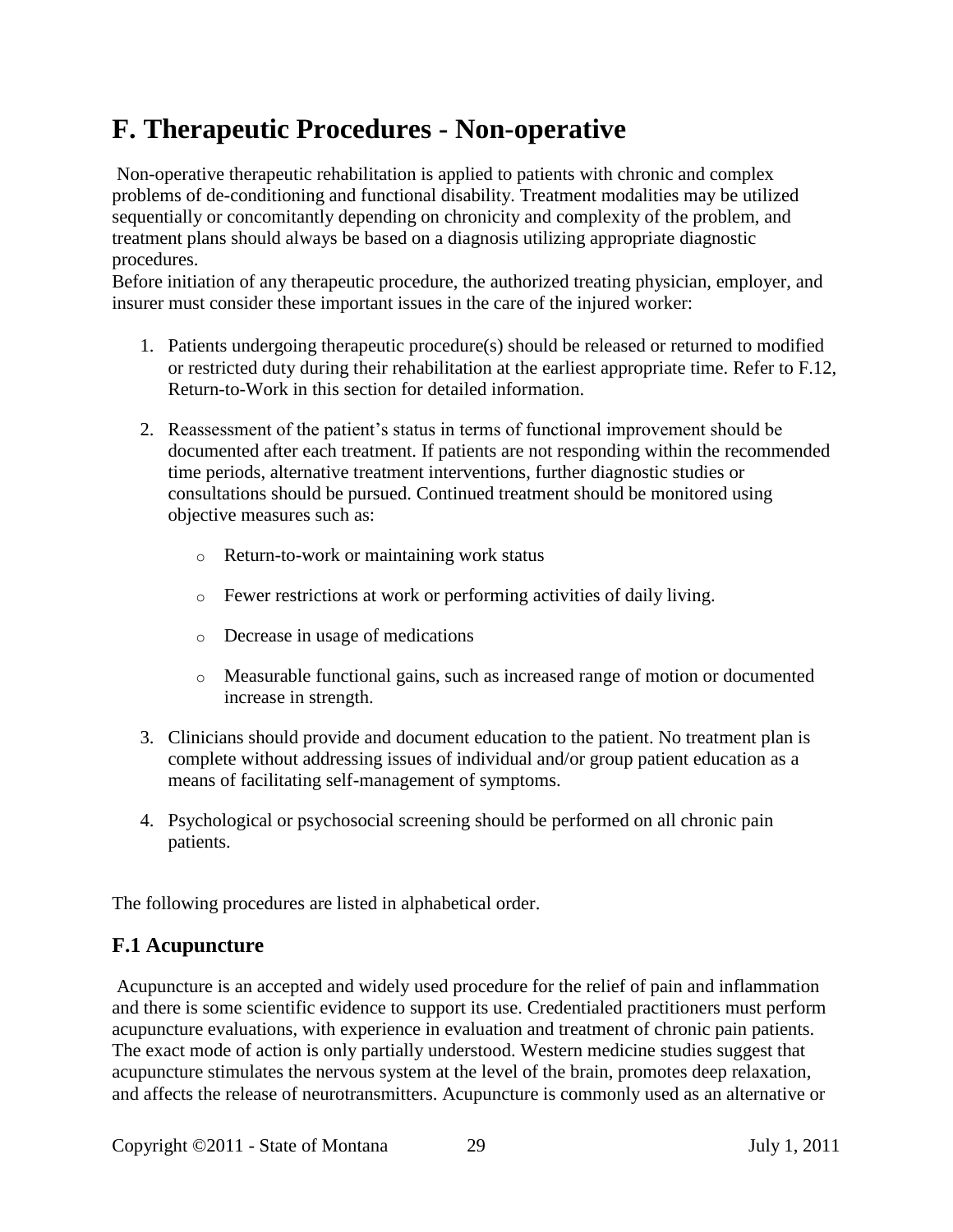in addition to traditional Western pharmaceuticals. It is commonly used when pain medication is reduced or not tolerated. It may be used as an adjunct to physical rehabilitation, surgical intervention, and/or as part of multidisciplinary treatment to hasten the return of functional activity. Acupuncture should be performed by licensed practitioners.

# **F.1.a Acupuncture without Electrical Stimulation**

Acupuncture without electrical stimulation is the insertion and removal of filiform needles to stimulate acupoints (acupuncture points). Needles may be inserted, manipulated, and retained for a period of time. Acupuncture can be used to reduce pain, reduce inflammation, increase blood flow, increase range of motion, decrease the side effect of medication-induced nausea, promote relaxation in an anxious patient, and reduce muscle spasm.

Indications include joint pain, joint stiffness, soft tissue pain and inflammation, paresthesia, postsurgical pain relief, muscle spasm, and scar tissue pain.

- Time to produce effect: 3 to 6 treatments
- Frequency: 1 to 3 times per week
- Optimum duration: 1 to 2 months
- Maximum duration: 14 treatments

# **F.1.b Acupuncture with Electrical Stimulation**

Acupuncture with electrical stimulation is the use of electrical current (micro- amperage or milli-amperage) on the needles at the acupuncture site. It is used to increase effectiveness of the needles by continuous stimulation of the acupoint. Physiological effects (depending on location and settings) can include endorphin release for pain relief, reduction of inflammation, increased blood circulation, analgesia through interruption of pain stimulus, and muscle relaxation.

It is indicated to treat chronic pain conditions, radiating pain along a nerve pathway, muscle spasm, inflammation, scar tissue pain, and pain located in multiple sites.

- Time to produce effect: 3 to 6 treatments
- Frequency: 1 to 3 times per week
- Optimum duration: 1 to 2 months
- Maximum duration: 14 treatments

# **F.1.c Other Acupuncture Modalities**

Acupuncture treatment is based on individual patient needs and therefore treatment may include a combination of procedures to enhance treatment effect. Other procedures may include the use of heat, soft tissue manipulation/massage, and exercise. Refer to sections G.13 and 14, Active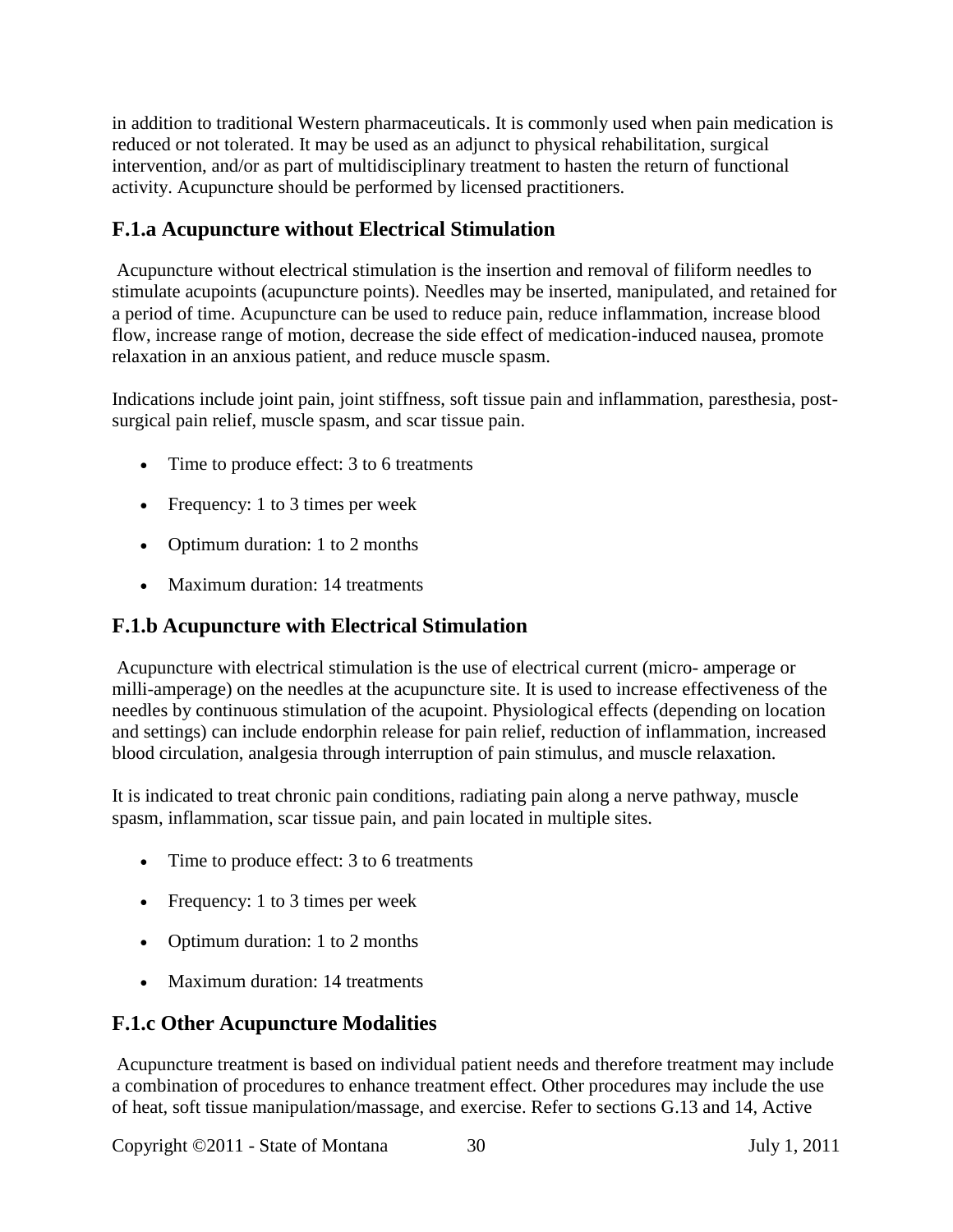Therapy (Therapeutic Exercise) and Passive Therapy sections (Massage and Superficial Heat and Cold Therapy) for a description of these adjunctive acupuncture modalities.

- Time to produce effect: 3 to 6 treatments
- Frequency: 1 to 3 times per week
- Optimum duration: 1 to 2 months
- Maximum duration: 14 treatments

Any of the above acupuncture treatments may extend longer if objective functional gains can be documented or when symptomatic benefits facilitate progression in the patient's treatment program. Treatment beyond 14 treatments must be documented with respect to need and ability to facilitate positive symptomatic or functional gains. Such care should be re-evaluated and documented with each series of treatments.

## <span id="page-30-0"></span>**F.2 Biofeedback**

Biofeedback is a generally well-accepted form of behavioral medicine that helps patients learn self-awareness and self-regulation skills for the purpose of gaining greater control of their physiology. Stress-related psychophysiological reactions may arise as a reaction to organic pain and in some cases may cause pain. Electronic instrumentation is used to monitor the targeted physiology and then displayed or fed back to the patient visually, auditorially, or tactilely with coaching by a biofeedback specialist.

Indications for biofeedback include individuals who are suffering from musculoskeletal injury where muscle dysfunction or other physiological indicators of excessive or prolonged stress response affects and/or delays recovery. Other applications include training to improve selfmanagement of pain, anxiety, panic, anger or emotional distress, narcotic withdrawal, insomnia/ sleep disturbance, and other central and autonomic nervous system imbalances. Biofeedback is often utilized for relaxation training. Mental health professionals may also utilize it as a component of psychotherapy, where biofeedback and other behavioral techniques are integrated with psychotherapeutic interventions. Biofeedback is often used in conjunction with physical therapy or medical treatment.

Recognized types of biofeedback include the following:

- 1. **Electromyogram (EMG):** Used for self-management of pain and stress reactions involving muscle tension.
- 2. **Skin Temperature:** Used for self-management of pain and stress reactions, especially vascular headaches.
- 3. **Respiration Feedback (RFB):** Used for self-management of pain and stress reactions via breathing control.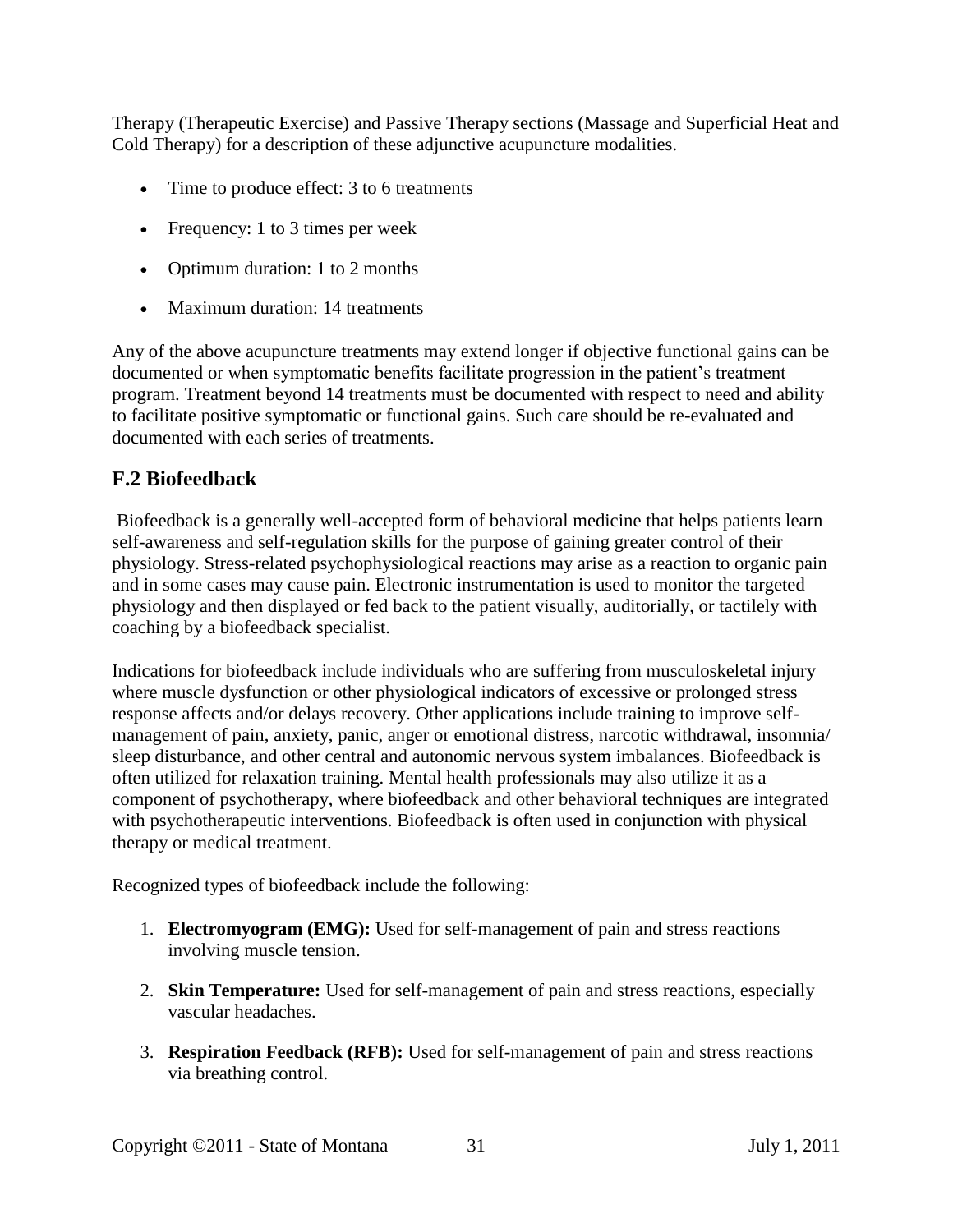- 4. **Respiratory Sinus Arrhythmia (RSA):** Used for self-management of pain and stress reactions via synchronous control of heart rate and respiration. Respiratory sinus arrhythmia is a benign phenomena which consists of a small rise in heart rate during inhalation, and a corresponding decrease during exhalation. This phenomenon has been observed in meditators and athletes, and is thought to be a psychophysiological indicator of health.
- 5. **Heart Rate Variability (HRV):** Used for self-management of stress via managing cardiac reactivity.
- 6. **Electrodermal Response (EDR,):** Used for self-management of stress involving palmar sweating or galvanic skin response.
- 7. **Electroencephalograph (EEG, QEEG):** Used for self-management of various psychological states by controlling brainwaves.

The goal in biofeedback treatment is normalizing the physiology to the pre-injury status to the extent possible and involves transfer of learned skills to the workplace and daily life. Candidates for biofeedback therapy or training must be motivated to learn and practice biofeedback and selfregulation techniques. In the course of biofeedback treatment, patient stressors are discussed and self-management strategies are devised. If the patient has not been previously evaluated, a psychological evaluation should be performed prior to beginning biofeedback treatment for chronic pain. The psychological evaluation may reveal cognitive difficulties, belief system conflicts, somatic delusions, secondary gain issues, hypochondriasis, and possible biases in patient self-reports, which can affect biofeedback. Home practice of skills is often helpful for mastery and may be facilitated by the use of home training tapes.

Psychologists or psychiatrists, who provide psychophysiological therapy which integrates biofeedback with psychotherapy, should be either Biofeedback Certification Institute of America (BCIA) certified or practicing within the scope of their training. All other providers of Biofeedback for chronic pain patients must be BCIA certified and shall have their biofeedback treatment plan approved by the authorized treating psychologist or psychiatrist. Biofeedback treatment must be done in conjunction with the patient's psychosocial intervention. Biofeedback may also be provided by unlicensed health care providers, who follow a set treatment and educational protocol. Such treatment may utilize standardized material or relaxation tapes.

- Time to produce effect: 3 to 4 sessions
- Frequency: 1 to 2 times per week
- Optimum duration: 6 to 8 sessions
- Maximum duration: 10 to 12 sessions. Treatment beyond 12 sessions must be documented with respect to need, expectation, and ability to facilitate positive symptomatic or functional gains.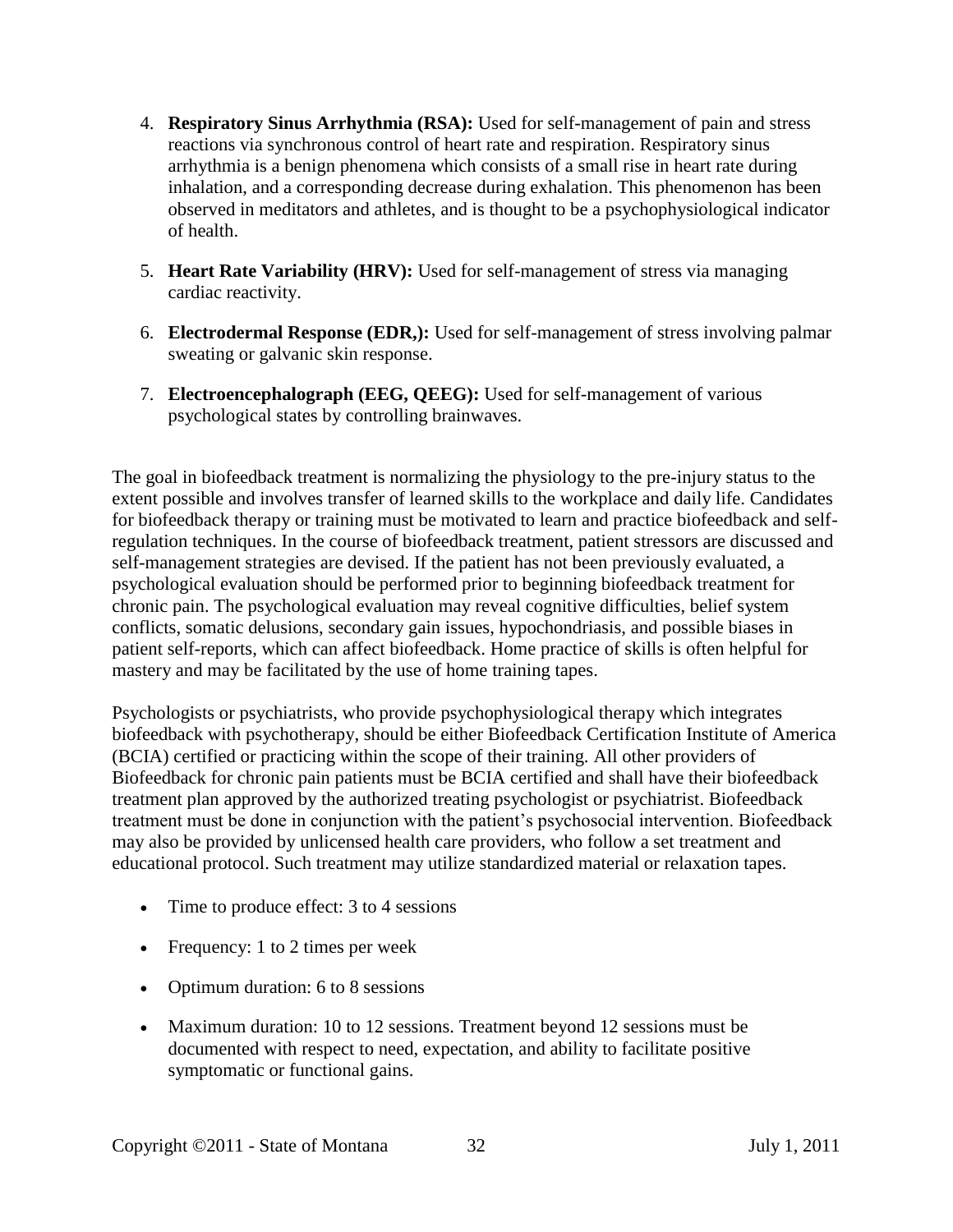## <span id="page-32-0"></span>**F.3 Complementary Alternative Medicine**

Complementary Alternative Medicine (CAM) is a term used to describe a broad range of treatment modalities, a number of which are generally accepted and supported by some scientific evidence, and others which still remain outside the generally accepted practice of conventional Western Medicine. In many of these approaches, there is attention given to the relationship between physical, emotional, and spiritual well-being. While CAM may be performed by a myriad of both licensed and non-licensed health practitioners with training in one or more forms of therapy, credentialed practitioners should be used when available or applicable.

Although CAM practices are diverse and too numerous to list, they can be generally classified into five domains:

- 1. **Alternative Medical Systems**: These are defined as medical practices that have developed their own systems of theory, diagnosis and treatment and have evolved independent of and usually prior to conventional Western Medicine. Some examples are Traditional Chinese Medicine, Ayurvedic Medicine, Homeopathy, and Naturopathy.
- 2. **Mind-Body Interventions**: These include practices such as hypnosis, meditation, bioenergetics, and prayer.
- 3. **Biological-based Practices**: These include herbal and dietary therapy as well as the use of nutritional supplements. To avoid potential drug interactions, supplements should be used in consultation with the authorized treating physician.
- 4. **Body-Based Therapy**: Included in this category are the practices of Yoga and Rolfing bodywork.
- 5. **Energy-Based Practices**: Energy-based practices include a wide range of modalities that support physical as well as spiritual and/or emotional healing. Some of the more wellknown energy practices include Qi Gong, Tai Chi, Healing Touch and Reiki. Practices such as Qi Gong and Tai Chi are taught to the patient and are based on exercises the patient can practice independently at home. Other energy-based practices such as Healing Touch and Reiki involve a practitioner/patient relationship.

Methods used to evaluate chronic pain patients for participation in CAM will differ with various approaches and with the training and experience of individual practitioners. A patient may be referred for CAM therapy when the patient's cultural background, religious beliefs, or personal concepts of health suggest that an unconventional medical approach might assist in the patient's recovery or when the physician's experience and clinical judgment support a CAM approach. The patient must demonstrate a high degree of motivation to return to work and improve their functional activity level while participating in therapy. Other more traditional conservative treatments should generally be attempted before referral to CAM. Treatment with CAM requires prior authorization.

• Frequency: Per CAM therapy selected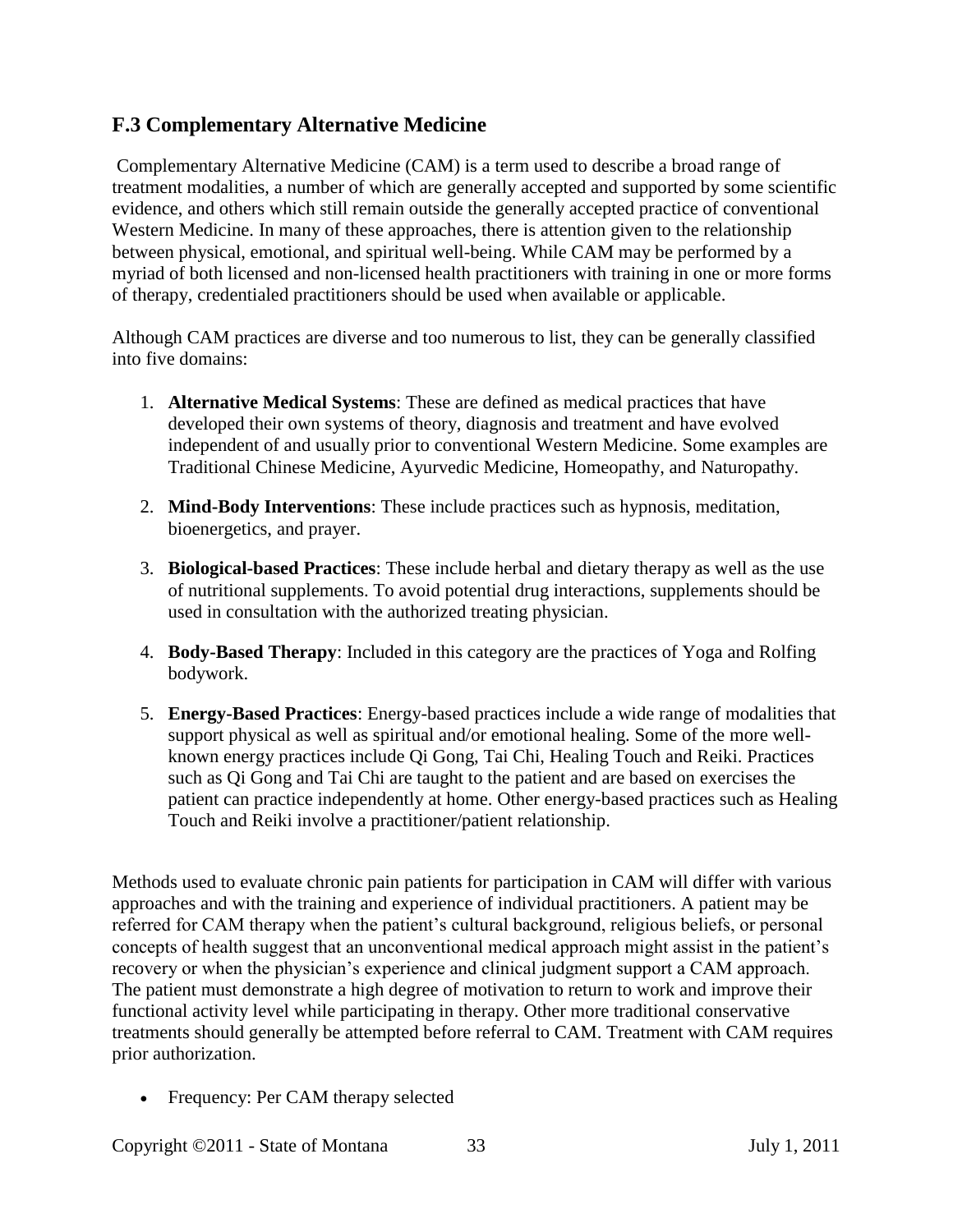• Optimum duration: Should be based upon the physician's clinical judgment and demonstration by the patient of positive symptomatic and functional gains. Practitioner provided CAM therapy is generally not recommended on a maintenance basis.

## <span id="page-33-0"></span>**F.4 Disturbances of Sleep**

Disturbances of sleep are common in chronic pain. Although primary insomnia may accompany pain as an independent co-morbid condition, it more commonly occurs secondary to the pain condition itself. Exacerbations of pain often are accompanied by exacerbations of insomnia; the reverse can also occur. Sleep laboratory studies have shown disturbances of sleep architecture in pain patients. Loss of deep slow-wave sleep and increase in light sleep occur and sleep efficiency, the proportion of time in bed spent asleep, is decreased. These changes are associated with patient reports of non-restorative sleep.

Many chronic pain patients develop behavioral habits that exacerbate and maintain sleep disturbances. Excessive time in bed, irregular sleep routine, napping, low activity, and worrying in bed are all maladaptive responses that can arise in the absence of any psychopathology. There is some evidence that behavioral modification, such as patient education and group or individual counseling, can be effective in reversing the effects of insomnia. Behavioral modifications are easily implemented and can include:

- 1. Maintaining a regular sleep schedule, retiring and rising at approximately the same time on weekdays and weekends.
- 2. Altering sleep posture (if a patient habitually chooses a particular sleep posture) to determine if there is reduction in pain or other symptoms.
- 3. Avoiding daytime napping.
- 4. Avoiding caffeinated beverages after lunchtime
- 5. Making the bedroom quiet and comfortable, eliminating disruptive lights, sounds, television sets, and keeping a bedroom temperature of about 65°F.
- 6. Avoiding alcohol or nicotine within two hours of bedtime.
- 7. Avoiding large meals within two hours of bedtime.
- 8. Exercising vigorously during the day, but not within two hours of bedtime, since this may raise core temperature and activate the nervous system.
- 9. Associating the bed with sleep and sexual activity only, using other parts of the home for television, reading and talking on the telephone.
- 10. Leaving the bedroom when unable to sleep for more than 20 minutes, retuning to the bedroom when ready to sleep again.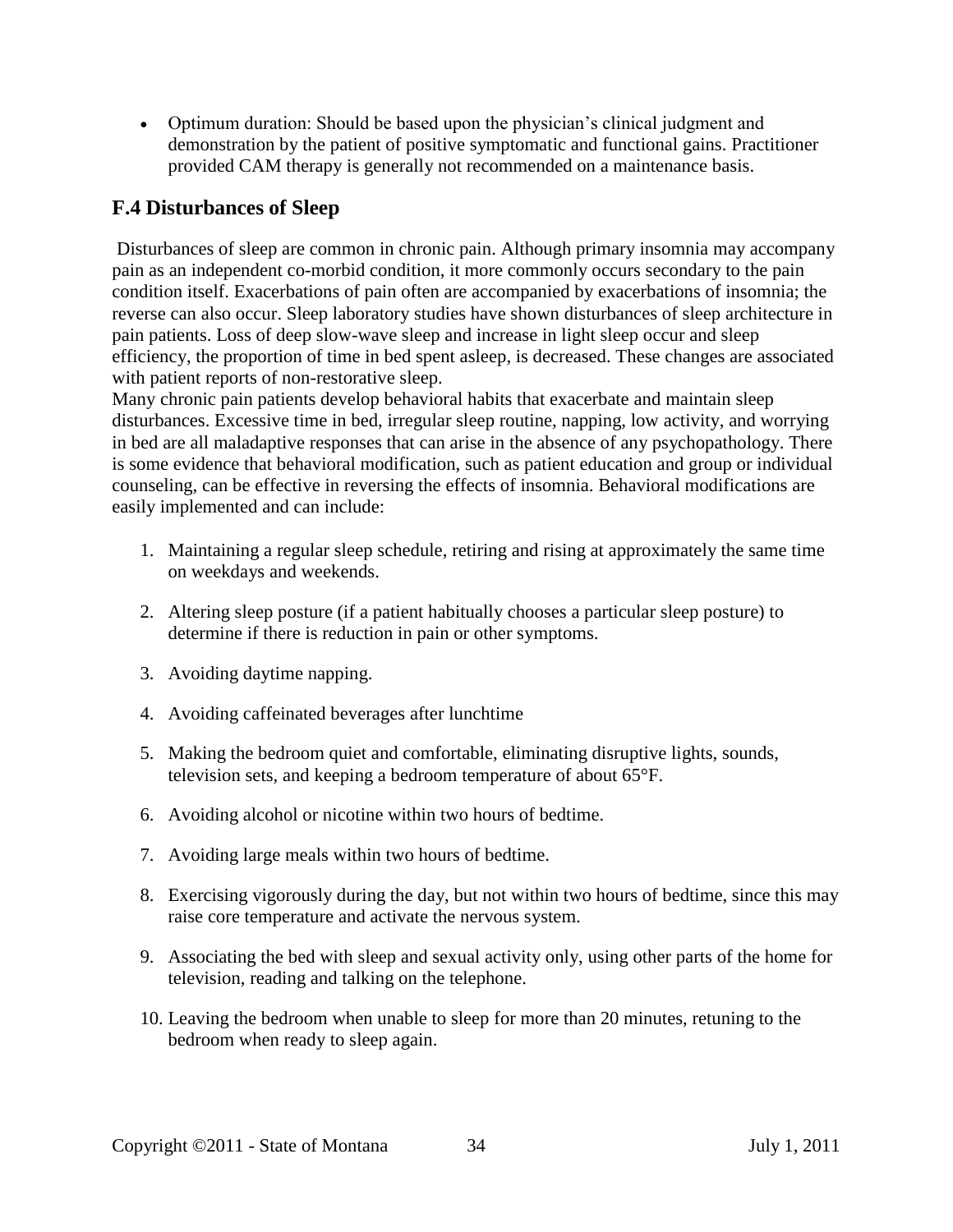These modifications should be undertaken before sleeping medication is prescribed for long term use.

# <span id="page-34-0"></span>**F.5 Injections** - **Therapeutic**

When considering the use of injections in chronic pain management, the treating physician must carefully consider the inherent risks and benefits. First, it is understood that these injections are seldom meant to be "curative" and when used for therapeutic purposes they are employed in conjunction with other treatment modalities for maximum benefit.

Second, education of the patient should include the proposed goals of the injections, expected gains, risks or complications, and alternative treatment.

Lastly, reassessment of the patient's status in terms of functional improvement should be documented after each injection and/or series of injections. Any continued use of injections should be monitored using objective measures such as:

- 1. Return-to-work or maintaining work status.
- 2. Fewer restrictions at work or performing activities of daily living
- 3. Decrease in usage of medications
- 4. Measurable functional gains, such as increased range of motion for documented increase in strength.

Visual analog scales (VAS) provide important subjective data but cannot be used to measure function.

The physician must be aware of the possible placebo effect as well as the long-term effects of injections related to the patient's physical and mental status. Strict adherence to contraindications, both absolute and relative, may prevent potential complications. Subjecting the patient to potential risks, i.e., needle trauma, infection, nerve injury, or systemic effects of local anesthetics and corticosteroids, must be considered before the patient consents to such procedures.

# **F.5.a Spinal Therapeutic Injections**

**General Description** – The following injections are considered to be reasonable treatment for patients with chronic pain. Other injections not listed may be beneficial. Therapeutic spinal injections may be used after initial conservative treatments, such as physical and occupational therapy, medication, manual therapy, exercise, acupuncture, etc., have been undertaken. Therapeutic injections should be used only after imaging studies and diagnostic injections have established pathology. Injections are invasive procedures that can cause serious complications; thus clinical indications and contraindications should be closely adhered to. The purpose of spinal injections is to facilitate active therapy by providing short-term relief through reduction of pain and inflammation. All patients should continue appropriate exercise with functionally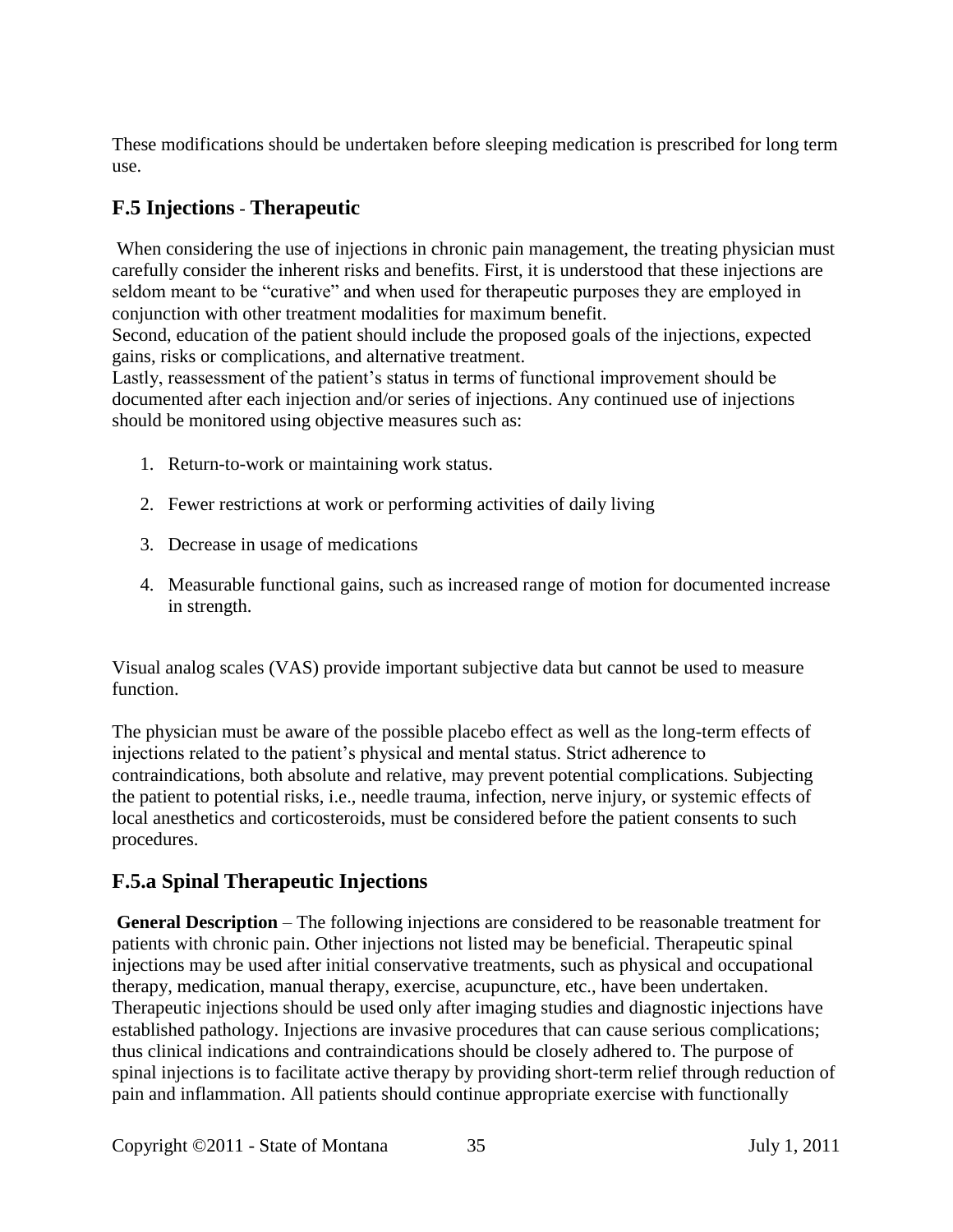directed rehabilitation. Active treatment, which patients should have had prior to injections, will frequently require a repeat of the sessions previously ordered (Refer to section F. 13, Active Therapy). Injections, by themselves, are not likely to provide long-term relief. Rather, active rehabilitation with modified work achieves long-term relief by increasing active ROM, strength, and stability. If the first injection does not provide a diagnostic response with temporary and sustained pain relief substantiated by accepted pain scales, (i.e., 80% pain reduction), and improvement in function, similar injections should not be repeated. Cervical injections are invasive procedures that can cause catastrophic complications. Refer to the Cervical Spine Injury guideline for more specific contraindications.

**Special Considerations** – For all spinal injections (excluding trigger point, botox and occipital or peripheral nerve blocks) multi-planar fluoroscopy, during procedures is required to document technique and needle placement, and should be performed by a physician experienced in the procedure. Permanent images are required to verify needle placement. The subspecialty disciplines of the physicians may be varied, including, but not limited to: anesthesiology, radiology, surgery, or physiatry. The practitioner who performs injections for low back pain should document hands on training through workshops of the type offered by organizations such as the International Spine Intervention Society (ISIS) and/or completed fellowship training with interventional training. The practitioner who performs injections for cervical pain should have completed fellowship training in pain medicine with interventional training, or its equivalent. Practitioners who perform spinal injections must also be knowledgeable of radiation safety.

**Complications** – General complications of these spinal injections may include transient neurapraxia, local pain, nerve injury, infection, headache, urinary retention and vasovagal effects; epidural hematoma, permanent neurologic damage, dural perforation and cerebral spinal fluid (CSF) leakage, and/or spinal meningeal abscess may also occur; Permanent paresis, anaphylaxis and arachnoiditis have been rarely reported with the use of epidural steroids. With steroid injections, there may be a dose-dependent suppression of the hypothalamic-pituitary adrenal axis lasting between one and three months. For cervical injections, severe complications are remote but can include spinal cord damage, quadriplegia, and/or death.

**Contraindications** – Absolute contraindications of therapeutic injections include: (a) bacterial infection – systemic or localized to region of injection, (b) bleeding diatheses, (c) hematological conditions, and (d) possible pregnancy.

Relative contraindications may include: (a) allergy to contrast or shellfish, (b) poorly controlled Diabetes Mellitus or hypertension. Drugs affecting coagulation require restriction from use. The following are suggested time period restrictions:

- Aspirin -- withhold for seven days
- NSAIDs -- withhold for three days
- Clopidogrel -- withhold for three days
- Other anti-platelet therapy and anti-coagulants should also be addressed individually by a knowledgeable specialist.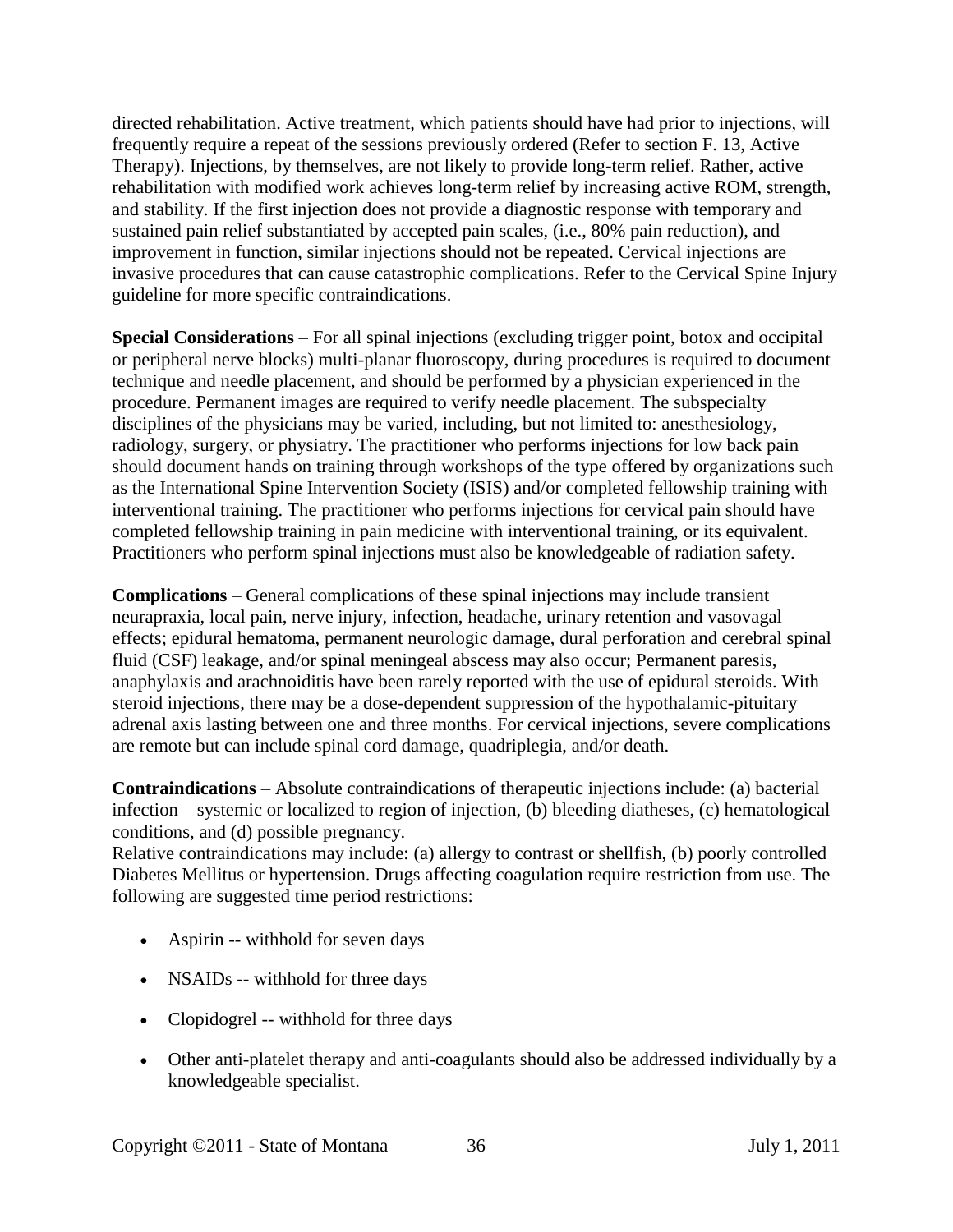### **F.5.a.i Epidural Steroid Spinal Injections**

**Description** – Epidural steroid injections (ESI) deliver corticosteroid into the epidural space. The purpose of ESI is to reduce pain and inflammation, restoring range of motion and thereby facilitating progress in more active treatment programs. ESI uses three approaches: transforaminal, translaminar (midline), and caudal.

For ESI in the low back, the transforaminal approach is the preferred method for unilateral, single-level pathology and for post-surgical patients. Also for the low back, there is good evidence that the transforaminal approach can deliver medication to the target tissue with few complications and can be used to identify the specific site of pathology. The interlaminar approach is the preferred approach for multi-level pathology or spinal stenosis in the lumbar spine. Caudal therapeutic injections may be used, but it is difficult to target the exact treatment area, due to diffuse distribution.

**Needle Placement** – Multi-planar fluoroscopic imaging is required for all transforaminal epidural steroid injections. Contrast epidurograms allow one to verify the flow of medication into the epidural space. Permanent images are required to verify needle placement.

**Indications** – There is some evidence that epidural steroid injections are effective for patients with radicular pain or radiculopathy (sensory or motor loss in a specific dermatome or myotome). Although there is no evidence regarding the effectiveness of ESI for non-radicular pain, it is a generally accepted intervention. Only patients who have 1) pain affected by activity and 2) annular tears verified by appropriate imaging may have injections for axial pain.

There is some evidence that ESI injections in the low back are not effective for spinal stenosis without radicular findings. Additionally, there is some evidence in studies of the lumbar spine that patients who smoke or who have pain unaffected by rest or activity are less likely to have a successful outcome from ESIs.

- Time to produce effect: Local anesthetic, less than 30 minutes; corticosteroid, 48 to 72 hours for 80% of patients and 72 hours to 2 weeks for 20% of patients.
- Frequency: One or more divided levels can be injected in one session. Whether injections are repeated depends upon the patient's response to the previous injection session. Subsequent injection sessions may occur after 1 to 2 weeks if patient response has been favorable. Injections can be repeated after a hiatus of six months if the patient has demonstrated functional gain and pain returns or worsens. If the first injection does not provide a diagnostic response of temporary and sustained pain relief (at least 2 to 6 weeks) substantiated by accepted pain scales (i.e., 80% pain reduction as measured by tools such as VAS) and improvement in function, similar injections should not be repeated.
- Optimum: Usually 1 up to 3 injection(s) over a period of six months, depending upon each patient's response and functional gain.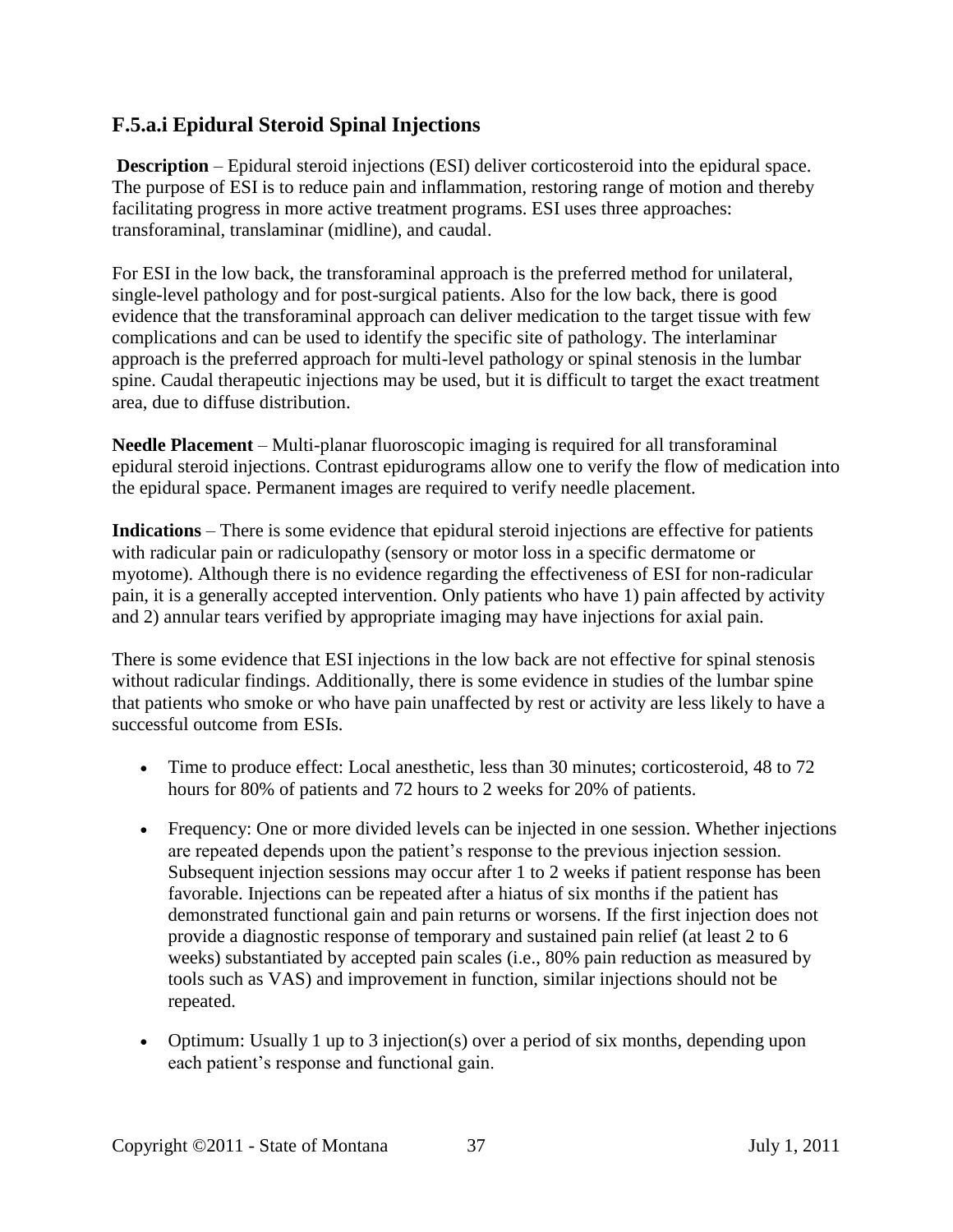• Maximum: Two sessions (consisting of up to three injections each) may be done in one year based upon the patient's response to pain and function. Patients should be reassessed after each injection session for an 80% improvement in pain (as measured by accepted pain scales) and evidence of functional improvement.

# **F.5.a.ii Zygapophyseal (Facet) Injection**

**Description** – A generally accepted intra-articular or pericapsular injection of local anesthetic and corticosteroid. Medial branch nerve blocks may be diagnostic only. There is conflicting evidence to support a long-term therapeutic effect using facet injections. There is no justification for a combined facet and medial branch block.

**Indications** – Patients with pain 1) suspected to be facet in origin based on exam findings and 2) affecting activity; OR patients who have refused a rhizotomy; OR patients who have facet findings with a thoracic component. In these patients, facet injections may be occasionally useful in facilitating a functionally-directed rehabilitation program and to aid in identifying pain generators. Patients with recurrent pain should be evaluated with more definitive diagnostic injections, such as medial nerve branch injections, to determine the need for a rhizotomy. Because facet injections are not likely to produce long-term benefit by themselves and are not the most accurate diagnostic tool, they should not be performed at more than two levels.

Facet injections may be repeated if they result in increased documented functional benefit for at least 4 to 6 weeks and at least an 80% initial improvement in pain as measured by accepted pain scales (such as VAS).

- Time to produce effect: Up to 30 minutes for local anesthetic; corticosteroid up to 72 hours.
- Frequency: 1 injection per level with a diagnostic response. If the first injection does not provide a diagnostic response of temporary and sustained pain relief substantiated by accepted pain scales, (i.e., 80% pain reduction substantiated by tools such as VAS), and improvement in function, similar injections should not be repeated. At least 4 to 6 weeks of functional benefit should be obtained with each therapeutic injection.
- Optimum duration: 2 to 3 injections for each applicable joint per year. Not to exceed two joint levels.
- Maximum Duration: 4 per level per year. Prior authorization must be obtained for injections beyond two levels.

## **F.5.a.iii Radiofrequency Neurotomy, Neurotomy, and Facet Rhizotomy**

**Description** - The procedure involves cutting the nerve root supply from a painful area. Initially these procedures were performed with a scalpel, but subsequently they have largely been accomplished with a radiofrequency probe that destroys the nerve and a few millimeters of surrounding tissue. This procedure assumes that the facet joint or its related medial dorsal nerve branch is the source of the pain, e.g., facet joint degenerative joint disease or arthritis.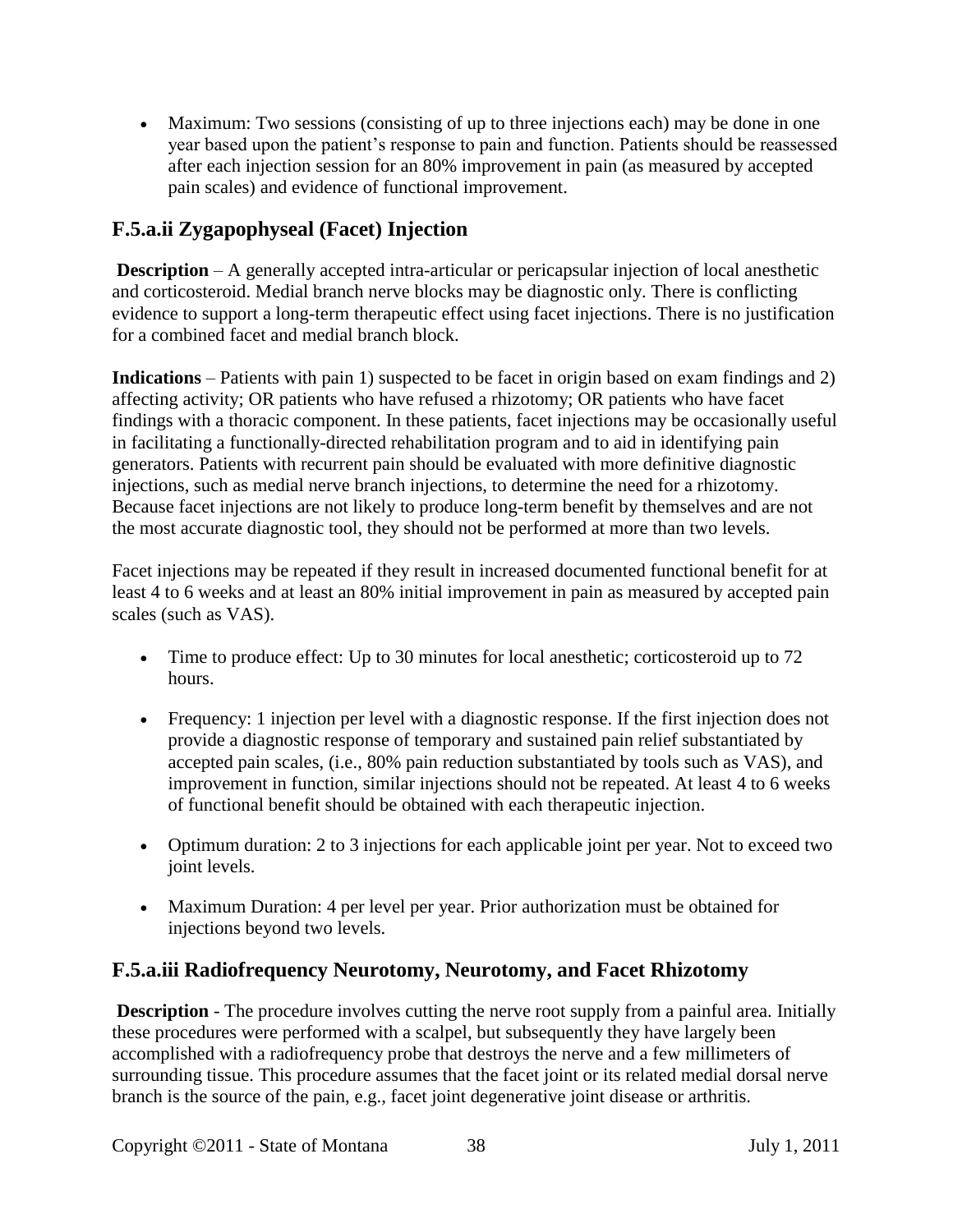**Indications** - This procedure has been mostly used for the treatment of neoplastic-related pain of the head and neck. The procedure has been used to treat pain from tumors in the lung apex and brachial plexus, as well as occipital neuralgia, postherpetic neuralgia, and post-traumatic neuralgia. Reported success rates vary, with substantially lower reported success for postherpetic neuralgia or chronic radiculitis.

• Radiofrequency lesioning is invasive, has adverse effects, and is costly. It has been shown to not be efficacious in a well-designed, high-quality study. There is some evidence against its use for treatment of lumbar spine conditions and cervicogenic headaches. There is no recommendation for or against its use for cervical spine conditions.

# **F.5.a.iv Sacro-iliac Joint Injection**

**Description** – A generally accepted injection of local anesthetic in an intra-articular fashion into the sacro-iliac joint under radiographic guidance. May include the use of corticosteroids. Longterm therapeutic effect has not yet been established.

**Indications** – Primarily diagnostic to rule out sacroiliac joint dysfunction vs. other pain generators. Intra-articular injection can be of value in diagnosing the pain generator. There should be documented relief from previously painful maneuvers (e.g., Patrick's test) on postinjection physical exam. These injections may be repeated if they result in increased documented functional benefit for at least 6 weeks and at least an 80% initial improvement in pain scales as measured by accepted pain scales (such as VAS). Sacroiliac joint blocks should facilitate a functionally directed rehabilitation program.

- Time to produce effect: Approximately 30 minutes for local anesthetic; 48 to 72 hours for corticosteroid.
- Frequency and Optimum Duration: 2 injections per year. If the first injection does not provide a diagnostic response of temporary and sustained pain relief substantiated by accepted pain scales, (i.e., 80% pain reduction substantiated by tools such as VAS), and improvement in function, similar injections should not be repeated. At least 6 weeks of functional benefit should be obtained with each therapeutic injection.
- Maximum Duration: 3 injections per year.

# **F.5.b Trigger Point Injections**

**Description** – Trigger point injection consists of dry needling or injection of local anesthetic with or without corticosteroid into highly localized, extremely sensitive bands of skeletal muscle fibers that produce local and referred pain when activated. Medication is injected in the area of maximum tenderness. Injection efficacy can be enhanced if injections are immediately followed by myofascial therapeutic interventions, such as vapo-coolant spray and stretch, ischemic pressure massage (myotherapy), specific soft tissue mobilization and physical modalities. The effectiveness of trigger point injection is uncertain, in part due to the difficulty of demonstrating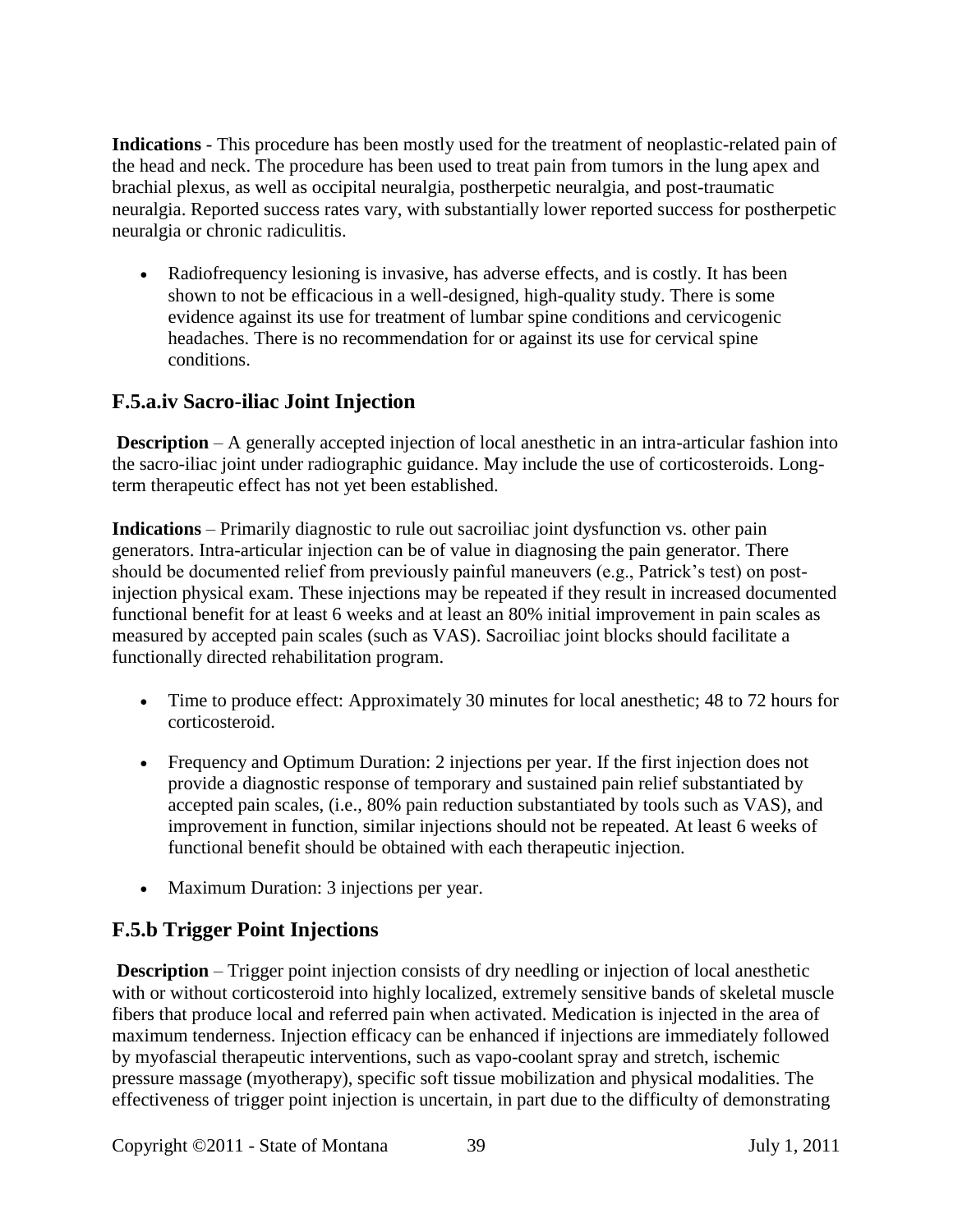advantages of active medication over injection of saline. Needling alone may be responsible for some of the therapeutic response.

**Indications** – Trigger point injections may be used to relieve myofascial pain and facilitate active therapy and stretching of the affected areas. They are to be used as an adjunctive treatment in combination with other active treatment modalities. Trigger point injections should be utilized primarily for the purpose of facilitating functional progress. Patients should continue in an aggressive aerobic and stretching therapeutic exercise program as tolerated throughout the time period they are undergoing intensive myofascial interventions. Trigger point injections are indicated in those patients where well-circumscribed trigger points have been consistently observed, demonstrating a local twitch response characteristic radiation of pain pattern and local autonomic reaction, such as persistent hyperemia following palpation. Generally, these injections are not necessary unless consistently observed trigger points are not responding to specific, noninvasive, myofascial interventions within approximately a 4-week timeframe.

**Complications** – Potential but rare complications of trigger point injections include infection, pneumothorax, anaphylaxis, penetration of viscera, neurapraxia and neuropathy. If corticosteroids are injected in addition to local anesthetic, there is a risk of local myopathy developing. Severe pain on injection suggests the possibility of an intraneural injection, and the needle should be immediately repositioned.

- Time to produce effect: Local anesthetic 30 minutes; 24 to 48 hours for no anesthesia.
- Frequency: Weekly. Suggest no more than 4 injection sites per session per week to avoid significant post-injection soreness.
- Optimum duration: 4 sessions.
- Maximum duration: 8 weeks. Some patients may require 2 to 4 repetitions of trigger point injection series over a 1 to 2 year period.

## **F.5.c Botulinum Toxin (Botox) Injection**

**Description** – Used to temporarily weaken or paralyze muscles. May reduce muscle pain in conditions associated with spasticity, dystonia, or other types of painful muscle spasm. Neutralizing antibodies develop in at least 4% of patients treated with botulinum toxin type A, rendering it ineffective. Several antigenic types of botulinum toxin have been described. Botulinum toxin type B, first approved by the Food and Drug Administration (FDA) in 2001, is similar pharmacologically to botulinum toxin type A, and there is good evidence of its efficacy in improving function in cervical dystonia (torticollis). It appears to be effective in patients who have become resistant to the type A toxin. The immune responses to botulinum toxins type A and B are not cross-reactive, allowing type B toxin to be used when type A action is blocked by antibody. Experimental work with healthy human volunteers suggests that muscle paralysis from type B toxin is not as complete or as long lasting as that resulting from type A. The duration of treatment effect of botulinum toxin type B for cervical dystonia has been estimated to be 12 to 16 weeks. EMG needle guidance may permit more precise delivery of botulinum toxin to the target area.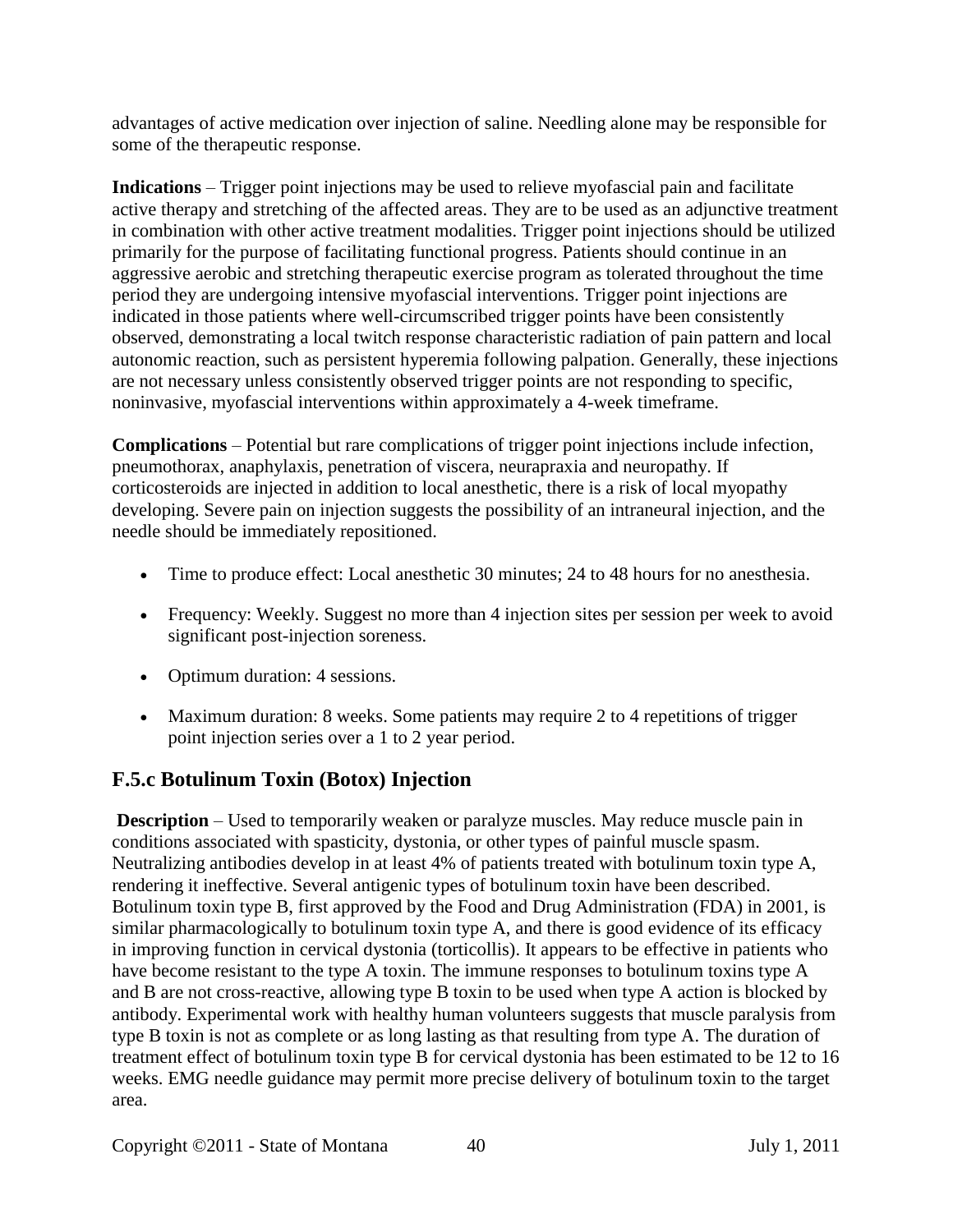**Indications** – To improve range of motion and reduce painful muscle spasm. May be useful in musculoskeletal conditions associated with muscle spasm or headaches. There should be evidence of limited range of motion prior to the injection. May be useful in central neurologic conditions that produce spasticity or dystonia (e.g., brain injury, spinal cord injury, or stroke).

**Complications** – Over-weakening of injected muscles, allergic reaction to medications. Rare systemic effects include flu-like syndrome, weakening of distant muscle. There is an increased risk of systemic effects in patients with motor neuropathy or disorders of the neuromuscular junction.

- Time to produce effect: 24 to 72 hours post injection with peak effect by 4 to 6 weeks.
- Frequency: No less than 3 months between re-administration.
- Optimum duration: 3 to 4 months.
- Maximum duration: Currently unknown. Repeat injections should be based upon functional improvement and therefore used sparingly in order to avoid development of antibodies that might render future injections ineffective.

## **F.5.d Prolotherapy Injections**

**Description** - also known as sclerotherapy, consists of a series of injections of hypertonic dextrose, with or without glycerine and phenol, into the ligamentous structures of the low back. Its proponents claim that the inflammatory response to the injections will recruit cytokine growth factors involved in the proliferation of connective tissue, stabilizing the ligaments of the low back when these structures have been damaged by mechanical insults.

There are conflicting studies concerning the effectiveness of Prolotherapy in the low back. Lasting functional improvement has not been shown. The injections are invasive, may be painful to the patient, and are not generally accepted or widely used. Therefore, the use of Prolotherapy for chronic low back pain, chronic radicular pain (including Sciatica), or chronic trigger points/ myofascial pain is not recommended (limited evidence).

# **F.6 Interdisciplinary Rehabilitation Programs**

Interdisciplinary Rehabilitation Programs are the gold standard of treatment for individuals with chronic pain who have not responded to less intensive modes of treatment. In addition, there are current studies to support the use of pain programs. There is strong evidence that interdisciplinary programs improve function in chronic pain and moderate evidence that these programs decrease pain in these patients.

These programs should assess the impact of pain and suffering on the patient's medical, physical, psychological, social, and/or vocational functioning. In general, interdisciplinary programs deal with irreversible, painful musculoskeletal, neurological, and other chronic painful disorders and psychological issues, including drug dependence, high levels of stress and anxiety, failed surgery and pre-existing or latent psychopathology. The number of professions involved in the team in a chronic pain program may vary due to the complexity of the needs of the person served. The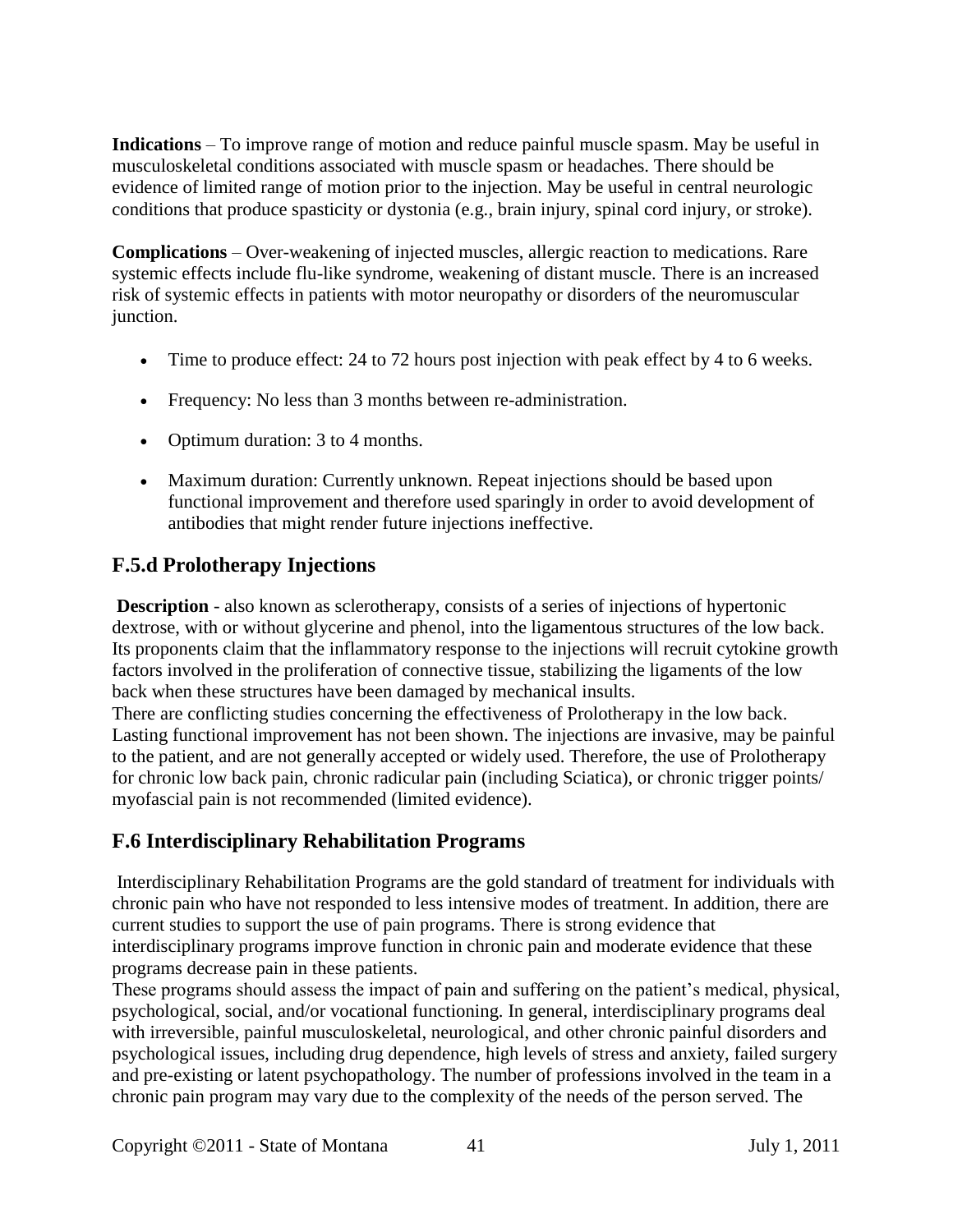Department recommends consideration of referral to an interdisciplinary program within 6 months post-injury in patients with delayed recovery unless surgical interventions or other medical complications intervene.

Chronic pain patients need to be treated as outpatients within a continuum of treatment intensity. Outpatient chronic pain programs are available with services provided by a coordinated interdisciplinary team within the same facility (formal) or as coordinated by the authorized treating physician (informal). Formal programs are able to provide coordinated, high intensity level of services and are recommended for most chronic pain patients who have received multiple therapies during acute management. Informal programs offer a lesser intensity of service and may be considered for patients who are currently employed, those who cannot attend all day programs, those with language barriers, or those living in areas not offering formal programs. Before treatment has been initiated, the patient, physician, and insurer should agree on treatment approach, methods, and goals. Generally the type of outpatient program needed will depend on the degree of impact the pain has had on the patient's medical, physical, psychological, social and/or vocational functioning.

When referring a patient for formal outpatient interdisciplinary pain rehabilitation or Work Hardening programs, the Department recommends the programs be Commission on Accreditation of Rehabilitation Facilities (CARF) eligible and/or certified. CARF eligibility or certification ensures that programs meet specific care standards of design and efficacy.

Inpatient Pain Rehabilitation Programs are rarely needed but may be necessary for patients with any of the following conditions: (a) High risk for medical instability; (b) Moderate to severe impairment of physical/functional status; (c) Moderate to severe pain behaviors; (d) Moderate impairment of cognitive and/or emotional status; (e) Dependence on medications from which he or she needs to be withdrawn; and (f) The need for 24-hour supervised nursing.

Outpatient interdisciplinary pain programs, whether formal or informal, should be comprised of the following dimensions:

- 1. Communication: To ensure positive functional outcomes, communication between the patient, insurer and all professionals involved must be coordinated and consistent. Any exchange of information must be provided to all professionals, including the patient. Care decisions would be communicated to all.
- 2. Documentation: Through documentation by all professionals involved and/or discussions with the patient, it should be clear that functional goals are being actively pursued and measured on a regular basis to determine their achievement or need for modification.
- 3. Treatment Modalities: Use of modalities may be necessary early in the process to facilitate compliance with and tolerance to therapeutic exercise, physical conditioning, and increasing functional activities. Active treatments should be emphasized over passive treatments. Active treatments should encourage self-coping skills and management of pain, which can be continued independently at home or at work. Treatments that can foster a sense of dependency by the patient on the caregiver should be avoided. Treatment length should be decided based upon observed functional improvement. For a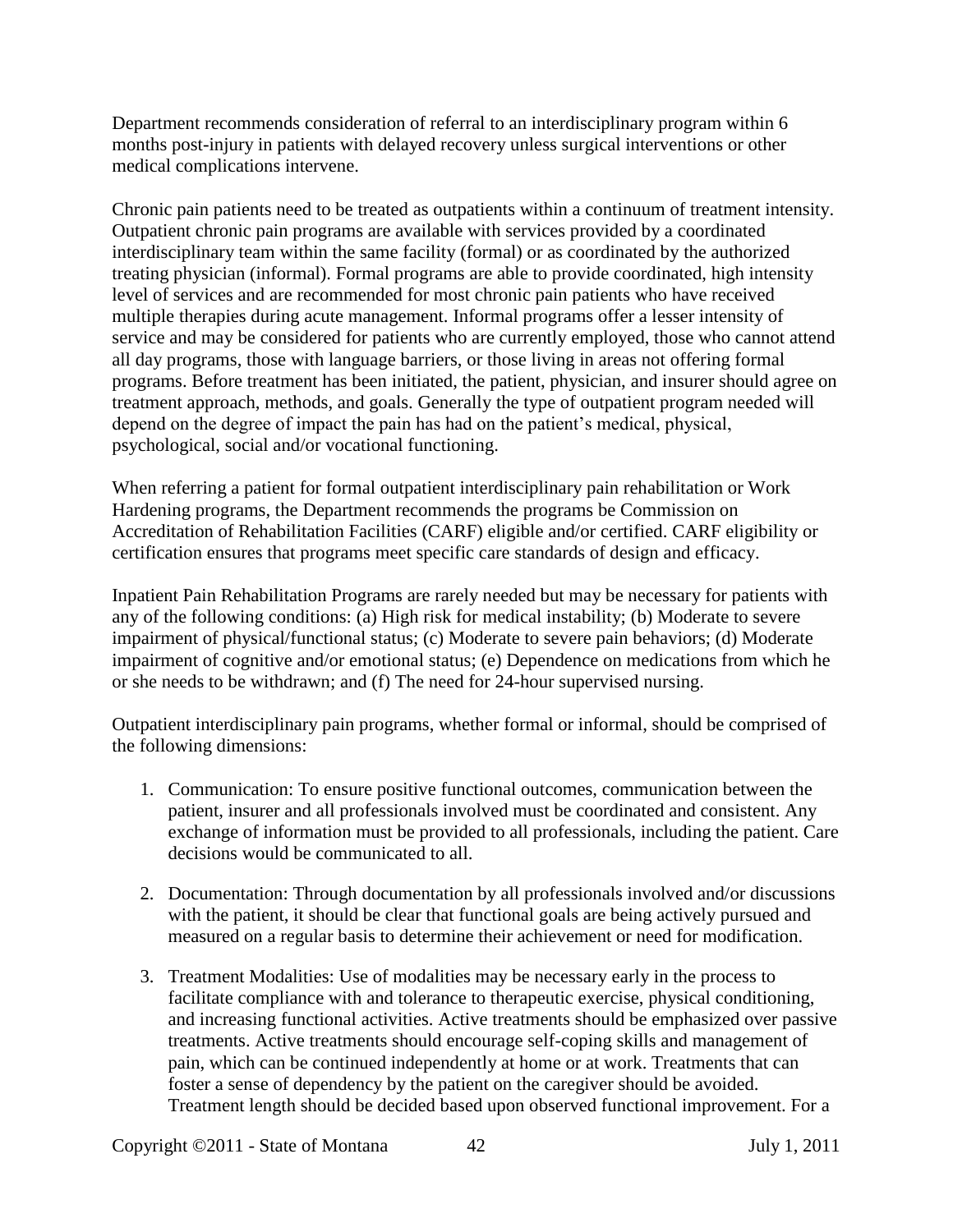complete list of Active and Passive Therapies, refer to the Sections F.13  $\&$  14, of this guideline. All treatment timeframes may be extended based upon the patient's positive functional improvement.

- 4. Therapeutic Exercise Programs: There is strong evidence that these programs, including aerobic conditioning and strengthening, are superior to treatment programs that do not include exercise. There is no sufficient evidence to support the recommendation of any particular exercise regimen over any other exercise regimen. A therapeutic exercise program should be initiated at the start of any treatment rehabilitation. Such programs should emphasize education, independence, and the importance of an on-going exercise regime.
- 5. Return-to-work: The authorized treating physician should continually evaluate the patient for their potential to return to work. When return-to-work is an option, it may be appropriate to implement a Work Hardening Program (as described in this section). For patients currently employed, efforts should be aimed at keeping them employed. For more specific information regarding return-to-work, refer to the Return-to-work section in this guideline.
- 6. Patient Education: Patients with pain need to re-establish a healthy balance in lifestyle. All providers should educate patients on how to overcome barriers to resuming daily activity, including pain management, decreased energy levels, financial constraints, decreased physical ability, and change in family dynamics.
- 7. Psychosocial Evaluation and Treatment: Psychosocial evaluation should be initiated, if not previously done. Providers of care should have a thorough understanding of the patient's personality profile; especially if dependency issues are involved. Psychosocial treatment may enhance the patient's ability to participate in pain treatment rehabilitation, manage stress, and increase their problem-solving and self-management skills.
- 8. Vocational Assistance: Vocational assistance can define future employment opportunities or assist patients in obtaining future employment. Refer to Return-to-work section for detailed information.

Interdisciplinary programs are characterized by a variety of disciplines that participate in the assessment, planning, and/or implementation of the treatment program. These programs are for patients with greater levels of perceived disability, dysfunction, de-conditioning and psychological involvement. The following programs are listed in order of decreasing intensity.

### **F.6.a Formal Rehabilitation Programs**

### **Interdisciplinary Pain Rehabilitation**:

An Interdisciplinary Pain Rehabilitation Program provides outcomes-focused, coordinated, goaloriented interdisciplinary team services to measure and improve the functioning of persons with pain and encourage their appropriate use of health care system and services. The program can benefit persons who have limitations that interfere with their physical, psychological, social,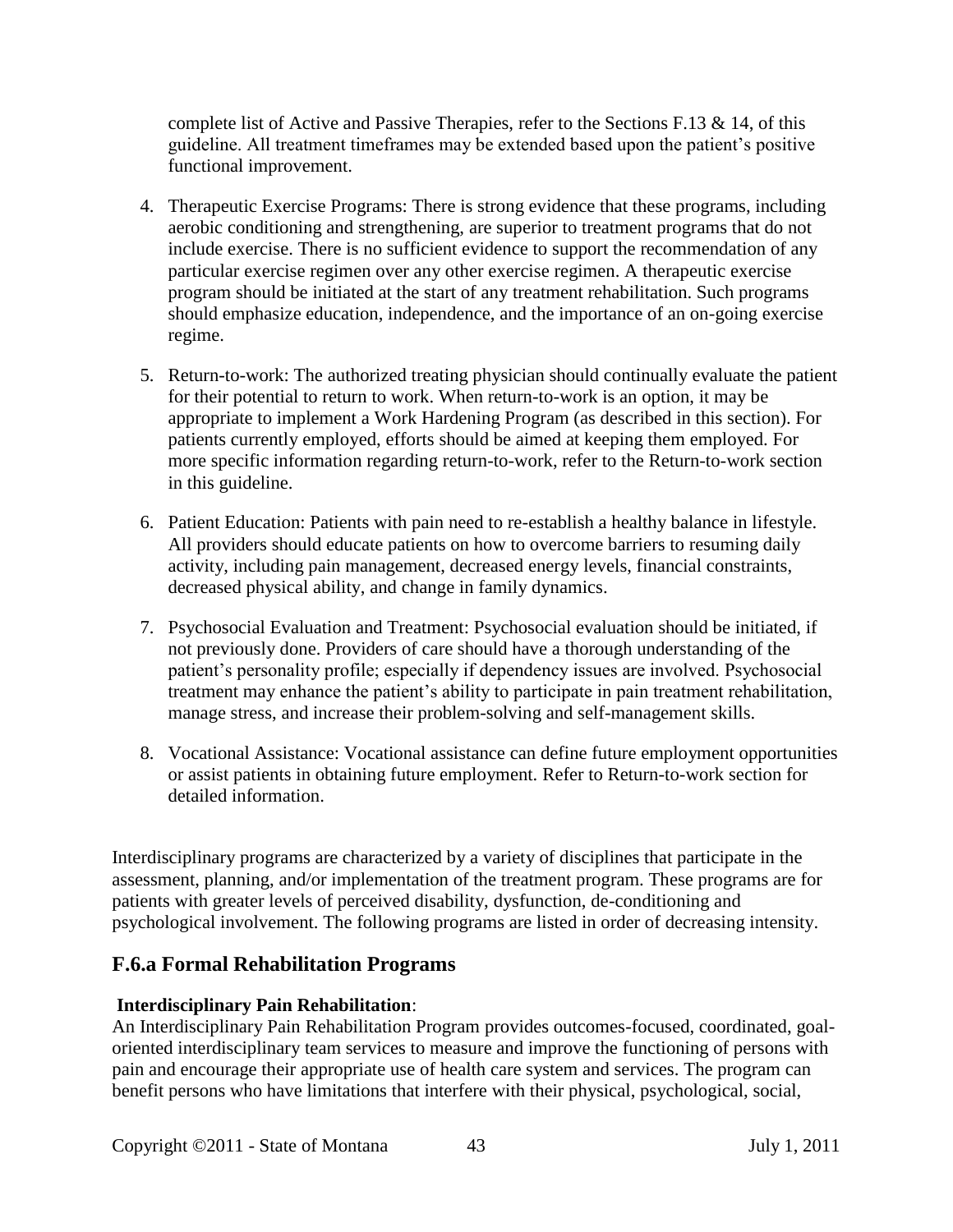and/or vocational functioning. The program shares information about the scope of the services and the outcomes achieved with patients, authorized providers, and insurers.

The interdisciplinary team maintains consistent integration and communication to ensure that all interdisciplinary team members are aware of the plan of care for the patient, are exchanging information, and implement the plan of care. The team members make interdisciplinary team decisions with the patient and then ensure that decisions are communicated to the entire care team.

The medical director of the pain program should be board certified in his or her specialty area, have at least two years full-time experience in an interdisciplinary pain rehabilitation program, and ideally be board certified in pain management. Individuals who assist in the accomplishment of functional, physical, psychological, social and vocational goal must include, at the least, a medical director, pain physician(s), psychologist, Biofeedback Therapist, Occupational Therapist, Physical Therapist, and Registered Nurse. Other disciplines on the team may include, but are not limited to, case manager, exercise physiologist, psychiatrist, and/or nutritionist.

- Time to produce effect: 3 to 4 weeks
- Frequency: No less than 5 hours/day, 5 days/week
- Optimum duration: 3 to 4 weeks 5 times a week, followed by 6 to 9 weeks of follow-up 1 to 3 times a week.
- Maximum duration: 4 months, including follow-up. Periodic review and monitoring thereafter on an as needed basis, is founded upon the documented maintenance of functional gains.

#### **Work Hardening**

Work Hardening is an interdisciplinary program addressing a patient's employability and returnto-work. It includes a progressive increase in the number of hours per day that a patient completes work simulation tasks until the patient can tolerate a full workday. A full workday is case specific and is defined by the previous employment of the patient. This is accomplished by addressing the medical, psychological, behavioral, physical, functional, and vocational components of employability and return-to-work.

The interdisciplinary team should, at a minimum, be comprised of a qualified medical director who is board certified with documented training in occupational rehabilitation, team physicians having experience in occupational rehabilitation, occupational therapy, physical therapy, case manager, and psychologist. As appropriate, the team may also include: chiropractor, RN, or vocational specialist.

- Time to produce effect: 2 weeks
- Frequency: 2 to 5 visits per week, up to 8 hours/day.
- Optimum duration: 2 to 4 weeks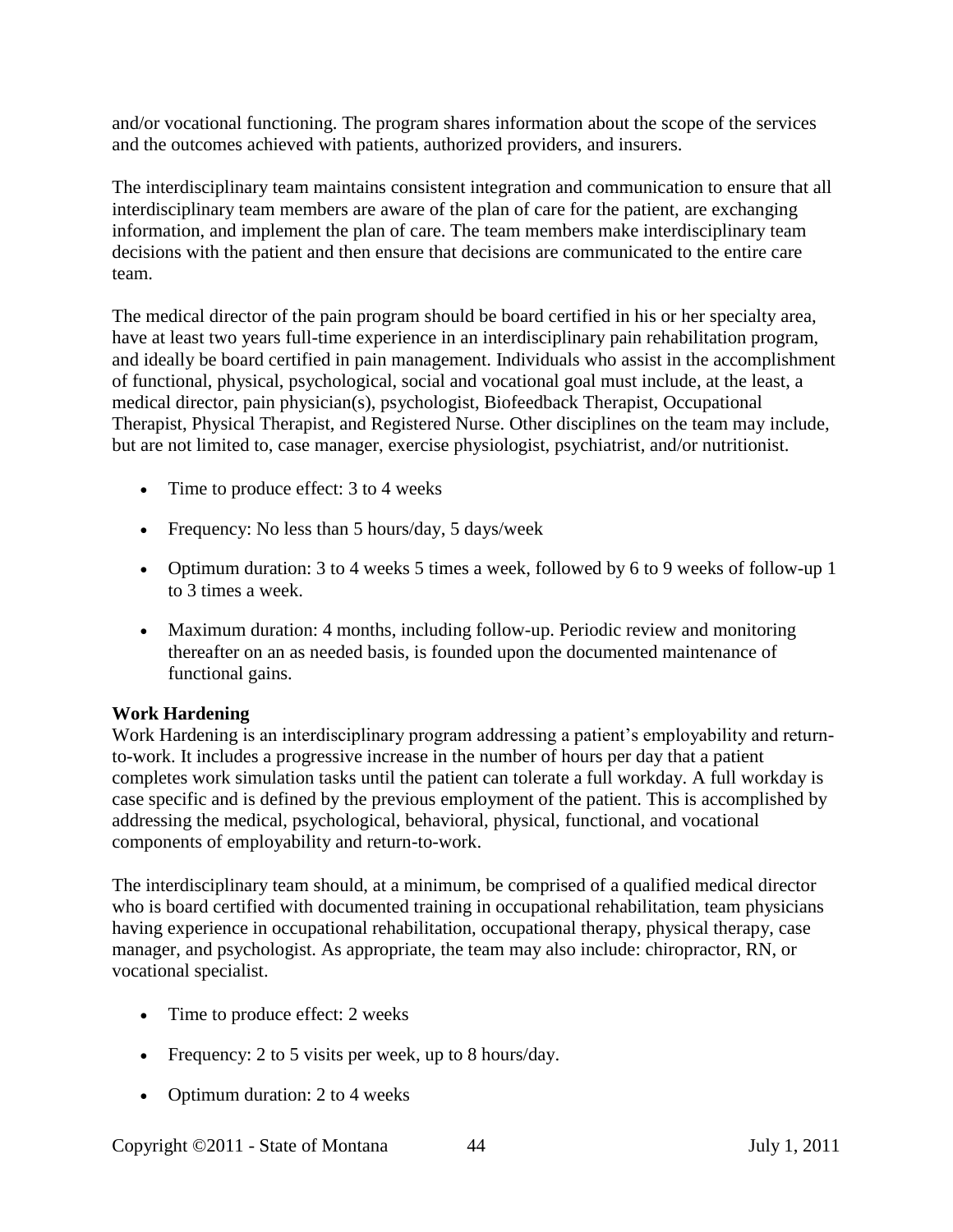• Maximum duration: 6 weeks. Participation in a program beyond six weeks must be documented with respect to need and the ability to facilitate positive symptomatic or functional gains.

## **F.6.b Informal Rehabilitation Program**

A Coordinated Interdisciplinary Pain Rehabilitation Program is one in which the authorized treating physician coordinates all aspects of care. This type of program is similar to the formal programs in that it is goal oriented and provides interdisciplinary rehabilitation services to manage the needs of the patient in the following areas: (a) functional, (b) medical, (c) physical, (d) psychological, (e) social, and (f) vocational.

This program is different from a formal program in that it involves lesser frequency and intensity of services/treatment. Informal rehabilitation is geared toward those patients who do not need the intensity of service offered in a formal program or who cannot attend an all-day program due to employment, daycare, language or other barriers.

Patients should be referred to professionals experienced in outpatient treatment of chronic pain. The Department recommends the authorized treating physician consult with physicians experienced in the treatment of chronic pain to develop the plan of care.

- Time to produce effect: 3 to 8 weeks
- Frequency: 2 to 6 hours per day, 2 to 5 days each week.
- Optimum duration: 6 to 12 weeks, including follow-up.
- Maximum duration: 4 months, including follow-up. Periodic review and monitoring thereafter on an as needed basis, is founded upon the documented maintenance of functional gains.

### **F.7 Medications**

There is no single formula for pharmacological treatment of patients with chronic nonmalignant pain. A thorough medication history, including use of alternative and over the counter medications, should be performed at the time of the initial visit and updated periodically. Appropriate application of pharmacological agents depends on the patient's age, past history (including history of substance abuse), drug allergies and the nature of all medical problems. It is incumbent upon the physician to thoroughly understand pharmacological principles when dealing with the different drug families and their respective side effects, bioavailability profiles, and primary reason for each medication's usage.

Control of chronic non-malignant pain is expected to involve the use of medication. Strategies for pharmacological control of pain cannot be precisely specified in advance. Rather, drug treatment requires close monitoring of the patient's response to therapy, flexibility on the part of the prescriber and a willingness to change treatment when circumstances change. Many of the drugs discussed in the medication section were licensed for indications other than analgesia, but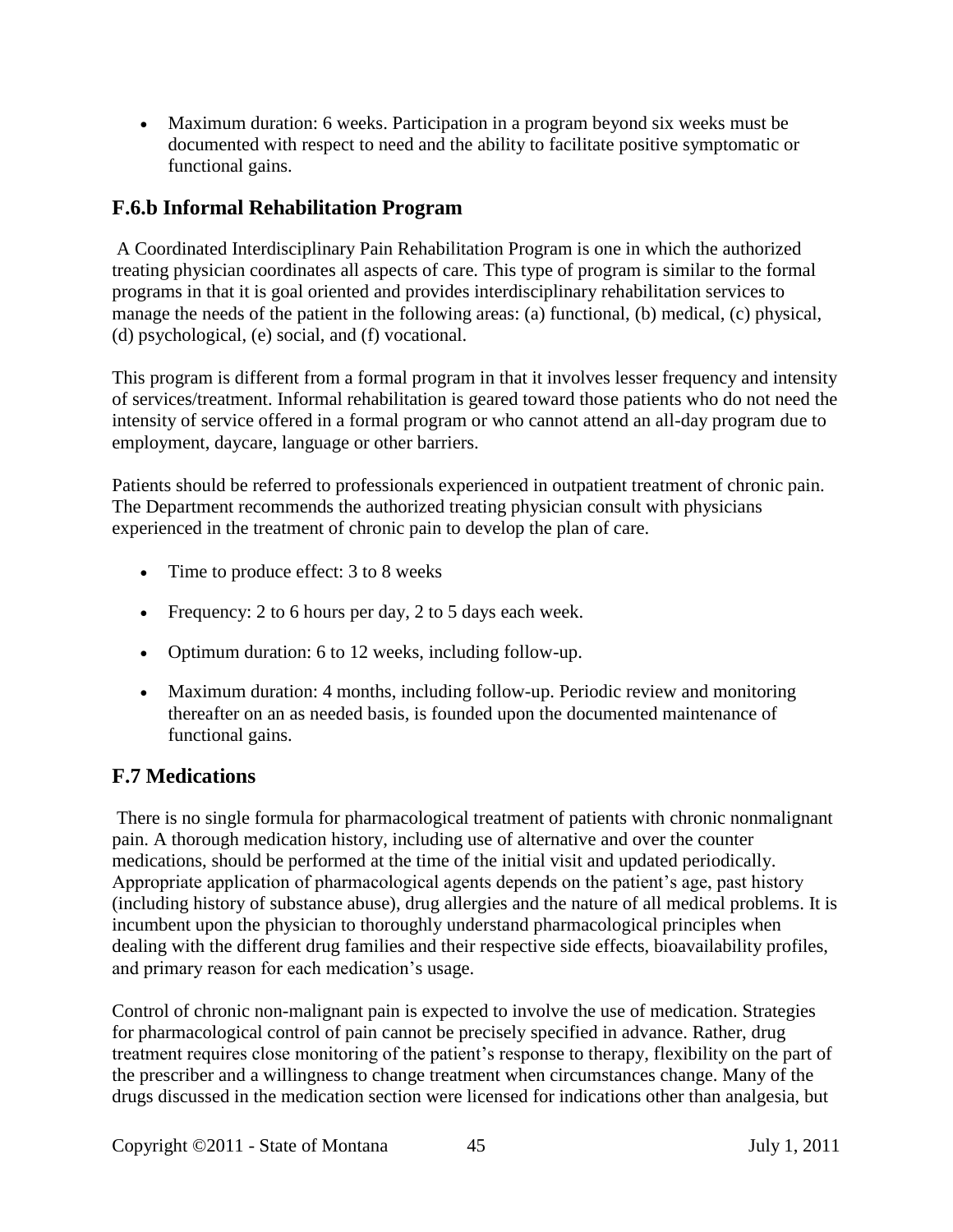are effective in the control of many types of chronic pain. Consensus regarding the use of opioids has generally been reached in the field of cancer pain, where nociceptive mechanisms are generally identifiable, expected survival may be short, and symptomatic relief is emphasized more than functional outcomes. In injured workers, by contrast, central and neuropathic mechanisms frequently overshadow nociceptive processes, expected survival is relatively long, and return to a high level of function is a major goal of treatment. Approaches to pain, which were developed in the context of malignant pain, therefore may not be transferable to chronic non-malignant pain.

All medications should be given an appropriate trial in order to test for therapeutic effect. Trials of medication requiring specific therapeutic drug levels may take several months to achieve, depending upon the half-life of the drug. It is recommended that patients with chronic nonmalignant pain be maintained on drugs that have the least serious side effects. For example, patients need to be tried or continued on acetaminophen and/or antidepressant medications whenever feasible as part of their overall treatment for chronic pain. It is recommended that use of opioid analgesic and sedative hypnotic medications in chronic pain patients be used in a very limited manner, with total elimination desirable whenever clinically feasible.

The preceding principles do no apply to chronic headache patients. These patients should be referred to a physician specializing in the diagnosis and treatment of headache and facial pain.

For the clinician to interpret the following material, it should be noted that: (1) drug profiles listed are not complete; (2) dosing of drugs will depend upon the specific drug, especially for off-label use; and (3) not all drugs within each class are listed, and other drugs within the class may be appropriate. Clinicians should refer to informational texts or consult a pharmacist before prescribing unfamiliar medications or when there is a concern for drug interactions.

The following drug classes are listed in alphabetical order, not in order of suggested use.

## **F.7.a Alpha-Acting Agents**

Noradrenergic pain-modulating systems are present in the central nervous system, and the alpha-2 adrenergic receptor may be involved in the functioning of these pathways. Alpha-2 agonists may act by stimulating receptors in the substantia gelatinosa of the dorsal horn of the spinal cord, inhibiting the transmission of nociceptive signals. Spasticity may be reduced by presynaptic inhibition of motor neurons. Given limited experience with their use, they cannot be considered first-line analgesics, but a trial of their use may be warranted in many cases of refractory pain.

#### **Clonidine (Catapres)**

A) Description – Central alpha 2 agonist.

B) Indications – Sympathetically mediated pain, treatment of withdrawal from opioids. Intravenous regional anesthesia with clonidine for administration prior to surgery to prevent recurrence of CRPS in patients who have previously had CRPS. It may also be considered in patients undergoing surgery who are considered at increased risk for CRPS.

C) Major Contraindications – Severe coronary insufficiency, renal impairment.

D) Dosing and Time to Therapeutic Effect – Increase dosage weekly to therapeutic effect.

E) Major Side Effects – Sedation, orthostatic hypotension, sexual dysfunction,

Copyright ©2011 - State of Montana 46 July 1, 2011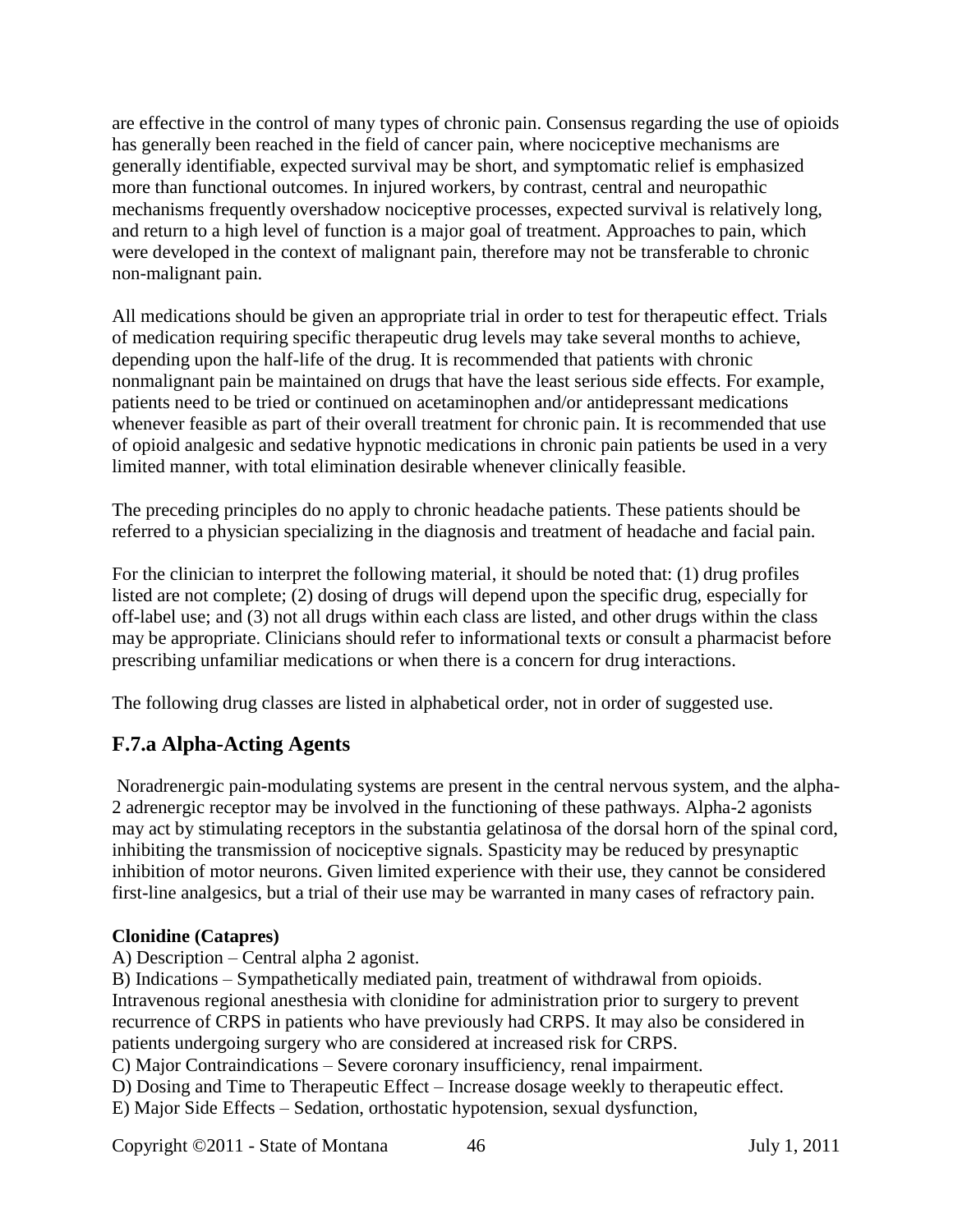thrombocytopenia, weight gain, agitation, rebound hypertension with cessation.

F) Drug Interactions – Beta adrenergics, tricyclic antidepressants.

G) Recommended Laboratory Monitoring – Renal function.

#### **Tizanidine (Zanaflex)**

A) Description – Alpha 2 adrenergic agonist.

B) Indications – Spasticity, musculoskeletal disorders.

C) Major Contraindications – Hepatic disease.

D) Dosing and Time to Therapeutic Effect – As needed (PRN) or titrate to effective dose.

E) Major Side Effects – Hypotension, sedation, hepatotoxicity, hallucinations and psychosis, dry mouth.

F) Drug Interactions – Alcohol, oral contraceptives, and acetaminophen. Use with caution with other alpha agonists.

G) Recommended Laboratory Monitoring – Hepatic and renal function.

### **F.7.b Anticonvulsants**

Although the mechanism of action of anticonvulsant drugs in neuropathic pain states remains to be fully defined, they appear to act as nonselective sodium channel blocking agents. A large variety of sodium channels are present in nervous tissue, and some of these are important mediators of nociception, as they are found primarily in unmyelinated fibers and their density increases following nerve injury. While the pharmacodynamic effects of the various anticonvulsant drugs are similar, the pharmacokinetic effects differ significantly. Carbamazepine has important effects as an inducer of hepatic enzymes and may influence the metabolism of other drugs enough to present problems in patients taking more than one drug. Gabapentin and oxcarbazepine, by contrast, are relatively non-significant enzyme inducers, creating fewer drug interactions. Because anticonvulsant drugs may have more problematic side-effect profiles, their use should usually be deferred until antidepressant drugs have failed to relieve pain.

#### **Gabapentin (Neurontin)**

A) Description – Structurally related to gamma-aminobutyric acid (GABA) but does not interact with GABA receptors.

B) Indications – Neuropathic pain.

- C) Relative Contraindications Renal insufficiency.
- D) Dosing and Time to Therapeutic Effect Dosage may be increased over several days.
- E) Major Side Effects Confusion, sedation.
- F) Drug Interactions Oral contraceptives, cimetidine, antacids.
- G) Recommended Laboratory Monitoring Renal function.

#### **Pregabalin**

A) Description – Designed as a more potent successor to gabapentin.

B) Indications – Neuropathic pain, fibromyalgia

C) Dosing and Time to Therapeutic Effect – Initiate medication at a low dose and gradually increase. Duration of use for patients with neuropathic pain may be as long as indefinitely,

although many of these patients do not require indefinite treatment as the conditions usually either resolve or improves.

D) Major Side Effects – elevated risks for CNS-sedating adverse effects.

Copyright ©2011 - State of Montana 47 July 1, 2011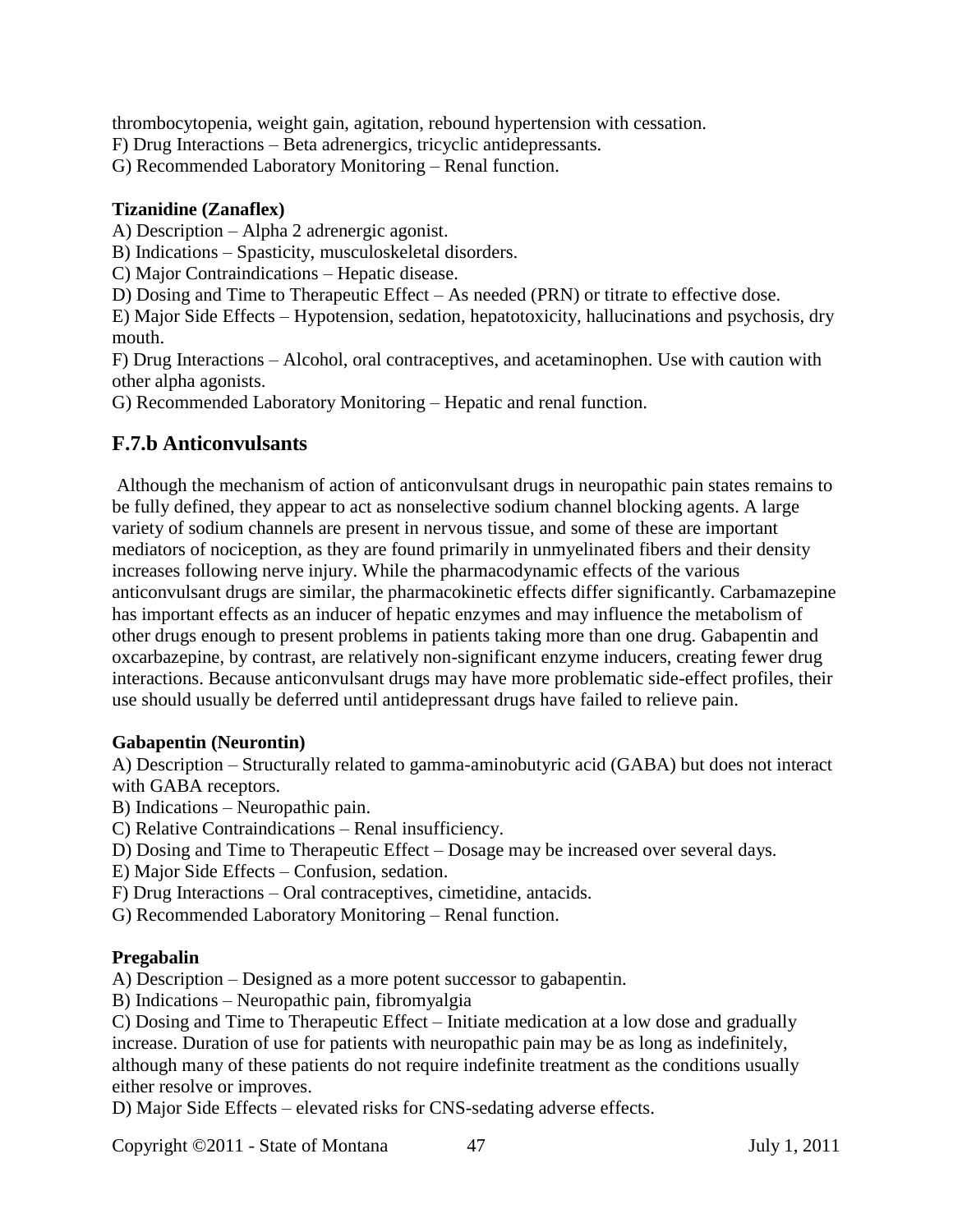E) Drug Interactions – pregabalin has not been reported to cause clinically relevant pharmacokinetic drug interactions.

F) Recommended Laboratory Monitoring – Careful monitoring of employed patients is indicated due in part to elevated risks for CNS-sedating adverse effects.

#### **Oxcarbazepine (Trileptal)**

A) Description – The mechanism of action resembles that of carbamazepine, but has an advantage in being a less potent inducer of hepatic enzymes. Controlled trials of its effectiveness in chronic pain are lacking.

B) Indications – Neuropathic pain.

C) Major Contraindications – Hypersensitivity to carbamazepine.

D) Dosing and Time to Therapeutic Effect – Dosage may be increased weekly.

E) Major Side Effects – Sedation, visual disturbances.

F) Drug Interactions – Oral contraceptives, valproic acid, carbamazepine.

G) Recommended Laboratory Monitoring – Drug levels, renal and hepatic function.

#### **Carbamazepine (Tegretol)**

A) Description – Anticonvulsant structurally related to tricyclic antidepressants.

B) Indications – Trigeminal neuralgia and other neuropathic pain.

C) Major Contraindications – Bone marrow depression, hypersensitivity to tricyclic antidepressants.

D) Dosing and Time to Therapeutic Effect – Dosage levels typically exceed those utilized for seizure prophylaxis. Titrate to desired effect.

E) Major Side Effects – Aplastic anemia, agranulocytosis, nausea, diplopia, pulmonary sensitivity, inappropriate antidiuretic hormone, dysphoria, disequilibrium.

F) Drug Interactions – Many interactions have been reported including, but not limited to, macrolide antibiotics, valproic acid, SSRI's, propoxyphene, doxycycline, bupropion, anticoagulants, and acetaminophen.

G) Recommended Laboratory Monitoring – Drug levels, renal and hepatic function, complete blood count.

#### **Topiramate**

A) Description – While there is no basis for use of most anti-convulsant agents in nociceptive pain, there is quality evidence that topiramate is effective for the treatment of chronic LBP (Muehlbacher 06), which warrants generating a separate recommendation regarding its use. B) Indications – Failure of multiple other modalities including different NSAIDs; aerobic, specific stretching, and strengthening exercises; tricyclic anti-depressant s; distractants; and manipulation if indicated. It is somewhat recommended for limited use as a fourth- or fifth-line agent in select patients with chronic LBP. Topiramate is not recommended for treatment of radicular or neuropathic pain including peripheral neuropathy.

C) Dosing and Time to Therapeutic Effect – Begin with a dose of 50mg and increase by 50mg a week. The most appropriate steady-state dose is 300mg. Duration of use for patients with chronic persistent pain may be indefinite although most of these patients do not require indefinite treatment as the condition usually either resolves or improves, particularly if there is compliance with elements of a functional restoration program.

Indications for Discontinuation – Resolution, development of adverse effects, failure to adhere to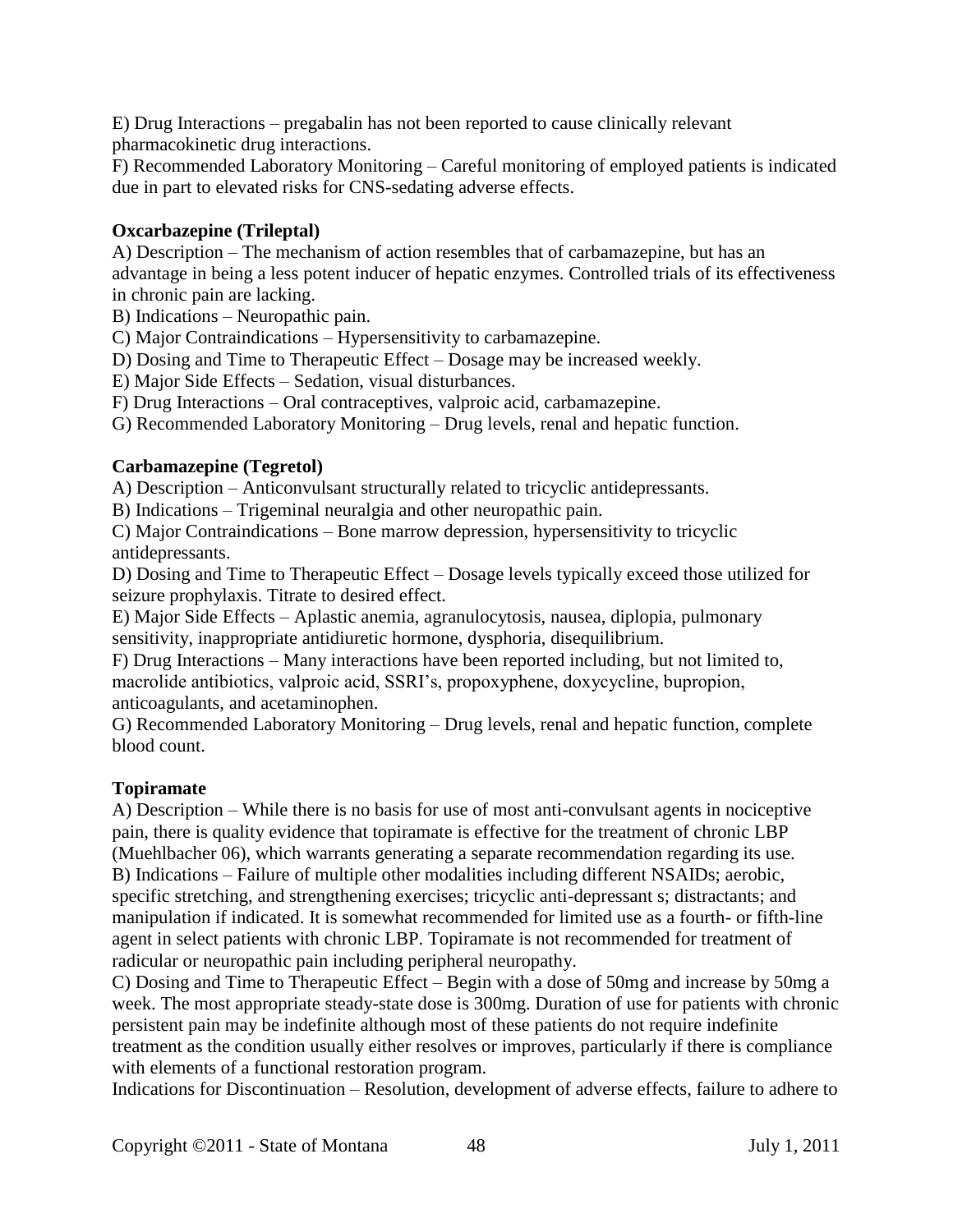a restoration program.

D) Major Side Effects – Topiramate may cause significant neurocognitive problems, glaucoma, weight loss, or kidney stones.

E) Recommended Laboratory Monitoring – Careful monitoring of employed patients is indicated due to elevated risks for CNS-sedating adverse effects.

### **F.7.c Antidepressants**

Antidepressants are classified into a number of categories based on their chemical structure and their effects on neurotransmitter systems. Their effects on depression are attributed to their actions on disposition of norepinephrine and serotonin at the level of the synapse; although these synaptic actions are immediate, the symptomatic response in depression is delayed by several weeks. When used for chronic pain, the effects may in part arise from treatment of underlying depression, but may also involve additional neuromodulatory effects on endogenous opioid systems, raising pain thresholds at the level of the spinal cord.

Pain responses may occur at lower drug doses with shorter times to symptomatic response than are observed when the same compounds are used in the treatment of mood disorders. Neuropathic pain, diabetic neuropathy, post-herpetic neuralgia, and cancer-related pain may

respond to antidepressant doses low enough to avoid adverse effects that often complicate the treatment of depression.

**Tricyclics** (e.g., amitriptyline [Elavil], nortriptyline [Pamelor, Aventyl], doxepin [Sinequan, Adapin])

A) Description – Serotonergics, typically tricyclic antidepressants (TCAs), are utilized for their serotonergic properties as increasing CNS serotonergic tone can help decrease pain perception in non-antidepressant dosages. Amitriptyline is known for its ability to repair Stage 4 sleep architecture, a frequent problem found in chronic pain patients and to treat depression, frequently associated with chronic pain.

B) Indications – Chronic musculoskeletal and/or neuropathic pain, insomnia. Second line drug treatment for depression.

C) Major Contraindications – Cardiac disease or dysrhythmia, glaucoma, prostatic hypertrophy, seizures, suicide risk.

D) Dosing and Time to Therapeutic Effect – Varies by specific tricyclic. Low dosages are commonly used for chronic pain and/or insomnia.

E) Major Side Effects – Anticholinergic side effects including, but not limited to, dry mouth, sedation, orthostatic hypotension, cardiac arrhythmia, weight gain.

F) Drug Interactions – Tramadol (may cause seizures), Clonidine, cimetidine,

sympathomimetics, valproic acid, warfarin, carbamazepine, bupropion, anticholinergics, quinolones.

G) Recommended Laboratory Monitoring – Renal and hepatic function. EKG for those on high dosages or with cardiac risk.

**Selective serotonin reuptake inhibitors (SSRIs)** (e.g., citalopram [Celexa], fluoxetine [Prozac], paroxetine [Paxil], sertraline [Zoloft]).

A) Description – SSRIs are characterized by the predominance of inhibition of serotonin reuptake at the pre-synaptic nerve terminal.

B) Indications – Depression, chronic pain with depression and/or anxiety. Less effective than

Copyright ©2011 - State of Montana 49 July 1, 2011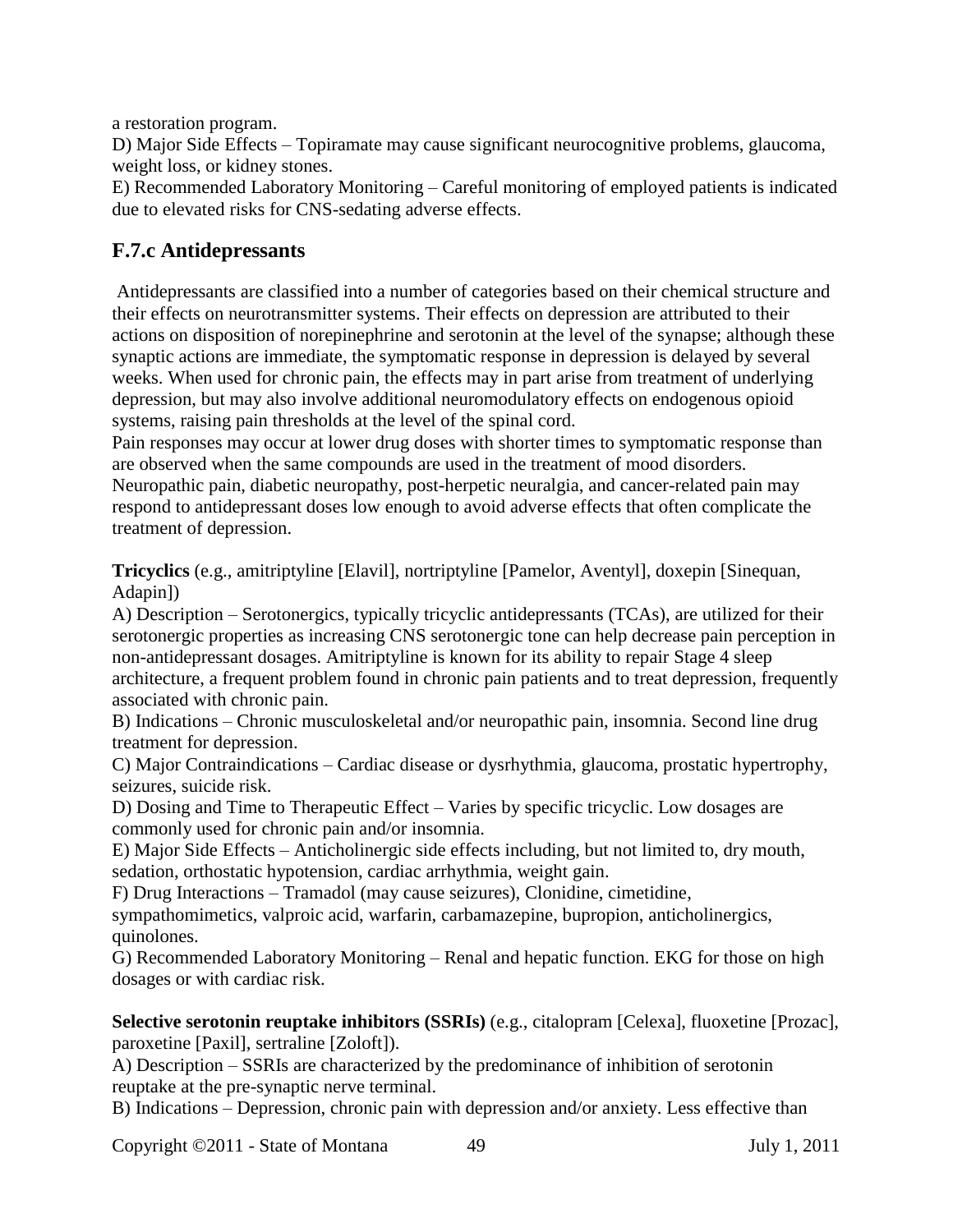tricyclic antidepressants for neuropathic pain.

C) Major Contraindications – Allergy to SSRIs.

D) Time to Produce Therapeutic Effect – 3 to 4 weeks.

E) Major Side Effects – Insomnia, gastrointestinal (GI) distress, sexual dysfunction.

F) Drug Interactions – Multiple drug interactions have been reported, including non-sedating antihistamine. May be used in combination with TCAs but therapeutic TCA levels (as used for depression) are known to increase when used in combination with SSRIs and may persist for at lease 5 weeks after discontinuance. Tramadol should not be used with SSRIs due to potential for seizures.

G)Recommended Laboratory Monitoring – Renal and hepatic function.

#### **Duloxetine**

A) Description: duloxetine is often placed in the SSRI class of medications, but duloxetine is a mixed norepinephrine and serotonin inhibitors. Duloxetine is the newest of these medications with a mechanism of action that is thought to be more similar to that of TCAs. Duloxetine has been approved for management of painful diabetic peripheral neuropathy. May be moderately costly.

B) Indications – for limited use in select patients with diabetic peripheral neuropathy or patients with CRPS who failed multiple other modalities including trials of tricyclic anti-depressants, anti-convulsant agents, and NSAIDs. Duloxetine should be considered a third-line agent C) Major Side Effects – CNS adverse effects are elevated with this medication.

#### **Atypical Antidepressants/Other Agents**

A) Description – Venlafaxine, (Effexor), nefazodone (Serzone), trazodone (Deseryl), and mirtazapine (Remeron) share adjuvant analgesic effects with tricyclic antidepressants. They differ in their side effect and drug interaction profiles.

B) Indications – Venlafaxine is approved for generalized anxiety disorder, bupropion for smoking cessation.

C) Major Contraindications – Seizures, eating disorders.

D) Major Side Effects – Depends on the drug, but commonly include GI distress, drowsiness, sexual dysfunction less than other classes except trazodone, which may cause priapism. Hypertension (venlafaxine).

E) Drug Interactions – Drug specific. Prolongation of cardiac output (QT) interval with rare arrhythmias associated with nefazodone and non-sedating antihistamines.

F) Recommended Laboratory Monitoring – Drug specific.

## **F.7.d Hypnotics and Sedatives**

Sedative and hypnotic drugs decrease activity, induce drowsiness, and moderate agitation. Many drugs produce these effects incidental to their usual intended effects, similar to the side effects of many antihistamines and antidepressants. Due to the habit-forming potential of the benzodiazepines and other drugs found in this class, they are not routinely recommended but may be useful in some patients with chronic pain.

Most insomnia in chronic pain patients should be managed primarily through behavioral interventions with medications as secondary measures (refer to Section F.4, Disturbances of Sleep).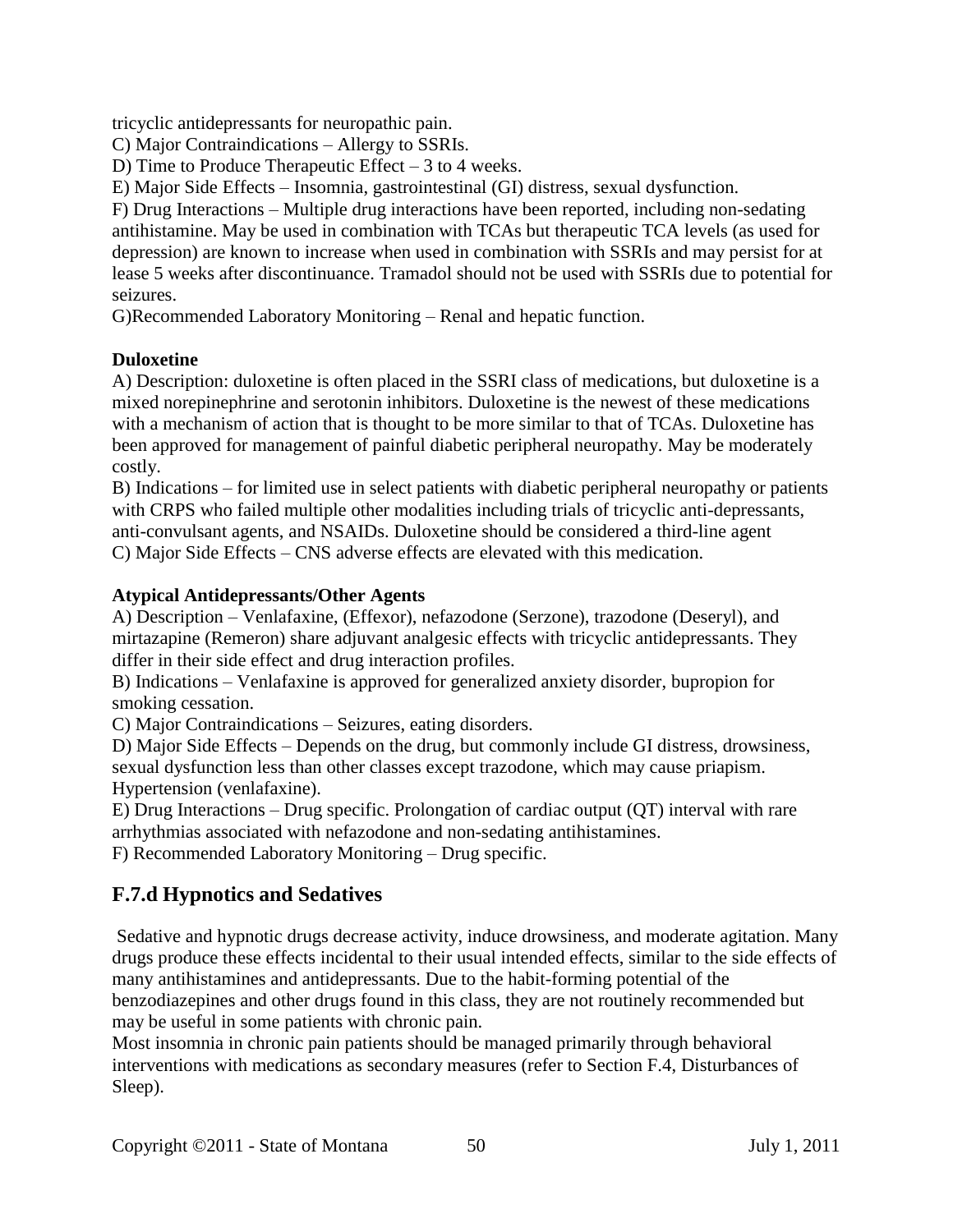#### **Zaleplon (Sonata)**

A) Description – A nonbenzodiazepine hypnotic.

B) Indications – Insomnia.

C) Dosing and Time to Therapeutic Effect – Time of onset is 30 to 60 minutes. Due to rapid elimination, may be taken as little as 4 hours before awakening.

D) Major Side Effects – Dizziness, dose-related amnesia.

E) Drug Interactions – Increases sedative effect of other central nervous system (CNS) depressant drugs. Use low dose if on cimetidine.

F) Recommended Laboratory Monitoring – Hepatic function.

#### **Zolpidem (Ambien)**

A) Description – A nonbenzodiazepine hypnotic, which does not appear to cause rebound insomnia. It has little respiratory depression and insignificant anxiolytic or muscle relaxant activity.

B) Indications – Short-term use for insomnia

C) Time to Therapeutic Effect – Onset of action is 30 to 60 minutes

D) Major Side Effects – Dizziness, dose-related amnesia.

E) Drug Interactions – Increases sedative effect of other CNS depressant drugs.

F) Recommended Laboratory Monitoring – Hepatic function.

### **F.7.e Skeletal Muscle Relaxants**

Skeletal Muscle Relaxants are most useful for acute musculoskeletal injury or exacerbation of injury. Chronic use of benzodiazepines is discouraged due to their habit-forming potential and due to seizure risk following abrupt withdrawal.

#### **Cyclobenzaprine** (Flexeril)

A) Description – Structurally related to tricyclics.

B) Indications – Chronic pain associated with muscle spasm.

C) Major Contraindications – Cardiac dysrhythmias.

D) Dosing and Time to Therapeutic Effect – Variable, onset of action is 1 hour.

E) Major Side Effects – Sedation, anticholinergic, blurred vision.

F) Drug Interactions – Consider interactions similar to tricyclic antidepressants as listed under antidepressant class.

G) Recommended Laboratory Monitoring – Hepatic and renal function.

#### **Carisoprodol** (Soma)

A) Description – Mode of action may be central; meprobamate is an active metabolite.

Carisoprodol is more commonly abused, because an active metabolite is meprobamate, a potent and highly abused sedative-hypnotic. Regardless, it is recommended that caution be exerted when using any of these agents if there is a history of substance abuse or requests for specific medications. Evidence suggests that Carisoprodol is comparable to cyclobenzaprine.

B) Indications – Chronic pain associated with muscle spasm.

C) Major Contraindications – Sensitivity to meprobamate, renal or hepatic disease.

D) Major Side Effects – Sedation, withdrawal symptoms, abuse potential.

E) Recommended Laboratory Monitoring – Renal and hepatic function.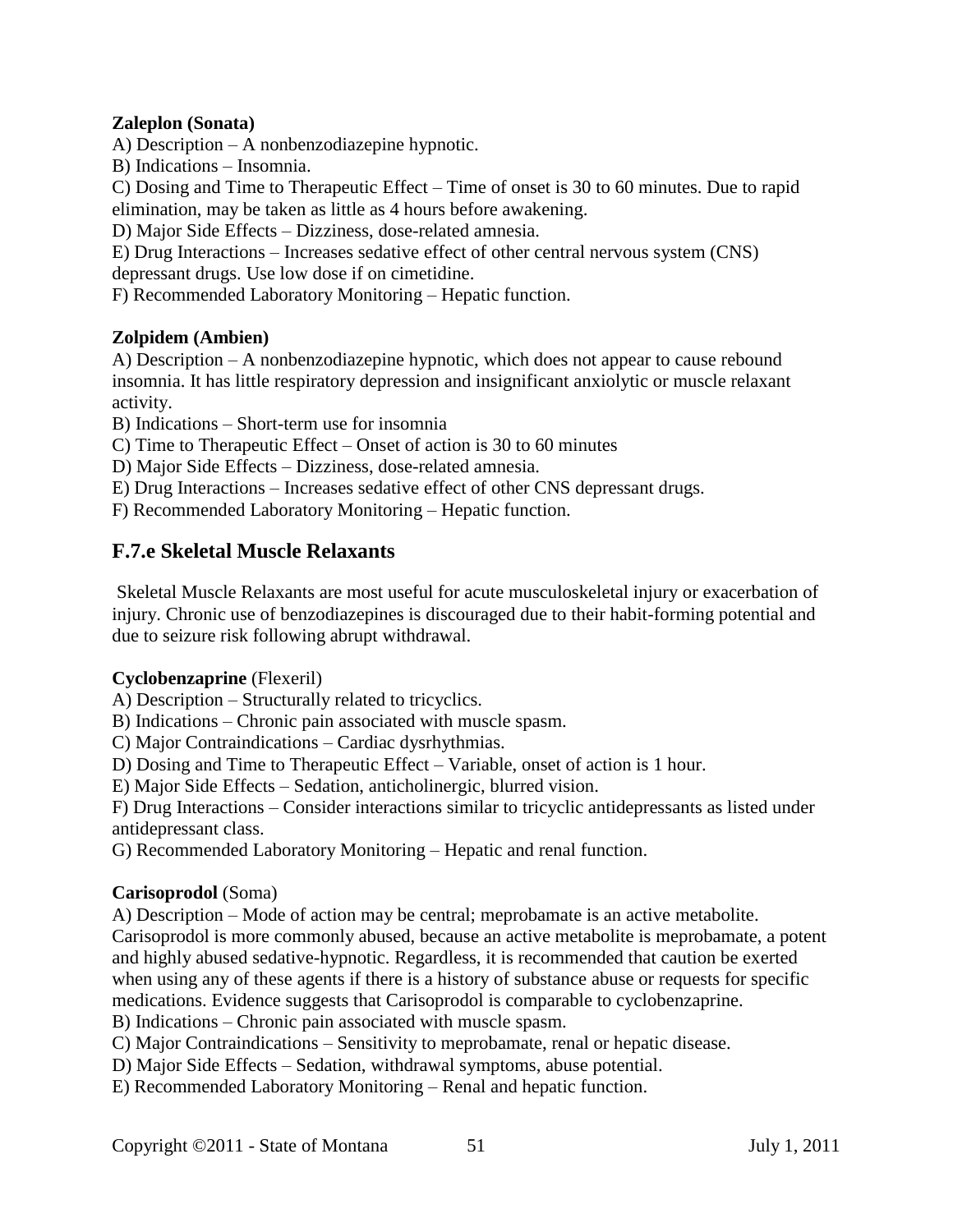**Metazalone** (Skelaxin)

A) Description – Central acting muscle relaxant.

B) Indications – Muscle spasm.

C) Major Contraindications – Hepatic disease, pregnancy, and disposition to drug induced hemolytic anemia.

D) Dosing and Time to Therapeutic Effect – Onset of action 1 hour.

E) Recommended Laboratory Monitoring – Hepatic function.

# **F.7.f Opioids**

Opioids are the most powerful analgesics. Their use in acute pain and moderate to severe cancer pain is well accepted. Their use in chronic nonmalignant pain, however, is fraught with controversy and lack of scientific research.

Opioids include some of the oldest and most effective drugs used in the control of severe pain. The discovery of opioid receptors and their endogenous peptide ligands has led to an understanding of effects at the binding sites of these naturally occurring substances. Most of their analgesic effects have been attributed to their modification of activity in pain pathways within the central nervous system; however, it has become evident that they also are active in the peripheral nervous system. Activation of receptors on the peripheral terminals of primary afferent nerves can mediate antinociceptive effects, including inhibition of neuronal excitability and release of inflammatory peptides. Some of their undesirable effects on inhibiting gastrointestinal motility are peripherally mediated by receptors in the bowel wall.

The central nervous system actions of these drugs account for much of their analgesic effect and for many of their other actions, such as respiratory depression, drowsiness, mental clouding, reward effects, and habit formation. With respect to the latter, it is crucial to distinguish between three distinct phenomena: tolerance, dependence, and addiction.

- Tolerance refers to a state of adaptation in which exposure to a drug over time causes higher doses of that drug to be required in order to produce the same physiologic effect.
- Dependence refers to a set of disturbances in body homeostasis that leads to withdrawal symptoms, which can be produced with abrupt discontinuation, rapid reduction, decreasing blood levels, and/or by administration of an antagonist.
- Addiction is a primary, chronic, neurobiologic disease, with genetic, psychological, and environmental factors influencing its development and manifestations. It is a behavioral pattern of drug craving and seeking which leads to a preoccupation with drug procurement and use.

Tolerance and dependence are physiological phenomena, are expected with the continued administration of opioids, and should not deter physicians from their appropriate use. Before increasing the narcotic dose due to a presumption of physiologic tolerance, the physician should review other possible causes for the decline in analgesic effect. Consideration should be given to possible new psychologic stressors or an increase in the activity of the nociceptive pathways.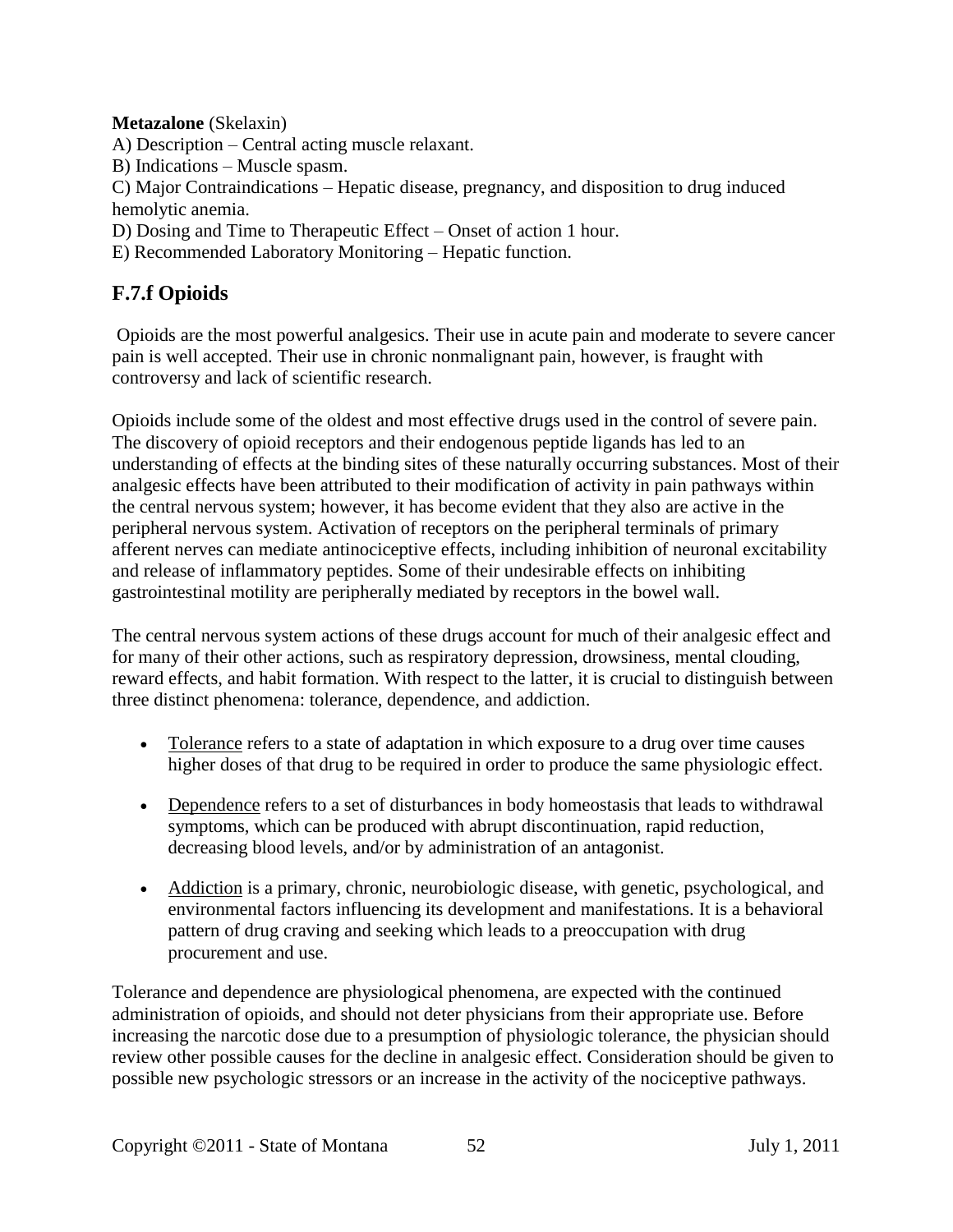The use of opioids is well accepted in treating cancer pain, where nociceptive mechanisms are generally present due to ongoing tissue destruction, expected survival may be short, and symptomatic relief is emphasized more than functional outcomes. In chronic non-malignant pain, by contrast, tissue destruction has generally ceased, meaning that central and neuropathic mechanisms frequently overshadow nociceptive processes. Expected survival in chronic pain is relatively long and return to a high level of function is a major goal of treatment. Therefore, approaches to pain developed in the context of malignant pain may not be transferable to chronic non-malignant pain. Opioids are generally not the best choice of medication for controlling neuropathic pain. Tricyclics and anticonvulsants should be tried first.

In most cases, analgesic treatment should begin with acetaminophen, aspirin, and NSAIDs. While maximum efficacy is modest, they may reduce pain sufficiently to permit adequate function. When these drugs do not satisfactorily reduce pain, opioids for moderate to moderately severe pain may be added to (not substituted for) the less efficacious drugs.

Consultation or referral to a pain specialist should be considered when the pain persists but the underlying tissue pathology is minimal or absent and correlation between the original injury and the severity of impairment is not clear. Consider consultation if suffering and pain behaviors are present and the patient continues to request medication, or when standard treatment measures have not been successful or are not indicated.

- 1. **General Indications**  There must be a clear understanding that opioids are to be used for a limited term in the first instance (see trial indications below), that their use is contingent upon certain obligations or goals being met by the patient, e.g., return-towork, and the patient understands that there may be drug screening to ensure compliance.
- 2. **Therapeutic Trial Indications**  A therapeutic trial of opioids should not be employed unless the patient has begun or completed a full rehabilitation program. Once this criterion has been met, opioids would be indicated when a patient meets the following: A) The failure of pain management alternatives, including active therapies, cognitive behavioral therapy, pain self-management techniques, and other appropriate medical techniques.

B) Physical and psychosocial assessment, performed by two specialists including the authorized treating physician and a specialist with expertise in chronic pain. C) Informed, written, witnessed consent by the patient.

In addition, there should be documentation of sustained improvement of pain control and/or functional status, including return-to-work, with use of opioids. Frequent followup at least every 2 to 4 weeks may be necessary to titrate dosage and assess clinical efficacy.

3. **On-Going, Long-Term Management** – Actions should include:

A) Prescriptions from a single practitioner,

B) Ongoing review and documentation of pain relief, functional status, appropriate medication use, and side effects,

C) Ongoing effort to gain improvement of social and physical function as a result of pain relief,

D) Contract detailing reasons for termination of supply, with appropriate tapering of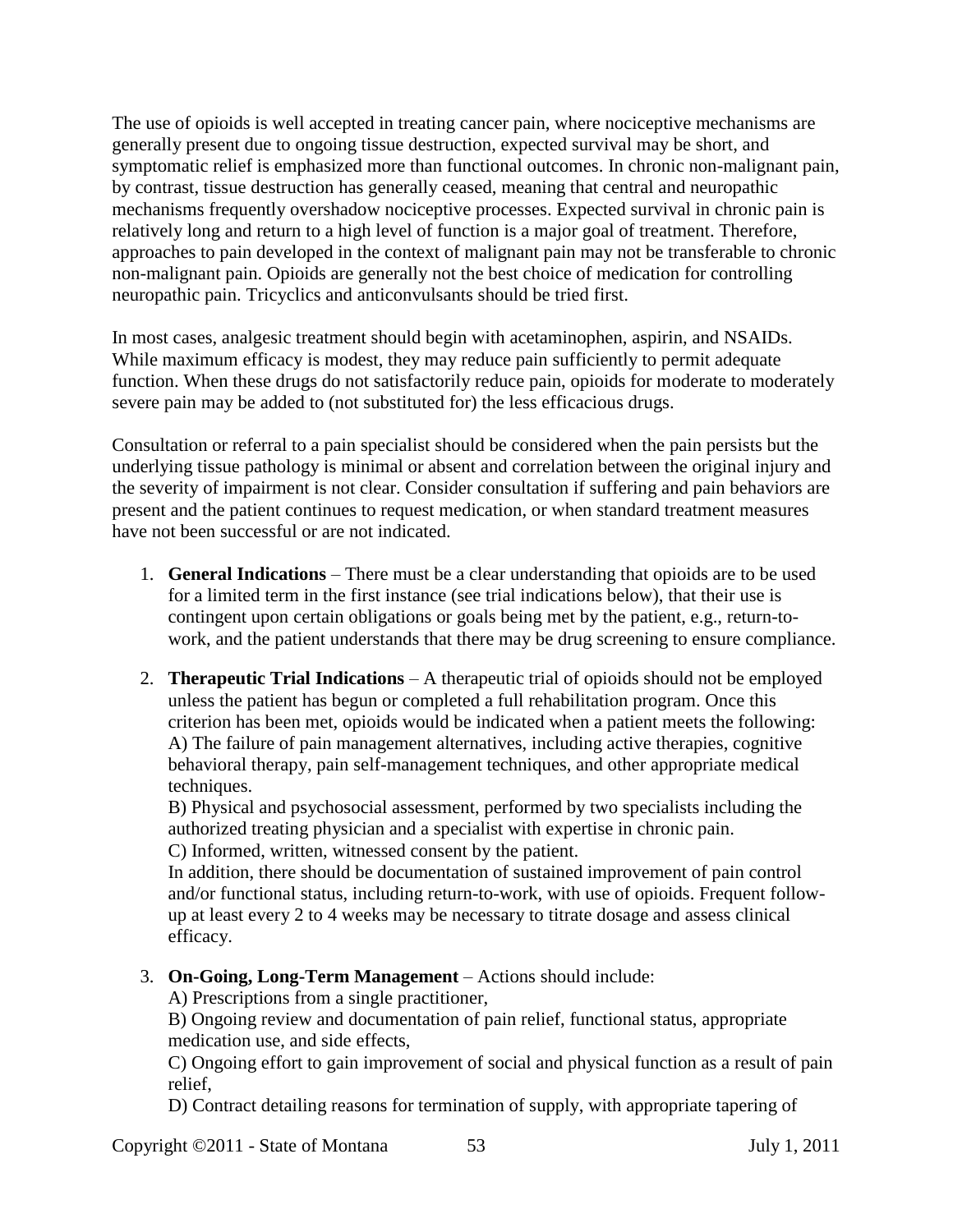dose,

E) Use of annual random drug screening and additional screening as deemed appropriate by the prescribing physician,

F) Use of more than two opioids: a long acting opioid for maintenance of pain relief and a short acting opioid for limited rescue use when pain exceeds the routine level. If more than two opioids are prescribed for long-term use, a second opinion from specialist who is Board Certified in Neurology, Physical Medicine and Rehabilitation, or

Anesthesiology with recognized training and/or certification in pharmacological pain management is strongly recommended. G) Use of acetaminophen-containing medications in patients with liver disease should be limited; and

H) Continuing review of overall situation with regard to nonopioid means of pain control. I) Inpatient treatment in complex cases. Refer to Section F.6, Interdisciplinary Rehabilitation Programs for detailed information on in-patient criteria.

4. **Relative Contraindications** – Extreme caution should be used in prescribing controlled substances for workers with one or more "relative contraindications":

A) History of alcohol or other substance abuse, or a history of chronic, high-dose benzodiazepine use:

B) Off work for more than six months;

C) Severe personality disorder

### 5. **General Contraindications** –

- A) Active alcohol or other substance abuse.
- B) Untreated mood or psychotic disorders (e.g., depression).
- C) Decreased physical or mental function with continued opioid use.
- D) Addictive behaviors. Warning signs include:
	- 1. Preoccupation with drugs;
	- 2. Refusal to participate in medication taper;
	- 3. Reporting that nothing but a specific opioid works;
	- 4. Strong preference for short-acting over long-acting opioids;
	- 5. Use of multiple prescribers and pharmacies;
	- 6. Use of street drugs or other patients drugs;
	- 7. Not taking medications as prescribed;
	- 8. Loss of medications more than once; and/or
	- 9. Criminal behaviors to obtain drugs, i.e., forged prescriptions.
- 6. **Dosing and Time to Therapeutic Effect**  Oral route is the preferred route of analgesic administration because it is the most convenient and cost-effective method of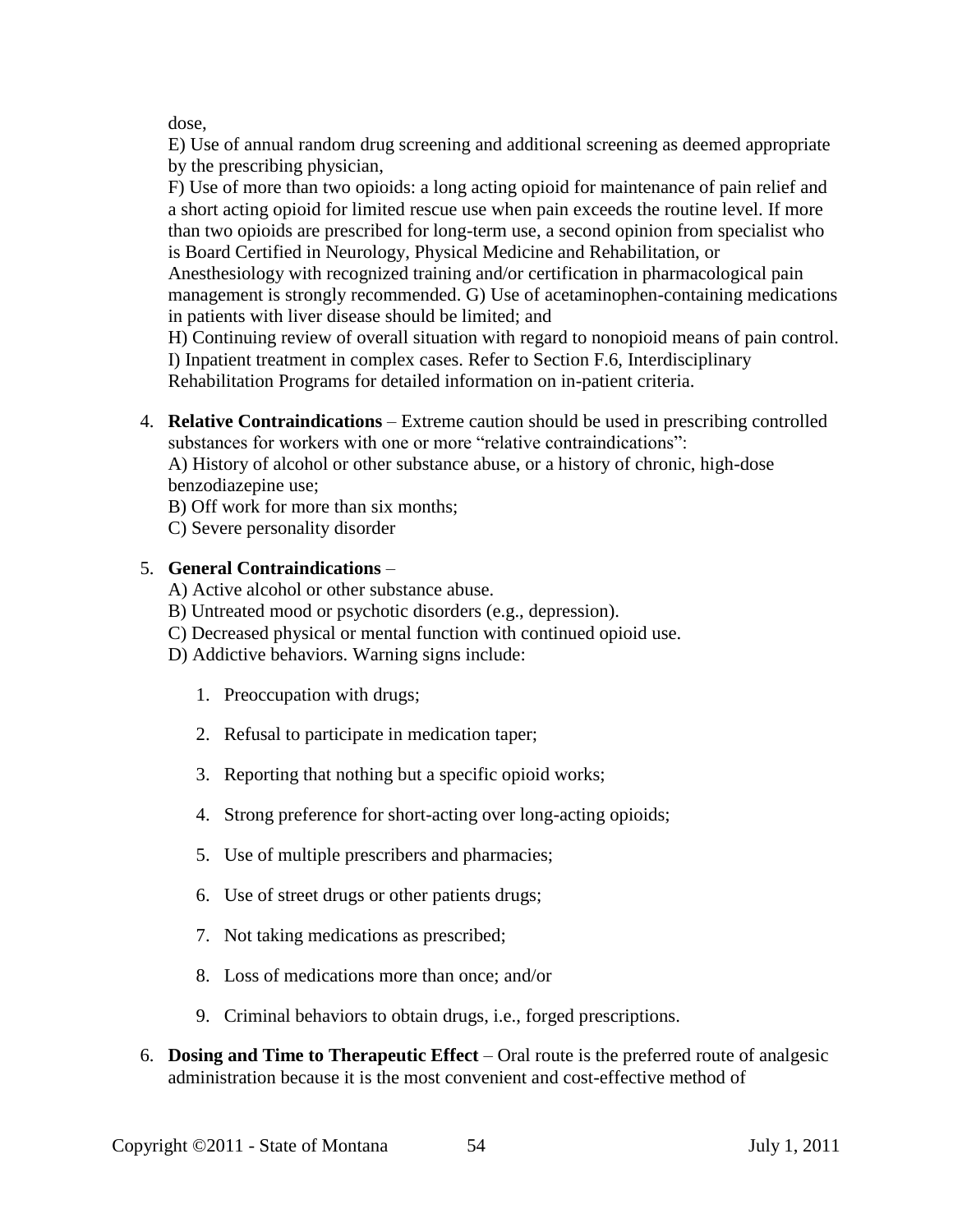administration. When patients cannot take medications orally, rectal and transdermal routes should be considered because they are also relatively noninvasive.

- 7. **Major Side Effects**  There is great individual variation in susceptibility to opioidinduced side effects and clinicians should monitor for these potential side effects. Common initial side effects include nausea, vomiting, drowsiness, unsteadiness, and confusion. Occasional side effects include dry mouth, sweating, pruritus, hallucinations, and myoclonus. Rare side effects include respiratory depression and psychological dependence. Constipation and nausea/vomiting are common problems associated with long-term opioid administration and should be anticipated, treated prophylactically, and monitored constantly.
- 8. **Drug Interactions**  Patients receiving opioid agonists should not be given a mixed agonist-antagonist (pentazocine [Talwin], butorphanol [Stadol]) because doing so may precipitate a withdrawal syndrome and increase pain.
- 9. **Recommended Laboratory Monitoring**  Primary laboratory monitoring is recommended for acetaminophen/aspirin/NSAIDs combinations (renal and liver function, blood dyscrasias).
- 10. **Patient Physician Contracts**  All patients on chronic opioids should have an informed, written, witnessed consent. The contract should discuss side effects of opioids, results of use in pregnancy, inability to refill lost or missing medication, withdrawal symptoms, requirement for drug testing, and necessity of tapering.
- 11. **Potentiating Agents**  Some medications appear to potentiate the analgesic effects of opioids. Dextromethorphan is available as a nonopioid non-prescription antitussive agent in numerous cough and cold remedies. It antagonizes N-methyl-D-aspartate receptors involved in central sensitization of pain pathways. It may exert some morphine sparing effects in patients taking morphine, but its activity as an analgesic in neuropathic pain is likely to be weak. It is well tolerated in most patients. Because the patient profiles that might predict response to dextromethorphan are undefined, its use in chronic pain must be empirically tried on an individual basis. Diphenhydramine and hydroxyzine (Atarax, Vistaril) are antihistamines, which act at H1 receptors to alleviate allergic symptoms and produce somnolence. Diphenhydramine is a component of some non-prescription sleeping preparations. Their use in potentiating the effects of analgesic drugs is not clearly defined, but it may be used empirically for this purpose.

## **F.7.g Nonsteroidal Anti-Inflammatory Drugs (NSAIDs)**

Nonsteroidal Anti-Inflammatory Drugs (NSAIDs) are useful for pain and inflammation. In mild cases, they may be the only drugs required for analgesia. There are several classes of NSAIDs and the response of the individual injured worker to a specific medication is unpredictable. For this reason a range of NSAIDs may be tried in each case with the most effective preparation being continued. Patients should be closely monitored for adverse reactions. The US Food and Drug Administration advises all NSAIDs may cause an increased risk of serious cardiovascular thrombotic events, myocardial infarction, and stroke, which can be fatal. Naproxen sodium does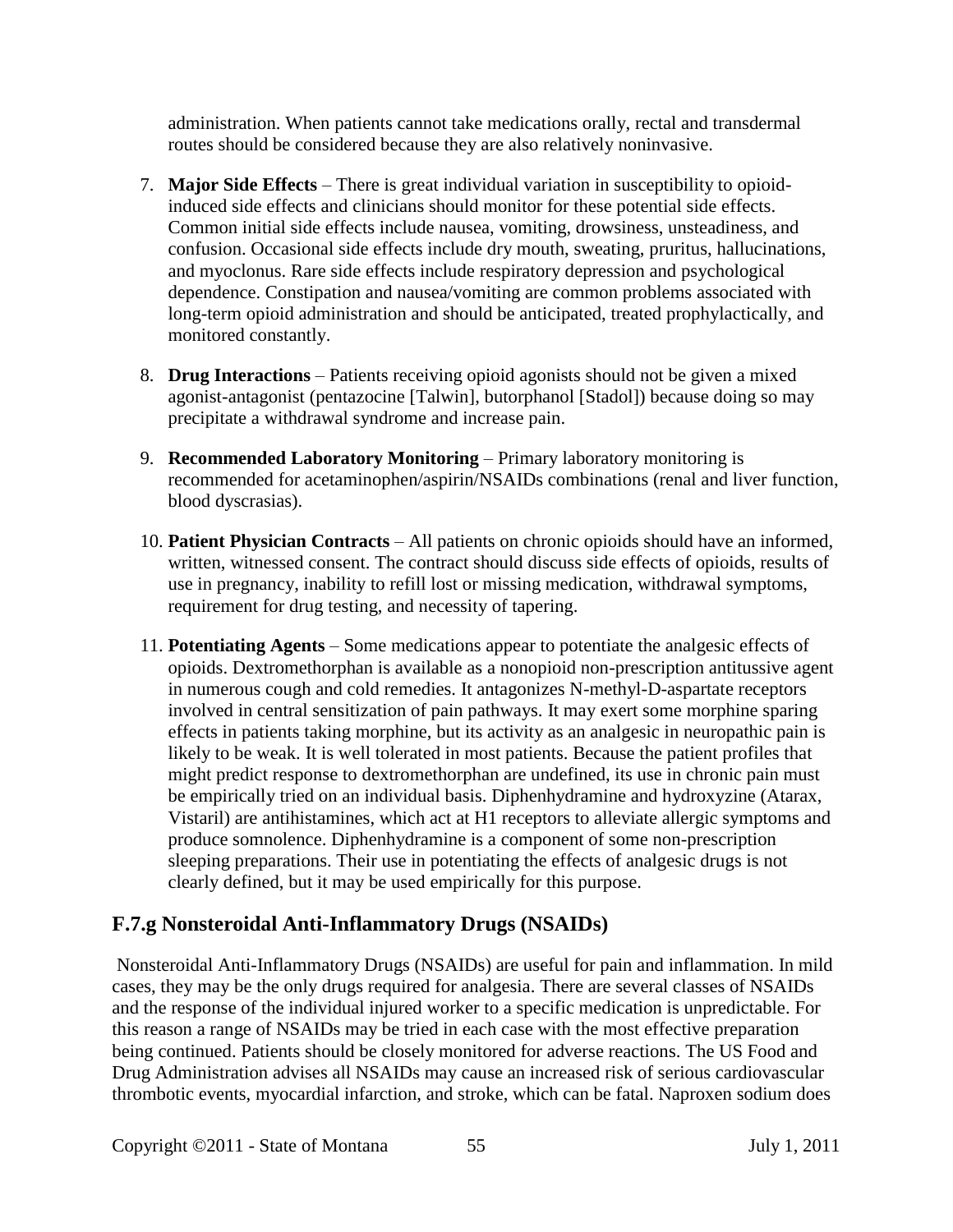not appear to be associated with increased risk of vascular events. Administration of proton pump inhibitors, histamine 2 blockers, or prostaglandin analog misoprostol along with these NSAIDs may reduce the risk of duodenal and gastric ulceration but do not impact possible cardiovascular complications. Due to the cross-reactivity between aspirin and NSAIDs, NSAIDs should not be used in aspirin-sensitive patients, and should be used with caution in all asthma patients. NSAIDs are associated with abnormal renal function, including renal failure, as well as, abnormal liver function. Certain NSAIDs may have interactions with various other medications. Individuals may have adverse events not listed above. Intervals for metabolic screening are dependent upon the patient's age, general health status and should be within parameters listed for each specific medication. Complete blood count (CBC), liver and renal function should be monitored at least every six months in patients on chronic NSAIDs and initially when indicated.

#### **Non-selective Nonsteroidal Anti-Inflammatory Drugs**

Includes NSAIDs and acetylsalicylic acid (aspirin). Serious GI toxicity, such as bleeding, perforation, and ulceration can occur at any time, with or without warning symptoms in patients treated with traditional NSAIDs. Physicians should inform patients about the signs and/or symptoms of serious gastrointestinal toxicity and what steps to take if they occur. Anaphylactoid reactions may occur in patients taking NSAIDs. NSAIDs may interfere with platelet function. Fluid retention and edema have been observed in some patients taking NSAIDs.

- Optimal duration: 1 week
- Maximum duration: 1 year. Use of these substances long-term (3 days per week or greater) is associated with rebound pain upon cessation.

### **Selective Cyclo-oxygenase-2 (COX-2) Inhibitors**

COX-2 inhibitors are more recent NSAIDs and differ in adverse side effect profiles from the traditional NSAIDs. The major advantages of selective COX-2 inhibitors over traditional NSAIDs are that they have less gastrointestinal toxicity and no platelet effects. COX-2 inhibitors can worsen renal function in patients with renal insufficiency; thus, renal function may need monitoring.

COX-2 inhibitors should not be first-line for low risk patients who will be using an NSAID short term but are indicated in select patients for whom traditional NSAIDs are not tolerated. Serious upper GI adverse events can occur even in asymptomatic patients. Patients at high risk for GI bleed include those who use alcohol, smoke, are older than 65, take corticosteroids or anticoagulants, or have a longer duration of therapy. Celecoxib is contraindicated in sulfonamide allergic patients.

- Optimal duration: 7 to 10 days
- Maximum duration: Chronic use is appropriate in individual cases. Use of these substances long-term (3 days per week or greater) is associated with rebound pain upon cessation.

### **F.7.h Acetaminophen**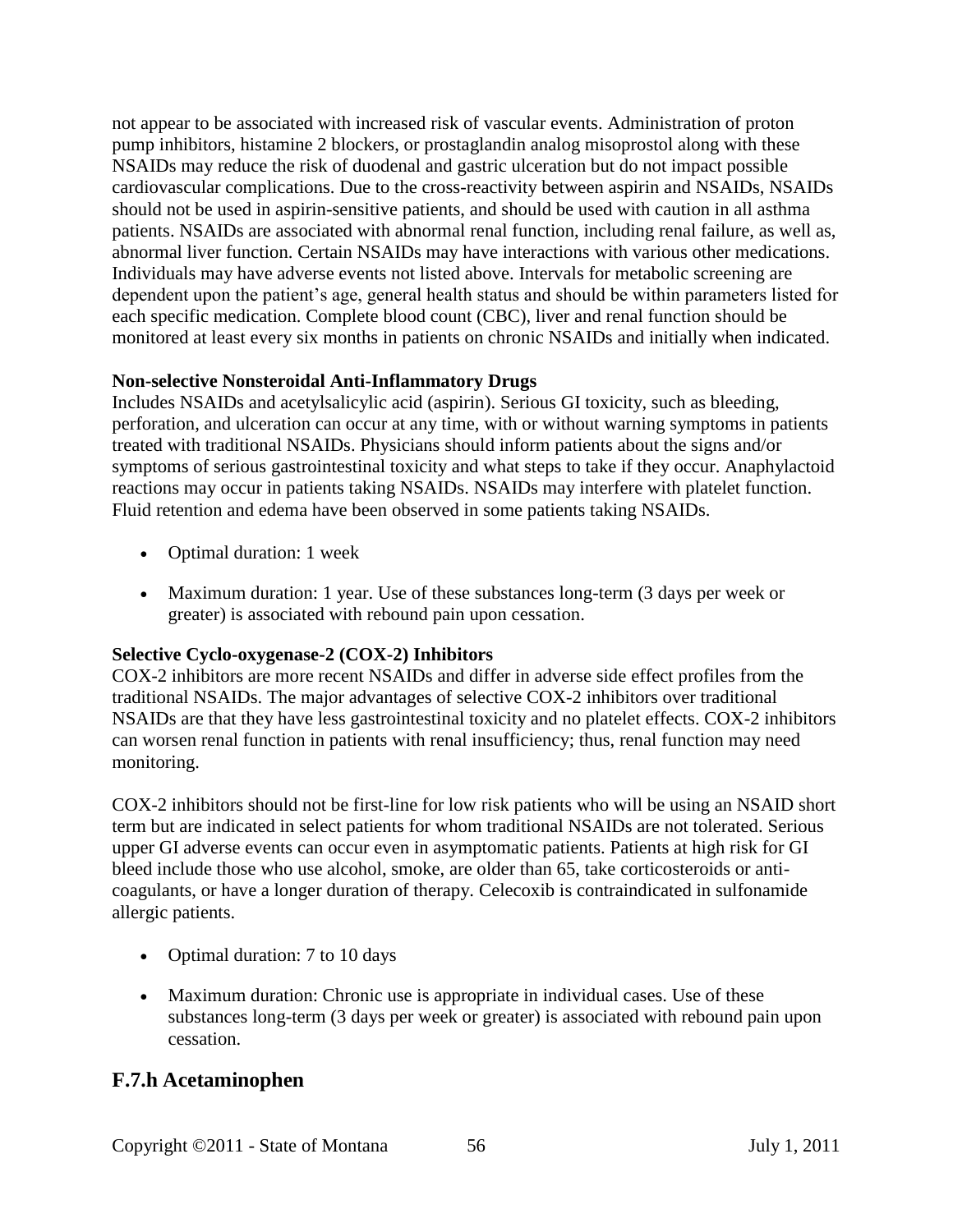- 1. Description -- Acetaminophen and paracetamol are sometimes considered nonspecific NSAIDs, although their effects on cyclooxygenase activity are minimal and they are not anti-inflammatory agents. Acetaminophen blocks the activation of COX by another enzyme, peroxidase. Acetaminophen has very weak anti-inflammatory activity and essentially no platelet inhibition because of the absence of peripheral COX activity, but it selectively inhibits brain prostaglandin synthesis where peroxide concentrations are low. That is why tissues with high levels of peroxidase (platelets and immune cells) are "resistant" to acetaminophen, but tissues with low levels of peroxidase (i.e., nerve and endothelial cells that participate in pain and fever) are "sensitive" to acetaminophen.
- 2. Indications -- Acetaminophen is somewhat recommended for treatment of chronic persistent pain and radicular pain syndromes, particularly in patients with contraindications for NSAIDs.
- 3. Major Side Effects -- Acetaminophen is hepatotoxic in high doses (>4g a day chronically or a single dose >7g) and may cause liver failure requiring transplantation. Risk is increased with ethanol consumption and malnutrition. Although it has a more benign adverse effect profile than NSAIDs, in the U.S. alone, acetaminophen misuse accounts for more than 100,000 calls to poison control centers, more than 56,000 emergency department visits and 2,600 hospitalizations.

### **F.7.i NMDA Receptor Antagonists**

- 1. Description Numerous new compounds that specifically target mechanisms mediating neuropathic pain such as the N-methyl-D-aspartate (NMDA) receptor complex are currently in clinical trials. These compounds include dextromethorphan, amantadine, and memantine. Methadone is a mu agonist that also has affinity for the NMDA receptor. NMDA inhibitors purportedly help to prevent acute pain from progressing to chronic pain. These agents theoretically act by blocking receptors of neurotransmitters that are essential to long-term memories. They also are thought to potentially help reduce opioid tolerance and may enhance opioid analgesia.
- 2. Indications Dextromethorphan for treatment of select patients (e.g., those who have failed NSAIDs, TCAs, and anti-convulsant agents) with peripheral diabetic neuropathy and, by inference, other peripheral neuropathies.
- 3. Dosing and Time to Therapeutic Effect Doses used have ranged widely. In the successful trial, an average daily dose of 400mg was utilized. Dextromethorphan is recommended in doses that are on average at least 3 times higher than the antitussive dose, and carefully titrated to therapeutic effect. Duration of use for patients with chronic neuropathic pain should generally be limited to 2 or 3 months as there is not evidence of long-term safety, although longer periods of use may be reasonable.
- 4. Major Side Effects The utility of these agents has been limited by their significant adverse-effect profile, which includes lightheadedness, dizziness, tiredness, headache, nervous floating sensation, bad dreams, and sensory changes. Dextromethorphan, amantadine, and memantine are better tolerated with lower CNS adverse effects than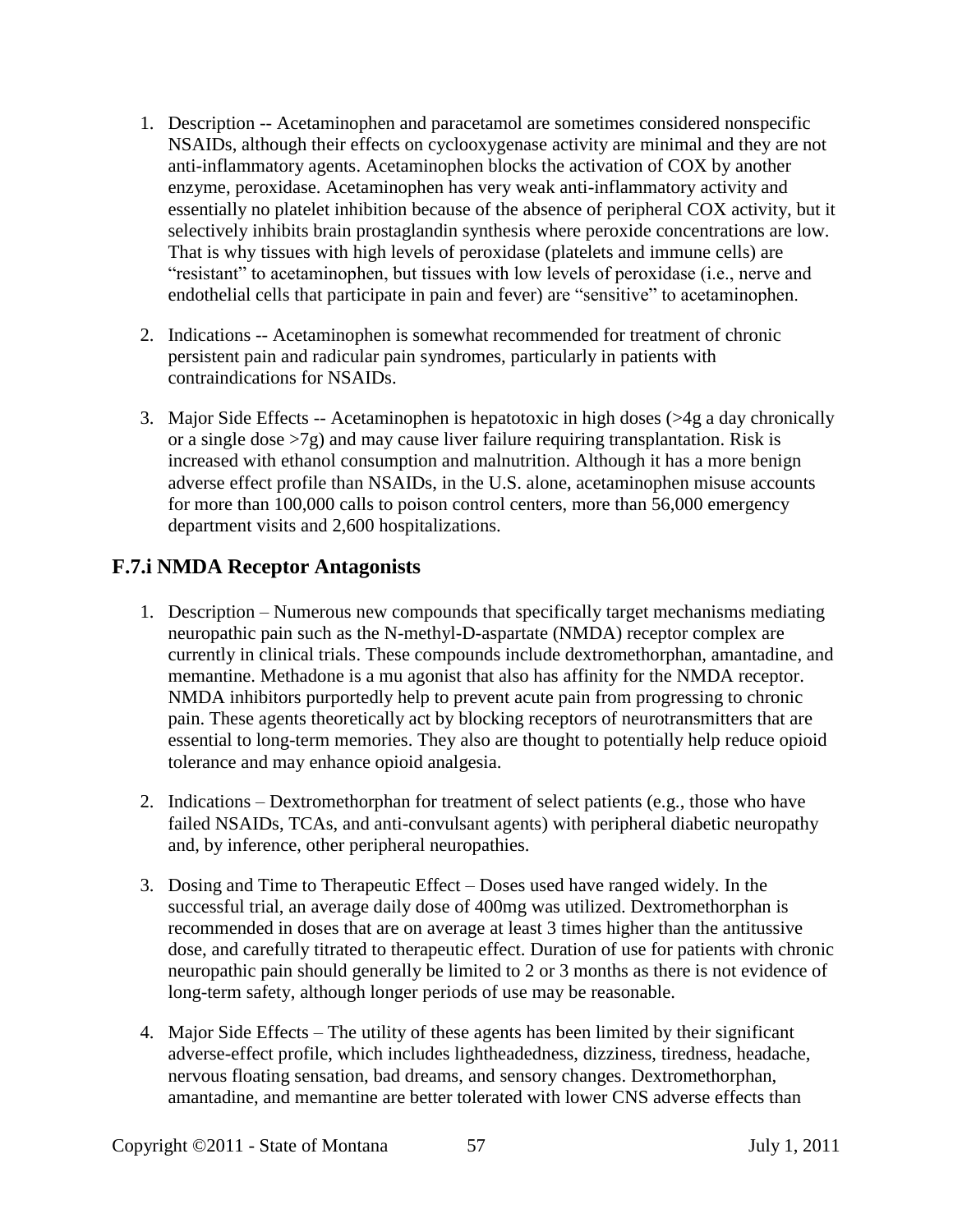ketamine possibly due to a lower affinity for the NMDA receptor which plays a role in both normal physiological functions as well as pathological pain processing.

# **F.7.j Topical Drug Delivery**

- 1. Description Topical medications may be an alternative treatment for localized musculoskeletal disorders and is an acceptable form of treatment in selected patients although there is no scientific evidence to support its use in chronic pain.
- 2. Indications Generalized musculoskeletal or joint pain. Patient selection must be rigorous to select those patients with the highest probability of compliance.
- 3. Dosing and Time to Therapeutic Effect It is necessary that all topical agents be used with strict instructions for application as well as maximum number of applications per day to obtain the desired benefit and avoid potential toxicity.
- 4. Side Effects Localized skin reactions may occur, depending on drug.

### **F.7.k Herbal/Dietary Supplements**

Botanical preparations have been used for centuries to remedy human illnesses, but only recently have been subjected to systematic study. Many medications currently manufactured by pharmaceutical firms are derivatives of compounds originally isolated from plants.

Clinical trials of folk remedies have been few in number, and often flawed by methodological problems. The lack of reliable data on the clinical and biological effects of herbal remedies often leads to inappropriate use. Patients commonly use non-standard remedies without discussing them with their physicians; when pharmacological interactions exist between herbs and prescription drugs, adverse effects may follow. Quality control varies between manufacturers, and because herbs are classified as dietary supplements, they are exempt from regulations governing standardization of ingredients. Physicians should ask all patients about their use of herbal medications and dietary supplements.

1. **Description** – The following herbs may be appropriate for patients who prefer herbs as an alterative to prescription analgesics or NSAIDs: A) White Willow Bark – There is some evidence of the effectiveness of Salix (willow) bark extract in chronic low back pain. A principal ingredient is salicin, with salicylic acid as the principal metabolite. In doses of 240 mg of salicin daily, willow bark extract is more effective than placebo in alleviating pain and improving scores of physical impairment. This dose is approximately equivalent to 50 mg of acetylsalicylate, which cannot alone account for its analgesic effect. It is well tolerated, with gastrointestinal complaints occurring no more frequently than with placebo. In patients at risk for GI problems from NSAID drugs, willow bark may be an appropriate option. B) Devil's Claw Root – Extract of Hapagophytum procumbens, with the common name of devil's claw root, have been used in parts of Europe for conditions of the musculoskeletal system, including osteoarthritis and low back pain. There is some evidence that it may relieve back pain more effectively than placebo, but functional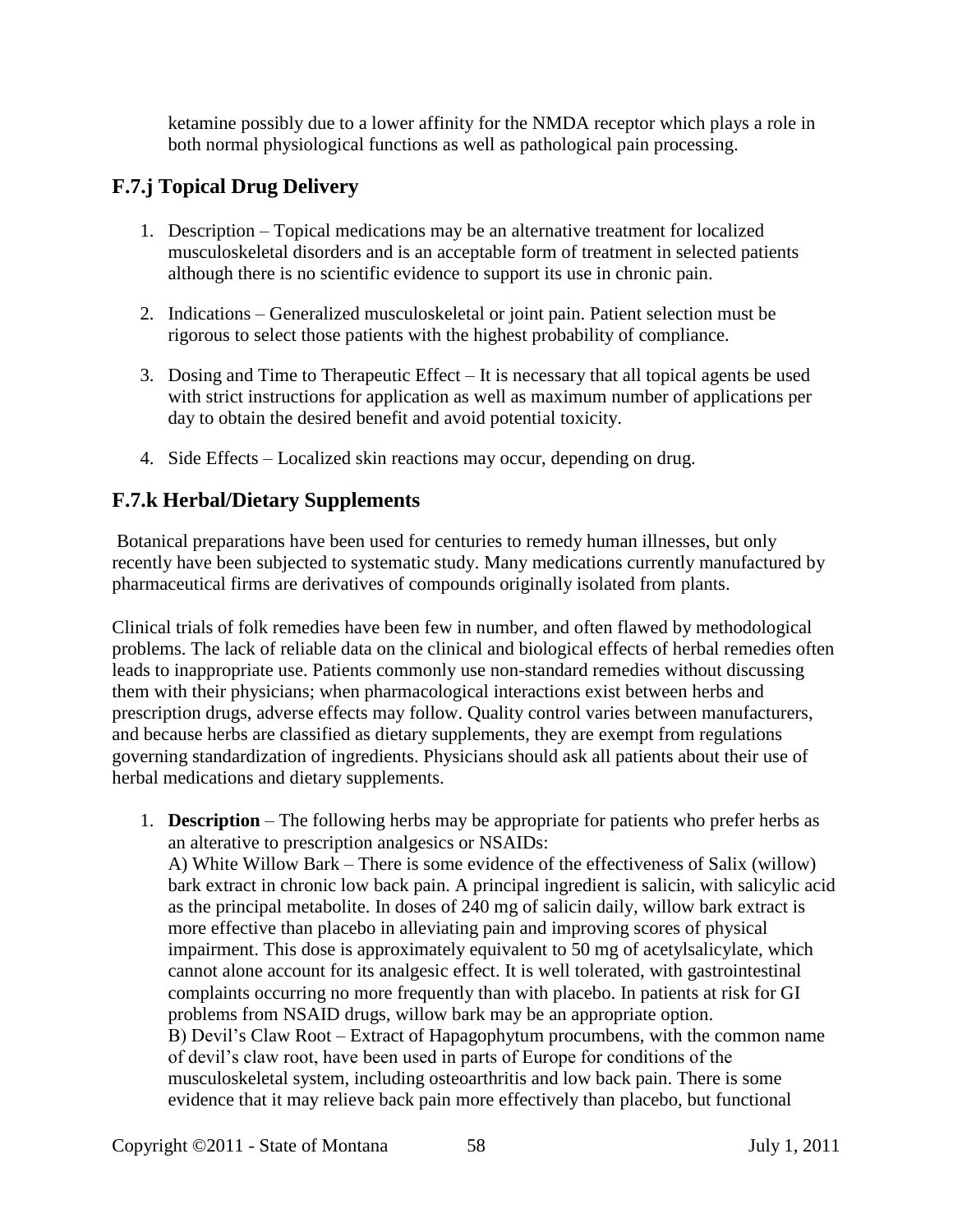improvement has not yet been shown. The doses used in clinical trials have consisted of 50 to 100 mg of harpagoside daily. Mild gastrointestinal upset has been reported at higher doses.

C) Phytodolor – A standardized extract of Populus tremula (aspen), Fraxinus excelsior (European ash), and Solidago virgaurea (goldenrod), Phytodolor may have antiinflammatory properties through inhibition of cyclooxygenase pathways. In doses of up to 180 drops per day in 3 divided doses, it has shown superiority to placebo in osteoarthritis and epicondylitis when pain and grip strength were evaluated. Adverse effects were not reported to exceed those of placebo.

D) St. John's Wort – An herbal extract of the flowering plant Hypericum perforatum commonly used in the treatment of mild to moderate depression, St. John's Wort has been tested for effectiveness in neuropathic pain. There is some evidence that it lacks effectiveness on pain in polyneuropathy. The Department does not recommend its use as an alternative analgesic in chronic pain conditions. There is also some evidence that it is no more effective than placebo in the treatment of major depression. It should not be considered an antidepressant agent in patients requiring medical treatment of depression.

2. **Specific Drug Interactions** – Current regulations prohibit herb manufacturers from claiming that their products treat or prevent disease, but allow them to make claims about the product's effect on body function. Because herbal products are biologically active, they may interact with prescription drugs and with one another. Much of what is known concerning drug interactions is based on case reports or case series, which commonly lack crucial documentation of concomitant medication use or positive identification of herbs involved.

A) Physicians should be aware that patients on warfarin should have international normalized ratio (INR) measured a week after starting to take any herbal preparation. B) Ginkgo, ginseng, and garlic are commonly used for reasons unrelated to relief of pain; they interfere with platelet function, and patients who take them should have bleeding times monitored.

C) St. John's Wort should not be combined with an SSRI, since a serotonin syndrome may result. St. John's Wort induces the CYP3A4 hepatic enzyme, lowering levels of drugs metabolized by this system; these drugs include anticonvulsants, oral contraceptives, antiretroviral, and calcium channel blockers.

D) Kava, often used to alleviate anxiety, may potentiate benzodiazepine anxiolytics and produce excess sedation.

E) Herbal preparation usage during the perioperative period should be discouraged.

## **F.7.l Other Agents**

### **Tramadol (Ultram)**

A) Description – An opioid partial agonist that is generally well tolerated, does not cause GI ulceration, or exacerbate hypertension or congestive heart failure.

B) Indications – Mild to moderate pain relief. This drug has been shown to provide pain relief equivalent to that of commonly prescribed NSAIDs.

C) Contraindications – Use cautiously in patients who have a history of seizures or who are taking medication that may lower the seizure threshold, such as MAO inhibitors, SSRIs, and TCAs. Not recommended in those with prior opioid addiction.

Copyright ©2011 - State of Montana 59 July 1, 2011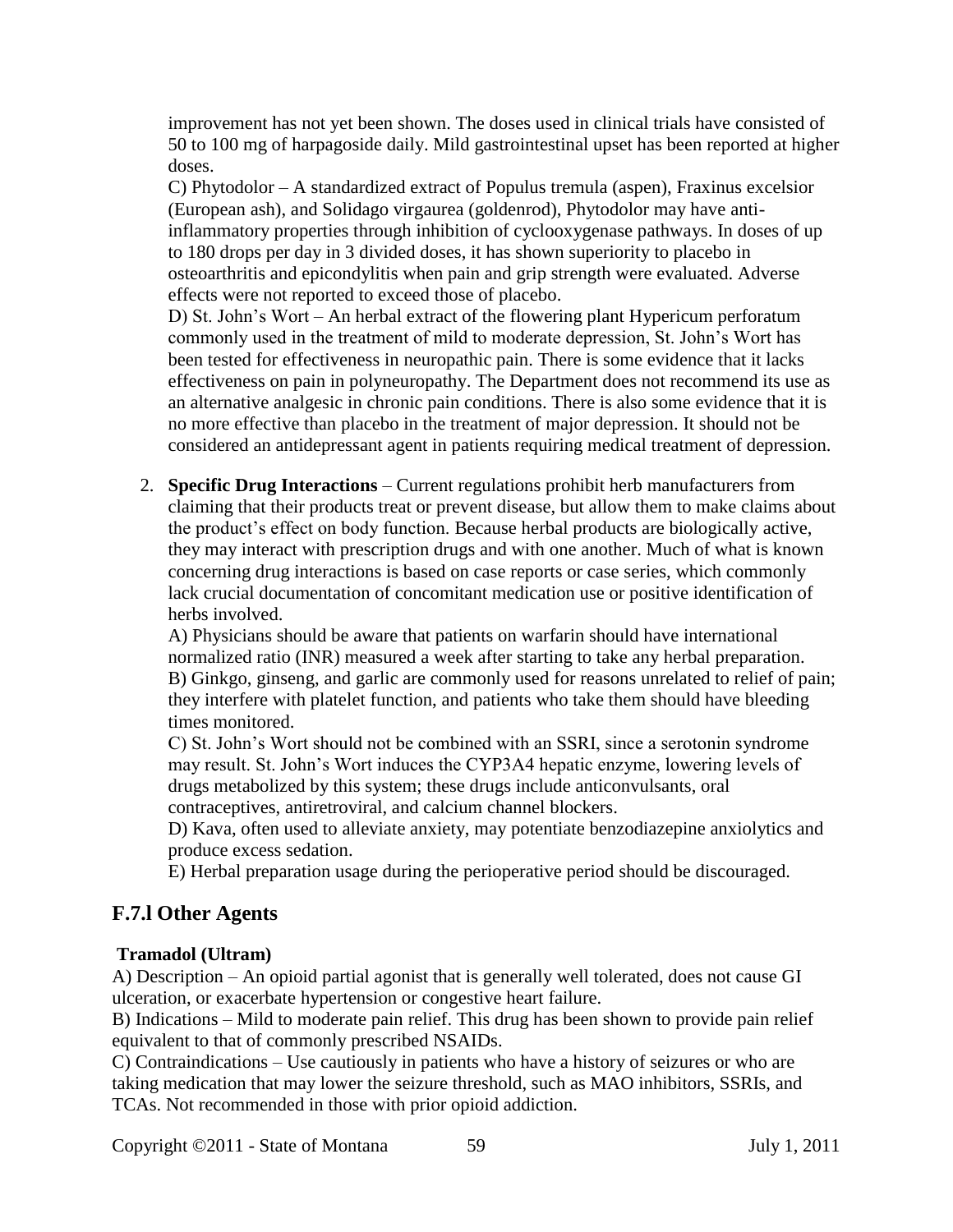D) Side Effects – May cause impaired alertness or nausea. This medication has physically addictive properties and withdrawal may follow abrupt discontinuation.

E) Drug Interactions – Narcotics, sedating medications.

F) Recommended Laboratory Monitoring – Renal and hepatic function.

#### **Baclofen (Lioresal)**

A) Description – May be effective due to stimulation of Gamma Aminobutyric Acid (GABA) receptors.

B) Indications – Pain from muscle rigidity.

C) Side Effects – Development of ovarian cysts, exacerbation of psychotic disorders, may precipitate seizures in epileptics, dry mouth, sexual dysfunction.

D) Recommended Laboratory Monitoring – Renal function.

#### **Mexilitene (Mexitil)**

A) Description – An antiarrhythmic drug, which, like some anticonvulsive agents, may act on ion channels in neuronal tissue and reduce its pathological activity to a more stable level. Low concentrations may suffice to abolish impulses in damaged nerves, and mexilitene has been used successfully to treat neuropathic pain.

B) Indications – Neuropathic pain.

C) Major Contraindications – Heart disease (may depress ventricular function).

D) Dosing and Time to Therapeutic Effect – Titrate to therapeutic effect.

E) Major Side Effects – Tremor, light-headedness, coordination difficulties, and nausea are common dose-related adverse effects that may be reduced by taking with food.

F) Drug Interactions – Lidocaine.

G) Recommended Laboratory Monitoring – Hepatic function, CBC. Plasma levels may also be necessary.

#### **Tumor Necrosis Factor-Alpha Blockers**

A) Description – A variety of tumor necrosis factor (TNF) alpha blockers, including infliximab (a chimeric monoclonal anti- body directed against TNF-alpha), etanercept (a recombinant molecule comprising part of the TNF receptor plus the constant region of human immunoglobulin G1 that binds to TNF-alpha), and adalimumab (an IgG1 monoclonal antibody that binds to TNF-alpha) are in widespread use for rheumatologic and other inflammatory disorders. The mechanism of action involves neutralizing the biological activity of TNF-alpha by binding to it and blocking its interaction with the p55 and p75 cell surface TNF receptors. TNF alpha inhibitors are thought to have a role in the treatment of disorders such as inflammatory arthropathies which are non-occupational.

B) Indications – not indicated for treatment of occupational chronic pain conditions. TNF-alpha blockers are not recommended for treatment of radicular pain syndromes.

C) Major Side Effects – increased risk of severe (and potentially fatal) infections, demyelinating disease, lupus-like syndromes [associated with the production of anti-nuclear antibody (ANA) and antibodies to double-stranded DNA (dsDNA)], congestive heart failure, malignancies and cytopenias, rash, headaches, nausea, abdominal pain and pain at the injection site. Rare, aggressive and often fatal cases of T-call lymphomas have been reported in adolescent and young adult patients with Crohn's disease on infliximab concomitantly prescribed azathioprine or 6-mercaptopurine.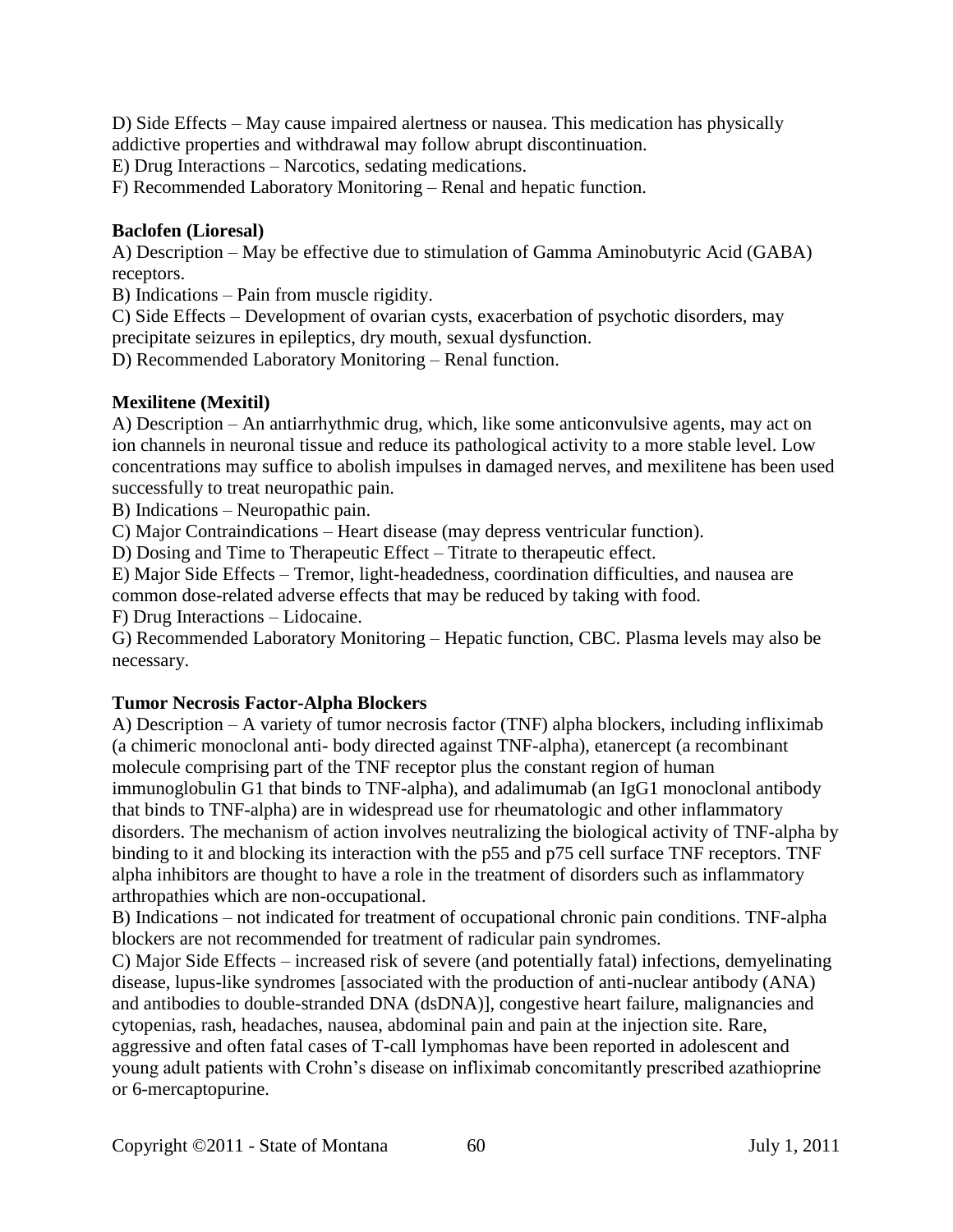D) Drug Interactions – It is recommended that patients using them avoid vaccinations. Use in combination with NSAIDs may increase risk of thrombocytopenia.

## **F.8 Orthotics/Prosthetics/Equipment**

Devices and adaptive equipment may be necessary in order to reduce impairment and disability, to facilitate medical recovery, to avoid re-aggravation of the injury, and to maintain maximum medical improvement. Indications would be to provide relief of the industrial injury or prevent further injury and include the need to control neurological and orthopedic injuries for reduced stress during functional activities. In addition, they may be used to modify tasks through instruction in the use of a device or physical modification of a device. Equipment needs may need to be reassessed periodically. Refer to F.12, Return-to-work for more detailed information.

Equipment may include high and low technology assistive devices, computer interface or seating, crutch or walker training, and self-care aids. It should improve safety and reduce risk of re-injury. Standard equipment to alleviate the effects of the injury on the performance of activities of daily living may vary from simple to complex adaptive devices to enhance independence and safety. Certain equipment related to cognitive impairments may also be required.

Ergonomic modifications may be necessary to facilitate medical recovery, to avoid reaggravation of the injury, and to maintain maximum medical improvement. Ergonomic evaluations with subsequent recommendations may assist with the patients return-to-work. (Refer to Section E.6, Job Site Evaluation for further information.)

For chronic pain disorders, equipment such as foot orthoses or lumbar support devices may be helpful. The injured worker should be educated as to the potential harm from using a lumbar support for a period of time greater than which is prescribed. Harmful effects include deconditioning of the trunk musculature, skin irritation, and general discomfort. Use of cervical collars is not recommended for chronic cervical myofascial pain. Special cervical orthosis and/or equipment may have a role in the rehabilitation of a cervical injury such as those injuries to a cervical nerve root resulting in upper extremity weakness or a spinal cord injury with some degree of paraparesis or tetraparesis. Use of such devices would be in a structured rehabilitation setting as part of a comprehensive rehabilitation program.

Fabrication/modification of orthotics, including splints, would be used when there is need to normalize weight-bearing, facilitate better motion response, stabilize a joint with insufficient muscle or proprioceptive/reflex competencies, to protect subacute conditions as needed during movement, and correct biomechanical problems. Orthotic/prosthetic training is the skilled instruction (preferably by qualified providers) in the proper use of orthotic devices and/or prosthetic limbs.

For information regarding specific types of orthotics/prosthetics/equipment, refer to individual medical treatment guidelines.

## **F.9 Patient Education**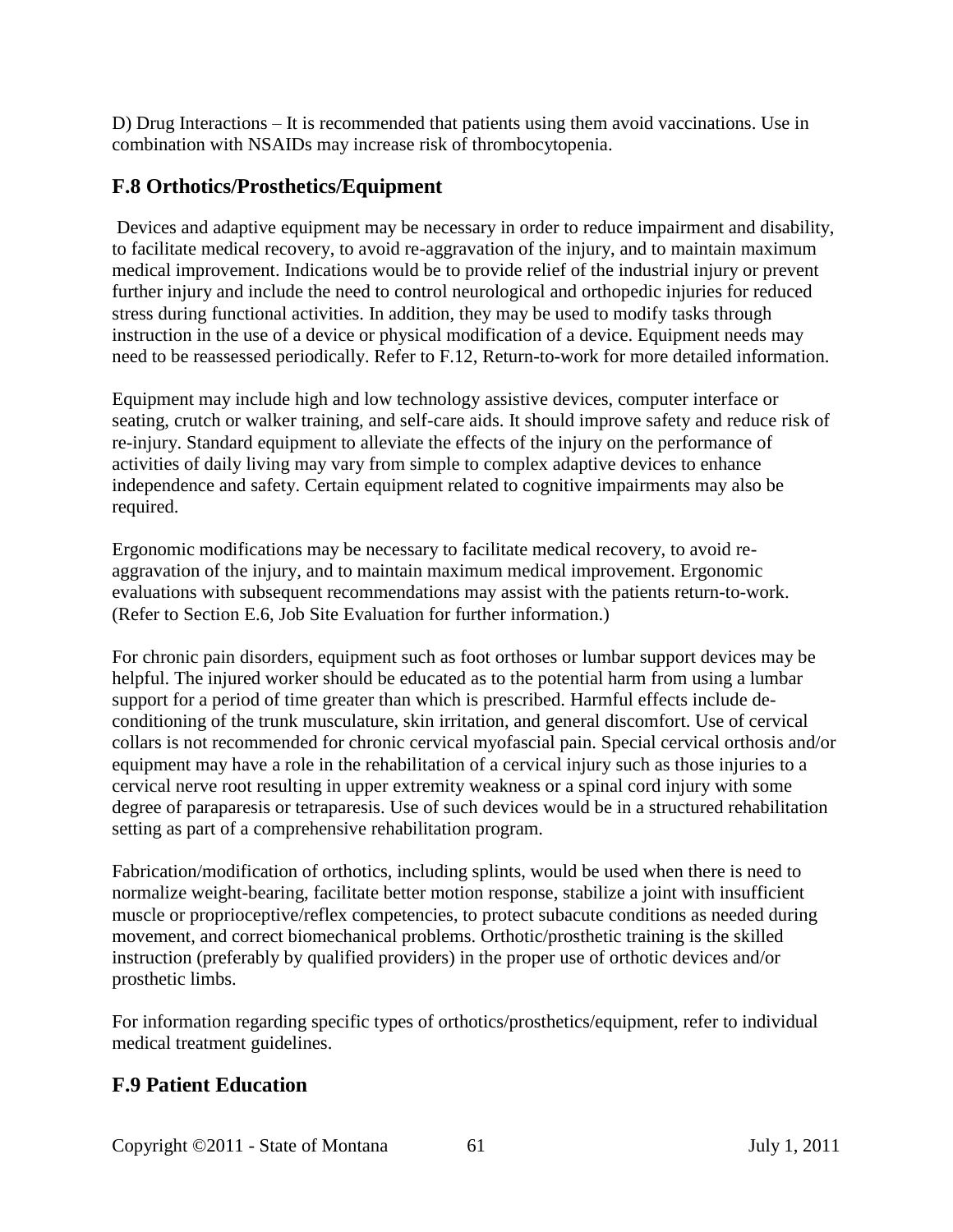Patients should be educated on their specific injury, assessment findings, and plan of treatment and encouraged to take an active role in establishing functional outcome goals. No treatment plan is complete without addressing issues of individual and/or group patient education as a means of prolonging the beneficial effects of rehabilitation, as well as facilitating selfmanagement of symptoms and prevention of secondary disability. There is good evidence that patient education in self-management of asthma, anticoagulation, and other diseases improves appropriate use of medications, increases patient satisfaction with care, and reduces unscheduled physician visits for dealing with complications of treatment.

Patient education is an interactive process that provides an environment where the patient not only acquires knowledge but also gains an understanding of the application of that knowledge. Therefore, patients should be able to describe and/or will need to be educated on:

- 1. The treatment plan;
- 2. Indications for and potential side effects of medications;
- 3. Their home exercise program;
- 4. Expected results of treatment;
- 5. Tests to be performed, the reasons for them and their results;
- 6. Activity restrictions and return-to-work status;
- 7. Home management for exacerbations of pain;
- 8. Procedures for seeking care for exacerbations after office hours;
- 9. Home self-maintenance program;
- 10. Patient responsibility to communicate with all medical providers and the employer; and
- 11. Patient responsibility to keep appointments.

Educational efforts should also target family and other support persons, the case manager, the insurer, and the employer as indicated to optimize the understanding of the patient and the outcome. Professional translators should be provided for non-English speaking patients to assure optimum communication. All education, teaching, and instruction given to the patient should be documented in the medical record.

Effects of education weaken over time; continuing patient education sessions will be required to maximize the patient's function. The effectiveness of educational efforts can be enhanced through attention to the learning style and receptivity of the patient. Written educational materials may reinforce and prolong the impact of verbal educational efforts. Overall, patient education should emphasize health and wellness, return-to-work and return to a productive life.

• Time to produce effect: Varies with individual patient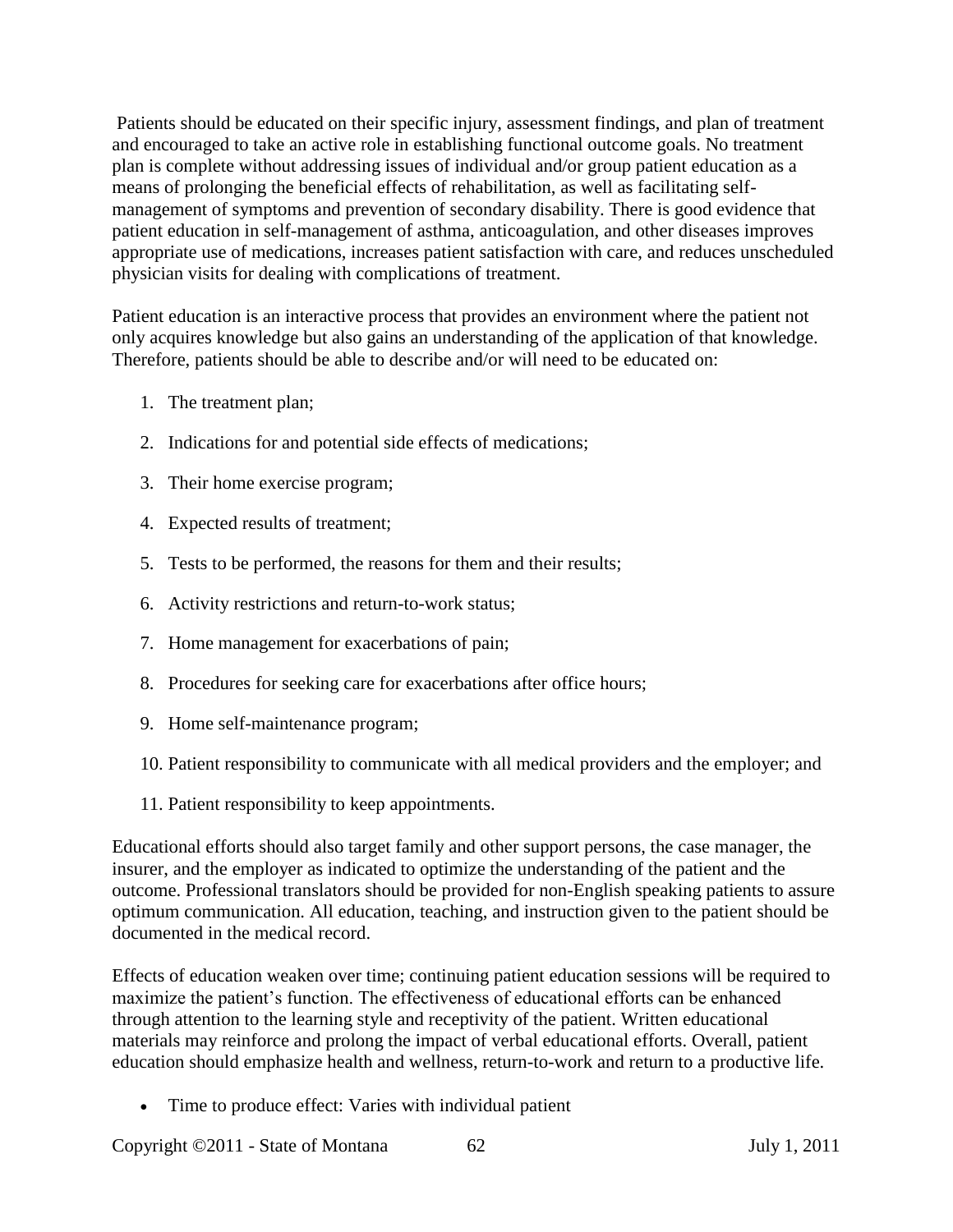• Frequency: At each visit

## **F.10 Personality/Psychological/Psychosocial Intervention**

Psychosocial treatment is a generally accepted, well-established therapeutic and diagnostic procedure with selected use in acute pain problems, but with more widespread use in sub-acute and chronic pain populations. Psychosocial treatment is recommended as an important component in the total management of a patient with chronic pain and should be implemented as soon as the problem is identified.

Once a diagnosis consistent with the standards of the American Psychiatric Association Diagnostic Statistical Manual of Mental Disorders has been determined, the patient should be evaluated for the potential need for psychiatric medications. Use of any medication to treat a diagnosed condition may be ordered by the authorized treating physician or by the consulting psychiatrist. Visits for management of psychiatric medications are medical in nature and are not a component of psychosocial treatment. Therefore, separate visits for medication management may be necessary, depending upon the patient and medications selected.

The screening or diagnostic workup should have clarified and distinguished between preexisting, aggravated, and/or purely causative psychological conditions. Therapeutic and diagnostic modalities include, but are not limited to, individual counseling, and group therapy. Treatment can occur within an individualized model, a multi-disciplinary model, or within a structured pain management program.

A psychologist with a PhD, PsyD, EdD credentials, or a Psychiatric MD/DO may perform psychosocial treatments. Other licensed mental health providers working in consultation with a PhD, PsyD, EdD, or Psychiatric MD/DO, and with experience in treating chronic pain disorders in injured workers may also perform treatment.

A status report must be provided to the authorized treating physician within two weeks of each visit to facilitate the patient's care. The report should provide documentation of progress towards functional recovery and discussion of the psychosocial issues affecting the patient's ability to participate in treatment. The report should also address pertinent issues such as pre-existing, aggravated, and/or causative, as well as project realistic functional prognosis.

- Time to produce effect: 2 to 4 weeks
- Frequency: 1 to 5 times weekly for the first 4 weeks (excluding hospitalization, if required), decreasing to 1 to 2 times per week for the second month. Thereafter, 2 to 4 times monthly with the exception of exacerbations which may require increased frequency of visits. Not to include visits for medication management.
- Optimum duration: 2 to 6 months
- Maximum duration: 6 to 12 months, not to include visits for medication management. For select patients, longer supervised treatment may be required and, if further counseling beyond 6 months is indicated, functional progress must be documented.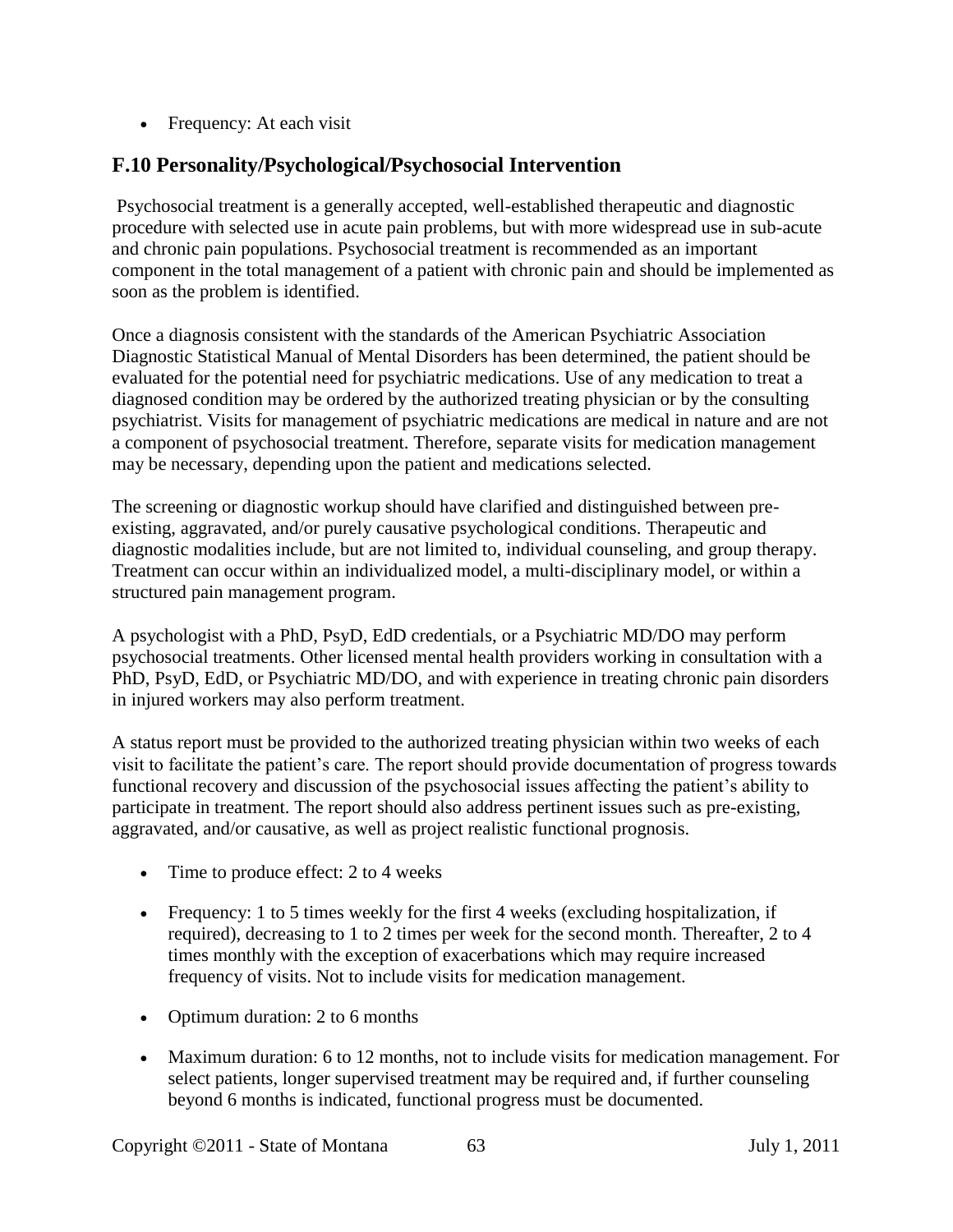### **F.11 Restriction of Activities**

Continuation of normal daily activities is the recommendation for chronic pain patients since immobility will negatively affect rehabilitation. Prolonged immobility results in a wide range of deleterious effects, such as a reduction in aerobic capacity and conditioning, loss of muscle strength and flexibility, increased segmental stiffness, promotion of bone demineralization, impaired disc nutrition, and the facilitation of the illness role.

Immobility may range from bed rest to the continued use of orthoses, such as cervical collars and lumbar support braces. While these interventions may have been ordered in the acute phase, the provider should be aware of their impact on the patient's ability to adequately comply with and successfully complete rehabilitation. Bed rest is moderately not recommended for the management of chronic low back pain. Patients should be educated to the detrimental effects of immobility versus the efficacious use of rest periods. Adequate rest allows the patient to comply with active treatment and benefit from the rehabilitation program. In addition complete work cessation should be avoided, if possible, since it often further aggravates the pain presentation and promotes disability. Modified return-to-work is almost always more efficacious and rarely contraindicated in the vast majority of injured workers with chronic pain.

## **F.12 Return to Work**

Return to Work is one of the major components in chronic pain management. Return-to-work is a subject that should be addressed by each workers' compensation provider at the first meeting with the injured employee, and be updated at each additional visit. A return-to-work format should be part of a company's health plan, knowing that return-to-work can decrease anxiety, reduce the possibility of depression, and reconnect the worker with society.

Because a prolonged period of time off work will decrease the likelihood of return to work, the first weeks of treatment are crucial in preventing and/or reversing chronicity and disability mindset. In complex cases, experienced nurse case managers may be required to assist in returnto-work. Other services, including psychological evaluation and/or treatment and vocational assistance should be employed.

The following should be considered when attempting to return an injured worker with chronic pain to work.

- 1. **Job History Interview**: The authorized treating physician should perform a job history interview at the time of the initial evaluation and before any plan of treatment is established. Documentation should include the workers' job demands, stressors, duties of current job, and duties of job at the time of the initial injury. In addition, cognitive and social issues should be identified and treatment of these issues should be incorporated into the plan of care.
- 2. **Coordination of Care**: Management of the case is a significant part of return-to-work and may be the responsibility of the authorized treating physician, occupational health nurse, risk manager, or others. Case management is a method of communication between the primary provider, referral providers, insurer, employer, and employee. Because case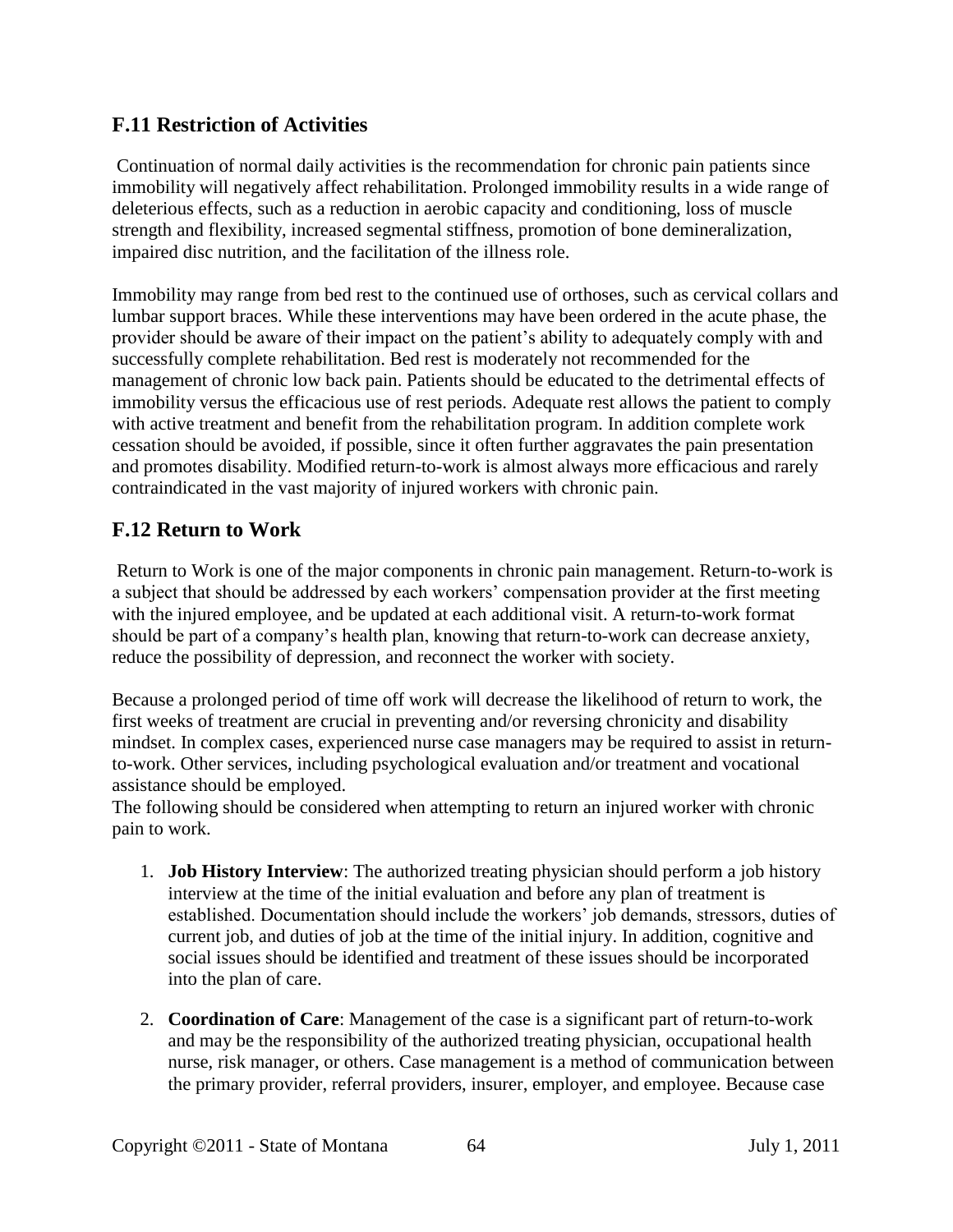management may be coordinated by a variety of professionals, the case manager should be identified in the medical record.

- 3. **Communication**: is essential between the patient, authorized treating physician, employer, and insurer. Employers should be contacted to verify employment status, job duties and demands, and policies regarding injured workers. In addition, availability of temporary and permanent restrictions, for what duration, as well as other placement options should be discussed and documented.
- 4. **Establishment of a Return-To-Work Status**: Return-to-work for persons with chronic pain should be thought of as therapeutic, assuming that work is not likely to aggravate the basic problem or increase the discomfort. In most cases of chronic pain, the worker may not be currently working or even employed. The goal of return-to-work would be to implement a plan of care to return the worker to any level of employment with the current employer or to return them to any type of new employment.
- 5. **Establishment of Activity Level Restrictions**: A formal job description for the injured/ill employee who is employed is necessary to identify physical demands at work and assist in the creation of modified duty. A Job Site Evaluation may be utilized to identify tasks such as pushing, pulling, lifting, reaching above shoulder level, grasping, pinching, sitting, standing, posture, ambulatory distance and terrain, and if applicable, environment for temperature, air flow, noise and the number of hours that may be worked per day. Work restriction assigned by the authorized treating physician may be temporary or permanent. The case manager should continue to seek out modified work until restrictions become less cumbersome or as the worker's condition improves or deteriorates.
- 6. **Rehabilitation and Return-to-work**: As part of rehabilitation, every attempt should be made to simulate work activities so that the authorized treating physician may promote adequate job performance. The use of ergonomic or adaptive equipment, therapeutic breaks, and interventional modalities at work may be necessary to maintain employment.
- 7. **Vocational Assistance**: Formal vocational rehabilitation is a generally accepted intervention and can assist disabled persons to return to viable employment. Assisting patients to identify vocational goals will facilitate medical recovery and aid in the maintenance of MMI by 1) increasing motivation towards treatment and 2) alleviating the patient's emotional distress. Chronic pain patients will benefit most if vocational assistance is provided during the interdisciplinary rehabilitation phase of treatment. To assess the patient's vocational capacity, a vocational assessment may be utilized to identify rehabilitation program goals, as well as optimize both patient motivation and utilization of rehabilitation resources.
- 8. **Recommendations to Employers and Employees of Small Businesses:** Employees of small businesses who are diagnosed with chronic pain may not be able to perform any jobs for which openings exist. Temporary employees may fill those slots while the employee functionally improves. Some small businesses hire other workers and if the injured employee returns to the job, the supervisor/owner may have an extra employee.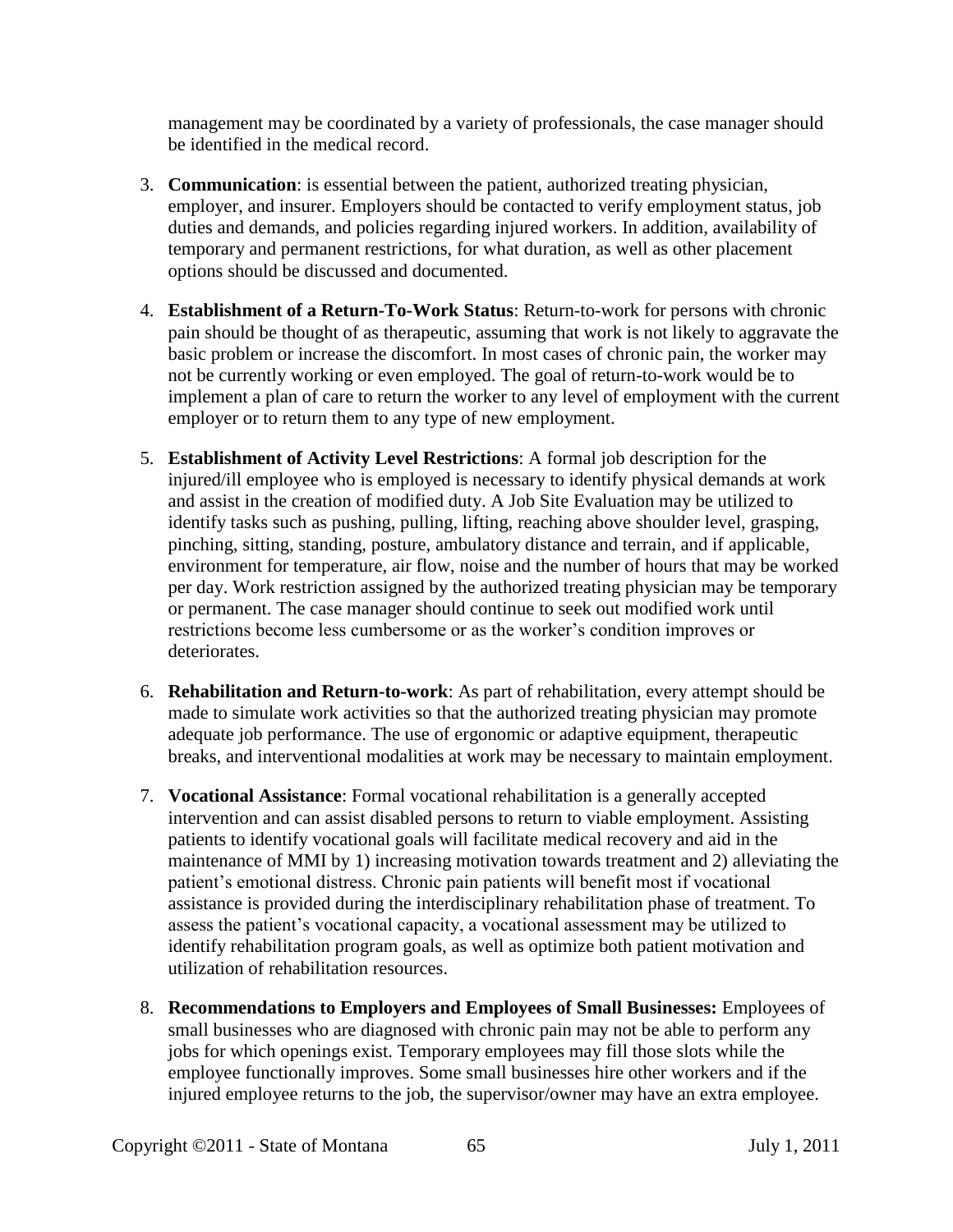To avoid this, it is suggested that case managers be accessed through their insurer or third party insurers. Case managers may assist with resolution of these problems, as well as assist in finding modified job tasks, or find jobs with reduced hours, etc., depending upon company philosophy and employee needs.

9. **Recommendations to Employers and Employees of Mid-Sized and Large Businesses**: Employers are encouraged by the Department to identify modified work within the company that may be available to injured workers with chronic pain who are returning to work with temporary or permanent restrictions. To assist with temporary or permanent placement of the injured worker, it is suggested that a program be implemented that allows the case manager to access descriptions of all jobs within the organization.

## **F.13 Therapy Active**

The following active therapies have some evidence to support their use and are widely used and accepted methods of care for a variety of work-related injuries. Active therapy is based on the philosophy that therapeutic exercise and/or activity are beneficial for restoring flexibility, strength, endurance, function, range of motion, and can alleviate discomfort.

Active therapy requires an internal effort by the individual to complete a specific exercise or task. This form of therapy requires supervision from a therapist or medical provider such as verbal, visual, and/or tactile instruction(s). Active therapy is intended to promote independence and self-reliance in managing the physical pain as well as to improve the functional status in regard to the specific diagnosis and general conditioning and well-being. At times, a provider may help stabilize the patient or guide the movement pattern but the energy required to complete the task is predominately executed by the patient.

Patients should be instructed to continue active therapies at home as an extension of the treatment process in order to maintain improvement levels. Home exercise can include exercise with or without mechanical assistance or resistance and functional activities with assistive devices.

The following active therapies are listed in alphabetical order.

## **F.13.a Activities of Daily Living (ADL)**

Activities of Daily Living (ADL) are instruction, active-assisted training, and/or adaptation of activities or equipment to improve a person's capacity in normal daily activities such as self-care, work re-integration training, homemaking, and driving.

- Time to produce effect: 4 to 5 treatments
- Frequency: 3 to 5 times per week
- Optimum duration: 4 to 6 weeks
- Maximum duration: 6 weeks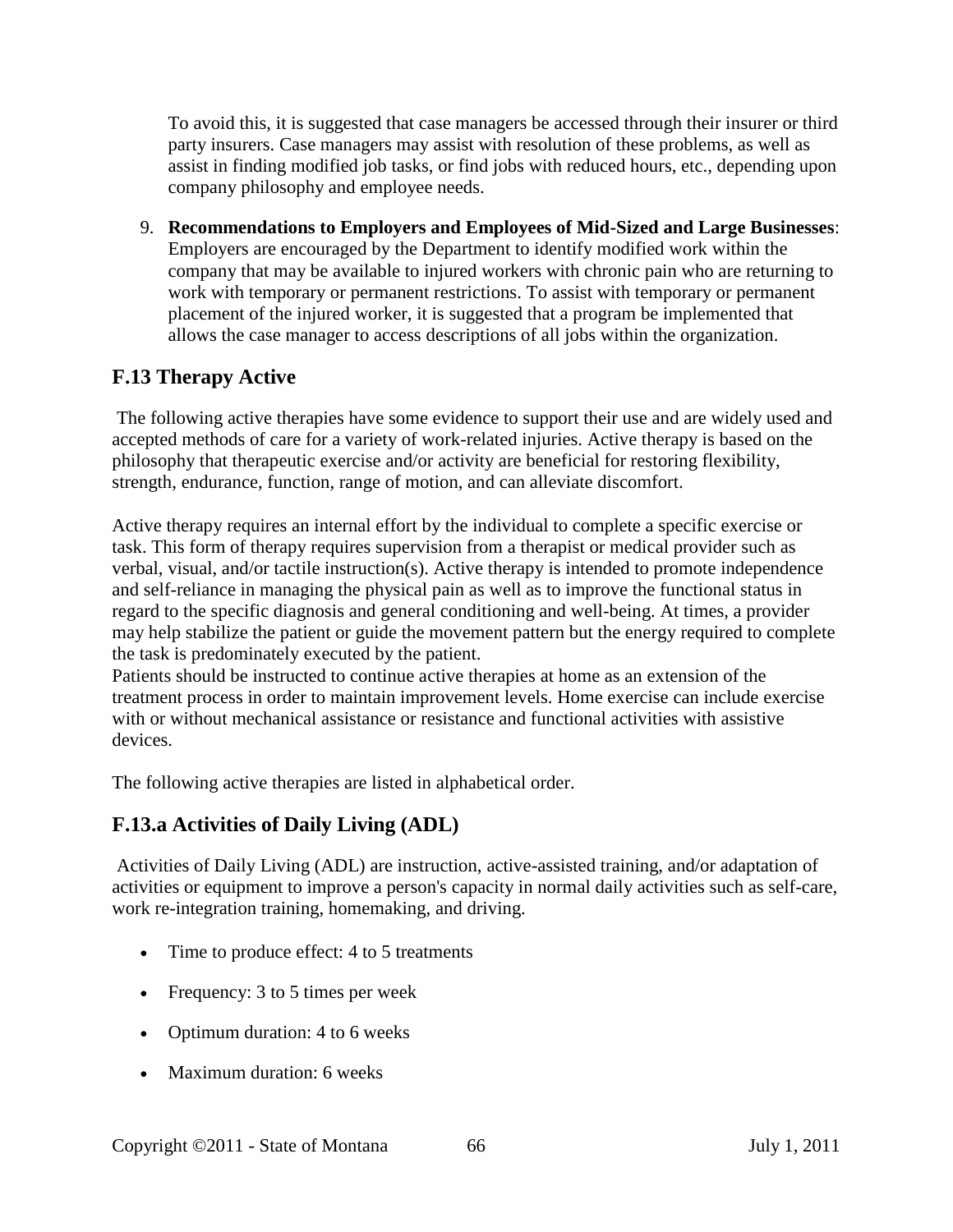## **F.13.b Aquatic Therapy**

Aquatic Therapy is the implementation of active therapeutic procedures in a swimming or therapeutic pool. The water provides a buoyancy force that lessens the amount of force of gravity applied to the body, and the pool should be large enough to allow full extremity range of motion and full erect posture. The decreased gravity effect allows the patient to have a mechanical advantage and more likely have a successful trial of therapeutic exercise. Indications are for individuals who may not tolerate active land-based or full weight bearing therapeutic procedures or who require augmentation of other therapy. Aquatic vests, belts and other devices can be used to provide stability, balance, buoyancy, and resistance.

- Time to produce effect: 4 to 5 treatments
- Frequency: 3 to 5 times per week
- Optimum duration: 4 to 6 weeks
- Maximum duration: 6 weeks

## **F.13.c Fear Avoidance Belief Training (FABT)**

Fear Avoidance Belief Training (FABT) and principles are believed to be important in the management of patients with trigger points/myofascial pain. Inclusion of these principles in the course of exercise training or supervision appears highly desirable.

### **F.13.d Functional Activities**

Functional Activities are the use of therapeutic activity to enhance mobility, body mechanics, employability, coordination, and sensory motor integration.

- Time to produce effect: 4 to 5 treatments
- Frequency: 3 to 5 times per week
- Optimum duration: 4 to 6 weeks
- Maximum duration: 6 weeks

### **F.13.e Functional Electrical Stimulation**

Functional Electrical Stimulation is the application of electrical current to elicit involuntary or assisted contractions of atrophied and/or impaired muscles. Indications include muscle atrophy, weakness, and sluggish muscle contraction secondary to pain, injury, neuromuscular dysfunction, peripheral nerve lesion, or radicular symptoms. This modality may be prescribed for use at home when patients have demonstrated knowledge of how to self-administer and are in an independent exercise program.

• Time to produce effect: 2 to 6 treatments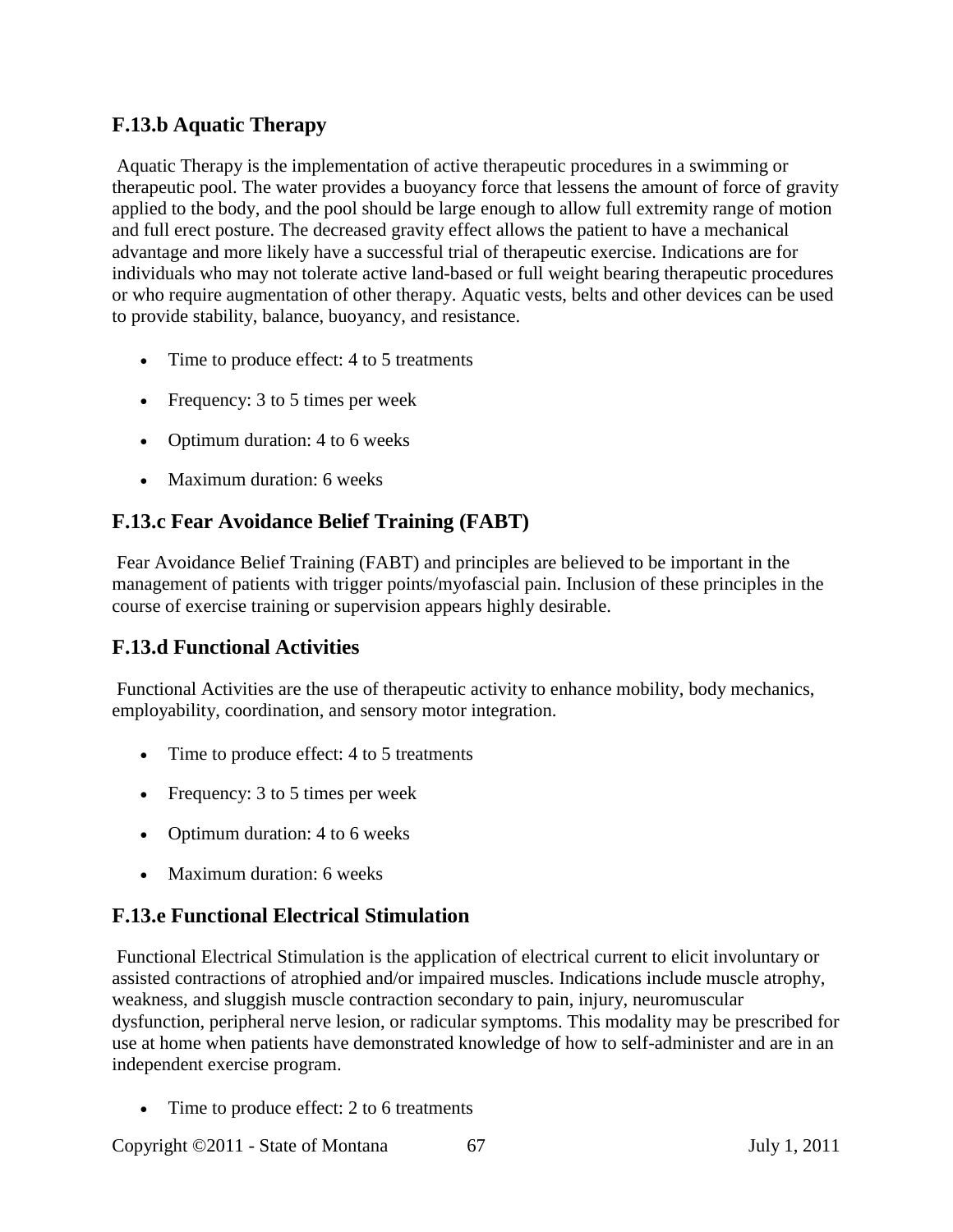- Frequency: 3 times per week
- Optimum duration: 8 weeks
- Maximum duration: 8 weeks. If beneficial, provide with home unit.

### **F.13.f Lumbar Stabilization**

Lumbar Stabilization is a therapeutic program whose goal is to strengthen the spine in its neutral and anatomic position. The stabilization is dynamic which allows whole body movements while maintaining a stabilized spine. It is the ability to move and function normally through postures and activities without creating undue vertebral stress. Lumbar stabilization programs can be performed with or without increase in spinal axial loading, on land or in a pool. Indications include lumbar instability, lumbar mechanical pain, lumbar segmental hypermobility, spondylolisthesis, discogenic injury or pain, facet joint injury, or pain after lumbar surgery.

- Time to produce effect: 4 to 8 treatments
- Frequency: 3 to 5 times per week
- Optimum duration: 4 to 8 weeks
- Maximum duration: 8 weeks

### **F.13.g Neuromuscular Re-education**

Neuromuscular Re-education is the skilled application of exercise with manual, mechanical, or electrical facilitation to enhance strength, movement patterns, neuromuscular response, proprioception, kinesthetic sense, coordination, education of movement, balance and posture. Indications include the need to promote neuromuscular responses through carefully timed proprioceptive stimuli, to elicit and improve motor activity in patterns similar to normal neurologically developed sequences, and improve neuromotor response with independent control.

- Time to produce effect: 2 to 6 treatments
- Frequency: 3 times per week
- Optimum duration: 4 to 8 weeks
- Maximum duration: 8 weeks

### **F.13.h Therapeutic Exercise**

Therapeutic Exercise with or without mechanical assistance or resistance, may include isoinertial, isotonic, isometric and isokinetic types of exercises. Indications include the need for cardiovascular fitness, reduced edema, improved muscle strength, improved connective tissue strength and integrity, increased bone density, promotion of circulation to enhance soft tissue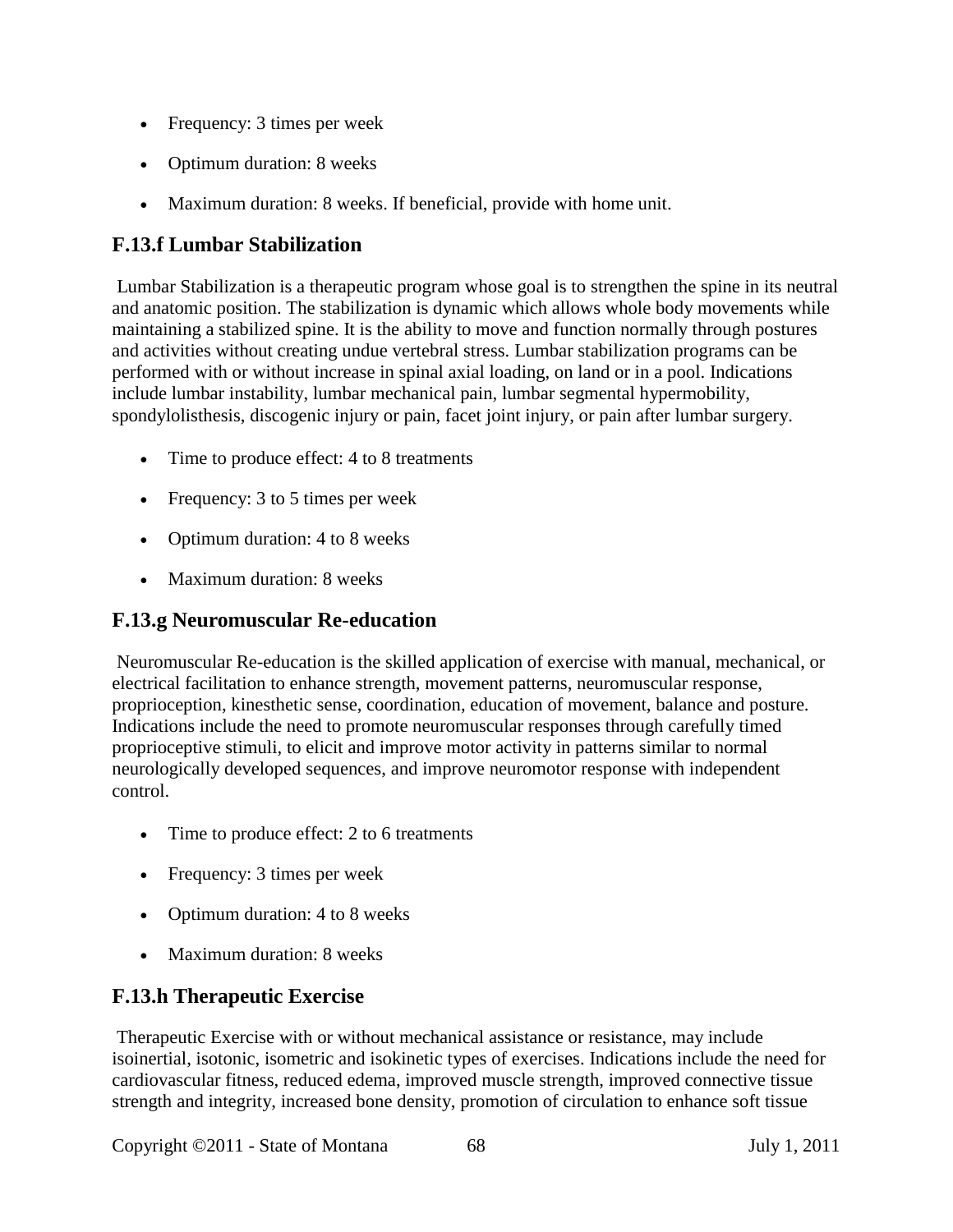healing, improvement of muscle recruitment, and increased range of motion are used to promote normal movement patterns. Can also include, alternative/complementary exercise movement therapy. Therapeutic exercise programs should be tissue specific to the injury and address general functional deficits as identified in the diagnosis and clinical assessment. Patients should be instructed in and receive a home exercise program that is progressed as their functional status improves. Upon discharge, the patient would be independent in the performance of the home exercise program and would have been educated in the importance of continuing such a program. Educational goals would be to maintain or further improve function and to minimize the risk for aggravation of symptoms in the future.

- Time to produce effect: 2 to 6 treatments
- Frequency: 3 to 5 times per week
- Optimum duration: 4 to 8 weeks and concurrent with an active daily home exercise program.
- Maximum duration: 8 to 12 weeks of therapist oversight. Home exercise should continue indefinitely.

### **F.13.i Work Conditioning**

These programs are work-related, outcome-focused, individualized treatment programs. Objectives of the program includes, but are not limited to, improvement of cardiopulmonary and neuromusculoskeletal functions (strength, endurance, movement, flexibility, stability, and motor control functions), patient education, and symptom relief. The goal is for patients to gain full or optimal function and return to work. The service may include the time-limited use of modalities, both active and passive, in conjunction with therapeutic exercise, functional activities, general conditioning body mechanics and lifting techniques re-training.

These programs are usually initiated once re-conditioning has been completed but may be offered at any time throughout the recovery phase. It should be initiated when imminent return of a patient to modified or full duty is not an option, but the prognosis for returning the patient to work at completion of the program is at least fair to good.

- Length of visit: 1 to 2 hours per day
- Frequency: 2 to 5 visits per week
- Optimum duration: 2 to 4 weeks
- Maximum duration: 6 weeks. Participation in a program beyond six weeks must be documented with respect to need and the ability to facilitate positive symptomatic or functional gains.

## **F.13.j Work Simulation**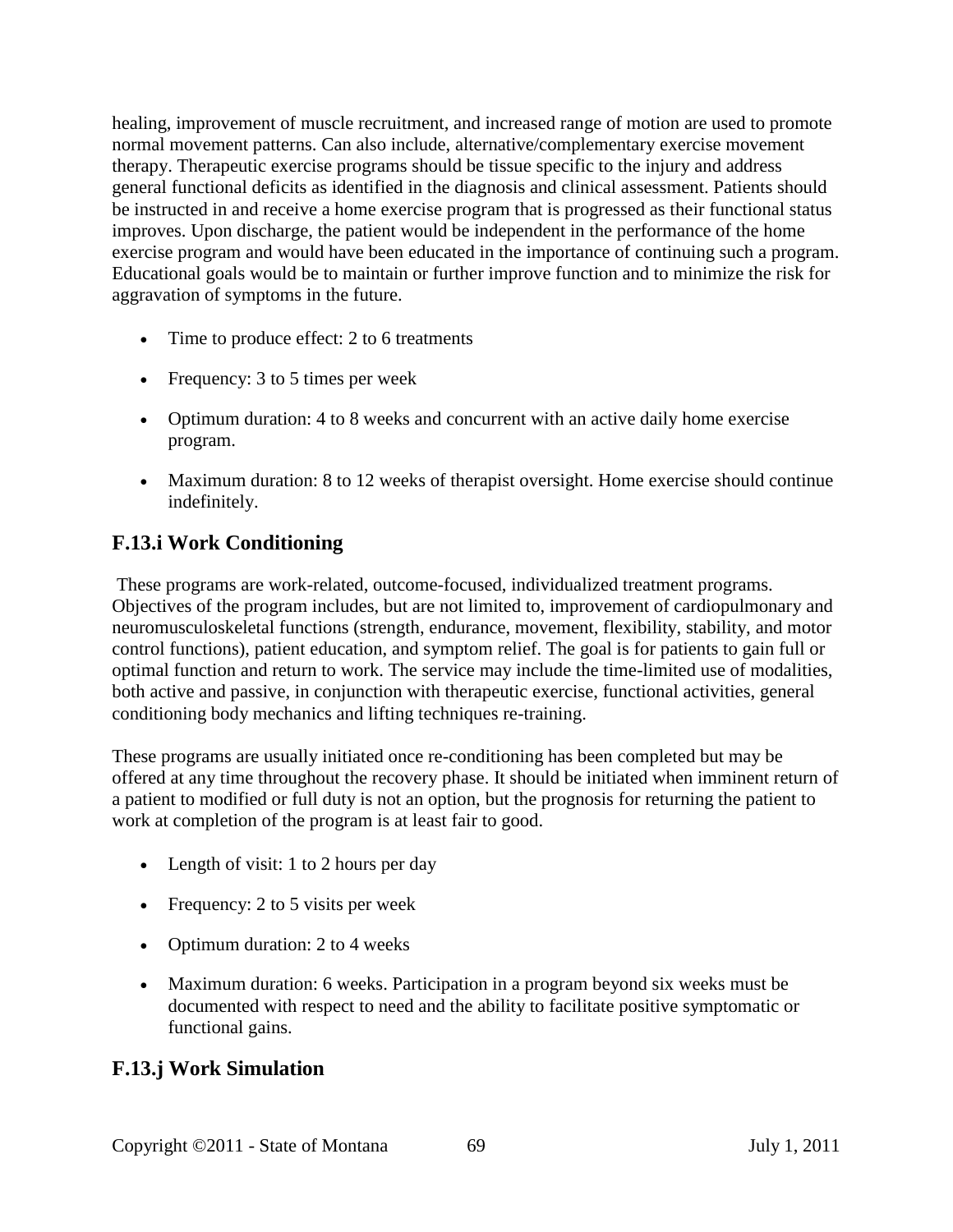Work Simulation is a program where an individual completes specific work-related tasks for a particular job and return to work. Use of this program is appropriate when modified duty can only be partially accommodated in the work place, when modified duty in the work place is unavailable, or when the patient requires more structured supervision. The need for work place simulation should be based upon the results of a Functional Capacity Evaluation and/or Job Site Analysis.

- Length of visit: 2 to 6 hours per day
- Frequency: 2 to 5 visits per week
- Optimum duration: 2 to 4 weeks
- Maximum duration: 6 weeks. Participation in a program beyond six weeks must be documented with respect to need and the ability to facilitate positive symptomatic or functional gains.

# **F.13.k Yoga**

Yoga is a program that involves postures, stretches, breath control, and relaxation. Traditional yoga also involves rules for personal conduct, sense withdrawal, concentration, meditation, and self-realization and different versions are practiced. Yoga may be beneficial for select, highly motivated patients.

- Time to produce effect: 2 to 6 treatments
- Frequency: 3 to 5 times per week
- Optimum duration: 4 to 8 weeks
- Maximum duration: 8 to 12 week

## **F.14 Therapy** - **Passive**

Most of the following passive therapies and modalities are generally accepted methods of care for a variety of work-related injuries. Passive therapy includes those treatment modalities that do not require energy expenditure on the part of the patient. They are principally effective during the early phases of treatment and are directed at controlling symptoms such as pain, inflammation and swelling and to improve the rate of healing soft tissue injuries. They should be used adjunctively with active therapies to help control swelling, pain and inflammation during the rehabilitation process. They may be used intermittently as a therapist deems appropriate, or regularly if there are specific goals with objectively measured functional improvements during treatment.

Factors such as exacerbation of symptoms, re-injury, interrupted continuity of care and comorbidities may extend durations of care. Having specific goals with objectively measured functional improvement during treatment can support extended durations of care. It is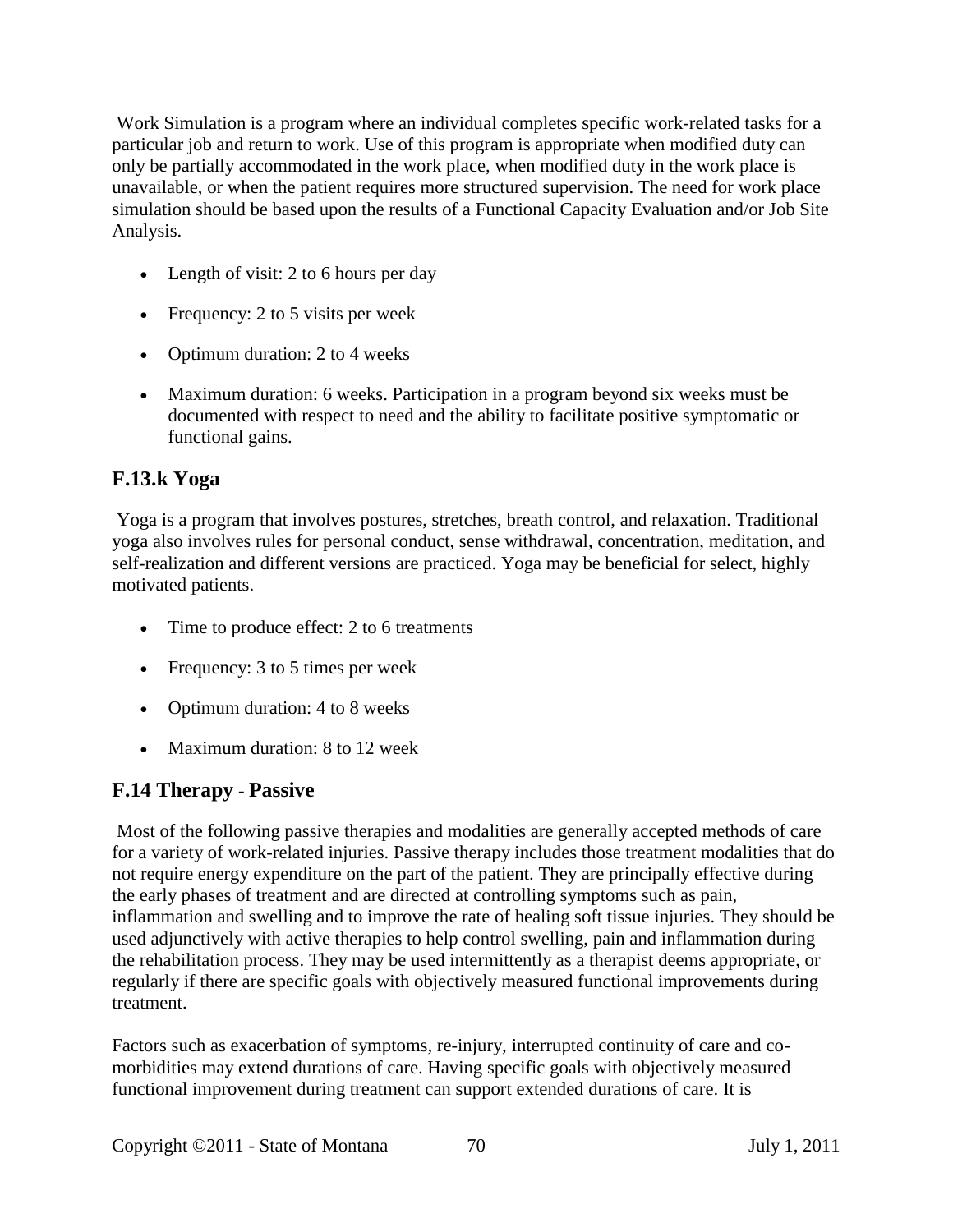recommended that if after 6 to 8 visits no treatment effect is observed, alternative treatment interventions, further diagnostic studies or further consultations should be pursued.

The following passive therapies are listed in alphabetical order.

### **F.14.a Electrical Stimulation (Unattended)**

Electrical stimulation, once applied, requires minimal on-site supervision by the physical or nonphysical provider. Indications include pain, inflammation, muscle spasm, atrophy, decreased circulation, and the need for osteogenic stimulation.

- Time to produce effect: 2 to 4 treatments
- Frequency: Varies, depending upon indication, between 2 to 3 times per day to 1 time week.
- Optimum duration: 1 to 3 months
- Maximum duration: 3 months. Provide home unit if intended for frequent use.

### **F.14.b Infrared Therapy**

Infrared Therapy is a radiant form of heat application. Indications include the need to elevate the pain threshold before exercise and to alleviate muscle spasm to promote increased movement.

- Time to produce effect: 2 to 4 treatments
- Frequency: 3 to 5 times per week
- Optimum duration: 3 weeks as primary, or intermittently as an adjunct to other therapeutic procedures up to 2 months
- Maximum duration: 2 month

## **F.14.c Iontophoresis**

Iontophoresis is the transfer of medication, including, but not limited to, steroidal antiinflammatories and anesthetics, through the use of electrical stimulation. Indications include pain (Lidocaine), inflammation (hydrocortisone, salicylate), edema (mecholyl, hyaluronidase, salicylate), ischemia (magnesium, mecholyl, iodine), muscle spasm (magnesium, calcium), calcific deposits (acetate), scars and keloids (chlorine, iodine, acetate).

- Time to produce effect: 2 to 6 treatments
- Frequency: 3 times per week with at least 48 hours between treatments
- Optimum duration: 4 to 6 weeks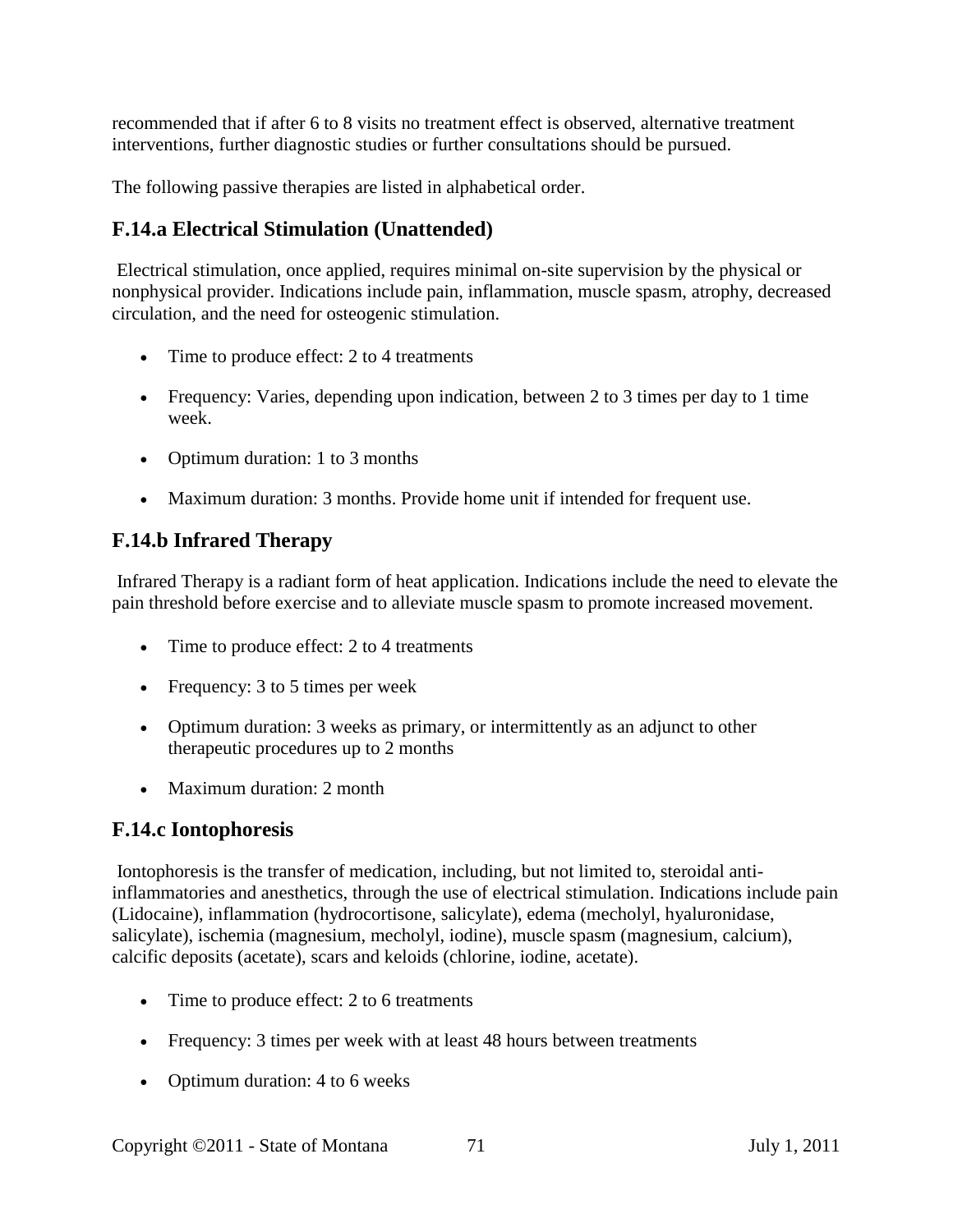• Maximum duration: 6 weeks

# **F.14.d Manipulation**

Manipulation is a generally accepted, well-established and widely used therapeutic intervention for pain. Manipulation may include, but is not limited to, high velocity, low amplitude technique (adjustment, grade V mobilization, mobilization with impulse), chiropractic manipulation, osteopathic manipulation, muscle energy techniques, and non-force techniques. It is performed by taking a joint to its end range of motion and moving the articulation into the zone of accessory joint movement, well within the limits of anatomical integrity.

The purpose of manipulation in the treatment of chronic pain is to assess the structure and function of the patient and to identify areas of musculoskeletal dysfunction that may be causing, or contributing to, the patient's symptoms.

Evaluations for manipulation in the chronic pain patient should be comprehensive, taking into consideration the entire musculoskeletal system and identifying both local and remote factors in the generation of pain and dysfunction. The evaluation should be designed to isolate the presence of dysfunctional entities that will be responsive to manual medicine interventions. Results of the evaluation should assist in the differentiation of biomechanical dysfunction from anatomic pathology, as well as the clinical significance of both as possible pain generators. It is important to consider visceral causes of somatic pain and to rule out organic disease.

The physical evaluation involves a direct palpatory examination to assess asymmetries of form and function; alterations in range of motion, including hypermobility and hypomobility; tissuetexture abnormalities, particularly muscular, fascial, and ligamentous structures. Special attention should be given to the presence of restrictions within the expected range of motion (hypomobility) in vertebral segments and the muscular responses to these restrictions. Extremities should also be considered in the physical evaluation. The evaluation may include use of other assessment tools such as Surface EMG, postural analysis, radiographic imaging, and imaging studies.

Manipulation may be indicated in patients who have not had an evaluation for manual medicine, or have not progressed adequately in an exercise program. Manipulation should be considered when there is evidence of suspicion of scoliosis, apparent leg length inequality, pelvic imbalance, facet restriction, sacroiliac dysfunction, myofascial dysfunction, gait disturbances, or postural dysfunction.

Indications for manipulation include joint pain, decreased joint motion and joint adhesions. Contraindications may include joint instability, fractures, severe osteoporosis, infection, metastatic cancer, active inflammatory arthridites, aortic aneurysm, and signs of new or progressive neurologic deficits.

Response to treatment will depend on the appropriate application of procedures used for the clinical condition, the number of body regions involved, the chronicity of the condition, the age and general health of the patient, invasiveness of previous therapeutic interventions, and psychological factors. For chronic pain patients who have not had manipulation previously, providers should refer to the current medical treatment guidelines of the original injury for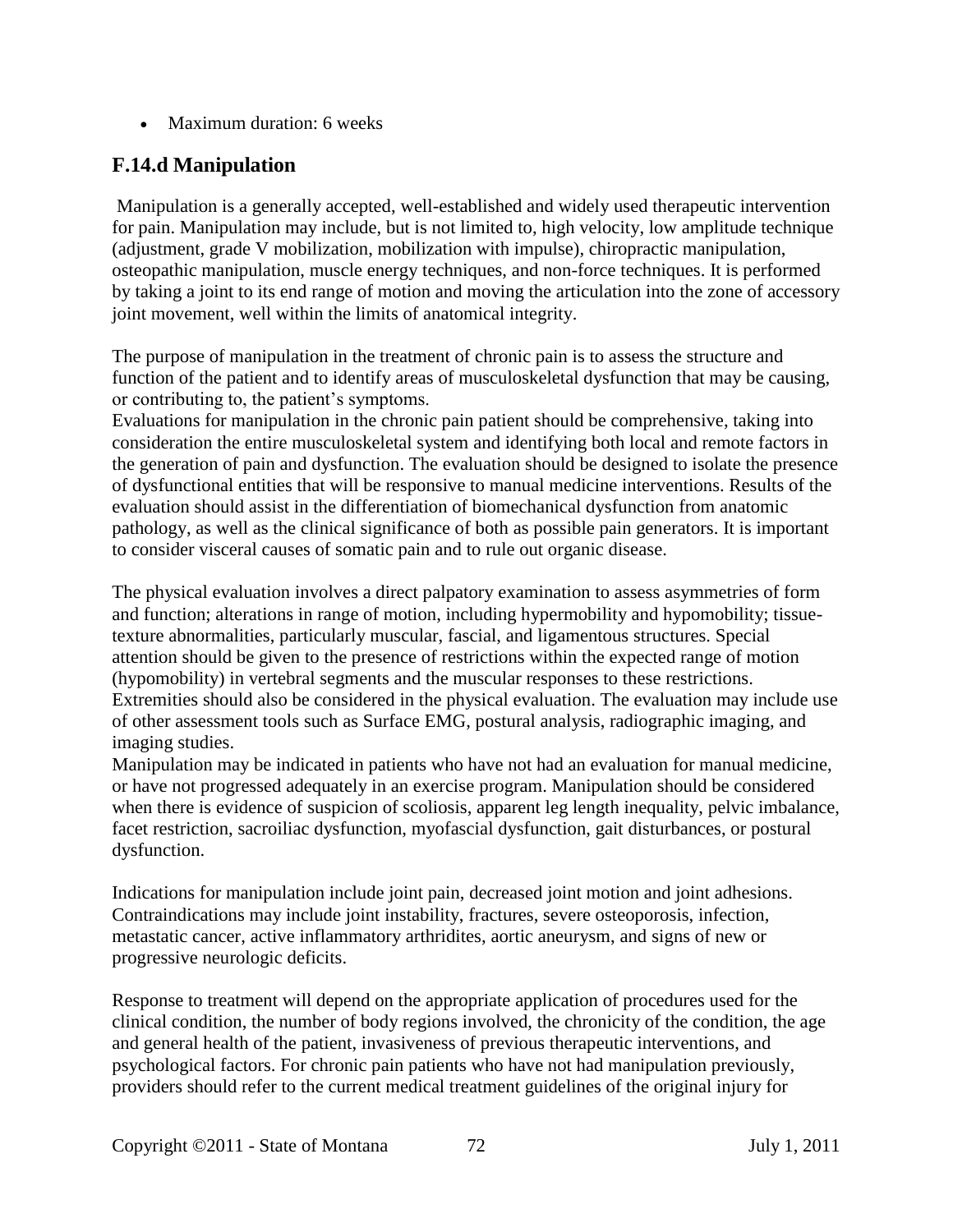treatment and timeframe parameters. Daily treatment is usually not indicated unless they have not had any prior manipulation or they have had a recent exacerbation.

- Time to produce effect: 4 to 6 treatments.
- Frequency: 1 to 2 times per week for the first 2 weeks as indicated by the severity of the condition. Treatment may continue at 1 treatment per week for the next 6 weeks.
- Optimum duration: 8 weeks.
- Maximum duration: 8 weeks. At week 8, patients should be reevaluated. Care beyond 8 weeks may be indicated for certain chronic pain patients in whom manipulation is helpful in improving function, decreasing pain and improving quality of life. In these cases, treatment may be continued at 1 treatment every other week until the patient has reached MMI and maintenance treatments have been determined. Extended durations of care beyond what is considered "maximum" may be necessary in cases of re-injury, interrupted continuity of care, exacerbation of symptoms, and in those patients with comorbidities. Such care should be re-evaluated and documented on a monthly basis.

#### **F.14.e Massage - Manual or Mechanical**

Massage - Manual or Mechanical: Massage is manipulation of soft tissue with broad ranging relaxation and circulatory benefits. This may include stimulation of acupuncture points and acupuncture channels (acupressure), application of suction cups and techniques that include pressing, lifting, rubbing, pinching of soft tissues by or with the practitioner's hands. Indications include edema (peripheral or hard and non-pliable edema), muscle spasm, adhesions, the need to improve peripheral circulation and range of motion, or to increase muscle relaxation and flexibility prior to exercise.

- Time to produce effect: Immediate
- Frequency: 1 to 2 times per week
- Optimum duration: 6 weeks
- Maximum duration: 2 months

#### **F.14.f Mobilization (Joint)**

Mobilization is passive movement involving oscillatory motions to the vertebral segment(s). The passive mobility is performed in a graded manner (I, II, III, IV, or V), which depicts the speed of the maneuver. It may include skilled manual joint tissue stretching. Indications include the need to improve joint play, segmental alignment, improve intracapsular arthrokinematics, or reduce pain associated with tissue impingement. Contraindications include joint instability, fractures, severe osteoporosis, infection, metastatic cancer, active inflammatory arthritides, aortic aneurysm, and signs of progressive neurologic deficits.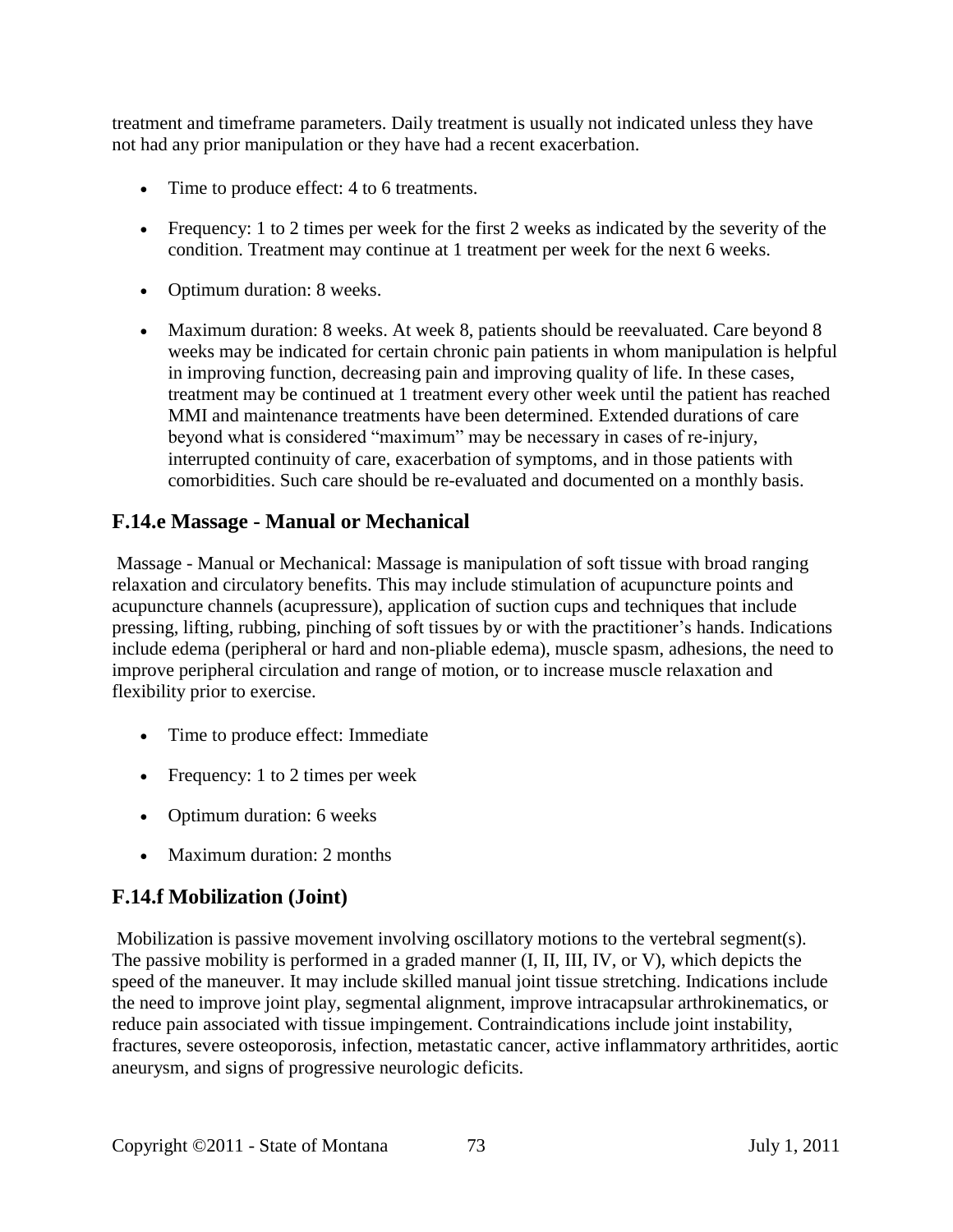- Time to produce effect: 6 to 9 treatments
- Frequency: 3 times per week
- Optimum duration: 4 to 6 weeks
- Maximum duration: 6 weeks

## **F.14.g Mobilization (Soft Tissue)**

Mobilization of soft tissue is the skilled application of manual techniques designed to normalize movement patterns through the reduction of soft tissue pain and restrictions. Indications include muscle spasm, voluntary or involuntary muscle guarding, adaptive shortening, trigger points, adhesions, and neural compression.

- Time to produce effect: 2 to 3 weeks
- Frequency: 2 to 3 times per week
- Optimum duration: 4 to 6 weeks
- Maximum duration: 6 weeks

### **F.14.h Superficial Heat and Cold Therapy**

Superficial heat and cold are thermal agents applied in various manners that lowers or raises the body tissue temperature for the reduction of pain, inflammation, and/or effusion resulting from injury or induced by exercise. Includes application of heat just above the surface of the skin at acupuncture points. Indications include acute pain, edema and hemorrhage, need to increase pain threshold, reduce muscle spasm and promote stretching/flexibility. Cold and heat packs can be used at home as an extension of therapy in the clinic setting.

- Time to produce effect: Immediate
- Frequency: 2 to 5 times per week
- Optimum duration: 3 weeks as primary or intermittently as an adjunct to other therapeutic procedures up to 2 months
- Maximum duration: 2 months

#### **F.14.i Traction - Manual**

Manual traction is an integral part of manual manipulation or joint mobilization. Indications include decreased joint space, muscle spasm around joints, and the need for increased synovial nutrition and response. Manual traction is contraindicated in patients with tumor, infection, fracture, or fracture dislocation.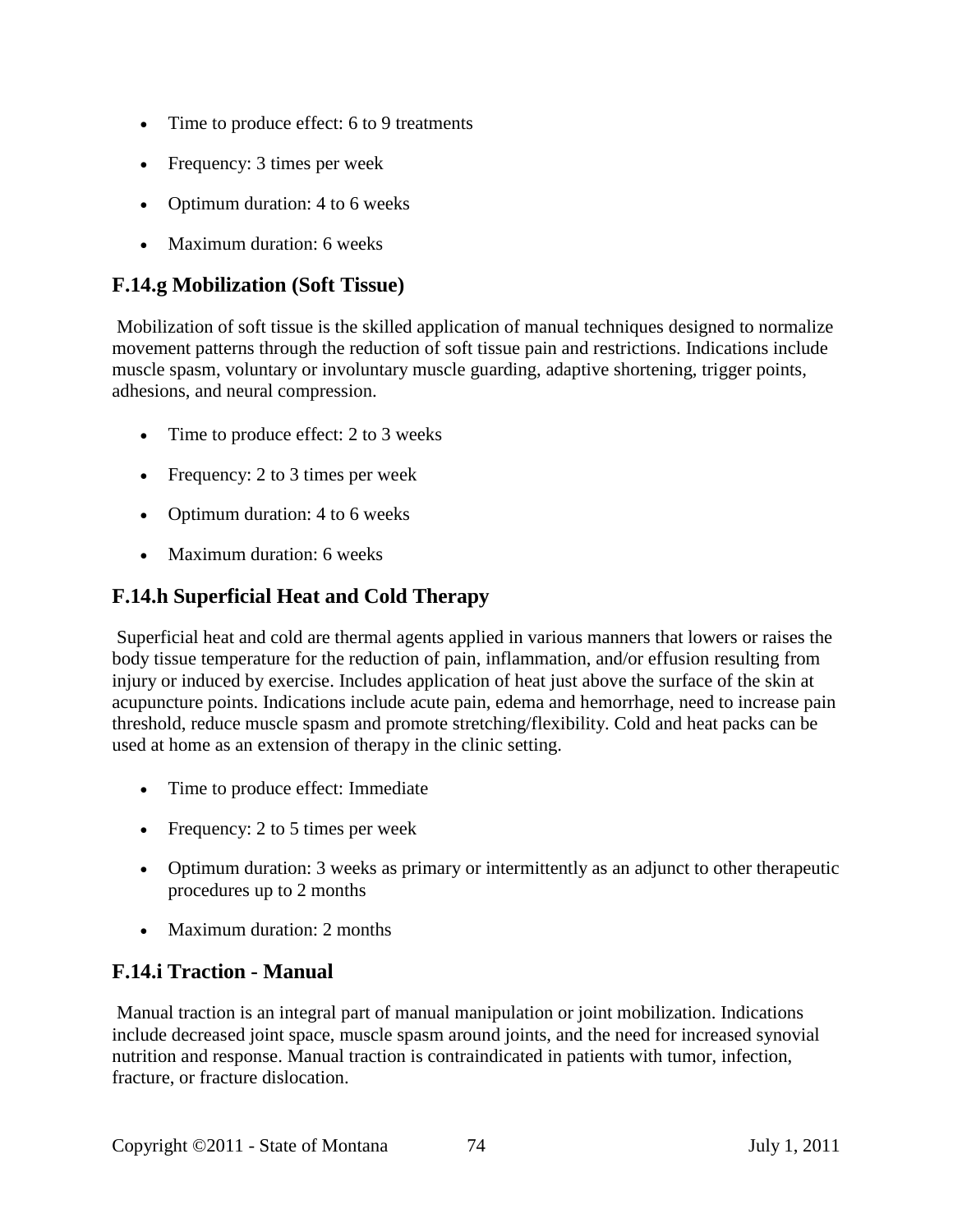- Time to produce effect: 1 to 3 sessions
- Frequency: 2 to 3 times per week
- Optimum duration: 4 weeks
- Maximum duration: 1 month

# **F.14.j Traction - Mechanical**

Mechanical traction is indicated for decreased joint space, muscle spasm around joints, and the need for increased synovial nutrition and response. Traction modalities are contraindicated in patients with tumor, infections, fracture, or fracture dislocation. Nonoscillating inversion traction methods are contraindicated in patients with glaucoma or hypertension.

- Time to produce effect: 1 to 3 sessions up to 30 minutes. If response is negative after 3 treatments, discontinue this modality.
- Frequency: 2 to 3 times per week
- Optimum duration: 4 weeks
- Maximum duration: 1 month

#### **F.14.k Transcutaneous Electrical Nerve Stimulation (TENS)**

Transcutaneous Electrical Nerve Stimulation (TENS) should include least one instructional session for proper application and use. Indications include muscle spasm, atrophy, and decreased circulation and pain control. Minimal TENS unit parameters should include pulse rate, pulse width and amplitude modulation.

- Time to produce effect: Immediate
- Frequency: Variable
- Optimum duration: 3 sessions. If beneficial, provide with home unit.
- Maximum duration: 3 sessions. Purchase if effective

#### **F.14.l Ultrasound**

Ultrasound uses sonic generators to deliver acoustic energy for therapeutic thermal and/or nonthermal soft tissue effects. Indications include scar tissue, adhesions, collagen fiber and muscle spasm, and the need to extend muscle tissue or accelerate the soft tissue healing. Ultrasound with electrical stimulation is concurrent delivery of electrical energy that involves dispersive electrode placement. Indications include muscle spasm, scar tissue, pain modulation and muscle facilitation. Phonophoresis is the transfer of medication through the use of sonic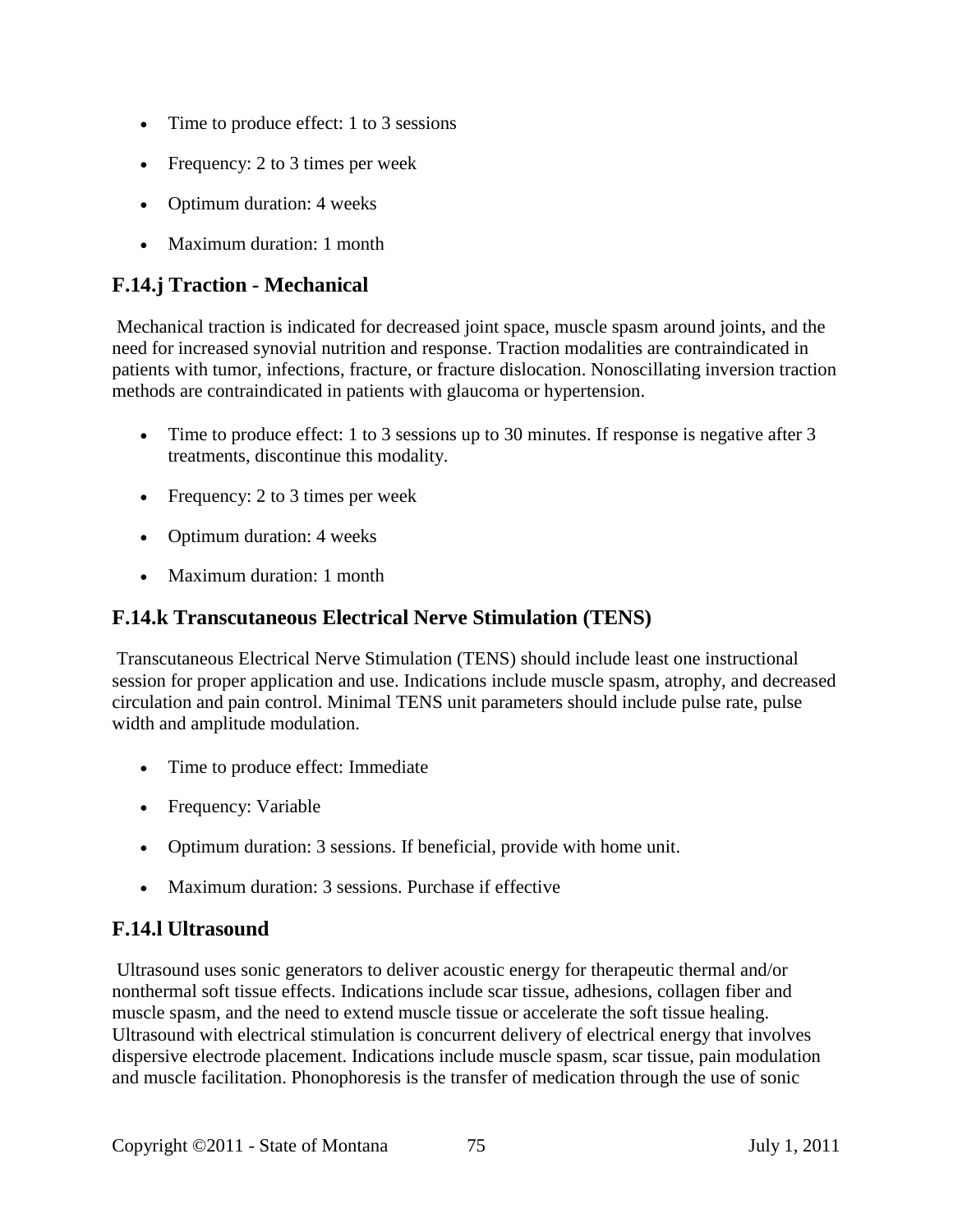generators to the target tissue to control inflammation and pain. These topical medications include, but are not limited to, steroidal anti-inflammatory and anesthetics.

- Time to produce effect: 6 to 15 treatments
- Frequency: 3 times per week
- Optimum duration: 4 to 8 weeks
- Maximum duration: 2 months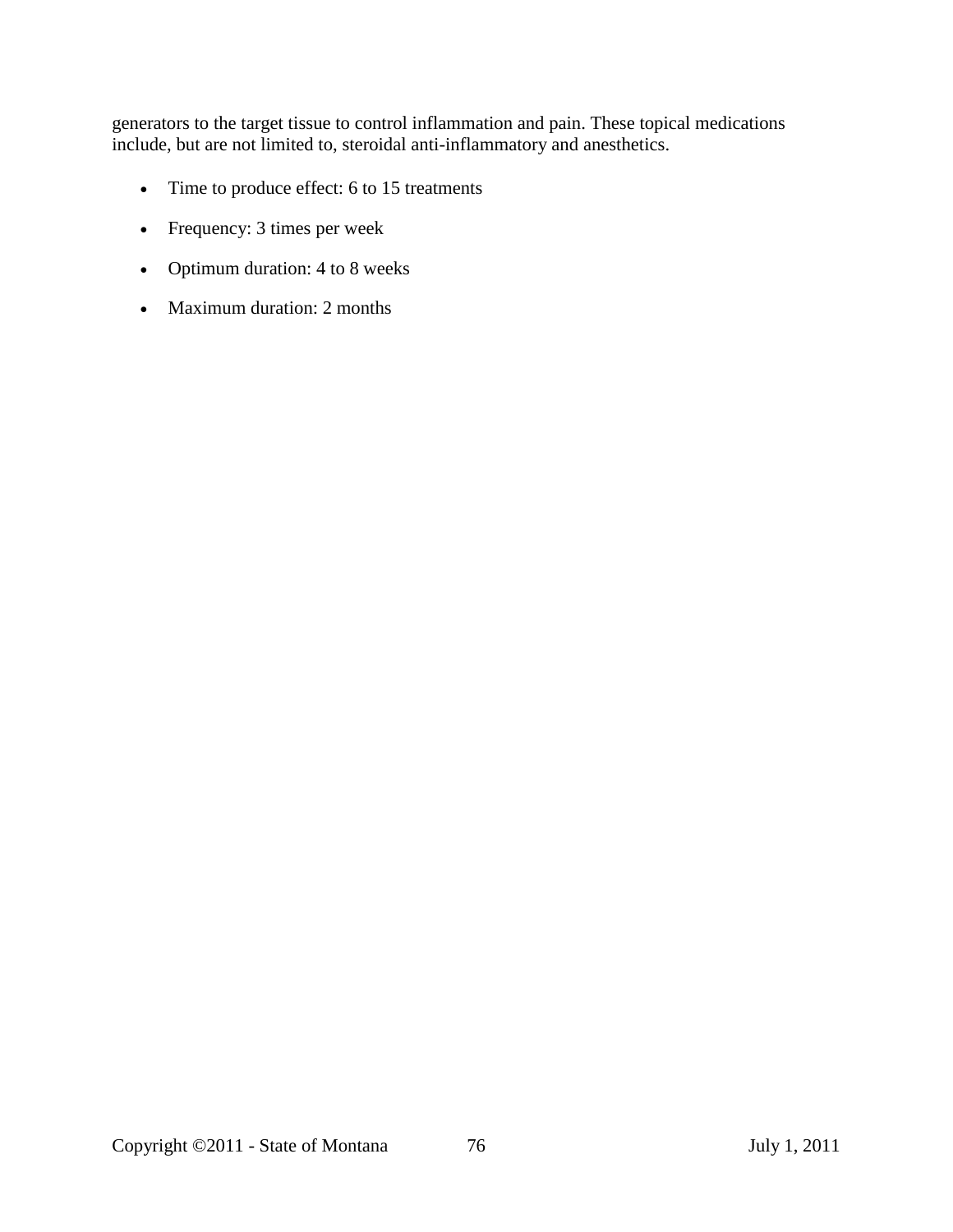# **G. Therapeutic Procedures - Operative**

When considering operative intervention in chronic pain management, the treating physician must carefully consider the inherent risk and benefit of the procedure. All operative intervention should be based on a positive correlation with clinical findings, the clinical course, and diagnostic tests. A comprehensive assessment of these factors should have led to a specific diagnosis with positive identification of the pathologic condition.

Surgical procedures are seldom meant to be curative and would be employed in conjunction with other treatment modalities for maximum functional benefit. Functional benefit should be objectively measured and includes the following:

- 1. Return-to-work or maintaining work status.
- 2. Fewer restrictions at work or performing activities of daily living.
- 3. Decrease in usage of medications.
- 4. Measurable functional gains, such as increased range of motion or documented increase in strength.
- 5. Education of the patient should include the proposed goals of the surgery, expected gains, risks or complications, and alternative treatment.

#### **G.1 Neurostimulation**

**Description** — Neurostimulation is the delivery of low-voltage electrical stimulation to the spinal cord or peripheral nerves to inhibit or block the sensation of pain. This is a generally accepted procedure that has limited use. May be most effective in patients with chronic, intractable limb pain who have not achieved relief with oral medications, rehabilitation therapy, or therapeutic nerve blocks, and in whom the pain has persisted for longer than 6 months. Particular technical expertise is required to perform this procedure and is available in some neurosurgical, rehabilitation, and anesthesiology training programs and fellowships. Physicians performing this procedure must be trained in neurostimulation implantation and participate in ongoing injection training workshops, such as those sponsored by the Internal Society for Injection Studies or as sponsored by implant manufacturers.

**Complications** — May include paraplegia, epidural hematoma, epidural hemorrhage, undesirable change in stimulation, seroma, CSF leakage, infection, erosion, allergic response, hardware malfunction or equipment migration, pain at implantation site, loss of pain relief, chest wall stimulation, and other surgical risks.

**Surgical Indications** — Preauthorization is required. Failure of conservative therapy including active and/or passive therapy, medication management, or therapeutic injections. Habituation to narcotic analgesics in the absence of a history of addictive behavior does not preclude the use of neurostimulation. Only patients who meet the following criteria should be considered candidates for neurostimulation: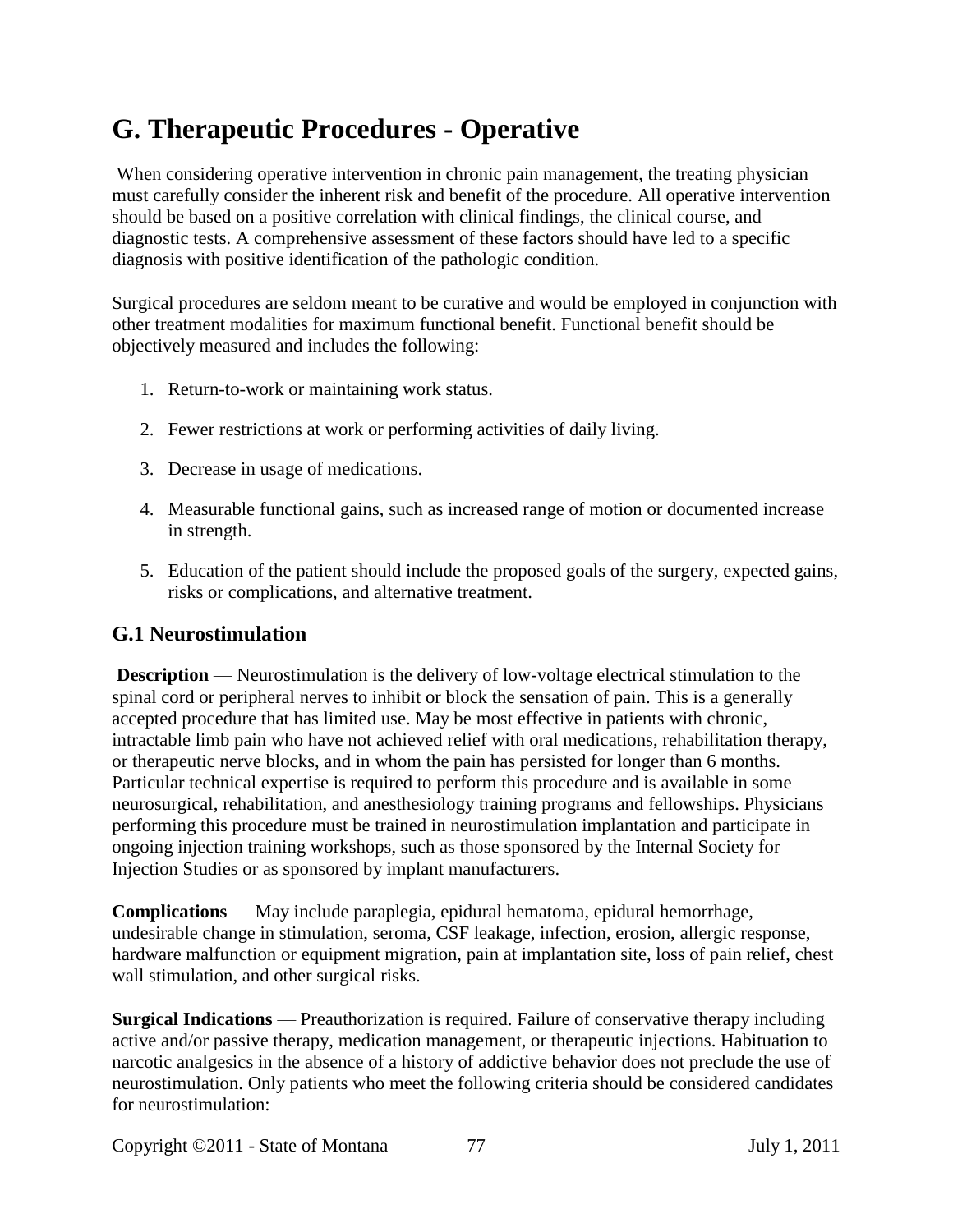- 1. A diagnosis of a specific physical condition known to be chronically painful has been made on the basis of objective findings; and
- 2. All reasonable surgical and non-surgical treatment has been exhausted; and
- 3. Pre-surgical psychiatric or psychological evaluation has been performed and has demonstrated motivation and long-term commitment without issues of secondary gain; and
- 4. There is no evidence of addictive behavior. (Tolerance and dependence to narcotic analgesics are not addictive behaviors and do not preclude implantation.); and
- 5. The topography of pain and its underlying pathophysiology are amenable to stimulation coverage (the entire painful area has been covered); and
- 6. A successful neurostimulation screening test of 2-3 days. A screening test is considered successful if the patient (a) experiences a 50% decrease in pain, which may be confirmed by visual analogue scale (VAS), and (b) demonstrates objective functional gains or decreased utilization of pain medications. Functional gains may be evaluated by an occupational therapist and/or physical therapist prior to and before discontinuation of the trial.
- 7. For spinal cord stimulation, a temporary lead is implanted at the level of pain and attached to an external source to validate therapy effectiveness. (For peripheral nerve screening, a nerve block is performed to define the specific nerve branch but if multiple branches are involved, a screening test for spinal cord stimulation may be indicated.) Long-term functional improvement is anticipated when objective functional improvement has been observed during time of neurostimulation screen exam.

**Contraindications** — Unsuccessful neurostimulation test – either inability to obtain functional improvement or reduction of pain, those with cardiac pacemakers, patient unable to properly operate the system. It should not be used if future MRI is planned.

**Operative Treatment** – Implantation of stimulating leads connected by extensions to either an implanted neurostimulator or an implanted receiver powered by an external transmitter. The procedure may be performed either as an open or a percutaneous procedure, depending on the presence of epidural fibrosis and the anatomical placement required for optimal efficacy.

**Post-Operative Considerations** – MRI is contraindicated after placement of neurostimulators.

**Post-Operative Therapy** – Active and/or passive therapy should be employed to improve function. Implantable stimulators will require frequent monitoring such as adjustment of the unit and replacement of batteries

# **G.2 Intrathecal Drug Delivery**

**Description** - This mode of therapy delivers small doses of medications directly into the cerebrospinal fluid. Clinical studies are conflicting regarding long-term, effective pain relief in

Copyright ©2011 - State of Montana 78 July 1, 2011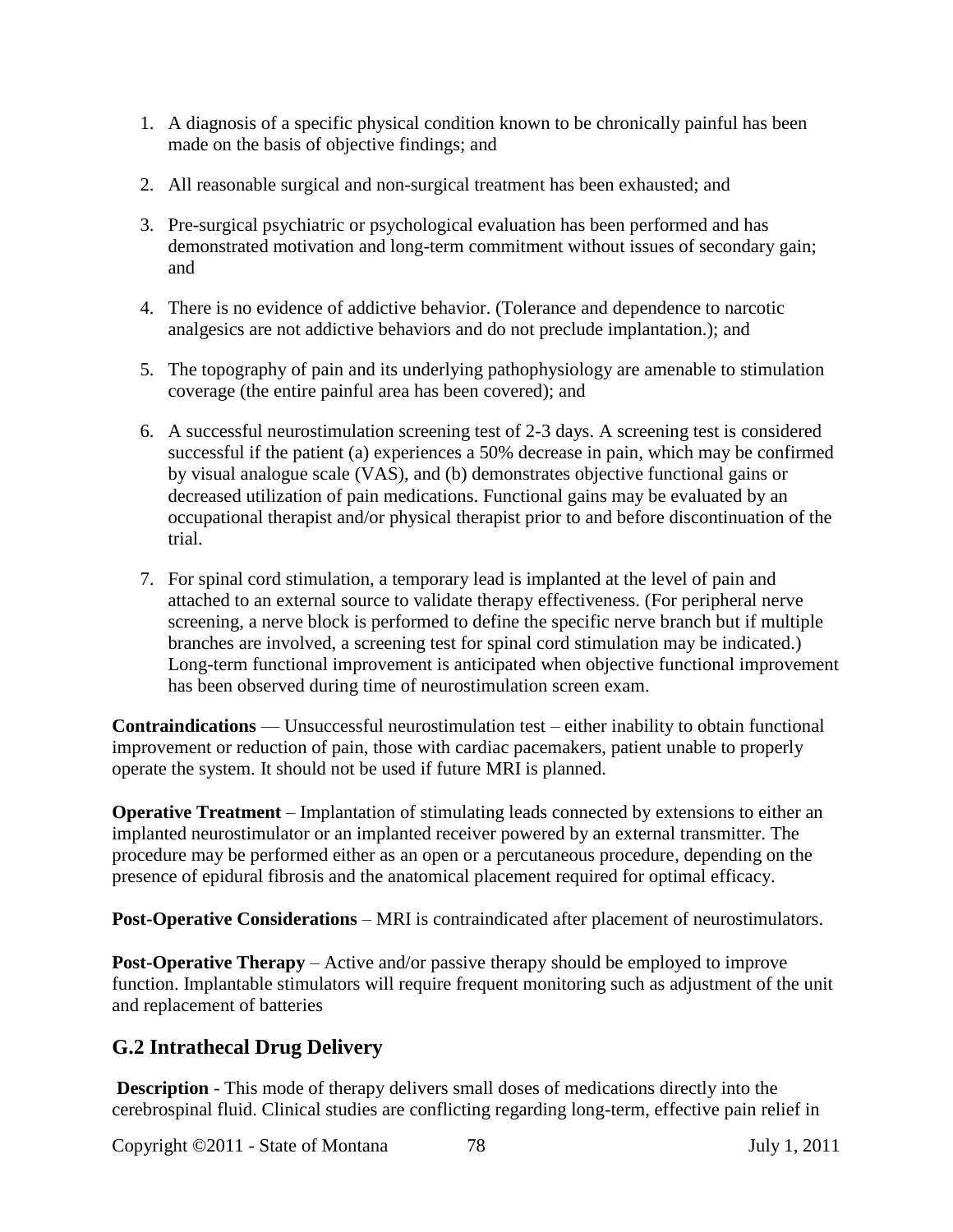patients with non-malignant pain. As with other routes of drug administration, escalation of dose may be required. Typically, pump refills are needed every 2-3 months.

**Complications** - Intrathecal delivery is associated with significant complications, such as infection, catheter disconnects, CSF leak, arachnoiditis, pump failure, nerve injury, and paralysis.

**General Indications** – The Department does not routinely recommend the use of Intrathecal Drug Delivery systems in injured workers with chronic pain. It may be considered only in rare cases where all other commonly used methods to control pain have failed and must be based on preauthorization and the recommendation of at least one physician experienced in chronic pain management in consultation with the primary treating physician. Patients should only be selected for intrathecal drug delivery if they have opioid-responsive pain but cannot tolerate the effects of systemic administration. The patient must have good to excellent pain relief with a test dose using a temporary catheter prior to pump implantation. The patient must be motivated for the procedure, and must understand the potential for complications and requirements of treatment maintenance.

**Surgical Indications** – Preauthorization is required. Failure of conservative therapy including active and/or passive therapy, medication management, or therapeutic injections. Only patients who meet the following criteria should be considered candidates for intraspinal analgesic infusions:

- 1. A diagnosis of a specific physical condition known to be chronically painful has been made on the basis of objective findings; and
- 2. All reasonable surgical and non-surgical treatment has been exhausted; and
- 3. Pre-surgical psychiatric or psychological evaluation has been performed and has demonstrated motivation and long-term commitment without issues of secondary gain;
- 4. There is no evidence of addictive behavior. (Tolerance and dependence to narcotic analgesics are not addictive behaviors and do not preclude implantation.); and
- 5. A successful trial of continuous infusion by a percutaneous spinal infusion pump for a minimum of 24 hours. A screening test is considered successful if the patient (a) experiences a 50% decrease in pain, which may be confirmed by VAS, and (b) demonstrates objective functional gains or decreased utilization of pain medications. Functional gains may be evaluated by an occupational therapist and/or physical therapist prior to and before discontinuation of the trial.

**Contraindications** – Infection, body size insufficient to support the size and weight of the implanted device. Patients with other implanted programmable devices should not be given these pumps, since interference between devices may cause unintended changes in infusion rates.

#### **G.3 Neuroablation with Rhizotomy as the exception**

Copyright ©2011 - State of Montana 79 July 1, 2011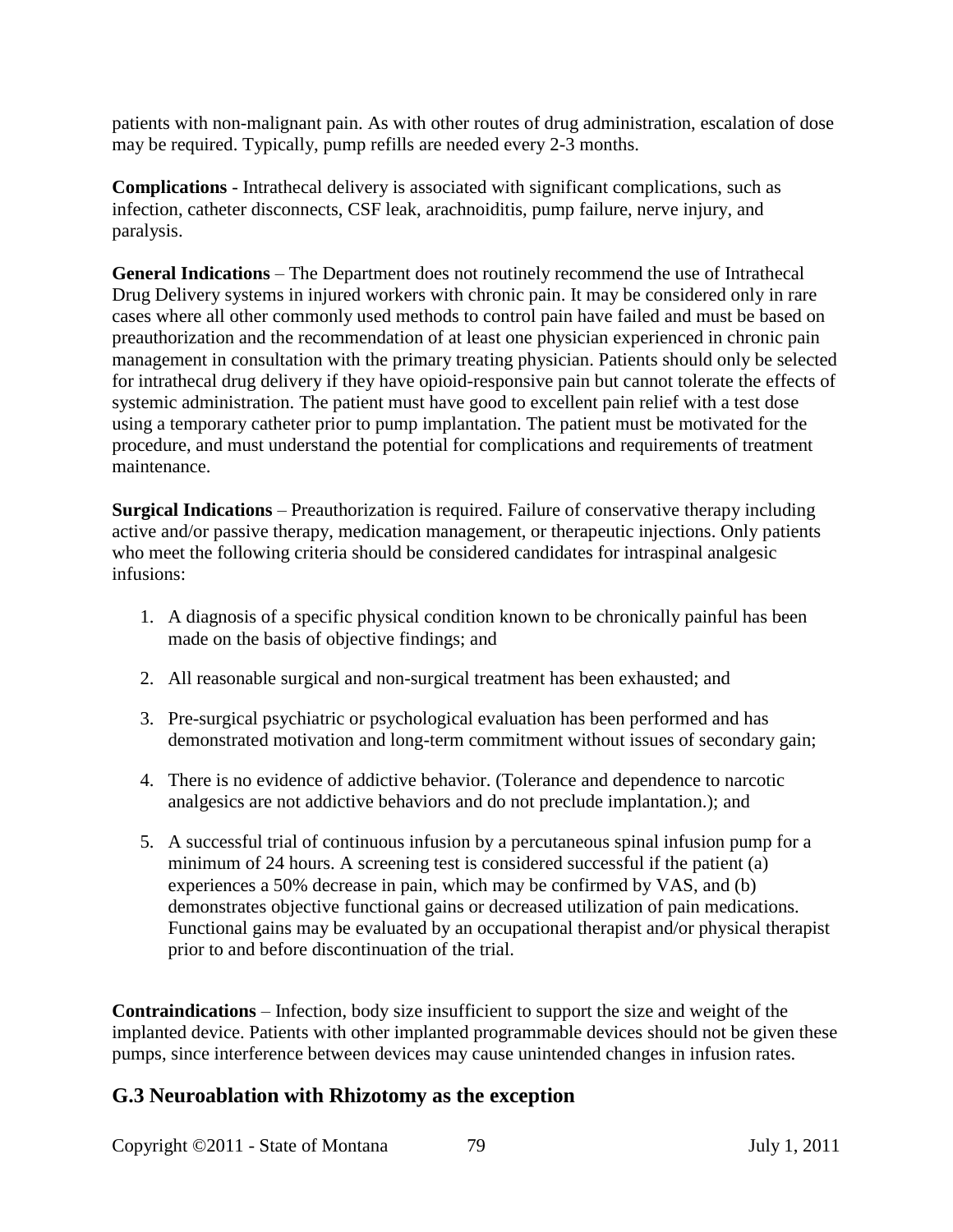Neuroablation or neuro-destructive procedures are not commonly used in the management of non-malignant pain. These techniques require specific expertise to perform, have erratic results, and high rates of complication. Therefore, the Department does not recommend the use of neuroablative procedures including dorsal root ganglia radiofrequency therapy and, excepting rhizotomy, for injured workers with chronic pain.

# **G.4 Facet Rhizotomy**

**Description** – A procedure designed to denervate the facet joint by ablating the periarticular facet nerve branches. There is good evidence to support this procedure for the cervical spine and some evidence in lumbar spine but benefits beyond one year are not yet established. Therefore, the patient should be committed to active therapy during the first post-surgical year.

**Complications** – Bleeding, infection, neural injury. There is a risk of developing a deafferentation centralized pain syndrome as a complication of this and other neuroablative procedures.

**Surgical Indications** – Pain of well-documented facet origin, unresponsive to active and/or passive therapy, unresponsive to manual therapy, and in whom a psychosocial evaluation has been performed. This procedure is commonly used to provide a window of pain relief allowing for participation in active therapy. All patients must have a successful response to diagnostic medial nerve branch blocks. A successful response is considered to be a 70% or greater relief of pain for the length of time appropriate to the local anesthetic used (i.e., bupivacaine greater than lidocaine).

**Contraindications** – Failure to obtain 70% or greater relief of pain with diagnostic medial branch block as well as bacterial infection – systemic or localized to region of implantation, bleeding diatheses, hematological conditions, and possible pregnancy.

**Operative Treatment** – Percutaneous radio-frequency rhizotomy is the procedure of choice over alcohol, phenol, or cryoablation. Position of the probe using fluoroscopic guidance is recommended since the maximum effective radius of the device is 2 millimeters.

**Post-Operative Therapy** – Active and/or passive therapy, implementation of a gentle aerobic re-conditioning program (e.g., walking) and back education within the first post-procedure week, barring complications. Instruction and participation in a long-term home-based program of ROM, strengthening, endurance and stability exercises should be done 1 to 2 weeks post procedure.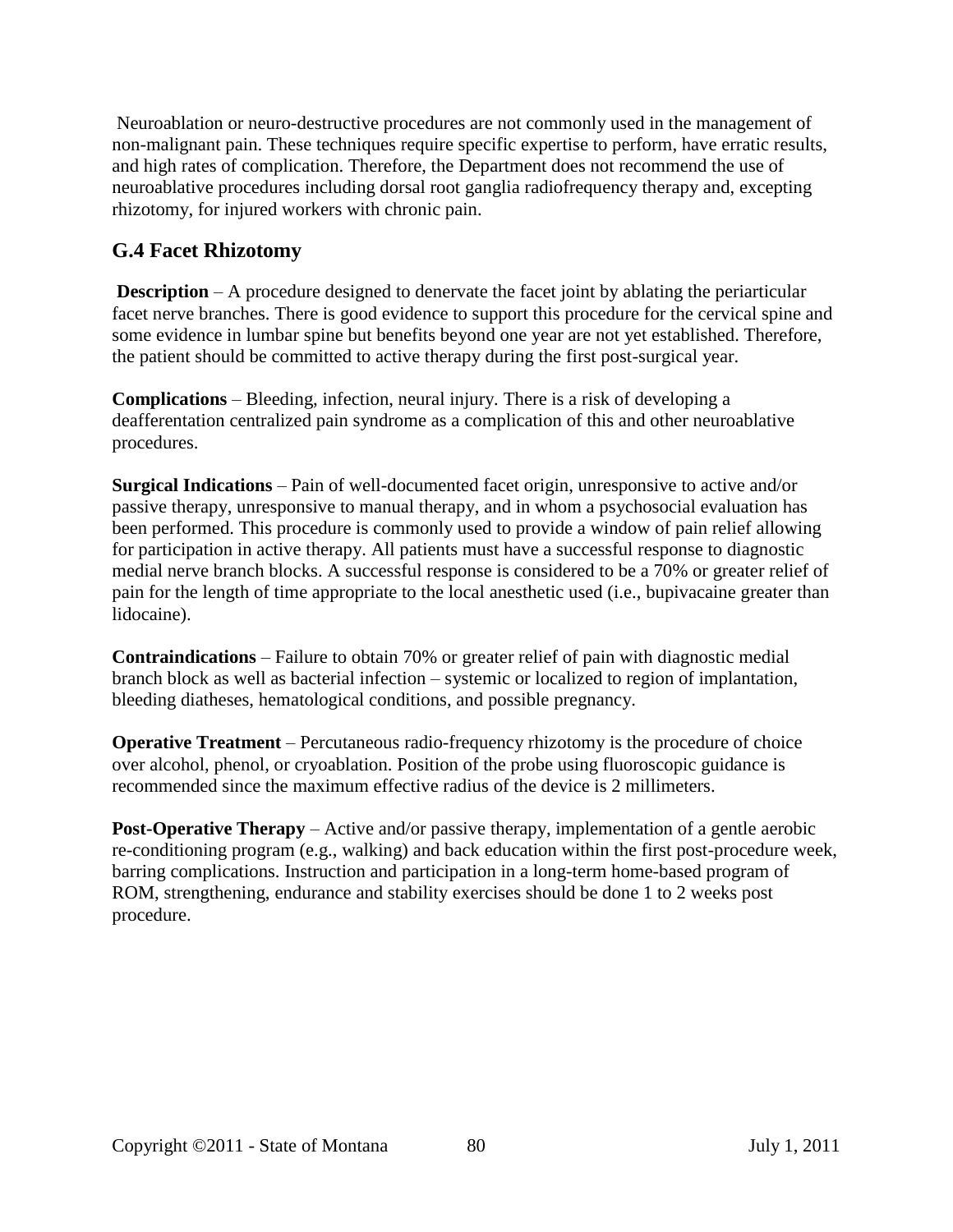# **H. Maintenance Management**

Successful management of chronic pain conditions results in fewer relapses requiring intense medical care. Failure to address long-term management as part of the overall treatment program may lead to higher costs and greater dependence on the health care system. Management of CRPS and CPD continues after the patient has met the definition of maximum medical improvement (MMI). MMI is declared when a patient's condition has plateaued and the authorized treating physician believes no further medical intervention is likely to result in improved function. When the patient has reached MMI, a physician must describe in detail the maintenance treatment.

Maintenance care in CRPS and CPD requires a close working relationship between the carrier, the providers, and the patient. Providers and patients have an obligation to design a costeffective, medically appropriate program that is predictable and allows the carrier to set aside appropriate reserves. Carriers and adjusters have an obligation to assure that medical providers can design medically appropriate programs. A designated primary physician for maintenance team management is recommended.

Maintenance care will be based on principles of patient self-management. When developing a maintenance plan of care, the patient, physician and insurer should attempt to meet the following goals:

- 1. Maximal independence will be achieved through the use of home exercise programs or exercise programs requiring special facilities (e.g., pool, health club) and educational programs;
- 2. Modalities will emphasize self-management and self-applied treatment;
- 3. Management of pain or injury exacerbations will emphasize initiation of active therapy techniques and may occasionally require anesthetic injection blocks.
- 4. Dependence on treatment provided by practitioners other than the authorized treating physician will be minimized;
- 5. Periodic reassessment of the patient's condition will occur as appropriate.
- 6. Patients will understand that failure to comply with the elements of the self-management program or therapeutic plan of care may affect consideration of other interventions.

The following are Specific Maintenance Interventions and Parameters.

#### **H.1 Home Exercise Programs and Exercise Equipment**

Most patients have the ability to participate in a home exercise program after completion of a supervised exercise rehabilitation program. Programs should incorporate an exercise prescription including the continuation of an age-adjusted and diagnosis-specific program for aerobic conditioning, flexibility, stabilization, and strength. Some patients may benefit from the purchase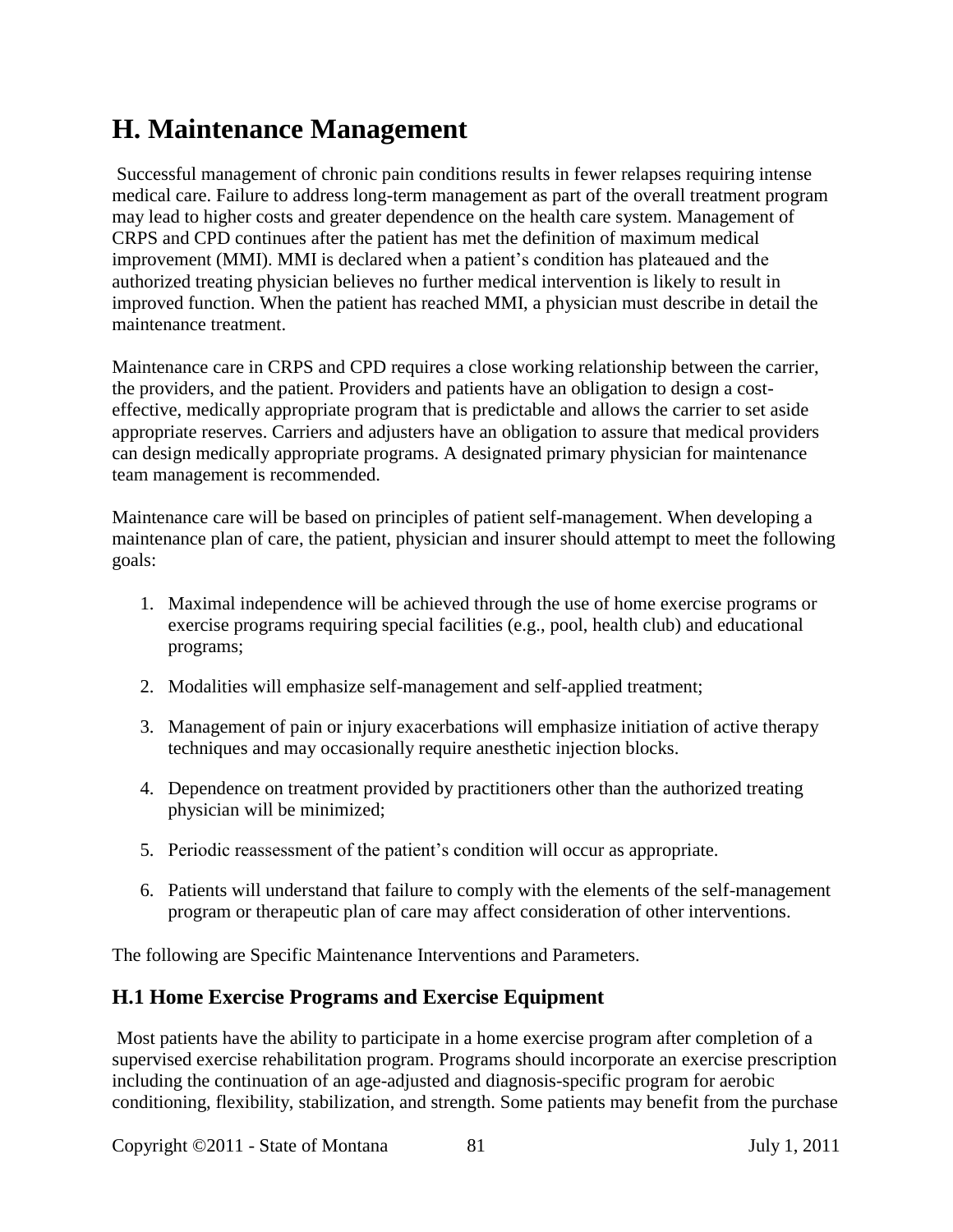or rental of equipment to maintain a home exercise program. Determination for the need of home equipment should be based on medical necessity to maintain MMI, compliance with an independent exercise program, and reasonable cost. Before the purchase or long-term rental of equipment, the patient should be able to demonstrate the proper use and effectiveness of the equipment. Effectiveness of equipment should be evaluated on its ability to improve or maintain functional areas related to activities of daily living or work activity. Occasionally, compliance evaluations may be made through a 4-week membership at a facility offering similar equipment. Home exercise programs are most effective when done 3 to 5 times a week. Prior authorization from the insurer is required before purchase or rental of home exercise equipment is considered a compensable treatment.

# **H.2 Exercising Programs Requiring Special Facilities**

Some patients may have higher compliance with an independent exercise program at a health club versus participation in a home program. All exercise programs completed through a health club facility should focus on the same parameters of an age-adjusted and diagnosis-specific program for aerobic conditioning, flexibility, stabilization, and strength. Selection of health club facilities should be limited to those able to track attendance and utilization, and provide records available for physician and insurer review. Prior to purchasing a membership, a therapist and/or exercise specialist who has treated the patient may visit the facility with the patient to assure proper use of the equipment.

- Frequency: 2 to 3 times per week.
- Optimal duration: 1 to 3 months.
- Maximum maintenance duration: 3 months. Continuation beyond 3 months should be based on functional benefit and patient compliance. Health club membership should not extend beyond 3 months if attendance drops below 2 times per week on a regular basis.

# **H.3 Patient Education Management**

Educational classes, sessions, or programs may be necessary to reinforce self-management techniques. This may be performed as formal or informal programs, either group or individual.

• Maintenance duration: 2 to 6 educational sessions during one 12-month period.

# **H.4 Psychological Management**

An ideal maintenance program will emphasize management options implemented in the following order: (a) individual self-management (pain control, relaxation and stress management, etc.), (b) group counseling, (c) individual counseling by a psychologist or psychiatrist, and (d) inpatient treatment. Aggravation of the injury may require psychological treatment to restore the patient to baseline. In those cases, use treatments and timeframe parameters listed in the Biofeedback and Psychological Evaluation or Intervention sections.

• Maintenance duration: 6 to 10 visits during one 12-month period.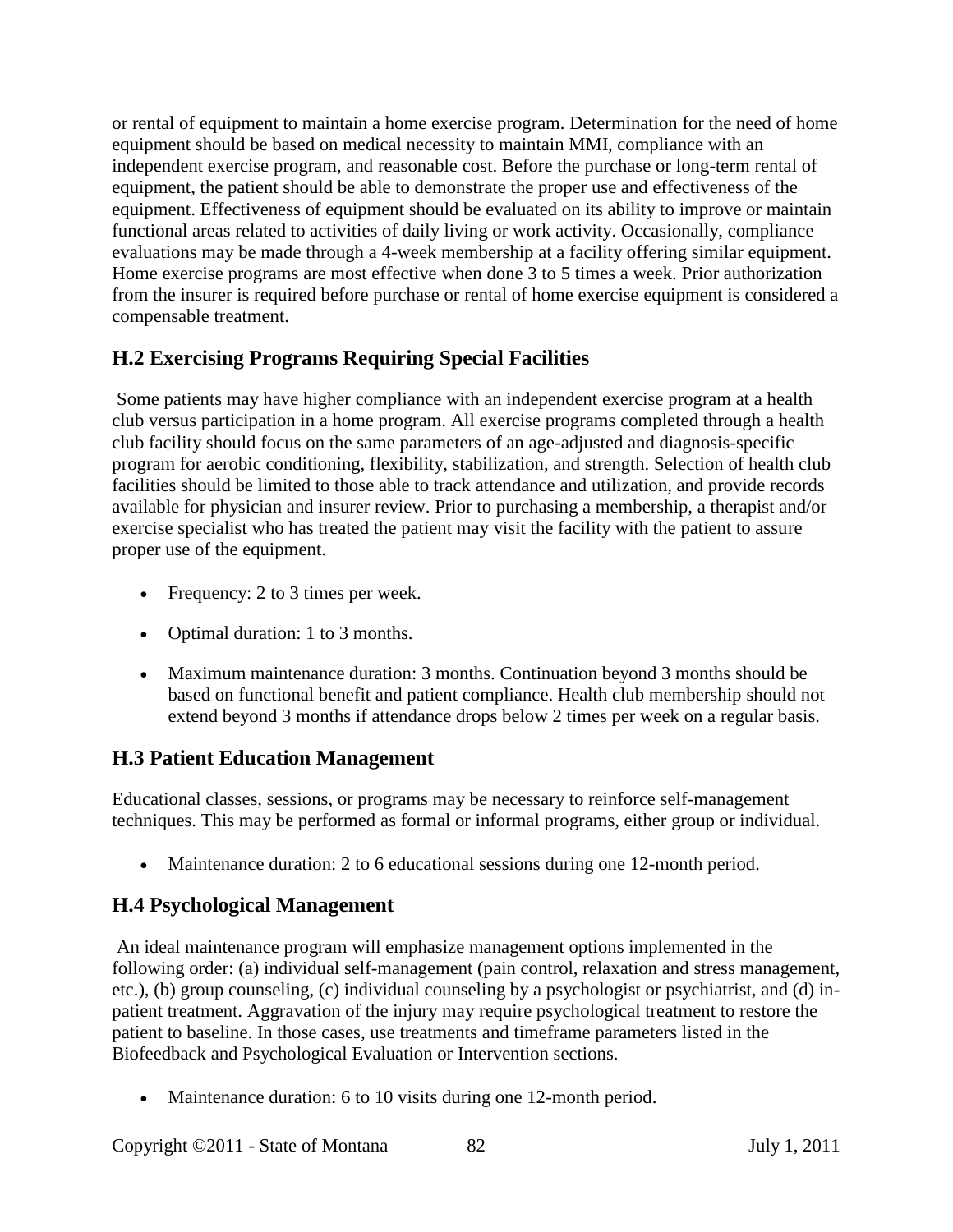#### **H.5 Non-narcotic Medication Management**

In some cases, self-management of pain and injury exacerbations can be handled with medications, such as those listed in the Medication section. Physicians must follow patients who are on any chronic medication or prescription regimen for efficacy and side effects. Laboratory or other testing may be appropriate to monitor medication effects on organ function.

• Maintenance duration: Usually, four medication reviews within a 12-month period. Frequency depends on the medications prescribed. Laboratory and other monitoring as appropriate.

### **H.6 Narcotic Medication Management**

As compared with other pain syndromes, there may be a role for chronic augmentation of the maintenance program with narcotic medications. In selected cases, scheduled medications may prove to be the most cost effective means of insuring the highest function and quality of life; however, inappropriate selection of these patients may result in a high degree of iatrogenic illness. A patient should have met the criteria in the opioids section of these guidelines before beginning maintenance narcotics. Laboratory or other testing may be appropriate to monitor medication effects on organ function. The following management is suggested for maintenance narcotics:

- 1. The medications should be clearly linked to improvement of function, not just pain control. All follow up visits should document the patient's ability to perform routine functions satisfactorily. Examples include the abilities to: perform work tasks, drive safely, pay bills or perform basic math operations, remain alert for 10 hours, or participate in normal family and social activities. If the patient is not maintaining reasonable levels of activity the patient should usually be tapered from the narcotic and tried on a different long acting opioid.
- 2. A low dose narcotic medication regimen should be defined, which may minimally increase or decrease over time. Dosages will need to be adjusted based on side effects of the medication and objective function of the patient. A patient may frequently be maintained on additional non-narcotic medications to control side effects, treat mood disorders, or control neuropathic pain; however, only one long-acting narcotic and one short acting narcotic for rescue use should be prescribed in most cases.
- 3. All patients on chronic narcotic medication dosages need to sign an appropriate narcotic contract with their physician for prescribing the narcotics.
- 4. The patient must understand that continuation of the medication is contingent on their cooperation with the maintenance program. Use of non-prescribed drugs may result in tapering of the medication. The clinician may order random drug testing when deemed appropriate to monitor medication compliance.
- 5. Patients on chronic narcotic medication dosages must receive them through one prescribing physician.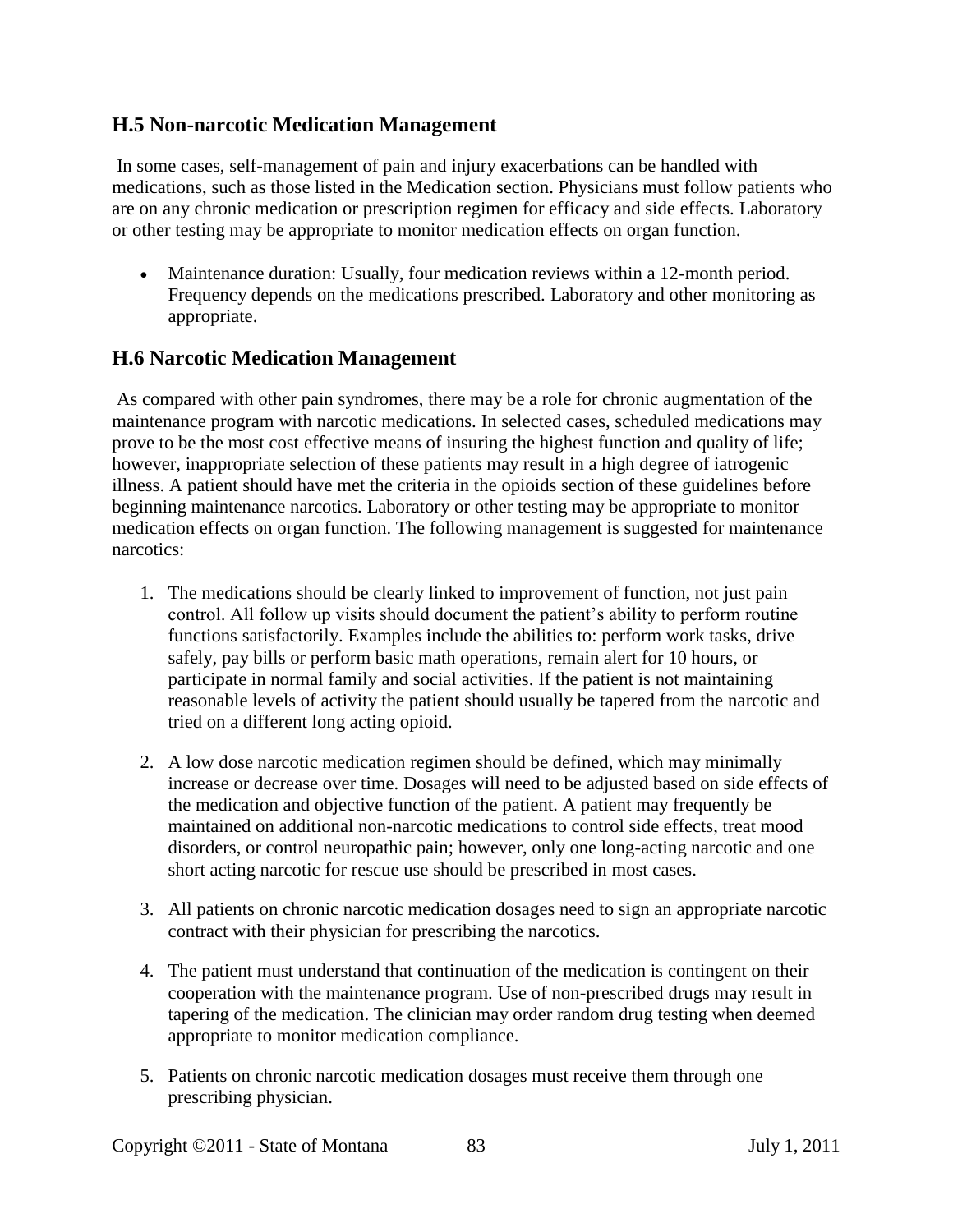$\circ$  Maintenance duration: Up to 12 visits within a 12-month period to review the narcotic plan. Laboratory and other monitoring as appropriate.

# **H.7 Therapy Management**

Some treatment may be helpful on a continued basis during maintenance care if the therapy maintains objective function and decreases medication use. Aggravation of the injury may require intensive treatment to get the patient back to baseline. In those cases, treatments and timeframe parameters listed in the Active and Passive Therapy sections apply.

• Active Therapy, Acupuncture, and Manipulation maintenance duration: 10 visits in a 12month period

# **H.8 Injection Therapy**

**Sympathetic Blocks** - These injections are considered appropriate if they maintain or increase function for a minimum of 4 to 8 weeks. Maintenance blocks are usually combined with and enhanced by the appropriate neuropharmacological medication(s) and other care. It is anticipated that the frequency of the maintenance blocks may increase in the cold winter months or with stress.

• Maintenance duration: Not to exceed 6 to 8 blocks in a 12-month period for a single extremity and to be separated by no less than 4 week intervals. Increased frequency may need to be considered for multiple extremity involvement or for acute recurrences of pain and symptoms. For treatment of acute exacerbations, consider 2 to 6 blocks with a short time interval between blocks.

**Trigger Point Injections** - These injections may occasionally be necessary to maintain function in those with myofascial problems.

• Maintenance duration: Not more than 4 injections per session not to exceed 3 to 6 sessions per 12-month period.

**Epidural and Selective Nerve Root Injections** - Patients who have experienced functional benefits from these injections in the past may require injection for exacerbations of the condition.

• Maintenance duration: 2 to 4 injections per 12-month period.

# **H.9 Purchase or Rental of Durable Medical Equipment**

It is recognized that some patients may require ongoing use of self-directed modalities for the purpose of maintaining function and/or analgesic effect. Purchase or rental of modality based equipment should be done only if the assessment by the physician and/or therapist has determined the effectiveness, compliance, and improved or maintained function by its